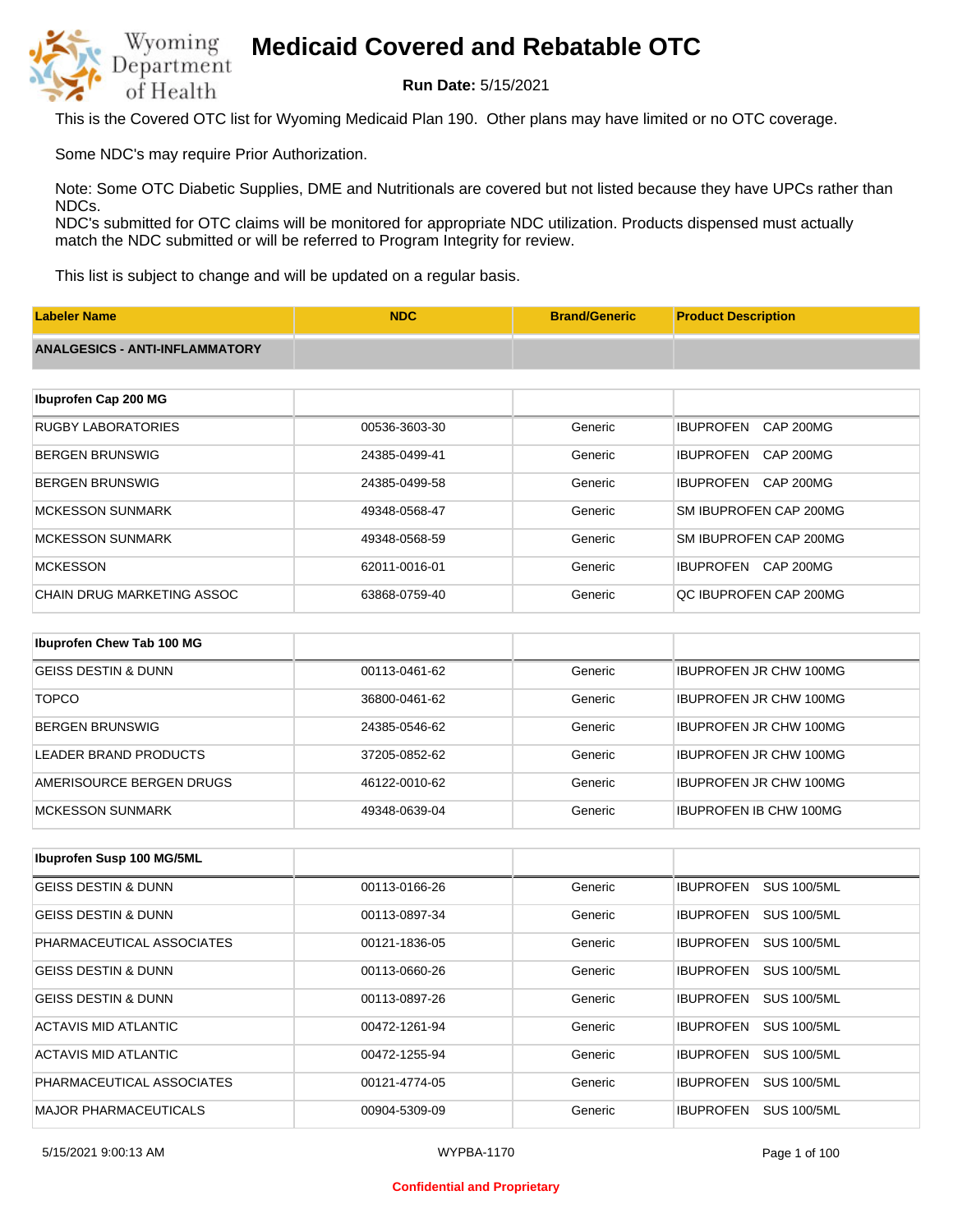| Wyoming                      | <b>Medicaid Covered and Rebatable OTC</b> |         |                                        |
|------------------------------|-------------------------------------------|---------|----------------------------------------|
| Department<br>of Health      | Run Date: 5/15/2021                       |         |                                        |
| <b>MAJOR PHARMACEUTICALS</b> | 00904-5577-20                             | Generic | <b>IBUPROFEN</b><br><b>SUS 100/5ML</b> |
| <b>MAJOR PHARMACEUTICALS</b> | 00904-5309-20                             | Generic | <b>IBUPROFEN</b><br><b>SUS 100/5ML</b> |
| ACTAVIS MID ATLANTIC         | 00472-1263-94                             | Generic | <b>SUS 100/5ML</b><br><b>IBUPROFEN</b> |
| <b>SELECT BRAND</b>          | 15127-0978-04                             | Generic | <b>IBUPROFEN</b><br><b>SUS 100/5ML</b> |
| <b>BERGEN BRUNSWIG</b>       | 24385-0009-34                             | Generic | <b>SUS 100/5ML</b><br><b>IBUPROFEN</b> |
| <b>BERGEN BRUNSWIG</b>       | 24385-0009-26                             | Generic | <b>IBUPROFEN</b><br><b>SUS 100/5ML</b> |
| <b>BERGEN BRUNSWIG</b>       | 24385-0372-26                             | Generic | <b>IBUPROFEN</b><br><b>SUS 100/5ML</b> |
| LEADER BRAND PRODUCTS        | 37205-0848-26                             | Generic | <b>IBUPROFEN</b><br><b>SUS 100/5ML</b> |
| <b>TOPCO</b>                 | 36800-0897-26                             | Generic | <b>IBUPROFEN</b><br><b>SUS 100/5ML</b> |
| <b>LEADER BRAND PRODUCTS</b> | 37205-0643-26                             | Generic | <b>IBUPROFEN</b><br><b>SUS 100/5ML</b> |
| LEADER BRAND PRODUCTS        | 37205-0660-26                             | Generic | <b>SUS 100/5ML</b><br><b>IBUPROFEN</b> |
| <b>BERGEN BRUNSWIG</b>       | 24385-0361-26                             | Generic | <b>IBUPROFEN</b><br><b>SUS 100/5ML</b> |
| <b>BERGEN BRUNSWIG</b>       | 24385-0361-34                             | Generic | <b>SUS 100/5ML</b><br><b>IBUPROFEN</b> |
| <b>TOPCO</b>                 | 36800-0660-26                             | Generic | <b>IBUPROFEN</b><br><b>SUS 100/5ML</b> |
| <b>SELECT BRAND</b>          | 15127-0900-04                             | Generic | <b>SUS 100/5ML</b><br><b>IBUPROFEN</b> |
| <b>BERGEN BRUNSWIG</b>       | 24385-0905-26                             | Generic | <b>IBUPROFEN</b><br><b>SUS 100/5ML</b> |
| <b>BERGEN BRUNSWIG</b>       | 24385-0905-34                             | Generic | <b>SUS 100/5ML</b><br><b>IBUPROFEN</b> |
| <b>TOPCO</b>                 | 36800-0166-26                             | Generic | <b>IBUPROFEN</b><br><b>SUS 100/5ML</b> |
| AMERISOURCE BERGEN DRUGS     | 46122-0110-26                             | Generic | <b>SUS 100/5ML</b><br><b>IBUPROFEN</b> |
| PERRIGO PHARMACEUTICALS      | 45802-0140-26                             | Generic | <b>IBUPROFEN</b><br><b>SUS 100/5ML</b> |
| <b>MCKESSON SUNMARK</b>      | 49348-0229-37                             | Generic | <b>IBUPROFEN</b><br><b>SUS 100/5ML</b> |
| <b>MCKESSON SUNMARK</b>      | 49348-0229-34                             | Generic | IBUPROFEN SUS 100/5ML                  |
| <b>MCKESSON SUNMARK</b>      | 49348-0499-34                             | Generic | IBUPROFEN SUS 100/5ML                  |
| <b>MCKESSON SUNMARK</b>      | 49348-0500-34                             | Generic | <b>SUS 100/5ML</b><br><b>IBUPROFEN</b> |
| <b>MCKESSON SUNMARK</b>      | 49348-0876-34                             | Generic | <b>IBUPROFEN</b><br><b>SUS 100/5ML</b> |
| LEADER BRAND PRODUCTS        | 37205-0282-26                             | Generic | <b>SUS 100/5ML</b><br><b>IBUPROFEN</b> |
| <b>LEADER BRAND PRODUCTS</b> | 37205-0283-26                             | Generic | <b>SUS 100/5ML</b><br><b>IBUPROFEN</b> |
| PERRIGO PHARMACEUTICALS      | 45802-0133-26                             | Generic | <b>SUS 100/5ML</b><br><b>IBUPROFEN</b> |
| PERRIGO PHARMACEUTICALS      | 45802-0897-26                             | Generic | <b>SUS 100/5ML</b><br><b>IBUPROFEN</b> |
| PERRIGO PHARMACEUTICALS      | 45802-0897-34                             | Generic | <b>SUS 100/5ML</b><br><b>IBUPROFEN</b> |
| <b>MCKESSON</b>              | 62011-0011-01                             | Generic | <b>SUS 100/5ML</b><br><b>IBUPROFEN</b> |
| <b>MCKESSON</b>              | 62011-0030-01                             | Generic | <b>SUS 100/5ML</b><br><b>IBUPROFEN</b> |
| <b>MCKESSON</b>              | 62011-0010-01                             | Generic | <b>IBUPROFEN</b><br><b>SUS 100/5ML</b> |
| <b>MCKESSON</b>              | 62011-0030-02                             | Generic | <b>SUS 100/5ML</b><br><b>IBUPROFEN</b> |
| <b>MCKESSON</b>              | 62011-0214-01                             | Generic | <b>SUS 100/5ML</b><br><b>IBUPROFEN</b> |
| CHAIN DRUG MARKETING ASSOC   | 63868-0756-18                             | Generic | <b>SUS 100/5ML</b><br><b>IBUPROFEN</b> |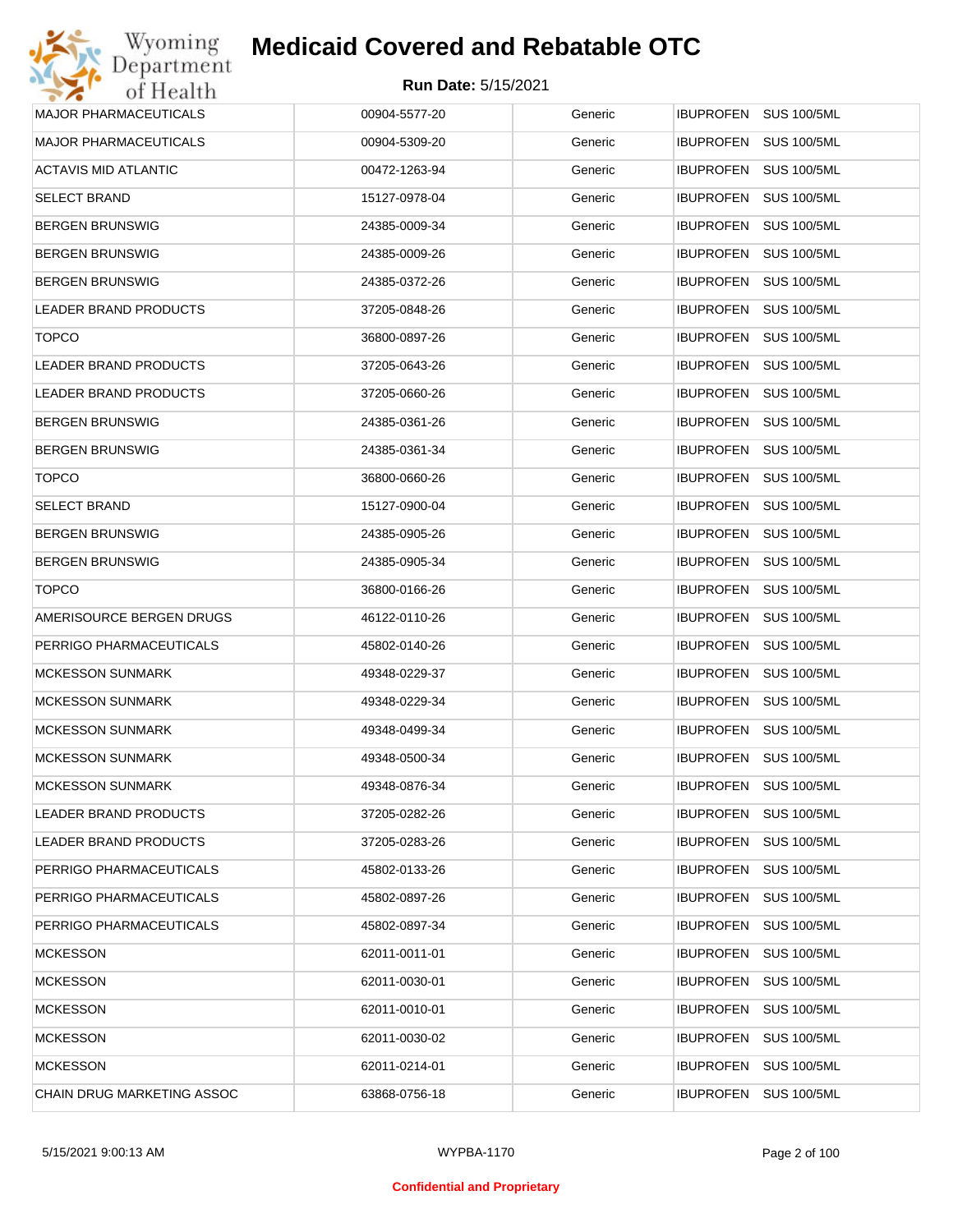

| PRECISION DOSE, INC.       | 68094-0494-62 | Generic | <b>SUS 100/5ML</b><br><b>IBUPROFEN</b> |
|----------------------------|---------------|---------|----------------------------------------|
| PRECISION DOSE, INC.       | 68094-0503-59 | Generic | <b>SUS 100/5ML</b><br><b>IBUPROFEN</b> |
| PRECISION DOSE, INC.       | 68094-0503-61 | Generic | <b>SUS 100/5ML</b><br><b>IBUPROFEN</b> |
| PRECISION DOSE, INC.       | 68094-0494-58 | Generic | <b>SUS 100/5ML</b><br><b>IBUPROFEN</b> |
| PRECISION DOSE, INC.       | 68094-0494-59 | Generic | <b>SUS 100/5ML</b><br><b>IBUPROFEN</b> |
| PRECISION DOSE, INC.       | 68094-0494-61 | Generic | <b>IBUPROFEN</b><br><b>SUS 100/5ML</b> |
| CHAIN DRUG MARKETING ASSOC | 63868-0758-18 | Generic | <b>SUS 100/5ML</b><br><b>IBUPROFEN</b> |
| PRECISION DOSE, INC.       | 68094-0503-62 | Generic | <b>SUS 100/5ML</b><br><b>IBUPROFEN</b> |

| <b>Ibuprofen Susp 40 MG/ML</b> |               |         |                                 |
|--------------------------------|---------------|---------|---------------------------------|
| <b>GEISS DESTIN &amp; DUNN</b> | 00113-0057-05 | Generic | <b>IBUPROFEN</b><br>DRO 50/1.25 |
| <b>MAJOR PHARMACEUTICALS</b>   | 00904-5463-35 | Generic | <b>IBUPROFEN</b><br>DRO 50/1.25 |
| <b>BERGEN BRUNSWIG</b>         | 24385-0550-10 | Generic | <b>IBUPROFEN</b><br>DRO 50/1.25 |
| <b>TOPCO</b>                   | 36800-0057-05 | Generic | <b>IBUPROFEN</b><br>DRO 50/1.25 |
| <b>TOPCO</b>                   | 36800-0255-10 | Generic | <b>IBUPROFEN</b><br>DRO 50/1.25 |
| <b>LEADER BRAND PRODUCTS</b>   | 37205-0436-10 | Generic | <b>IBU-DROPS</b><br>DRO 50/1.25 |
| PERRIGO PHARMACEUTICALS        | 45802-0057-05 | Generic | <b>IBUPROFEN</b><br>DRO 50/1.25 |
| <b>ACTAVIS</b>                 | 45963-0125-24 | Generic | <b>IBUPROFEN</b><br>DRO 50/1.25 |
| <b>LEADER BRAND PRODUCTS</b>   | 37205-0646-05 | Generic | <b>IBU-DROPS</b><br>DRO 40MG/ML |
| <b>ACTAVIS</b>                 | 45963-0125-23 | Generic | <b>IBUPROFEN</b><br>DRO 50/1.25 |
| <b>MCKESSON SUNMARK</b>        | 49348-0374-69 | Generic | <b>IBUPROFEN</b><br>DRO 50/1.25 |
| <b>MCKESSON SUNMARK</b>        | 49348-0642-27 | Generic | <b>IBUPROFEN</b><br>DRO 50/1.25 |
| <b>MCKESSON</b>                | 62011-0012-01 | Generic | <b>IBUPROFEN</b><br>DRO 50/1.25 |
| <b>MCKESSON</b>                | 62011-0004-01 | Generic | <b>IBUPROFEN</b><br>DRO 50/1.25 |
| CHAIN DRUG MARKETING ASSOC     | 63868-0076-30 | Generic | <b>IBUPROFEN</b><br>DRO 50/1.25 |

| Ibuprofen Tab 200 MG           |               |         |                                      |
|--------------------------------|---------------|---------|--------------------------------------|
| <b>PERRIGO</b>                 | 00113-0604-71 | Generic | <b>IBUPROFEN</b><br><b>TAB 200MG</b> |
| <b>PERRIGO</b>                 | 00113-0647-78 | Generic | <b>IBUPROFEN</b><br><b>TAB 200MG</b> |
| <b>GEISS DESTIN &amp; DUNN</b> | 00113-0517-71 | Generic | <b>TAB 200MG</b><br><b>IBUPROFEN</b> |
| <b>PERRIGO</b>                 | 00113-0604-62 | Generic | <b>TAB 200MG</b><br><b>IBUPROFEN</b> |
| <b>PERRIGO</b>                 | 00113-0604-78 | Generic | <b>IBUPROFEN</b><br><b>TAB 200MG</b> |
| <b>PERRIGO</b>                 | 00113-0604-90 | Generic | <b>TAB 200MG</b><br><b>IBUPROFEN</b> |
| <b>PERRIGO</b>                 | 00113-0074-71 | Generic | <b>IBUPROFEN</b><br><b>TAB 200MG</b> |
| <b>PERRIGO</b>                 | 00113-0074-78 | Generic | <b>TAB 200MG</b><br><b>IBUPROFEN</b> |
| <b>PERRIGO</b>                 | 00113-0647-62 | Generic | <b>IBUPROFEN</b><br><b>TAB 200MG</b> |
| <b>PERRIGO</b>                 | 00113-0647-71 | Generic | <b>TAB 200MG</b><br><b>IBUPROFEN</b> |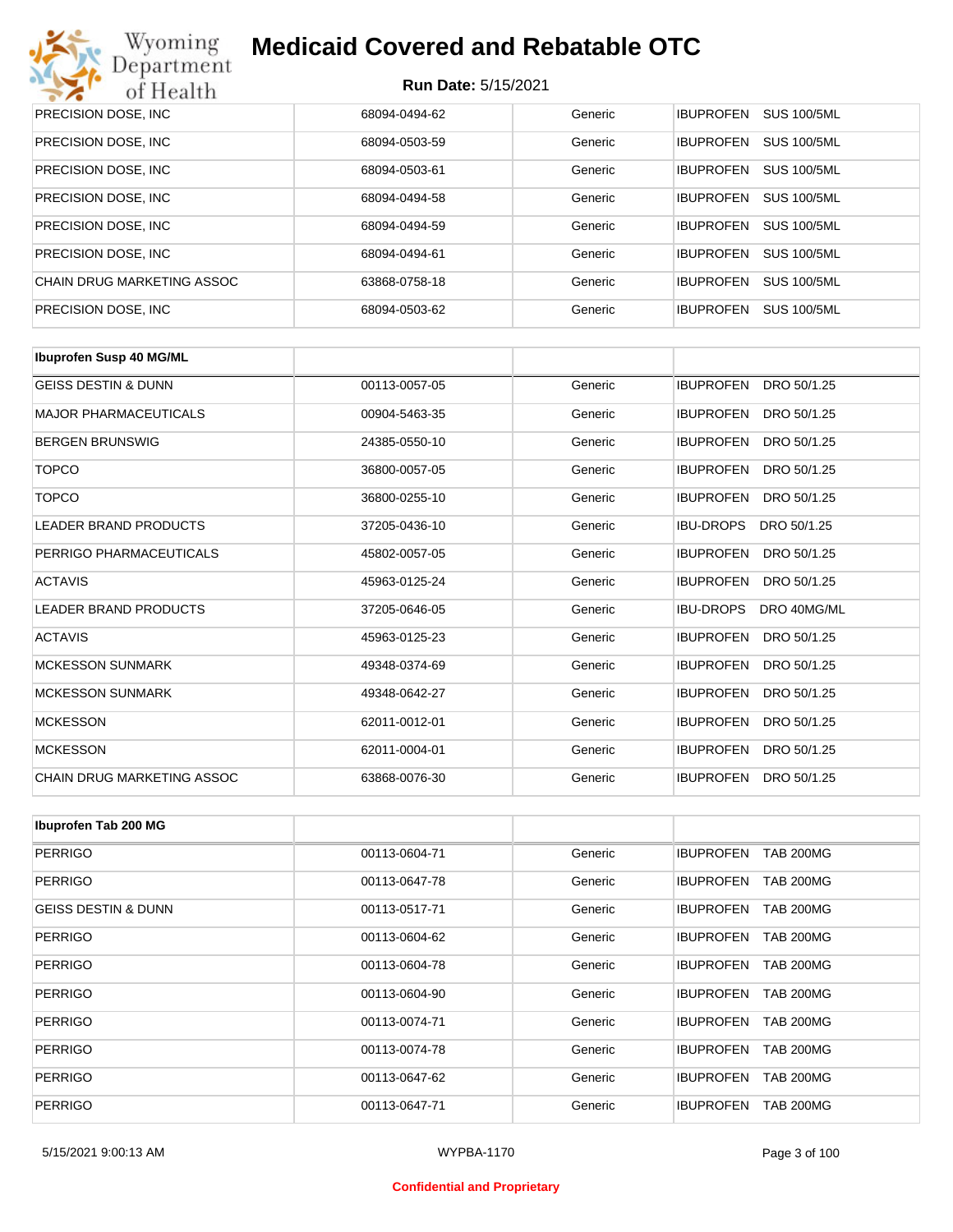| Wyoming                      | <b>Medicaid Covered and Rebatable OTC</b> |         |                                      |
|------------------------------|-------------------------------------------|---------|--------------------------------------|
| Department<br>of Health      | <b>Run Date: 5/15/2021</b>                |         |                                      |
| <b>RUGBY LABORATORIES</b>    | 00536-3587-06                             | Generic | IBUPROFEN TAB 200MG                  |
| <b>RUGBY LABORATORIES</b>    | 00536-3587-01                             | Generic | IBUPROFEN TAB 200MG                  |
| <b>MAJOR PHARMACEUTICALS</b> | 00904-7914-59                             | Generic | <b>IBU-200</b><br><b>TAB 200MG</b>   |
| <b>MAJOR PHARMACEUTICALS</b> | 00904-7915-80                             | Generic | IBUPROFEN TAB 200MG                  |
| <b>SELECT BRAND</b>          | 15127-0312-50                             | Generic | SB IBUPROFEN TAB 200MG               |
| <b>SELECT BRAND</b>          | 15127-0335-50                             | Generic | SB IBUPROFEN TAB 200MG               |
| <b>SELECT BRAND</b>          | 15127-0905-50                             | Generic | SB IBUPROFEN TAB 200MG               |
| <b>SELECT BRAND</b>          | 15127-0907-50                             | Generic | SB IBUPROFEN TAB 200MG               |
| PHARBEST PHARMACEUTICALS     | 16103-0393-06                             | Generic | IBUPROFEN TAB 200MG                  |
| <b>MAJOR PHARMACEUTICALS</b> | 00904-7914-51                             | Generic | <b>IBU-200</b><br><b>TAB 200MG</b>   |
| <b>MAJOR PHARMACEUTICALS</b> | 00904-7914-61                             | Generic | IBUPROFEN TAB 200MG                  |
| <b>MAJOR PHARMACEUTICALS</b> | 00904-7915-70                             | Generic | IBUPROFEN TAB 200MG                  |
| <b>SELECT BRAND</b>          | 15127-0312-25                             | Generic | SB IBUPROFEN TAB 200MG               |
| <b>SELECT BRAND</b>          | 15127-0335-24                             | Generic | SB IBUPROFEN TAB 200MG               |
| <b>SELECT BRAND</b>          | 15127-0907-24                             | Generic | SB IBUPROFEN TAB 200MG               |
| <b>MAJOR PHARMACEUTICALS</b> | 00904-7912-51                             | Generic | IBUPROFEN TAB 200MG                  |
| <b>MAJOR PHARMACEUTICALS</b> | 00904-7912-59                             | Generic | IBUPROFEN TAB 200MG                  |
| <b>SELECT BRAND</b>          | 15127-0335-01                             | Generic | SB IBUPROFEN TAB 200MG               |
| PHARBEST PHARMACEUTICALS     | 16103-0393-08                             | Generic | <b>IBUPROFEN TAB 200MG</b>           |
| <b>BERGEN BRUNSWIG</b>       | 24385-0059-78                             | Generic | IBUPROFEN TAB 200MG                  |
| <b>BERGEN BRUNSWIG</b>       | 24385-0604-78                             | Generic | <b>IBUPROFEN</b><br>TAB 200MG        |
| <b>BERGEN BRUNSWIG</b>       | 24385-0604-90                             | Generic | <b>IBUPROFEN TAB 200MG</b>           |
| <b>BERGEN BRUNSWIG</b>       | 24385-0647-71                             | Generic | <b>IBUPROFEN TAB 200MG</b>           |
| <b>MAJOR PHARMACEUTICALS</b> | 00904-7915-24                             | Generic | IBUPROFEN TAB 200MG                  |
| <b>MAJOR PHARMACEUTICALS</b> | 00904-7915-40                             | Generic | <b>IBUPROFEN</b><br><b>TAB 200MG</b> |
| <b>MAJOR PHARMACEUTICALS</b> | 00904-7915-51                             | Generic | <b>IBUPROFEN</b><br>TAB 200MG        |
| <b>MAJOR PHARMACEUTICALS</b> | 00904-7915-59                             | Generic | IBUPROFEN TAB 200MG                  |
| <b>SELECT BRAND</b>          | 15127-0312-01                             | Generic | SB IBUPROFEN TAB 200MG               |
| <b>SELECT BRAND</b>          | 15127-0312-24                             | Generic | SB IBUPROFEN TAB 200MG               |
| <b>BERGEN BRUNSWIG</b>       | 24385-0604-85                             | Generic | IBUPROFEN TAB 200MG                  |
| <b>TOPCO</b>                 | 36800-0183-83                             | Generic | <b>IBUPROFEN</b><br>TAB 200MG        |
| <b>TOPCO</b>                 | 36800-0517-71                             | Generic | <b>IBUPROFEN</b><br>TAB 200MG        |
| <b>TOPCO</b>                 | 36800-0604-93                             | Generic | <b>IBUPROFEN</b><br><b>TAB 200MG</b> |
| <b>TOPCO</b>                 | 36800-0647-71                             | Generic | <b>IBUPROFEN</b><br>TAB 200MG        |
| <b>TOPCO</b>                 | 36800-0647-90                             | Generic | <b>IBUPROFEN</b><br>TAB 200MG        |
| LEADER BRAND PRODUCTS        | 37205-0341-71                             | Generic | <b>TAB 200MG</b><br>IBUPROFEN        |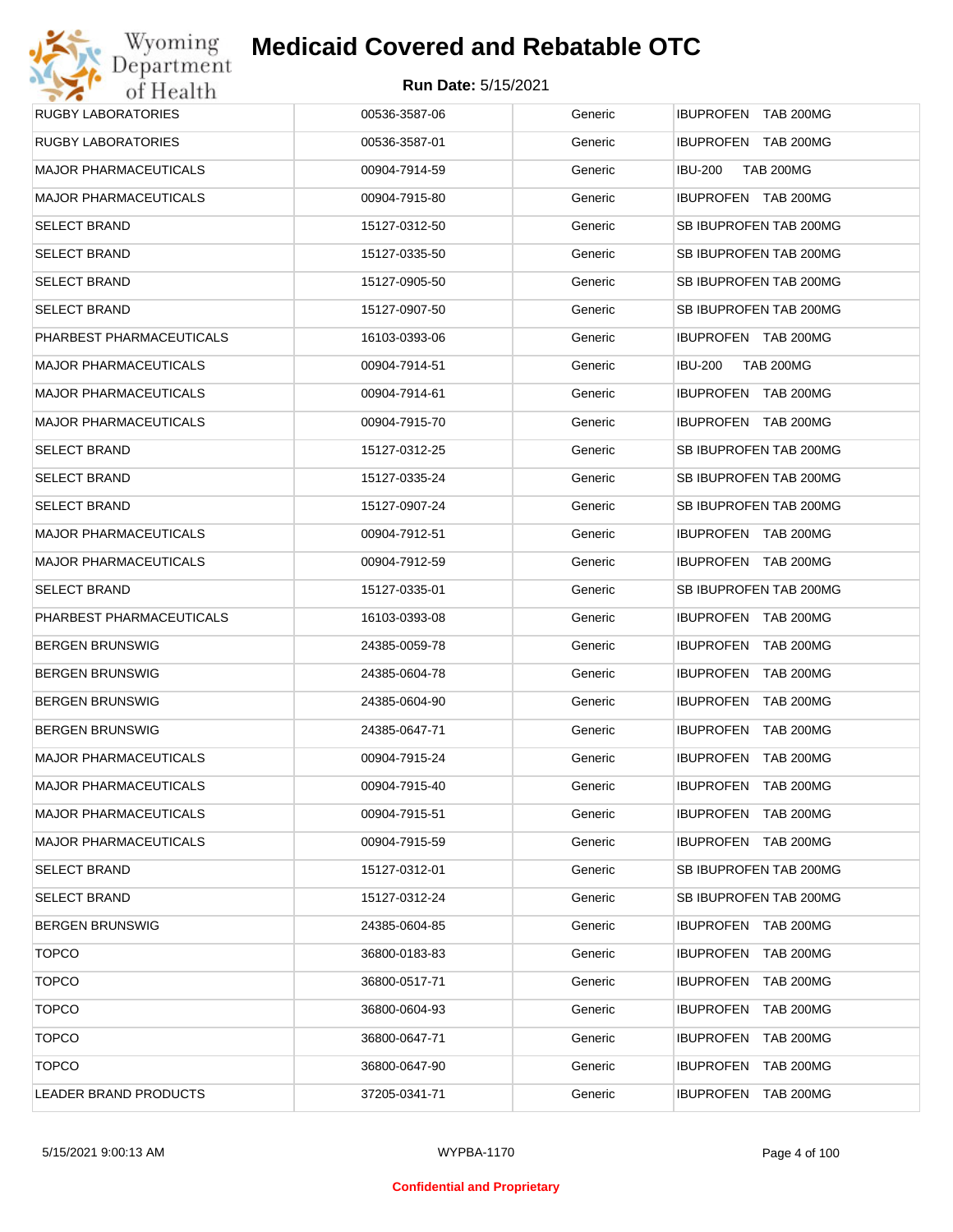

| <b>TOPCO</b>                 | 36800-0517-78 | Generic | IBUPROFEN TAB 200MG        |
|------------------------------|---------------|---------|----------------------------|
| <b>TOPCO</b>                 | 36800-0604-90 | Generic | <b>IBUPROFEN TAB 200MG</b> |
| <b>TOPCO</b>                 | 36800-0647-62 | Generic | <b>IBUPROFEN TAB 200MG</b> |
| <b>TOPCO</b>                 | 36800-0647-78 | Generic | <b>IBUPROFEN TAB 200MG</b> |
| <b>TOPCO</b>                 | 36800-0074-71 | Generic | <b>IBUPROFEN TAB 200MG</b> |
| <b>TOPCO</b>                 | 36800-0074-78 | Generic | <b>IBUPROFEN TAB 200MG</b> |
| <b>BERGEN BRUNSWIG</b>       | 24385-0058-78 | Generic | <b>IBUPROFEN TAB 200MG</b> |
| <b>BERGEN BRUNSWIG</b>       | 24385-0058-82 | Generic | IBUPROFEN TAB 200MG        |
| <b>BERGEN BRUNSWIG</b>       | 24385-0604-71 | Generic | <b>IBUPROFEN TAB 200MG</b> |
| <b>BERGEN BRUNSWIG</b>       | 24385-0647-78 | Generic | IBUPROFEN TAB 200MG        |
| <b>TOPCO</b>                 | 36800-0604-62 | Generic | <b>IBUPROFEN TAB 200MG</b> |
| <b>TOPCO</b>                 | 36800-0604-71 | Generic | <b>IBUPROFEN TAB 200MG</b> |
| <b>TOPCO</b>                 | 36800-0604-78 | Generic | IBUPROFEN TAB 200MG        |
| <b>TOPCO</b>                 | 36800-0604-85 | Generic | IBUPROFEN TAB 200MG        |
| LEADER BRAND PRODUCTS        | 37205-0341-78 | Generic | IBUPROFEN TAB 200MG        |
| <b>LEADER BRAND PRODUCTS</b> | 37205-0345-71 | Generic | IBUPROFEN TAB 200MG        |
| LEADER BRAND PRODUCTS        | 37205-0345-78 | Generic | IBUPROFEN TAB 200MG        |
| LEADER BRAND PRODUCTS        | 37205-0350-71 | Generic | IBUPROFEN TAB 200MG        |
| LEADER BRAND PRODUCTS        | 37205-0605-71 | Generic | IBUPROFEN TAB 200MG        |
| <b>MCKESSON SUNMARK</b>      | 49348-0196-09 | Generic | IBUPROFEN TAB 200MG        |
| <b>MCKESSON SUNMARK</b>      | 49348-0196-10 | Generic | IBUPROFEN TAB 200MG        |
| <b>MCKESSON SUNMARK</b>      | 49348-0196-35 | Generic | IBUPROFEN TAB 200MG        |
| <b>MCKESSON SUNMARK</b>      | 49348-0706-09 | Generic | IBUPROFEN TAB 200MG        |
| <b>MCKESSON SUNMARK</b>      | 49348-0706-14 | Generic | IBUPROFEN TAB 200MG        |
| <b>MCKESSON SUNMARK</b>      | 49348-0706-04 | Generic | <b>IBUPROFEN TAB 200MG</b> |
| <b>MCKESSON SUNMARK</b>      | 49348-0706-10 | Generic | IBUPROFEN TAB 200MG        |
| <b>MCKESSON SUNMARK</b>      | 49348-0727-10 | Generic | SM IBUPROFEN TAB 200MG     |
| <b>MCKESSON SUNMARK</b>      | 49348-0727-09 | Generic | SM IBUPROFEN TAB 200MG     |
| AMNEAL PHARMACEUTICALS       | 53746-0140-10 | Generic | IBUPROFEN TAB 200MG        |
| <b>MCKESSON</b>              | 62011-0014-01 | Generic | HM IBUPROFEN TAB 200MG     |
| <b>MCKESSON</b>              | 62011-0014-02 | Generic | HM IBUPROFEN TAB 200MG     |
| <b>MCKESSON</b>              | 62011-0014-03 | Generic | HM IBUPROFEN TAB 200MG     |
| <b>MCKESSON</b>              | 62011-0015-02 | Generic | HM IBUPROFEN TAB 200MG     |
| AMNEAL PHARMACEUTICALS       | 53746-0140-01 | Generic | IBUPROFEN TAB 200MG        |
| <b>MCKESSON</b>              | 62011-0015-01 | Generic | HM IBUPROFEN TAB 200MG     |
| <b>MCKESSON</b>              | 62011-0222-02 | Generic | HM IBUPROFEN TAB 200MG     |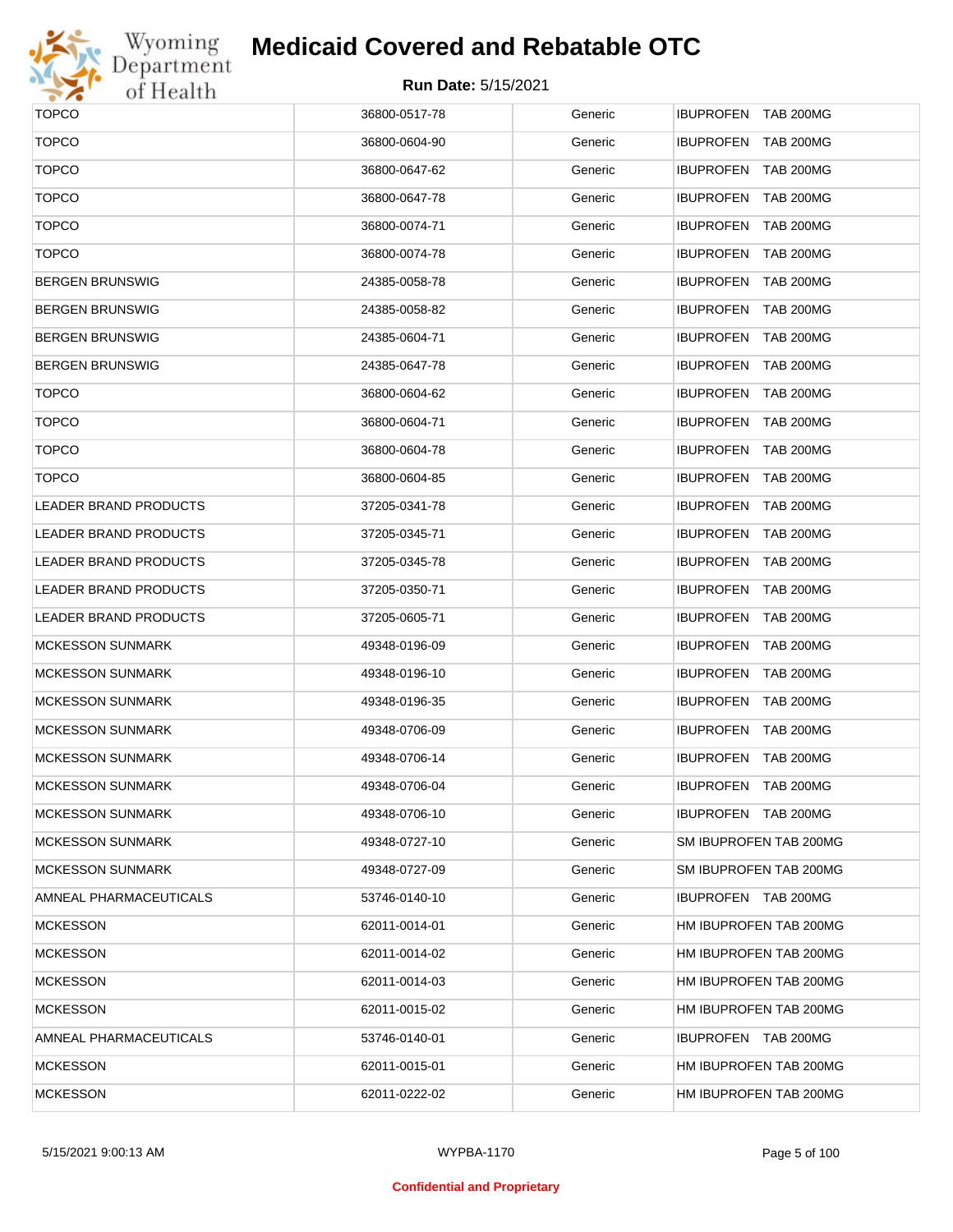### **Run Date:** 5/15/2021

| Wyoming<br><b>Medicaid Covered and Rebatable OTC</b><br>Department |               |         |                                      |  |
|--------------------------------------------------------------------|---------------|---------|--------------------------------------|--|
| <b>Run Date: 5/15/2021</b><br>of Health                            |               |         |                                      |  |
| AUBURN PHARMACEUTICAL                                              | 62107-0002-01 | Generic | <b>PROVIL</b><br><b>TAB 200MG</b>    |  |
| AUBURN PHARMACEUTICAL                                              | 62107-0002-50 | Generic | <b>PROVIL</b><br><b>TAB 200MG</b>    |  |
| <b>SKY PACKAGING</b>                                               | 63739-0134-01 | Generic | <b>TAB 200MG</b><br><b>IBUPROFEN</b> |  |
| <b>MCKESSON</b>                                                    | 62011-0213-01 | Generic | HM IBUPROFEN TAB 200MG               |  |
| <b>MCKESSON</b>                                                    | 62011-0222-01 | Generic | HM IBUPROFEN TAB 200MG               |  |
| CHAIN DRUG MARKETING ASSOC                                         | 63868-0790-50 | Generic | OC IBUPROFEN TAB 200MG               |  |
| CHAIN DRUG MARKETING ASSOC                                         | 63868-0983-50 | Generic | OC IBUPROFEN TAB 200MG               |  |
| CHAIN DRUG MARKETING ASSOC                                         | 63868-0791-50 | Generic | OC IBUPROFEN TAB 200MG               |  |

| Naproxen Sodium Cap 220 MG |               |         |                        |
|----------------------------|---------------|---------|------------------------|
| LEADER BRAND PRODUCTS      | 37205-0854-58 | Generic | NAPROXEN SOD CAP 220MG |
| LEADER BRAND PRODUCTS      | 37205-0854-60 | Generic | NAPROXEN SOD CAP 220MG |
| AMERISOURCE BERGEN DRUGS   | 46122-0038-58 | Generic | NAPROXEN SOD CAP 220MG |
| AMERISOURCE BERGEN DRUGS   | 46122-0038-60 | Generic | NAPROXEN SOD CAP 220MG |
| <b>MCKESSON</b>            | 62011-0007-01 | Generic | NAPROXEN SOD CAP 220MG |

| Naproxen Sodium Tab 220 MG     |               |         |                        |
|--------------------------------|---------------|---------|------------------------|
| <b>GEISS DESTIN &amp; DUNN</b> | 00113-0368-62 | Generic | NAPROXEN SOD TAB 220MG |
| <b>GEISS DESTIN &amp; DUNN</b> | 00113-0368-71 | Generic | NAPROXEN SOD TAB 220MG |
| <b>GEISS DESTIN &amp; DUNN</b> | 00113-0368-78 | Generic | NAPROXEN SOD TAB 220MG |
| <b>GEISS DESTIN &amp; DUNN</b> | 00113-9490-62 | Generic | NAPROXEN SOD TAB 220MG |
| <b>GEISS DESTIN &amp; DUNN</b> | 00113-9490-71 | Generic | NAPROXEN SOD TAB 220MG |
| <b>GEISS DESTIN &amp; DUNN</b> | 00113-9490-78 | Generic | NAPROXEN SOD TAB 220MG |
| <b>RUGBY LABORATORIES</b>      | 00536-1022-01 | Generic | ALL DAY RELF TAB 220MG |
| <b>RUGBY LABORATORIES</b>      | 00536-1022-06 | Generic | ALL DAY RELF TAB 220MG |
| <b>RUGBY LABORATORIES</b>      | 00536-1023-01 | Generic | ALL DAY RELF TAB 220MG |
| <b>SELECT BRAND</b>            | 15127-0466-01 | Generic | NAPROXEN SOD TAB 220MG |
| <b>SELECT BRAND</b>            | 15127-0466-24 | Generic | NAPROXEN SOD TAB 220MG |
| <b>SELECT BRAND</b>            | 15127-0466-50 | Generic | NAPROXEN SOD TAB 220MG |
| <b>BERGEN BRUNSWIG</b>         | 24385-0490-71 | Generic | ALL DAY PAIN TAB 220MG |
| <b>TOPCO</b>                   | 36800-0490-62 | Generic | ALL DAY PAIN TAB 220MG |
| <b>TOPCO</b>                   | 36800-0490-78 | Generic | ALL DAY PAIN TAB 220MG |
| <b>TOPCO</b>                   | 36800-0368-62 | Generic | ALL DAY PAIN TAB 220MG |
| <b>TOPCO</b>                   | 36800-0368-71 | Generic | ALL DAY PAIN TAB 220MG |
| <b>TOPCO</b>                   | 36800-0368-78 | Generic | ALL DAY PAIN TAB 220MG |
| <b>TOPCO</b>                   | 36800-0368-82 | Generic | ALL DAY PAIN TAB 220MG |
| <b>BERGEN BRUNSWIG</b>         | 24385-0368-71 | Generic | ALL DAY PAIN TAB 220MG |

#### **Confidential and Proprietary**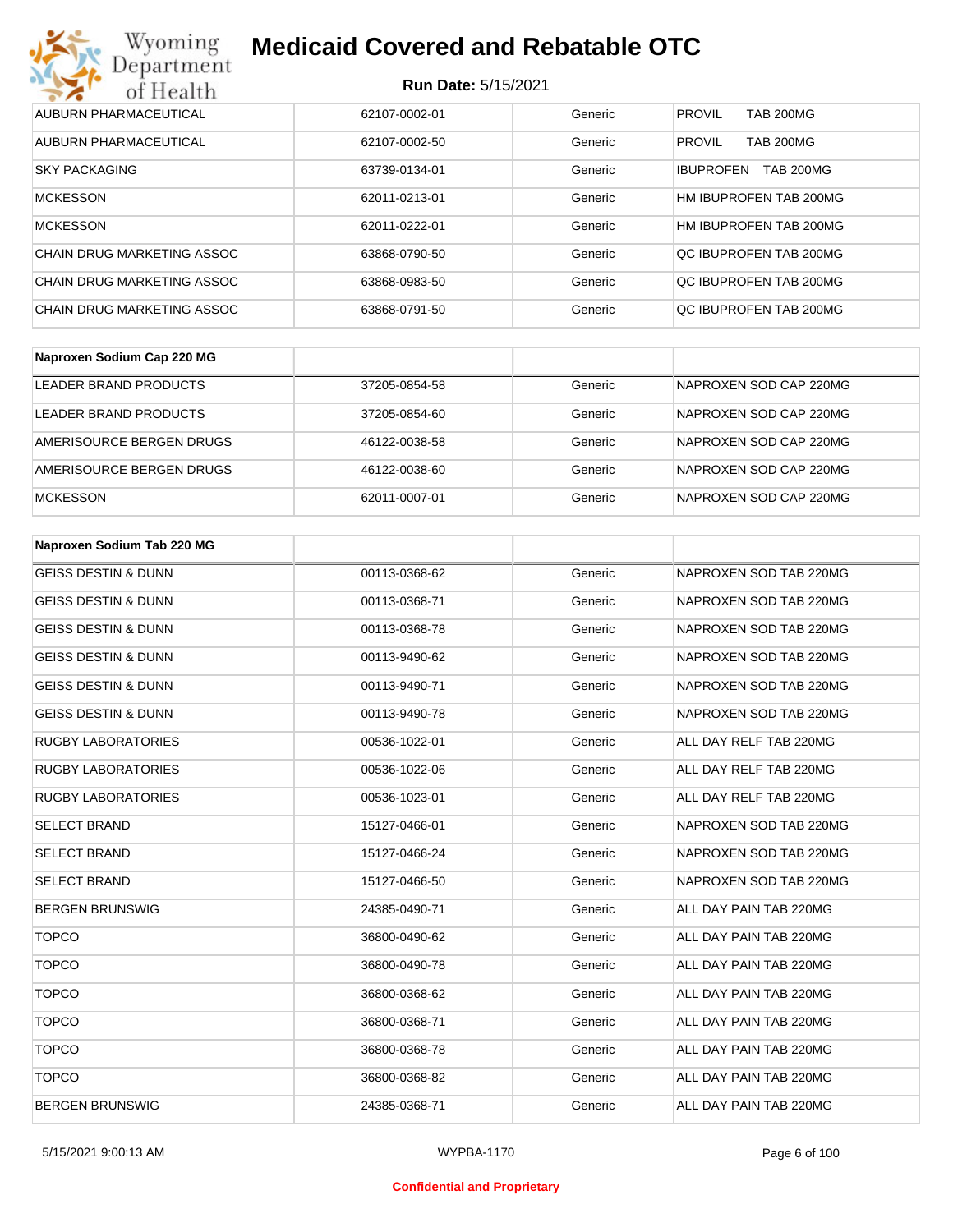# Wyoming<br>Department<br>of Health

## **Medicaid Covered and Rebatable OTC**

| <b>BERGEN BRUNSWIG</b>          | 24385-0368-78 | Generic | ALL DAY PAIN TAB 220MG |
|---------------------------------|---------------|---------|------------------------|
| <b>BERGEN BRUNSWIG</b>          | 24385-0368-81 | Generic | ALL DAY PAIN TAB 220MG |
| <b>BERGEN BRUNSWIG</b>          | 24385-0490-78 | Generic | ALL DAY PAIN TAB 220MG |
| PERRIGO PHARMACEUTICALS         | 45802-0490-78 | Generic | NAPROXEN SOD TAB 220MG |
| <b>MCKESSON SUNMARK</b>         | 49348-0306-09 | Generic | NAPROXEN SOD TAB 220MG |
| PERRIGO PHARMACEUTICALS         | 45802-0490-71 | Generic | NAPROXEN SOD TAB 220MG |
| <b>MCKESSON</b>                 | 62011-0017-01 | Generic | NAPROXEN SOD TAB 220MG |
| <b>MCKESSON</b>                 | 62011-0017-02 | Generic | NAPROXEN SOD TAB 220MG |
| CHAIN DRUG MARKETING ASSOC      | 63868-0465-01 | Generic | NAPROXEN SOD TAB 220MG |
| CHAIN DRUG MARKETING ASSOC      | 63868-0465-50 | Generic | NAPROXEN SOD TAB 220MG |
| <b>ANALGESICS - NonNarcotic</b> |               |         |                        |

| Acetaminophen Cap 500 MG |               |         |       |                  |
|--------------------------|---------------|---------|-------|------------------|
| MAJOR PHARMACEUTICALS    | 00904-1987-60 | Generic | MAPAP | CAP 500MG        |
| MAJOR PHARMACEUTICALS    | 00904-1987-80 | Generic | MAPAP | <b>CAP 500MG</b> |

| Acetaminophen Chew Tab 80 MG |               |         |                       |
|------------------------------|---------------|---------|-----------------------|
| <b>RUGBY LABORATORIES</b>    | 00536-1014-07 | Generic | PAIN & FEVER CHW 80MG |
| MAJOR PHARMACEUTICALS        | 00904-5256-46 | Generic | CHW 80MG<br>MAPAP     |
| MAJOR PHARMACEUTICALS        | 00904-5791-46 | Generic | MAPAP CHILD CHW 80MG  |

| Acetaminophen Disintegrating Tab 160 MG |               |         |                           |
|-----------------------------------------|---------------|---------|---------------------------|
| MAJOR PHARMACEUTICALS                   | 00904-5754-24 | Generic | JUNIOR MAPAP TAB 160MG RT |
| MCKESSON SUNMARK                        | 49348-0063-04 | Generic | SM RPD MELT TAB 160MG     |
| <b>MCKESSON</b>                         | 62011-0230-01 | Generic | HM RPD MELT TAB 160MG     |
| CHAIN DRUG MARKETING ASSOC              | 63868-0158-24 | Generic | NON-ASA JR TAB 160MG      |

| Acetaminophen Disintegrating Tab 80 MG |               |         |                         |
|----------------------------------------|---------------|---------|-------------------------|
| MAJOR PHARMACEUTICALS                  | 00904-5751-46 | Generic | CHLDS MAPAP TAB 80MG RT |
| LEADER BRAND PRODUCTS                  | 37205-0516-65 | Generic | CHLD PAIN RL TAB 80MG   |

| Acetaminophen Liquid 160 MG/5ML |               |         |                             |
|---------------------------------|---------------|---------|-----------------------------|
| WOMEN'S CHOICE PHARMACEUTICALS  | 00485-0057-08 | Generic | ED-APAP<br>LIQ 80MG/2.5     |
| <b>PAR PHARMACEUTICALS</b>      | 00603-0839-94 | Generic | Q-PAP<br>LIQ 160/5ML        |
| <b>PAR PHARMACEUTICALS</b>      | 00603-0840-94 | Generic | Q-PAP<br>LIQ 160/5ML        |
| <b>MAJOR PHARMACEUTICALS</b>    | 00904-1985-16 | Generic | <b>MAPAP</b><br>LIQ 160/5ML |
| <b>MAJOR PHARMACEUTICALS</b>    | 00904-1985-00 | Generic | <b>MAPAP</b><br>LIQ 160/5ML |
| <b>MAJOR PHARMACEUTICALS</b>    | 00904-1985-20 | Generic | <b>MAPAP</b><br>LIQ 160/5ML |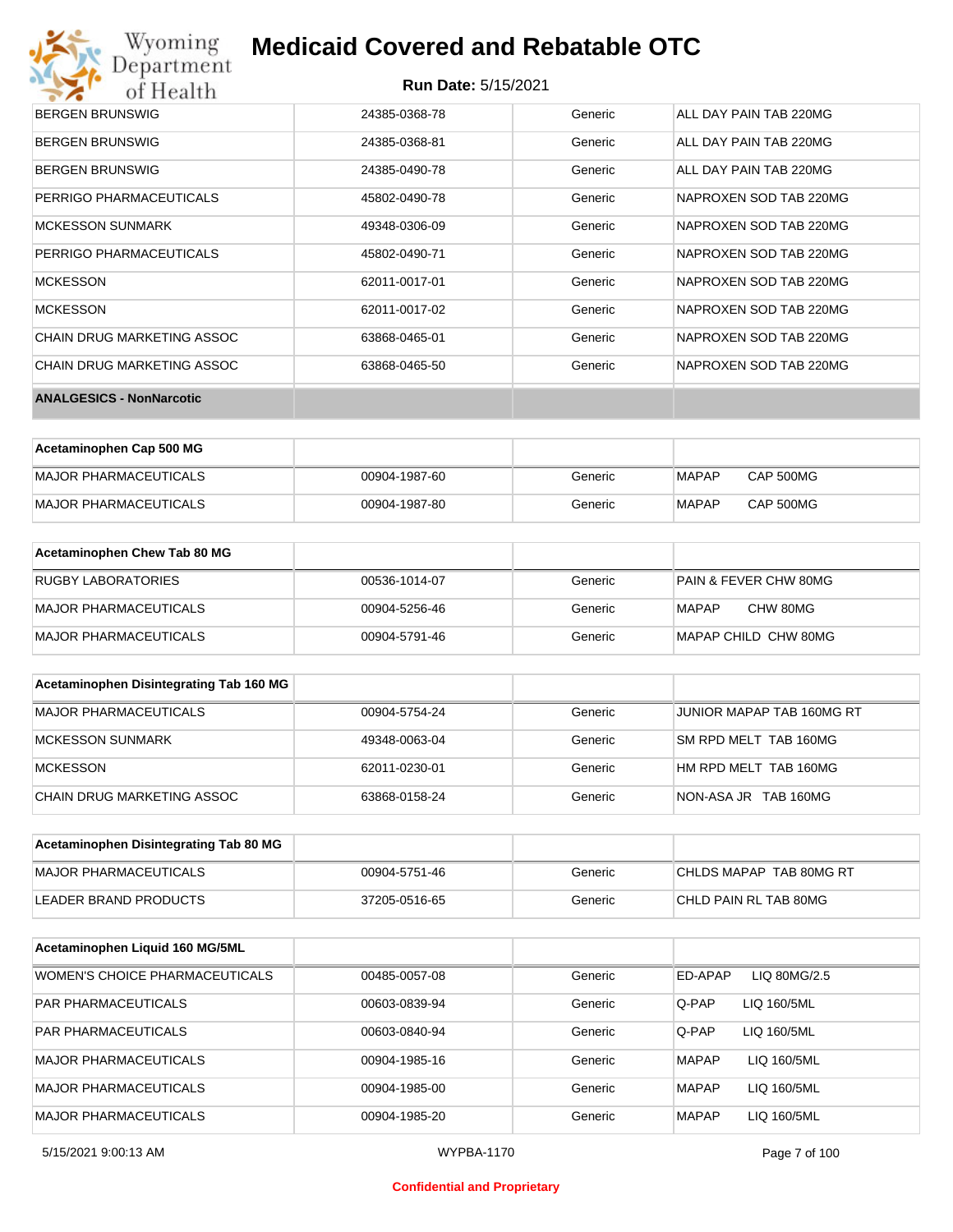

| <b>PAR PHARMACEUTICALS</b>      | 00603-0839-58 | Generic      | Q-PAP<br>LIQ 160/5ML                  |
|---------------------------------|---------------|--------------|---------------------------------------|
| <b>SILARX</b>                   | 54838-0144-40 | Generic      | CHLD SILAPAP LIQ 160/5ML              |
| <b>SILARX</b>                   | 54838-0144-70 | Generic      | CHLD SILAPAP LIQ 160/5ML              |
| <b>SILARX</b>                   | 54838-0144-80 | Generic      | CHLD SILAPAP LIQ 160/5ML              |
| <b>METHOD PHARMACEUTICALS</b>   | 58657-0520-16 | Generic      | <b>ACETAMIN</b><br>LIQ 160/5ML        |
|                                 |               |              |                                       |
| Acetaminophen Liquid 167 MG/5ML |               |              |                                       |
| <b>MAJOR PHARMACEUTICALS</b>    | 00904-5847-09 | Generic      | MAPAP APAP LIQ 500/15ML               |
| Acetaminophen Soln 100 MG/ML    |               |              |                                       |
| PAR PHARMACEUTICALS             | 00603-0838-73 | Generic      | Q-PAP INFANT DRO 80/0.8ML             |
| <b>SILARX</b>                   | 54838-0145-15 | <b>Brand</b> | INF SILAPAP DRO 80/0.8ML              |
| <b>SILARX</b>                   | 54838-0145-30 | <b>Brand</b> | INF SILAPAP DRO 80/0.8ML              |
|                                 |               |              |                                       |
| Acetaminophen Soln 160 MG/5ML   |               |              |                                       |
| PHARMACEUTICAL ASSOCIATES       | 00121-0657-05 | Generic      | <b>SOL 160/5ML</b><br><b>ACETAMIN</b> |
| PHARMACEUTICAL ASSOCIATES       | 00121-0657-11 | Generic      | <b>ACETAMIN</b><br><b>SOL 160/5ML</b> |
| PHARMACEUTICAL ASSOCIATES       | 00121-0657-21 | Generic      | <b>ACETAMIN</b><br><b>SOL 160/5ML</b> |
| <b>RUGBY LABORATORIES</b>       | 00536-0122-85 | Generic      | PAIN & FEVER SOL 160/5ML              |
| RUGBY LABORATORIES              | 00536-0122-97 | Generic      | PAIN & FEVER SOL 160/5ML              |
|                                 |               |              |                                       |
| Acetaminophen Suppos 120 MG     |               |              |                                       |
| <b>COSETTE PHARMACEUTICALS</b>  | 00713-0118-01 | Generic      | <b>ACEPHEN</b><br><b>SUP 120MG</b>    |
| <b>COSETTE PHARMACEUTICALS</b>  | 00713-0118-50 | Generic      | <b>ACEPHEN</b><br>SUP 120MG           |
| <b>COSETTE PHARMACEUTICALS</b>  | 00713-0118-12 | Generic      | <b>ACEPHEN</b><br>SUP 120MG           |
| <b>PERRIGO</b>                  | 45802-0732-30 | Generic      | <b>ACETAMIN</b><br>SUP 120MG          |
| PERRIGO                         | 45802-0732-33 | Generic      | <b>ACETAMIN</b><br><b>SUP 120MG</b>   |
| <b>TARO</b>                     | 51672-2115-02 | Generic      | <b>SUP 120MG</b><br><b>FEVERALL</b>   |
| <b>TARO</b>                     | 51672-2115-04 | Generic      | <b>SUP 120MG</b><br><b>FEVERALL</b>   |
|                                 |               |              |                                       |
| Acetaminophen Suppos 325 MG     |               |              |                                       |
| COSETTE PHARMACEUTICALS         | 00713-0164-12 | Generic      | <b>ACEPHEN</b><br>SUP 325MG           |
| COSETTE PHARMACEUTICALS         | 00713-0164-50 | Generic      | <b>SUP 325MG</b><br><b>ACEPHEN</b>    |
| COSETTE PHARMACEUTICALS         | 00713-0164-01 | Generic      | <b>ACEPHEN</b><br><b>SUP 325MG</b>    |
| <b>TARO</b>                     | 51672-2116-02 | <b>Brand</b> | <b>FEVERALL</b><br><b>SUP 325MG</b>   |
| <b>TARO</b>                     | 51672-2116-04 | <b>Brand</b> | <b>SUP 325MG</b><br><b>FEVERALL</b>   |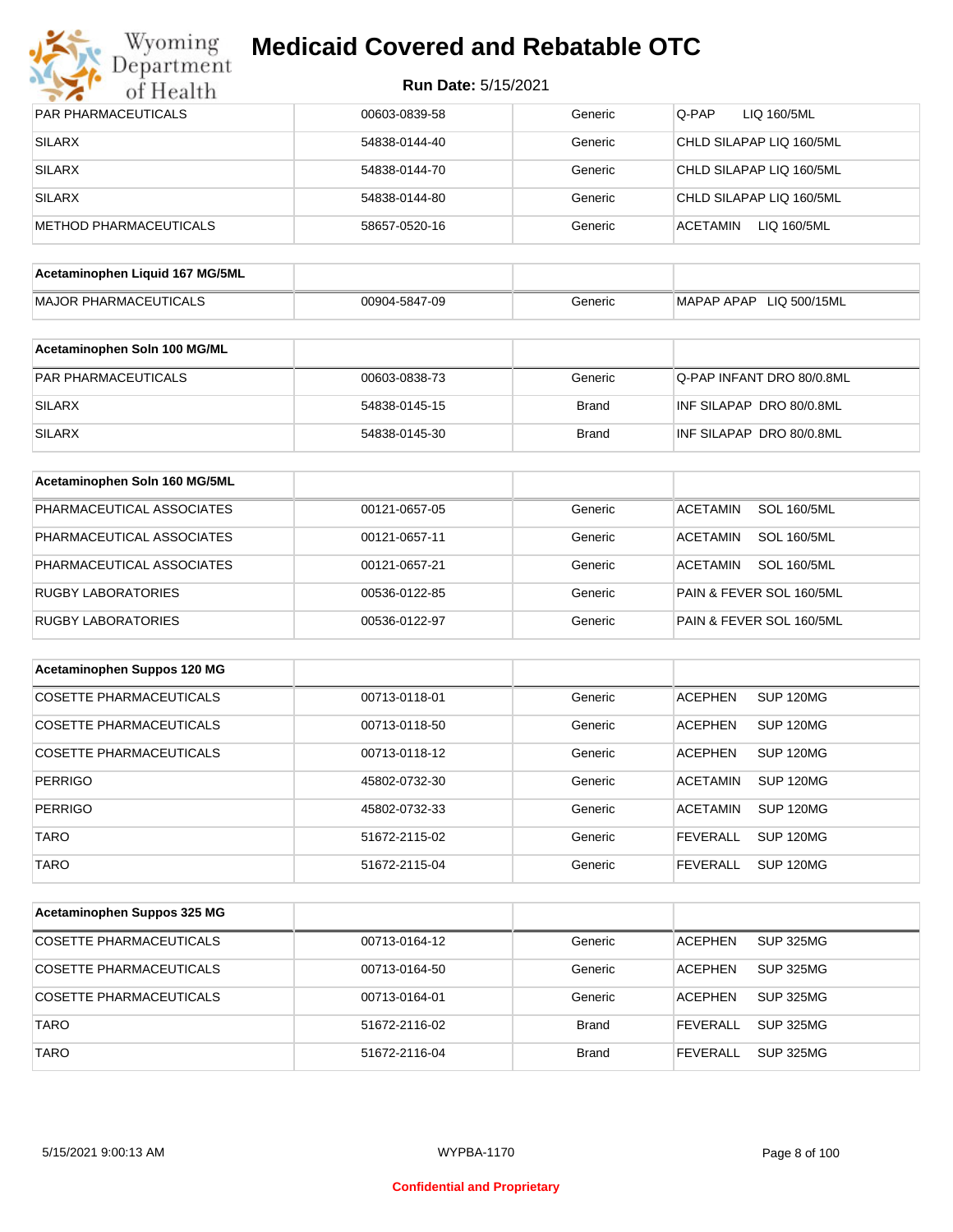

| Acetaminophen Suppos 650 MG    |               |              |                                 |
|--------------------------------|---------------|--------------|---------------------------------|
| <b>COSETTE PHARMACEUTICALS</b> | 00713-0165-12 | Generic      | SUP 650MG<br><b>ACEPHEN</b>     |
| COSETTE PHARMACEUTICALS        | 00713-0165-50 | Generic      | <b>ACEPHEN</b><br>SUP 650MG     |
| <b>COSETTE PHARMACEUTICALS</b> | 00713-0165-01 | Generic      | <b>ACEPHEN</b><br>SUP 650MG     |
| PERRIGO                        | 45802-0730-30 | Generic      | <b>ACETAMIN</b><br>SUP 650MG    |
| PERRIGO                        | 45802-0730-32 | Generic      | <b>ACETAMIN</b><br>SUP 650MG    |
| <b>PERRIGO</b>                 | 45802-0730-33 | Generic      | <b>ACETAMIN</b><br>SUP 650MG    |
| <b>TARO</b>                    | 51672-2117-04 | Generic      | <b>FEVERALL</b><br>SUP 650MG    |
|                                |               |              |                                 |
| Acetaminophen Suppos 80 MG     |               |              |                                 |
| <b>TARO</b>                    | 51672-2114-02 | <b>Brand</b> | FEVERALL INF SUP 80MG           |
| <b>TARO</b>                    | 51672-2114-04 | <b>Brand</b> | FEVERALL INF SUP 80MG           |
|                                |               |              |                                 |
| Acetaminophen Susp 160 MG/5ML  |               |              |                                 |
| <b>GEISS DESTIN &amp; DUNN</b> | 00113-0212-26 | Generic      | PAIN & FEVER SUS 160/5ML        |
| PERRIGO                        | 00113-0590-10 | Generic      | PAIN & FEVER SUS 160/5ML        |
| PHARMACEUTICAL ASSOCIATES      | 00121-1781-05 | Generic      | <b>ACETAMINOPHN SUS 160/5ML</b> |
| PERRIGO PHARMACEUTICALS        | 00113-0105-26 | Generic      | PAIN RELIEF SUS 160/5ML         |
| GEISS DESTIN & DUNN            | 00113-0608-26 | Generic      | PAIN & FEVER SUS 160/5ML        |
| PAR PHARMACEUTICALS            | 00603-0841-54 | Generic      | Q-PAP CHILD SUS 160/5ML         |
| PAR PHARMACEUTICALS            | 00603-0842-54 | Generic      | Q-PAP CHILD SUS 160/5ML         |
| PAR PHARMACEUTICALS            | 00603-0843-54 | Generic      | Q-PAP CHILD SUS 160/5ML         |
| RUGBY LABORATORIES             | 00536-3606-96 | Generic      | PAIN & FEVER SUS 160/5ML        |
| MAJOR PHARMACEUTICALS          | 00904-6308-20 | Generic      | MAPAP CHILD SUS 160/5ML         |
| <b>BERGEN BRUNSWIG</b>         | 24385-0130-26 | Generic      | PAIN RELIEF SUS 160/5ML         |
| <b>TOPCO</b>                   | 36800-0175-26 | Generic      | PAIN RELIEF SUS 160/5ML         |
| LEADER BRAND PRODUCTS          | 37205-0575-16 | Generic      | PAIN & FEVER SUS 160/5ML        |
| <b>TOPCO</b>                   | 36800-0105-26 | Generic      | PAIN RELIEF SUS 160/5ML         |
| <b>TOPCO</b>                   | 36800-0130-26 | Generic      | PAIN RELIEF SUS 160/5ML         |
| PERRIGO PHARMACEUTICALS        | 45802-0201-26 | Generic      | ACETAMINOPHN SUS 160/5ML        |
| AMERISOURCE BERGEN DRUGS       | 46122-0042-46 | Generic      | PAIN & FEVER SUS 160/5ML        |
| AMERISOURCE BERGEN DRUGS       | 46122-0106-26 | Generic      | PAIN RELIEF SUS 160/5ML         |
| AMERISOURCE BERGEN DRUGS       | 46122-0042-03 | Generic      | PAIN & FEVER SUS 160/5ML        |
| AMERISOURCE BERGEN DRUGS       | 46122-0105-26 | Generic      | PAIN & FEVER SUS 160/5ML        |
| AMERISOURCE BERGEN DRUGS       | 46122-0050-46 | Generic      | PAIN RELIEF SUS 160/5ML         |
| AMERISOURCE BERGEN DRUGS       | 46122-0211-26 | Generic      | PAIN & FEVER SUS 160/5ML        |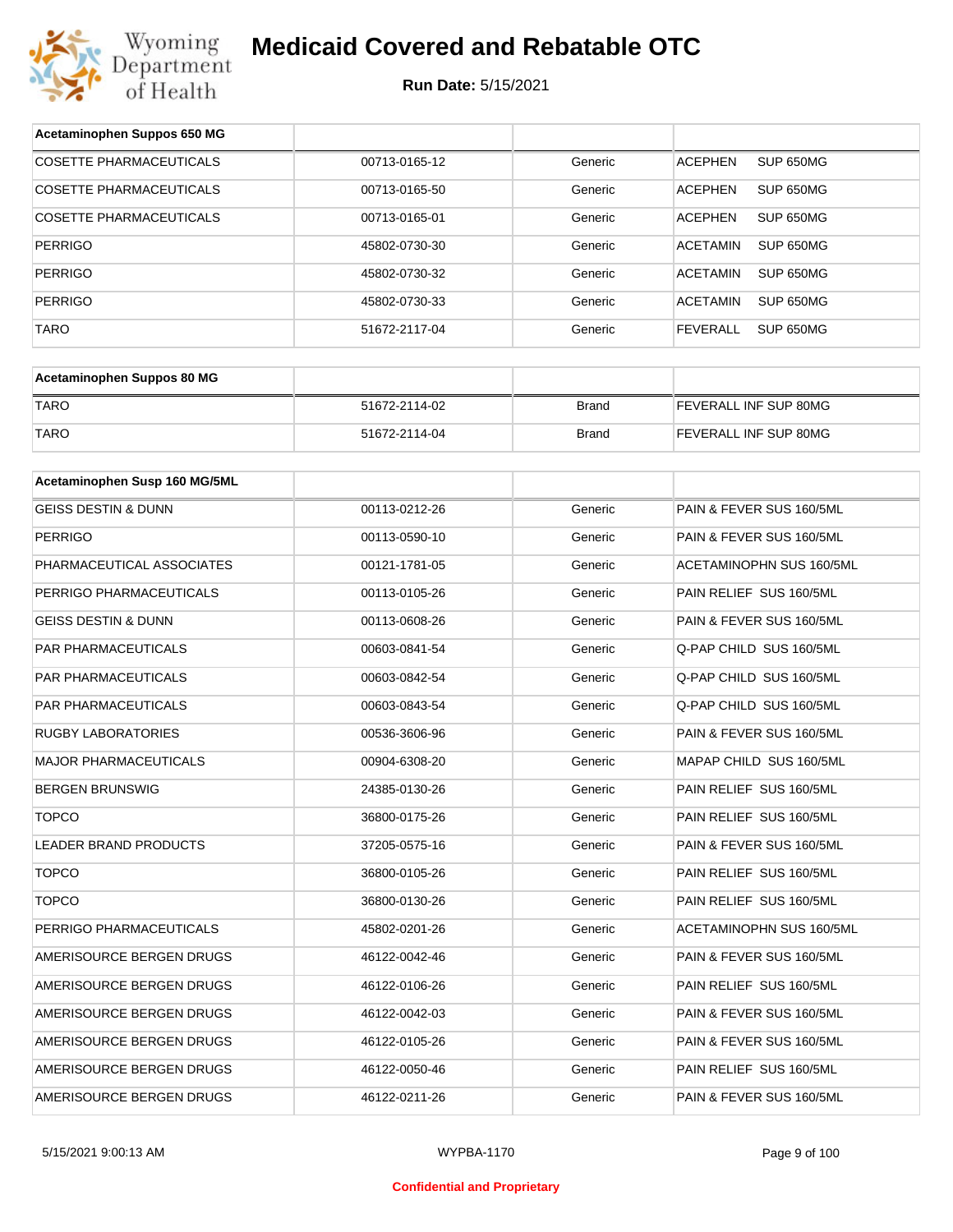| 46122-0214-26 | Generic | PAIN & FEVER SUS 160/5ML                                                |
|---------------|---------|-------------------------------------------------------------------------|
| 49348-0081-30 | Generic | PAIN & FEVER SUS 160/5ML                                                |
| 49348-0123-34 | Generic | PAIN & FEVER SUS 160/5ML                                                |
| 46122-0210-26 | Generic | PAIN & FEVER SUS 160/5ML                                                |
| 46122-0212-26 | Generic | PAIN & FEVER SUS 160/5ML                                                |
| 49348-0325-34 | Generic | PAIN & FEVER SUS 160/5ML                                                |
| 49348-0430-30 | Generic | PAIN & FEVER SUS 160/5ML                                                |
| 37205-0576-16 | Generic | PAIN & FEVER SUS 160/5ML                                                |
| 37205-0577-16 | Generic | PAIN & FEVER SUS 160/5ML                                                |
| 37205-0676-26 | Generic | PAIN & FEVER SUS 160/5ML                                                |
| 45802-0203-26 | Generic | ACETAMINOPHN SUS 160/5ML                                                |
| 46122-0056-03 | Generic | PAIN & FEVER SUS 160/5ML                                                |
| 46122-0209-26 | Generic | PAIN & FEVER SUS 160/5ML                                                |
| 49348-0119-34 | Generic | PAIN & FEVER SUS 160/5ML                                                |
| 62011-0029-01 | Generic | PAIN RELIEF SUS 160/5ML                                                 |
| 62011-0001-01 | Generic | PAIN & FEVER SUS 160/5ML                                                |
| 62011-0022-01 | Generic | PAIN & FEVER SUS 160/5ML                                                |
| 62011-0002-01 | Generic | PAIN & FEVER SUS 160/5ML                                                |
| 62011-0247-01 | Generic | PAIN & FEVER SUS 160/5ML                                                |
| 62011-0183-01 | Generic | PAIN & FEVER SUS 160/5ML                                                |
| 63868-0175-26 | Generic | NON-ASPIRIN SUS 160/5ML                                                 |
| 63868-0176-26 | Generic | NON-ASPIRIN SUS 160/5ML                                                 |
| 68094-0587-62 | Generic | ACETAMINOPHN SUS 160/5ML                                                |
| 68094-0588-62 | Generic | ACETAMINOPHN SUS 325MG                                                  |
| 68094-0588-59 | Generic | ACETAMINOPHN SUS 325MG                                                  |
| 68094-0586-58 | Generic | ACETAMINOPHN SUS 160/5ML                                                |
| 68094-0587-58 | Generic | ACETAMINOPHN SUS 160/5ML                                                |
| 68094-0587-59 | Generic | ACETAMINOPHN SUS 160/5ML                                                |
| 68094-0587-61 | Generic | ACETAMINOPHN SUS 160/5ML                                                |
|               |         | <b>Medicaid Covered and Rebatable OTC</b><br><b>Run Date: 5/15/2021</b> |

| Acetaminophen Susp 80 MG/0.8ML |               |         |                          |
|--------------------------------|---------------|---------|--------------------------|
| <b>TOPCO</b>                   | 36800-0008-05 | Generic | PAIN RELIEF DRO 80/0.8ML |
| <b>TOPCO</b>                   | 36800-0289-10 | Generic | PAIN RELIEF DRO 80/0.8ML |
| <b>TOPCO</b>                   | 36800-0289-05 | Generic | PAIN RELIEF DRO 80/0.8ML |

| Acetaminophen Tab 325 MG  |               |         |                                   |
|---------------------------|---------------|---------|-----------------------------------|
| <b>RUGBY LABORATORIES</b> | 00536-3222-01 | Generic | <b>PAIN &amp; FEVER TAB 325MG</b> |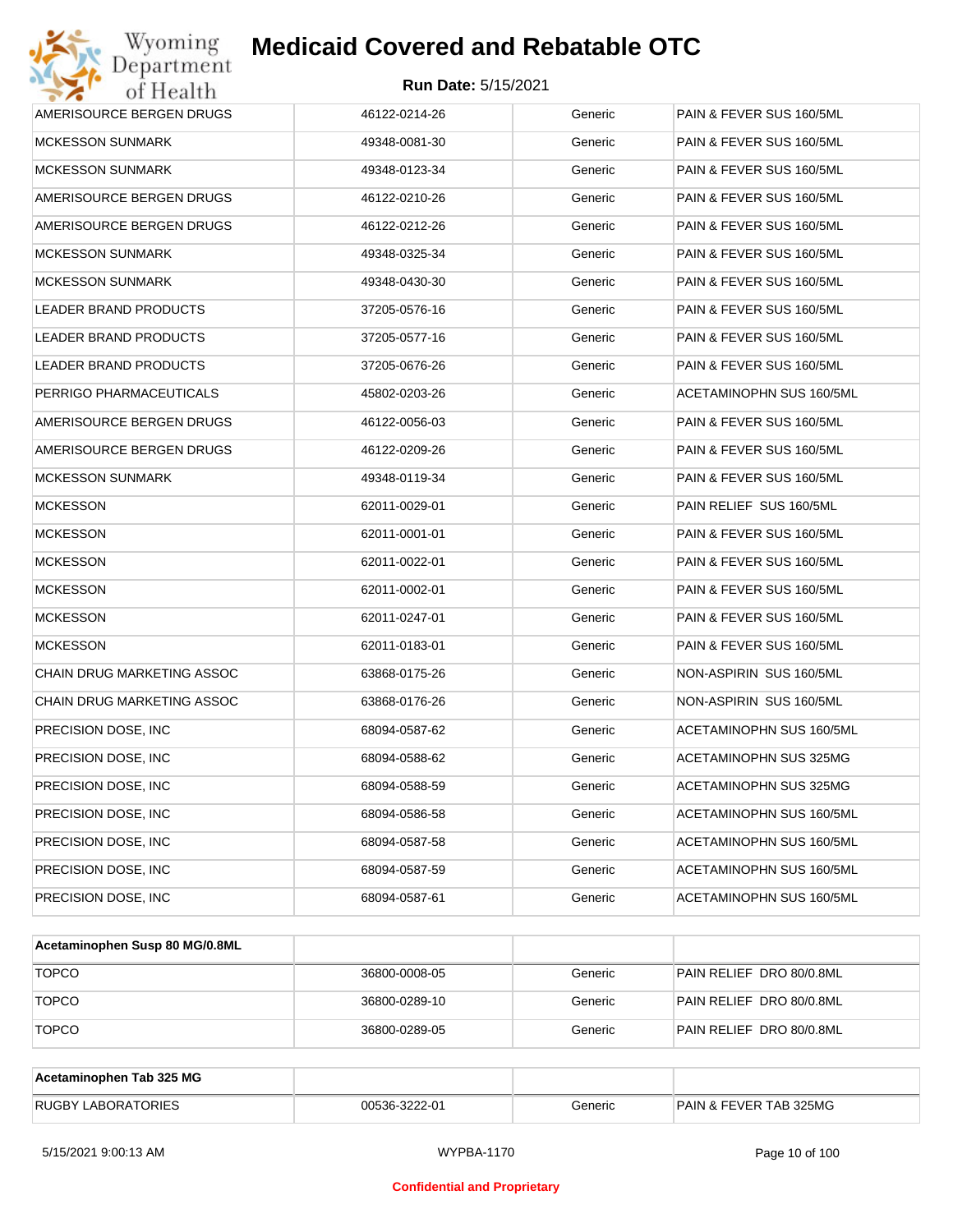## Wyoming<br>Department **Medicaid Covered and Rebatable OTC**

| $\rightarrow$ .          |                            |         |                                     |
|--------------------------|----------------------------|---------|-------------------------------------|
| of Health                | <b>Run Date: 5/15/2021</b> |         |                                     |
| RUGBY LABORATORIES       | 00536-3222-10              | Generic | PAIN & FEVER TAB 325MG              |
| PAR PHARMACEUTICAL       | 00603-0263-32              | Generic | Q-PAP<br><b>TAB 325MG</b>           |
| MAJOR PHARMACEUTICALS    | 00904-1982-51              | Generic | <b>MAPAP</b><br><b>TAB 325MG</b>    |
| MAJOR PHARMACEUTICALS    | 00904-1982-59              | Generic | <b>MAPAP</b><br><b>TAB 325MG</b>    |
| MAJOR PHARMACEUTICALS    | 00904-1982-60              | Generic | <b>MAPAP</b><br><b>TAB 325MG</b>    |
| MAJOR PHARMACEUTICALS    | 00904-1982-61              | Generic | MAPAP<br><b>TAB 325MG</b>           |
| PAR PHARMACEUTICAL       | 00603-0263-29              | Generic | Q-PAP<br><b>TAB 325MG</b>           |
| MAJOR PHARMACEUTICALS    | 00904-1982-80              | Generic | <b>TAB 325MG</b><br>MAPAP           |
| SELECT BRAND             | 15127-0072-24              | Generic | NON-ASPIRIN TAB 325MG               |
| PHARBEST PHARMACEUTICALS | 16103-0353-07              | Generic | PHARBETOL TAB 325MG                 |
| SELECT BRAND             | 15127-0072-08              | Generic | NON-ASPIRIN TAB 325MG               |
| PHARBEST PHARMACEUTICALS | 16103-0353-08              | Generic | PHARBETOL TAB 325MG                 |
| BERGEN BRUNSWIG          | 24385-0403-78              | Generic | PAIN RELIEF TAB 325MG               |
| TOPCO                    | 36800-0403-78              | Generic | PAIN RELIEF TAB 325MG               |
| PHARBEST PHARMACEUTICALS | 16103-0353-11              | Generic | PHARBETOL TAB 325MG                 |
| AMERISOURCE BERGEN DRUGS | 46122-0247-78              | Generic | PAIN RELIEF TAB 325MG               |
| MCKESSON SUNMARK         | 49348-0973-10              | Generic | PAIN RELIEVE TAB 325MG              |
| MCKESSON                 | 62011-0032-01              | Generic | PAIN RELIEVE TAB 325MG              |
| AUBURN PHARMACEUTICAL    | 62107-0052-01              | Generic | <b>TACTINAL</b><br><b>TAB 325MG</b> |
| AUBURN PHARMACEUTICAL    | 62107-0052-10              | Generic | TACTINAL<br><b>TAB 325MG</b>        |
| SKY PACKAGING            | 63739-0440-01              | Generic | <b>ACETAMIN</b><br><b>TAB 325MG</b> |
| CHAIN DRUG CONSORTIUM    | 68016-0246-00              | Generic | NON-ASPIRIN TAB 325MG               |
|                          |                            |         |                                     |

| Acetaminophen Tab 500 MG     |               |         |                                  |  |  |
|------------------------------|---------------|---------|----------------------------------|--|--|
| <b>PERRIGO</b>               | 00113-0484-62 | Generic | PAIN RELIEF TAB 500MG            |  |  |
| <b>PERRIGO</b>               | 00113-0484-78 | Generic | PAIN RELIEF TAB 500MG            |  |  |
| <b>PERRIGO</b>               | 00113-0484-71 | Generic | PAIN RELIEF TAB 500MG            |  |  |
| <b>PERRIGO</b>               | 00113-0484-90 | Generic | PAIN RELIEF TAB 500MG            |  |  |
| <b>RUGBY LABORATORIES</b>    | 00536-3218-01 | Generic | PAIN & FEVER TAB 500MG           |  |  |
| <b>RUGBY LABORATORIES</b>    | 00536-3218-10 | Generic | PAIN & FEVER TAB 500MG           |  |  |
| <b>PERRIGO</b>               | 00113-0227-71 | Generic | PAIN RELIEF TAB 500MG            |  |  |
| <b>MAJOR PHARMACEUTICALS</b> | 00904-1988-59 | Generic | <b>MAPAP</b><br><b>TAB 500MG</b> |  |  |
| <b>MAJOR PHARMACEUTICALS</b> | 00904-1988-60 | Generic | <b>MAPAP</b><br><b>TAB 500MG</b> |  |  |
| <b>MAJOR PHARMACEUTICALS</b> | 00904-1988-61 | Generic | <b>MAPAP</b><br><b>TAB 500MG</b> |  |  |
| <b>MAJOR PHARMACEUTICALS</b> | 00904-1988-80 | Generic | <b>MAPAP</b><br><b>TAB 500MG</b> |  |  |
| <b>RUGBY LABORATORIES</b>    | 00536-3231-01 | Generic | PAIN & FEVER TAB 500MG           |  |  |
| <b>MAJOR PHARMACEUTICALS</b> | 00904-1983-40 | Generic | <b>TAB 500MG</b><br><b>MAPAP</b> |  |  |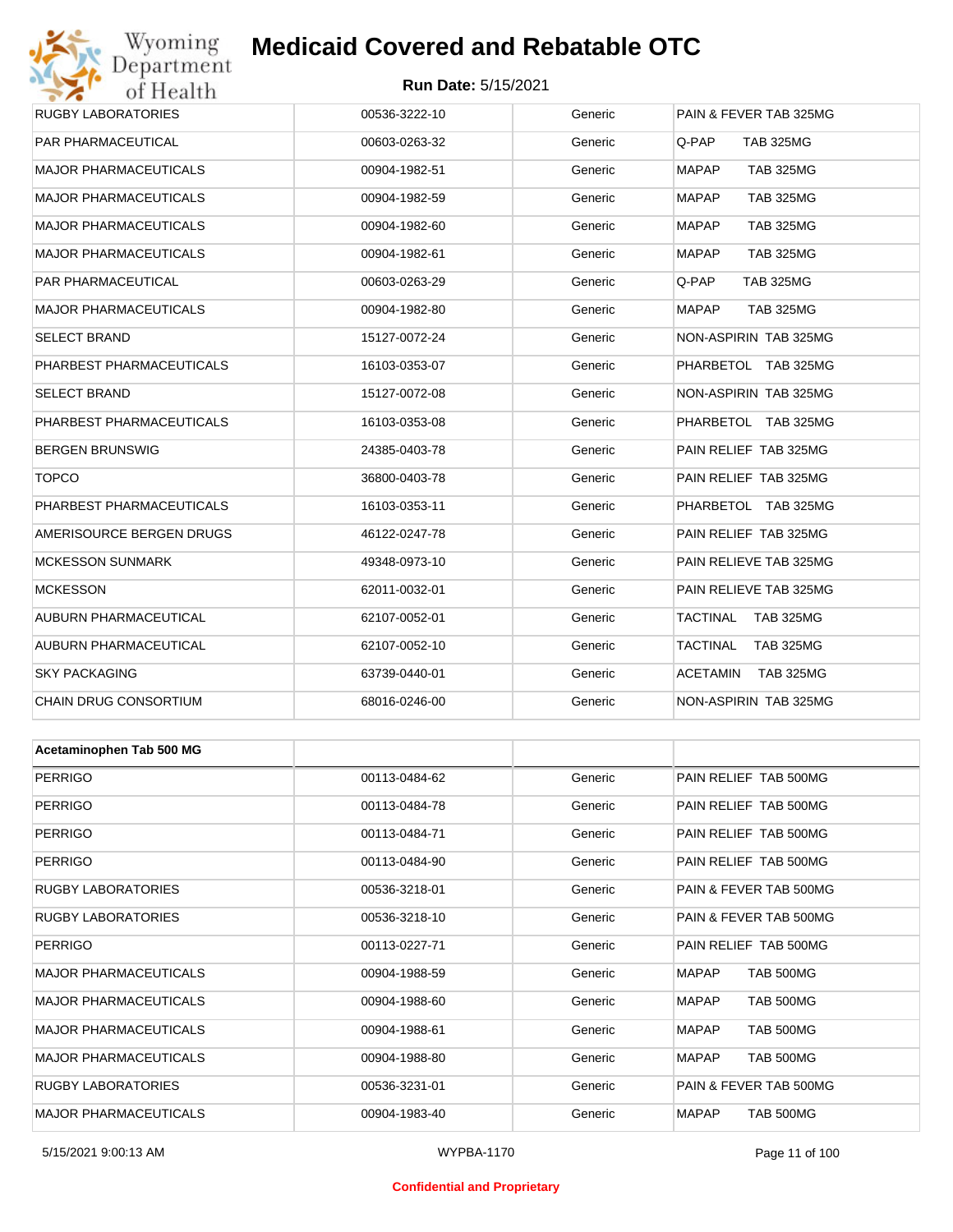| <b>MAJOR PHARMACEUTICALS</b> | 00904-1983-24 | Generic | <b>MAPAP</b><br><b>TAB 500MG</b> |
|------------------------------|---------------|---------|----------------------------------|
| <b>MAJOR PHARMACEUTICALS</b> | 00904-1983-51 | Generic | <b>MAPAP</b><br>TAB 500MG        |
| RUGBY LABORATORIES           | 00536-3231-10 | Generic | PAIN & FEVER TAB 500MG           |
| PAR PHARMACEUTICAL           | 00603-0268-29 | Generic | Q-PAP<br>TAB 500MG               |
| PAR PHARMACEUTICAL           | 00603-0268-32 | Generic | Q-PAP<br>TAB 500MG               |
| <b>MAJOR PHARMACEUTICALS</b> | 00904-1983-59 | Generic | <b>MAPAP</b><br>TAB 500MG        |
| <b>MAJOR PHARMACEUTICALS</b> | 00904-1983-60 | Generic | <b>MAPAP</b><br>TAB 500MG        |
| <b>MAJOR PHARMACEUTICALS</b> | 00904-1983-80 | Generic | MAPAP<br><b>TAB 500MG</b>        |
| <b>MAJOR PHARMACEUTICALS</b> | 00904-1983-94 | Generic | MAPAP<br>TAB 500MG               |
| <b>MAJOR PHARMACEUTICALS</b> | 00904-5816-60 | Generic | MAPAP<br>TAB 500MG/RR            |
| <b>SELECT BRAND</b>          | 15127-0735-09 | Generic | NON-ASPIRIN TAB 500MG            |
| <b>SELECT BRAND</b>          | 15127-0735-08 | Generic | NON-ASPIRIN TAB 500MG            |
| <b>SELECT BRAND</b>          | 15127-0735-16 | Generic | NON-ASPIRIN TAB 500MG            |
| <b>SELECT BRAND</b>          | 15127-0730-06 | Generic | NON-ASPIRIN TAB 500MG            |
| <b>SELECT BRAND</b>          | 15127-0730-21 | Generic | NON-ASPIRIN TAB 500MG            |
| <b>SELECT BRAND</b>          | 15127-0735-05 | Generic | NON-ASPIRIN TAB 500MG            |
| <b>BERGEN BRUNSWIG</b>       | 24385-0484-47 | Generic | PAIN RELIEF TAB 500MG            |
| <b>TOPCO</b>                 | 36800-0405-78 | Generic | PAIN RELIEF TAB 500MG            |
| <b>TOPCO</b>                 | 36800-0484-62 | Generic | PAIN RELIEF TAB 500MG            |
| <b>TOPCO</b>                 | 36800-0484-78 | Generic | PAIN RELIEF TAB 500MG            |
| LEADER BRAND PRODUCTS        | 37205-0594-78 | Generic | PAIN RELIEVE TAB 500MG           |
| <b>TOPCO</b>                 | 36800-0010-71 | Generic | PAIN RELIEF TAB 500MG            |
| <b>TOPCO</b>                 | 36800-0405-72 | Generic | PAIN RELIEF TAB 500MG            |
| <b>TOPCO</b>                 | 36800-0484-71 | Generic | PAIN RELIEF TAB 500MG            |
| <b>LEADER BRAND PRODUCTS</b> | 37205-0594-90 | Generic | PAIN RELIEVE TAB 500MG           |
| <b>BERGEN BRUNSWIG</b>       | 24385-0145-71 | Generic | PAIN RELIEF TAB 500MG            |
| <b>BERGEN BRUNSWIG</b>       | 24385-0484-71 | Generic | PAIN RELIEF TAB 500MG            |
| <b>BERGEN BRUNSWIG</b>       | 24385-0484-78 | Generic | PAIN RELIEF TAB 500MG            |
| <b>BERGEN BRUNSWIG</b>       | 24385-0484-90 | Generic | PAIN RELIEF TAB 500MG            |
| <b>TOPCO</b>                 | 36800-0010-78 | Generic | PAIN RELIEF TAB 500MG            |
| <b>TOPCO</b>                 | 36800-0046-62 | Generic | PAIN RELIEVE TAB 500MG           |
| <b>TOPCO</b>                 | 36800-0046-71 | Generic | PAIN RELIEVE TAB 500MG           |
| <b>TOPCO</b>                 | 36800-0046-78 | Generic | PAIN RELIEVE TAB 500MG           |
| <b>TOPCO</b>                 | 36800-0046-83 | Generic | PAIN RELIEVE TAB 500MG           |
| PHARBEST PHARMACEUTICALS     | 16103-0376-06 | Generic | PHARBETOL TAB 500MG              |
| PHARBEST PHARMACEUTICALS     | 16103-0376-08 | Generic | PHARBETOL TAB 500MG              |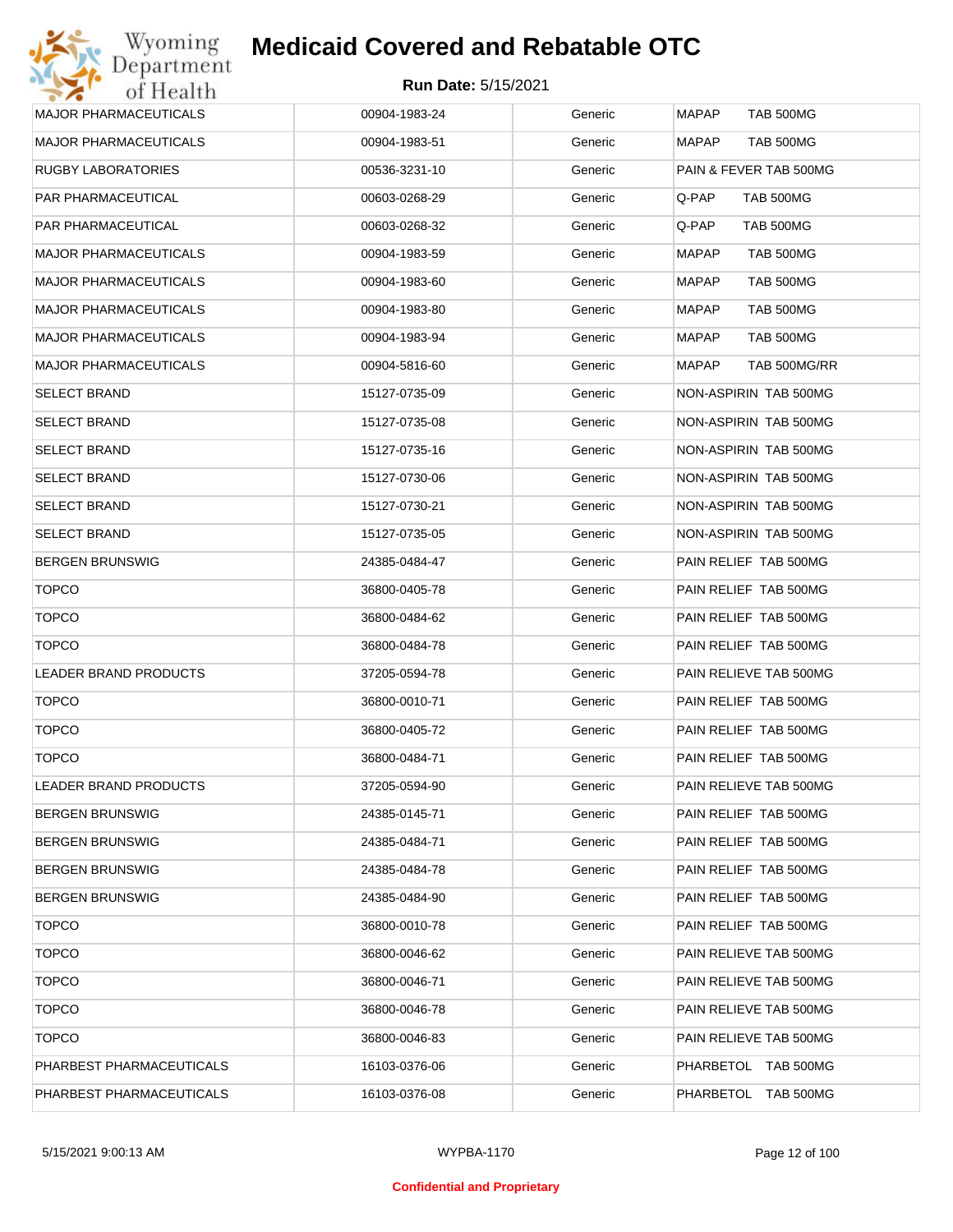# Wyoming<br>Department<br>of Health

## **Medicaid Covered and Rebatable OTC**

| PHARBEST PHARMACEUTICALS     | 16103-0376-11 | Generic | PHARBETOL TAB 500MG          |
|------------------------------|---------------|---------|------------------------------|
| <b>TOPCO</b>                 | 36800-0227-71 | Generic | PAIN RELIEF TAB 500MG        |
| <b>TOPCO</b>                 | 36800-0227-78 | Generic | PAIN RELIEF TAB 500MG        |
| <b>TOPCO</b>                 | 36800-0484-90 | Generic | PAIN RELIEF TAB 500MG        |
| AMERISOURCE BERGEN DRUGS     | 46122-0178-78 | Generic | PAIN RELIEVE TAB 500MG       |
| <b>MCKESSON SUNMARK</b>      | 49348-0042-10 | Generic | PAIN RELIEVE TAB 500MG       |
| <b>MCKESSON SUNMARK</b>      | 49348-0042-14 | Generic | PAIN RELIEVE TAB 500MG       |
| <b>MCKESSON SUNMARK</b>      | 49348-0042-09 | Generic | PAIN RELIEVE TAB 500MG       |
| <b>MCKESSON SUNMARK</b>      | 49348-0730-09 | Generic | PAIN RELIEVE TAB 500MG       |
| <b>MCKESSON SUNMARK</b>      | 49348-0998-10 | Generic | PAIN RELIEVE TAB 500MG       |
| LEADER BRAND PRODUCTS        | 37205-0593-71 | Generic | PAIN RELIEVE TAB 500MG       |
| LEADER BRAND PRODUCTS        | 37205-0593-78 | Generic | PAIN RELIEVE TAB 500MG       |
| LEADER BRAND PRODUCTS        | 37205-0594-71 | Generic | PAIN RELIEVE TAB 500MG       |
| LEADER BRAND PRODUCTS        | 37205-0980-71 | Generic | PAIN RELIEVE TAB 500MG/RR    |
| <b>LEADER BRAND PRODUCTS</b> | 37205-0980-78 | Generic | PAIN RELIEVE TAB 500MG/RR    |
| PERRIGO PHARMACEUTICALS      | 45802-0484-78 | Generic | <b>ACETAMIN</b><br>TAB 500MG |
| PERRIGO PHARMACEUTICALS      | 45802-0484-90 | Generic | <b>ACETAMIN</b><br>TAB 500MG |
| <b>MCKESSON SUNMARK</b>      | 49348-0730-10 | Generic | PAIN RELIEVE TAB 500MG       |
| <b>MCKESSON</b>              | 62011-0027-01 | Generic | PAIN RELIEF TAB 500MG        |
| <b>MCKESSON</b>              | 62011-0023-03 | Generic | PAIN RELIEF TAB 500MG        |
| <b>MCKESSON</b>              | 62011-0049-01 | Generic | PAIN RELIEF TAB 500MG        |
| <b>MCKESSON</b>              | 62011-0023-01 | Generic | PAIN RELIEF TAB 500MG        |
| AUBURN PHARMACEUTICAL        | 62107-0050-01 | Generic | TACTINAL<br>TAB 500MG        |
| AUBURN PHARMACEUTICAL        | 62107-0050-10 | Generic | TACTINAL<br><b>TAB 500MG</b> |
| AUBURN PHARMACEUTICAL        | 62107-0051-01 | Generic | TACTINAL<br>TAB 500MG        |
| AUBURN PHARMACEUTICAL        | 62107-0051-10 | Generic | TACTINAL<br><b>TAB 500MG</b> |
| CHAIN DRUG MARKETING ASSOC   | 63868-0507-01 | Generic | NON-ASPIRIN TAB 500MG        |
| CHAIN DRUG MARKETING ASSOC   | 63868-0503-50 | Generic | NON-ASPIRIN TAB 500MG        |
| CHAIN DRUG MARKETING ASSOC   | 63868-0987-10 | Generic | NON-ASPIRIN TAB 500MG/RR     |
| CHAIN DRUG MARKETING ASSOC   | 63868-0987-50 | Generic | NON-ASPIRIN TAB 500MG/RR     |
|                              |               |         |                              |

| Acetaminophen Tab ER 650 MG    |               |         |                        |
|--------------------------------|---------------|---------|------------------------|
| <b>PERRIGO</b>                 | 00113-0544-71 | Generic | ARTHRTS PAIN TAB 650MG |
| <b>GEISS DESTIN &amp; DUNN</b> | 00113-0217-71 | Generic | PAIN RELIEF TAB 650MG  |
| <b>PERRIGO</b>                 | 00113-0544-62 | Generic | ARTHRTS PAIN TAB 650MG |
| <b>MAJOR PHARMACEUTICALS</b>   | 00904-5769-60 | Generic | ARTHRTS PAIN TAB 650MG |
| <b>TOPCO</b>                   | 36800-0544-71 | Generic | ARTHRTS PAIN TAB 650MG |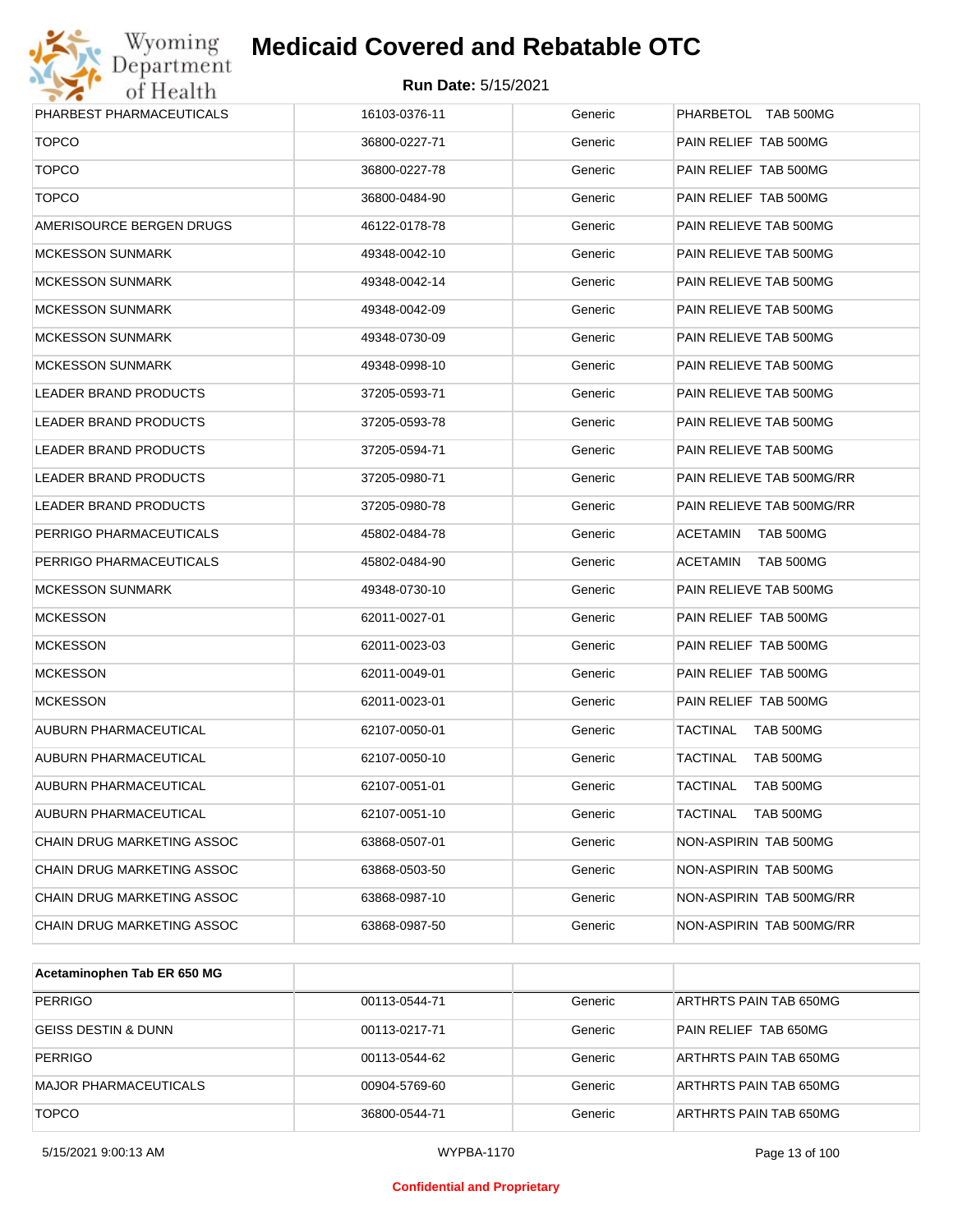# Wyoming<br>Department<br>of Health

## **Medicaid Covered and Rebatable OTC**

#### **Run Date:** 5/15/2021

| <b>ULLIUGILII</b>              |               |         |                              |  |  |
|--------------------------------|---------------|---------|------------------------------|--|--|
| LEADER BRAND PRODUCTS          | 37205-0034-78 | Generic | ARTHRTS PAIN TAB 650MG       |  |  |
| <b>TOPCO</b>                   | 36800-0544-62 | Generic | ARTHRTS PAIN TAB 650MG       |  |  |
| <b>TOPCO</b>                   | 36800-0544-78 | Generic | ARTHRTS PAIN TAB 650MG       |  |  |
| <b>LEADER BRAND PRODUCTS</b>   | 37205-0477-78 | Generic | 8 HOUR PAIN TAB 650MG        |  |  |
| <b>TOPCO</b>                   | 36800-0217-78 | Generic | 8 HOUR PAIN TAB 650MG        |  |  |
| <b>BERGEN BRUNSWIG</b>         | 24385-0629-71 | Generic | ARTHRTS PAIN TAB 650MG       |  |  |
| <b>BERGEN BRUNSWIG</b>         | 24385-0629-78 | Generic | ARTHRTS PAIN TAB 650MG       |  |  |
| AMERISOURCE BERGEN DRUGS       | 46122-0062-71 | Generic | 8 HOUR PAIN TAB 650MG        |  |  |
| AMERISOURCE BERGEN DRUGS       | 46122-0170-81 | Generic | ARTHRTS PAIN TAB 650MG       |  |  |
| AMERISOURCE BERGEN DRUGS       | 46122-0062-78 | Generic | 8 HOUR PAIN TAB 650MG        |  |  |
| <b>TOPCO</b>                   | 36800-0966-47 | Generic | ARTHRTS PAIN TAB 650MG       |  |  |
| <b>MCKESSON SUNMARK</b>        | 49348-0921-09 | Generic | ARTHRTS PAIN TAB 650MG       |  |  |
| <b>MCKESSON SUNMARK</b>        | 49348-0921-10 | Generic | ARTHRTS PAIN TAB 650MG       |  |  |
| <b>MCKESSON SUNMARK</b>        | 49348-0924-09 | Generic | 8 HOUR PAIN TAB 650MG        |  |  |
| <b>MCKESSON SUNMARK</b>        | 49348-0924-10 | Generic | 8 HOUR PAIN TAB 650MG        |  |  |
| <b>OHM LABS</b>                | 51660-0333-01 | Generic | ARTHRTS PAIN TAB 650MG       |  |  |
| OHM LABS                       | 51660-0333-50 | Generic | ARTHRTS PAIN TAB 650MG       |  |  |
| <b>MCKESSON</b>                | 62011-0026-01 | Generic | ARTHRTS PAIN TAB 650MG       |  |  |
| CHAIN DRUG MARKETING ASSOC     | 63868-0089-01 | Generic | ARTHRTS PAIN TAB 650MG       |  |  |
| CHAIN DRUG MARKETING ASSOC     | 63868-0089-50 | Generic | ARTHRTS PAIN TAB 650MG       |  |  |
| AMERICAN HEALTH PACKAGING      | 68084-0777-25 | Generic | <b>ACETAMIN</b><br>TAB 650MG |  |  |
| AMERICAN HEALTH PACKAGING      | 68084-0777-95 | Generic | <b>ACETAMIN</b><br>TAB 650MG |  |  |
|                                |               |         |                              |  |  |
| <b>Aspirin Chew Tab 81 MG</b>  |               |         |                              |  |  |
| <b>GEISS DESTIN &amp; DUNN</b> | 00113-0274-68 | Generic | <b>ASPIRIN</b><br>CHW 81MG   |  |  |
| <b>RUGBY LABORATORIES</b>      | 00536-1008-36 | Generic | <b>ASPIRIN</b><br>CHW 81MG   |  |  |
| <b>GEISS DESTIN &amp; DUNN</b> | 00113-0467-68 | Generic | <b>ASPIRIN</b><br>CHW 81MG   |  |  |
| PAR PHARMACEUTICAL             | 00603-0024-36 | Generic | ASPIRIN<br>CHW 81MG          |  |  |
| <b>MAJOR PHARMACEUTICALS</b>   | 00904-4040-73 | Generic | <b>ASPIRIN</b><br>CHW 81MG   |  |  |
| PHARBEST PHARMACEUTICALS       | 16103-0366-05 | Generic | ASPIRIN<br>CHW 81MG          |  |  |
| PHARBEST PHARMACEUTICALS       | 16103-0366-11 | Generic | <b>ASPIRIN</b><br>CHW 81MG   |  |  |
| <b>SELECT BRAND</b>            | 15127-0241-36 | Generic | SB CHILD ASA CHW 81MG        |  |  |
| <b>BERGEN BRUNSWIG</b>         | 24385-0028-68 | Generic | GNP ASPIRIN CHW 81MG         |  |  |

BERGEN BRUNSWIG 24385-0364-68 Generic GNP ASPIRIN CHW 81MG MAJOR PHARMACEUTICALS 
200904-6288-89 
200904-6288-89 Generic ASPIRIN LOW CHW 81MG BERGEN BRUNSWIG 24385-0278-68 Generic GNP ASPIRIN CHW 81MG

TOPCO 36800-0259-68 Generic ASPIRIN CHW 81MG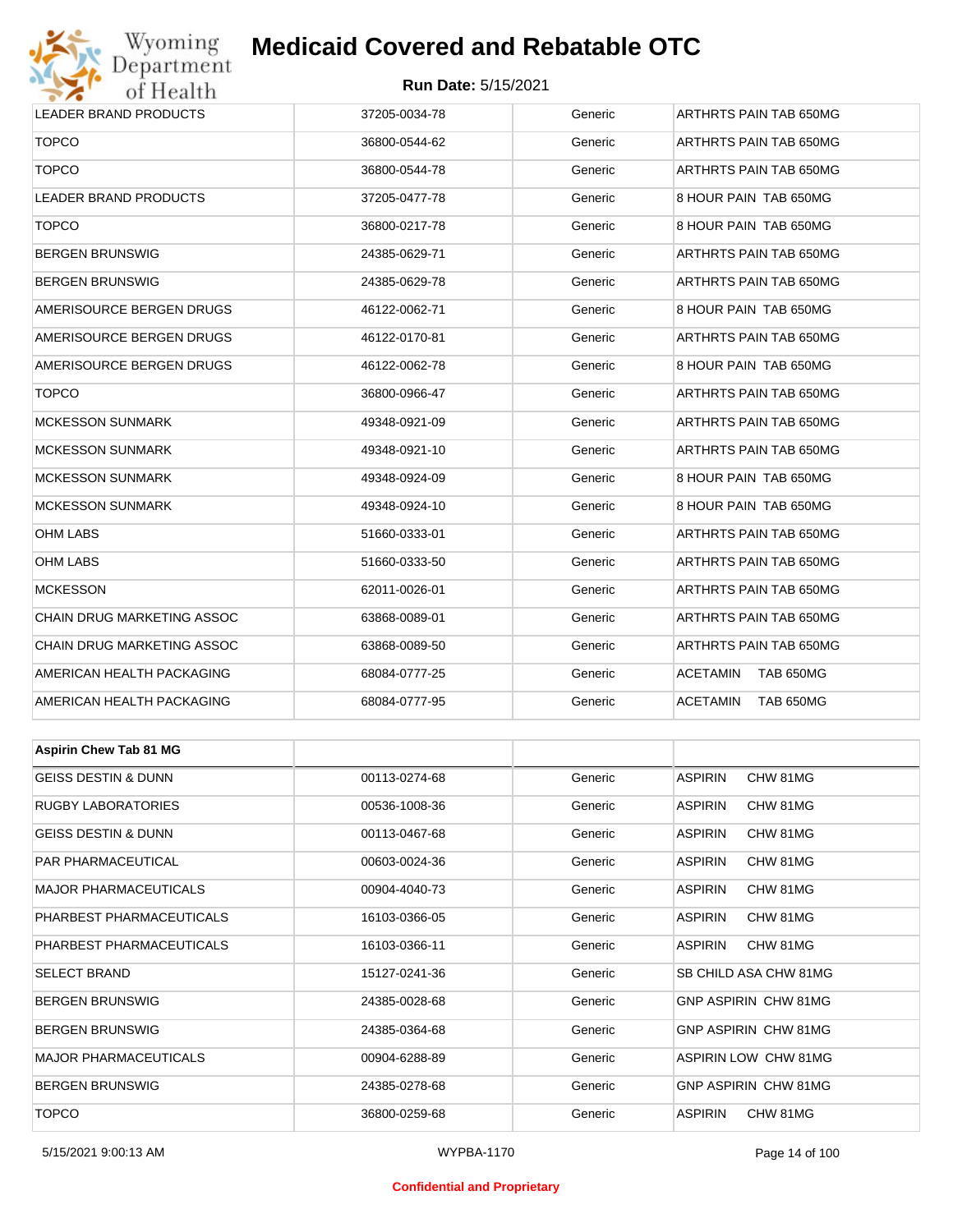

| <b>TOPCO</b>                 | 36800-0467-68 | Generic | <b>ASPIRIN LOW CHW 81MG</b> |
|------------------------------|---------------|---------|-----------------------------|
| <b>LEADER BRAND PRODUCTS</b> | 37205-0708-68 | Generic | CHILD ASA CHW 81MG          |
| <b>TOPCO</b>                 | 36800-0274-68 | Generic | <b>ASPIRIN LOW CHW 81MG</b> |
| <b>LEADER BRAND PRODUCTS</b> | 37205-0369-68 | Generic | CHW 81MG<br>ASPIRIN         |
| <b>MCKESSON SUNMARK</b>      | 49348-0498-07 | Generic | SM ASPIRIN CHW 81MG         |
| <b>LEADER BRAND PRODUCTS</b> | 37205-0467-68 | Generic | CHILD ASA CHW 81MG          |
| <b>MCKESSON SUNMARK</b>      | 49348-0191-07 | Generic | SM CHILD ASA CHW 81MG       |
| <b>MCKESSON SUNMARK</b>      | 49348-0757-07 | Generic | SM ASPIRIN CHW 81MG         |
| TIME-CAP LABS                | 49483-0334-63 | Generic | ASPIRIN LOW CHW 81MG        |
| <b>MCKESSON</b>              | 62011-0028-01 | Generic | HM ASPIRIN CHW 81MG         |
| AUBURN PHARMACEUTICAL        | 62107-0026-36 | Generic | CHILD ASA LS CHW 81MG       |
| <b>MCKESSON</b>              | 62011-0212-01 | Generic | HM ASPIRIN CHW 81MG         |
| <b>MCKESSON</b>              | 62011-0021-01 | Generic | HM ASPIRIN CHW 81MG         |
|                              |               |         |                             |

| <b>Aspirin Suppos 300 MG</b> |               |         |                |           |
|------------------------------|---------------|---------|----------------|-----------|
| PERRIGO                      | 00574-7034-12 | Generic | <b>ASPIRIN</b> | SUP 300MG |

| <b>Aspirin Suppos 600 MG</b> |               |         |          |           |
|------------------------------|---------------|---------|----------|-----------|
| PERRIGO                      | 00574-7036-12 | Generic | ⊪ASPIRIN | SUP 600MG |

| Aspirin Tab 325 MG             |               |         |                                    |
|--------------------------------|---------------|---------|------------------------------------|
| <b>GEISS DESTIN &amp; DUNN</b> | 00113-0416-87 | Generic | <b>ASPIRIN</b><br><b>TAB 325MG</b> |
| <b>GEISS DESTIN &amp; DUNN</b> | 00113-0416-90 | Generic | <b>ASPIRIN</b><br><b>TAB 325MG</b> |
| <b>GEISS DESTIN &amp; DUNN</b> | 00113-0416-78 | Generic | <b>ASPIRIN</b><br><b>TAB 325MG</b> |
| <b>RUGBY LABORATORIES</b>      | 00536-3305-10 | Generic | <b>TAB 325MG</b><br><b>ASPIRIN</b> |
| <b>RUGBY LABORATORIES</b>      | 00536-1053-05 | Generic | <b>ASPIRIN</b><br><b>TAB 325MG</b> |
| <b>RUGBY LABORATORIES</b>      | 00536-1054-29 | Generic | <b>ASPIRIN</b><br><b>TAB 325MG</b> |
| <b>RUGBY LABORATORIES</b>      | 00536-3305-01 | Generic | <b>ASPIRIN</b><br><b>TAB 325MG</b> |
| <b>MAJOR PHARMACEUTICALS</b>   | 00904-2009-60 | Generic | <b>ASPIRIN</b><br><b>TAB 325MG</b> |
| <b>MAJOR PHARMACEUTICALS</b>   | 00904-2009-40 | Generic | <b>ASPIRIN</b><br><b>TAB 325MG</b> |
| <b>RUGBY LABORATORIES</b>      | 00536-1053-01 | Generic | <b>ASPIRIN</b><br><b>TAB 325MG</b> |
| <b>SELECT BRAND</b>            | 15127-0738-01 | Generic | SB ASPIRIN TAB 325MG               |
| PHARBEST PHARMACEUTICALS       | 16103-0365-11 | Generic | <b>ASPIRIN</b><br><b>TAB 325MG</b> |
| <b>SELECT BRAND</b>            | 15127-0738-05 | Generic | SB ASPIRIN TAB 325MG               |
| <b>SELECT BRAND</b>            | 15127-0738-10 | Generic | SB ASPIRIN TAB 325MG               |
| <b>SELECT BRAND</b>            | 15127-0738-21 | Generic | SB ASPIRIN TAB 325MG               |
| PHARBEST PHARMACEUTICALS       | 16103-0365-08 | Generic | <b>ASPIRIN</b><br><b>TAB 325MG</b> |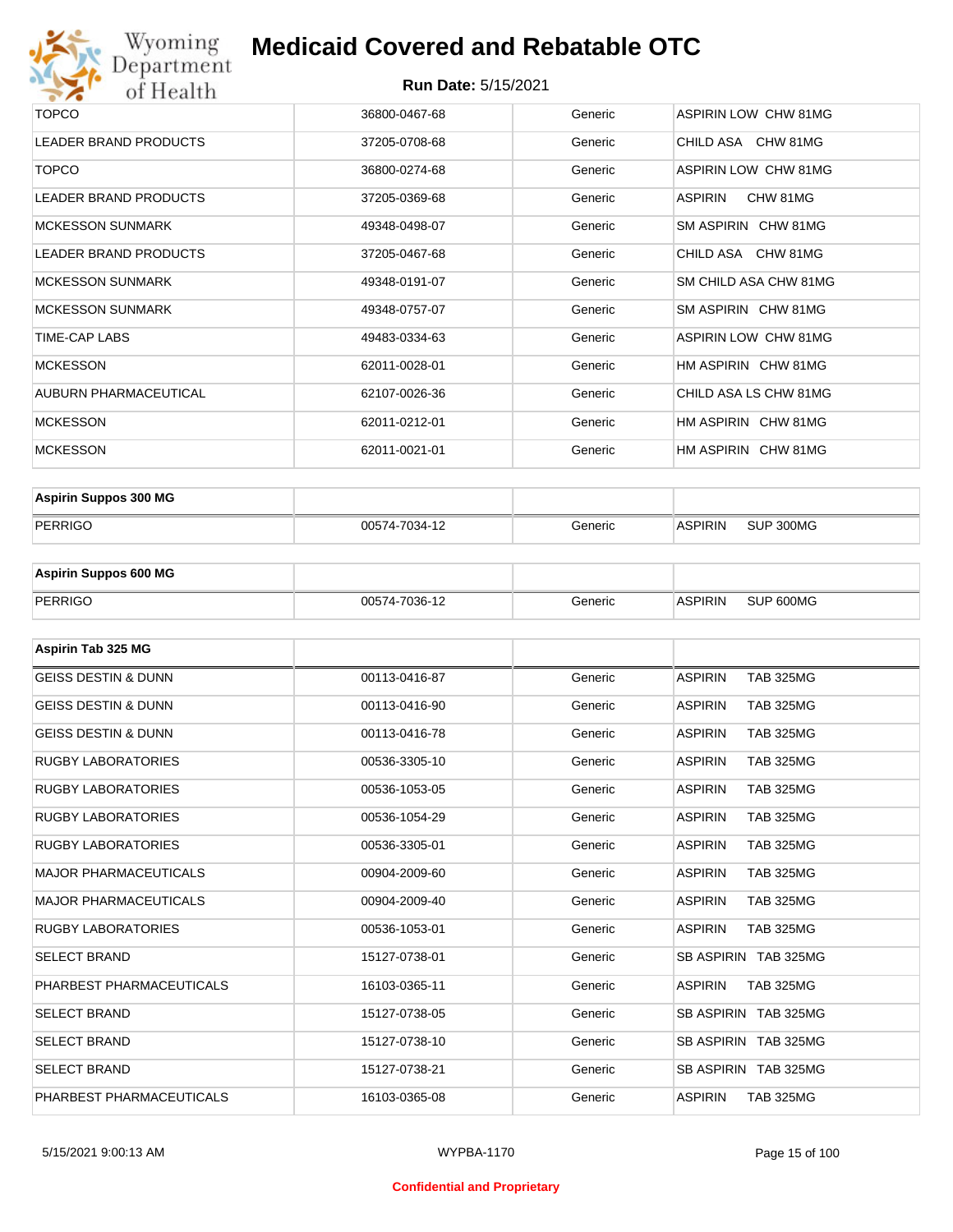# Wyoming<br>Department<br>of Health

## **Medicaid Covered and Rebatable OTC**

| <b>MCKESSON SUNMARK</b>    | 49348-0001-10 | Generic | SM ASPIRIN TAB 325MG               |
|----------------------------|---------------|---------|------------------------------------|
| <b>MCKESSON SUNMARK</b>    | 49348-0001-23 | Generic | SM ASPIRIN TAB 325MG               |
| <b>MCKESSON SUNMARK</b>    | 49348-0001-14 | Generic | SM ASPIRIN TAB 325MG               |
| TIME-CAP LABS              | 49483-0011-10 | Generic | <b>TAB 325MG</b><br><b>ASPIRIN</b> |
| <b>MCKESSON</b>            | 62011-0020-01 | Generic | HM ASPIRIN TAB 325MG               |
| CHAIN DRUG MARKETING ASSOC | 63868-0352-03 | Generic | OC ASPIRIN TAB 325MG               |
| CHAIN DRUG MARKETING ASSOC | 63868-0352-10 | Generic | OC ASPIRIN TAB 325MG               |

| Aspirin Tab Delayed Release 325 MG |               |         |                                |
|------------------------------------|---------------|---------|--------------------------------|
| <b>RUGBY LABORATORIES</b>          | 00536-3313-01 | Generic | TAB 325MG EC<br><b>ASPIRIN</b> |
| <b>PAR PHARMACEUTICAL</b>          | 00603-0168-21 | Generic | TAB 325MG EC<br><b>ASPIRIN</b> |
| <b>RUGBY LABORATORIES</b>          | 00536-3313-10 | Generic | <b>ASPIRIN</b><br>TAB 325MG EC |
| <b>PAR PHARMACEUTICAL</b>          | 00603-0169-21 | Generic | <b>ASPIRIN</b><br>TAB 325MG EC |
| PAR PHARMACEUTICAL                 | 00603-0169-32 | Generic | <b>ASPIRIN</b><br>TAB 325MG EC |
| <b>MAJOR PHARMACEUTICALS</b>       | 00904-2013-72 | Generic | <b>ASPIRIN</b><br>TAB 325MG EC |
| <b>MAJOR PHARMACEUTICALS</b>       | 00904-2013-80 | Generic | <b>ASPIRIN</b><br>TAB 325MG EC |
| <b>MAJOR PHARMACEUTICALS</b>       | 00904-2011-59 | Generic | <b>ASPIRIN</b><br>TAB 325MG EC |
| <b>MAJOR PHARMACEUTICALS</b>       | 00904-2013-60 | Generic | <b>ASPIRIN</b><br>TAB 325MG EC |
| PHARBEST PHARMACEUTICALS           | 16103-0357-11 | Generic | TAB 325MG EC<br><b>ASPIRIN</b> |
| PHARBEST PHARMACEUTICALS           | 16103-0357-08 | Generic | <b>ASPIRIN</b><br>TAB 325MG EC |
| <b>TOPCO</b>                       | 36800-0429-02 | Generic | <b>ASPIRIN</b><br>TAB 325MG EC |
| <b>LEADER BRAND PRODUCTS</b>       | 37205-0429-96 | Generic | <b>ASPIRIN</b><br>TAB 325MG EC |
| <b>BERGEN BRUNSWIG</b>             | 24385-0429-02 | Generic | GNP ASPIRIN TAB 325MG EC       |
| <b>BERGEN BRUNSWIG</b>             | 24385-0429-90 | Generic | GNP ASPIRIN TAB 325MG EC       |
| <b>LEADER BRAND PRODUCTS</b>       | 37205-0429-87 | Generic | <b>ASPIRIN</b><br>TAB 325MG EC |
| <b>MCKESSON SUNMARK</b>            | 49348-0937-14 | Generic | SM ASPIRIN TAB 325MG EC        |
| <b>TIME-CAP LABS</b>               | 49483-0331-10 | Generic | <b>ASPIRIN</b><br>TAB 325MG EC |
| <b>MCKESSON SUNMARK</b>            | 49348-0937-82 | Generic | SM ASPIRIN TAB 325MG EC        |
| TIME-CAP LABS                      | 49483-0331-01 | Generic | <b>ASPIRIN</b><br>TAB 325MG EC |
| <b>WAL-MART</b>                    | 50844-0227-12 | Generic | EQ ASPIRIN TAB 325MG EC        |
| <b>MCKESSON</b>                    | 62011-0040-01 | Generic | <b>ASPIRIN</b><br>TAB 325MG EC |
| AUBURN PHARMACEUTICAL              | 62107-0028-01 | Generic | <b>ECPIRIN</b><br>TAB 325MG EC |
| AUBURN PHARMACEUTICAL              | 62107-0028-32 | Generic | <b>ECPIRIN</b><br>TAB 325MG EC |
| <b>SKY PACKAGING</b>               | 63739-0523-01 | Generic | <b>ASPIRIN</b><br>TAB 325MG EC |
|                                    |               |         |                                |

| Aspirin Tab Delayed Release 81 MG |               |         |                |             |
|-----------------------------------|---------------|---------|----------------|-------------|
| <b>RUGBY LABORATORIES</b>         | 00536-1004-10 | Generic | <b>ASPIRIN</b> | TAB 81MG EC |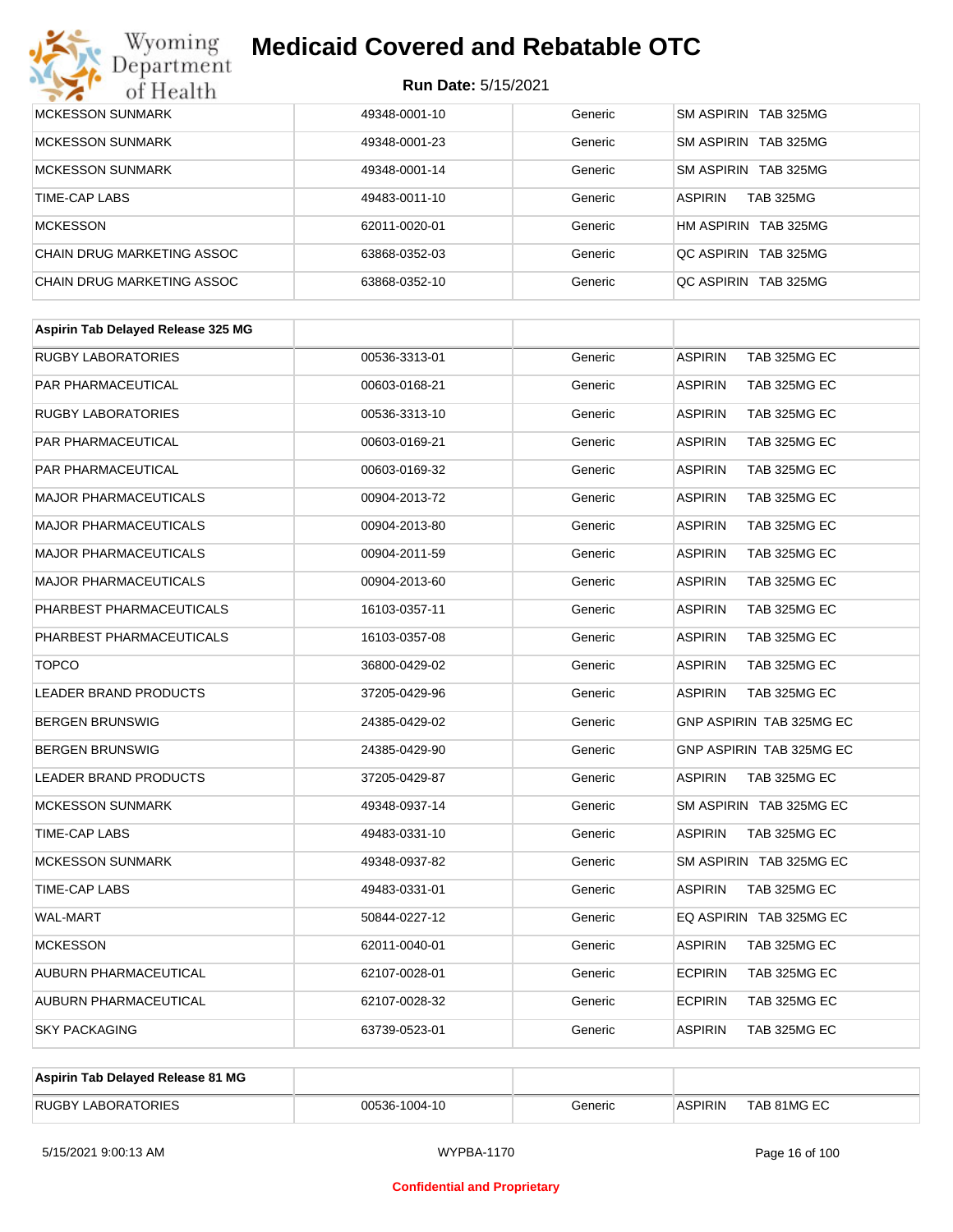| Wyoming<br>Department        | <b>Medicaid Covered and Rebatable OTC</b> |         |                                |
|------------------------------|-------------------------------------------|---------|--------------------------------|
| of Health                    | <b>Run Date: 5/15/2021</b>                |         |                                |
| RUGBY LABORATORIES           | 00536-1004-41                             | Generic | <b>ASPIRIN</b><br>TAB 81MG EC  |
| PAR PHARMACEUTICAL           | 00603-0026-22                             | Generic | ASPIRIN LOW TAB 81MG EC        |
| PAR PHARMACEUTICAL           | 00603-0026-32                             | Generic | ASPIRIN LOW TAB 81MG EC        |
| <b>MAJOR PHARMACEUTICALS</b> | 00904-7704-18                             | Generic | ASPIR-LOW TAB 81MG EC          |
| <b>MAJOR PHARMACEUTICALS</b> | 00904-7704-70                             | Generic | ASPIR-LOW TAB 81MG EC          |
| SELECT BRAND                 | 15127-0228-65                             | Generic | <b>ASPIRIN</b><br>TAB 81MG EC  |
| <b>SELECT BRAND</b>          | 15127-0228-94                             | Generic | ASPIRIN LOW TAB 81MG EC        |
| <b>MAJOR PHARMACEUTICALS</b> | 00904-7704-80                             | Generic | ASPIR-LOW TAB 81MG EC          |
| PHARBEST PHARMACEUTICALS     | 16103-0356-09                             | Generic | <b>ASPIRIN</b><br>TAB 81MG EC  |
| PHARBEST PHARMACEUTICALS     | 16103-0356-11                             | Generic | <b>ASPIRIN</b><br>TAB 81MG EC  |
| <b>TOPCO</b>                 | 36800-0277-48                             | Generic | ASPIRIN LOW TAB 81MG EC        |
| AMERISOURCE BERGEN DRUGS     | 46122-0180-87                             | Generic | ASPIRIN LOW TAB 81MG EC        |
| AMERISOURCE BERGEN DRUGS     | 46122-0180-76                             | Generic | ASPIRIN LOW TAB 81MG EC        |
| AMERISOURCE BERGEN DRUGS     | 46122-0182-48                             | Generic | <b>GNP ASPIRIN TAB 81MG EC</b> |
| TIME-CAP LABS                | 49483-0387-12                             | Generic | ASPIRIN LOW TAB 81MG EC        |
| TIME-CAP LABS                | 49483-0387-10                             | Generic | ASPIRIN LOW TAB 81MG EC        |
| <b>MCKESSON SUNMARK</b>      | 49348-0980-15                             | Generic | SM ASPIRIN TAB 81MG EC         |
| <b>MCKESSON SUNMARK</b>      | 49348-0980-23                             | Generic | SM ASPIRIN TAB 81MG EC         |
| <b>MCKESSON SUNMARK</b>      | 49348-0980-53                             | Generic | SM ASPIRIN TAB 81MG EC         |
| <b>MCKESSON SUNMARK</b>      | 49348-0981-15                             | Generic | SM ASPIRIN TAB 81MG EC         |
| AUBURN PHARMACEUTICAL        | 62107-0027-26                             | Generic | ASPIRIN 81 TAB 81MG EC         |
| AUBURN PHARMACEUTICAL        | 62107-0027-32                             | Generic | ASPIRIN 81 TAB 81MG EC         |
| <b>MCKESSON</b>              | 62011-0003-01                             | Generic | ASPIRIN LOW TAB 81MG EC        |
| <b>MCKESSON</b>              | 62011-0019-01                             | Generic | ASPIRIN LOW TAB 81MG EC        |
| SKY PACKAGING                | 63739-0522-01                             | Generic | <b>ASPIRIN</b><br>TAB 81MG EC  |
| <b>SKY PACKAGING</b>         | 63739-0522-10                             | Generic | <b>ASPIRIN</b><br>TAB 81MG EC  |
|                              |                                           |         |                                |

| Magnesium Salicylate Tab 500 MG |               |         |                               |
|---------------------------------|---------------|---------|-------------------------------|
| <b>SELECT BRAND</b>             | 15127-0448-24 | Generic | <b>ISB BACKACHE TAB 500MG</b> |
| <b>ANTACIDS</b>                 |               |         |                               |

| Alum & Mag Hydroxide-Simethicone Chew<br>Tab 200-200-25 MG |               |         |                        |
|------------------------------------------------------------|---------------|---------|------------------------|
| RUGBY LABORATORIES                                         | 00536-1011-01 | Generic | <b>CHW</b><br>ALMACONE |
| MAJOR PHARMACEUTICALS                                      | 00904-0478-60 | Generic | MINTOX PLUS CHW        |

| Alum & Mag Hydroxide-Simethicone Susp<br>200-200-20 MG/5ML |               |         |         |            |
|------------------------------------------------------------|---------------|---------|---------|------------|
| PERRIGO                                                    | 00113-0851-40 | Generic | ANTACID | <b>SUS</b> |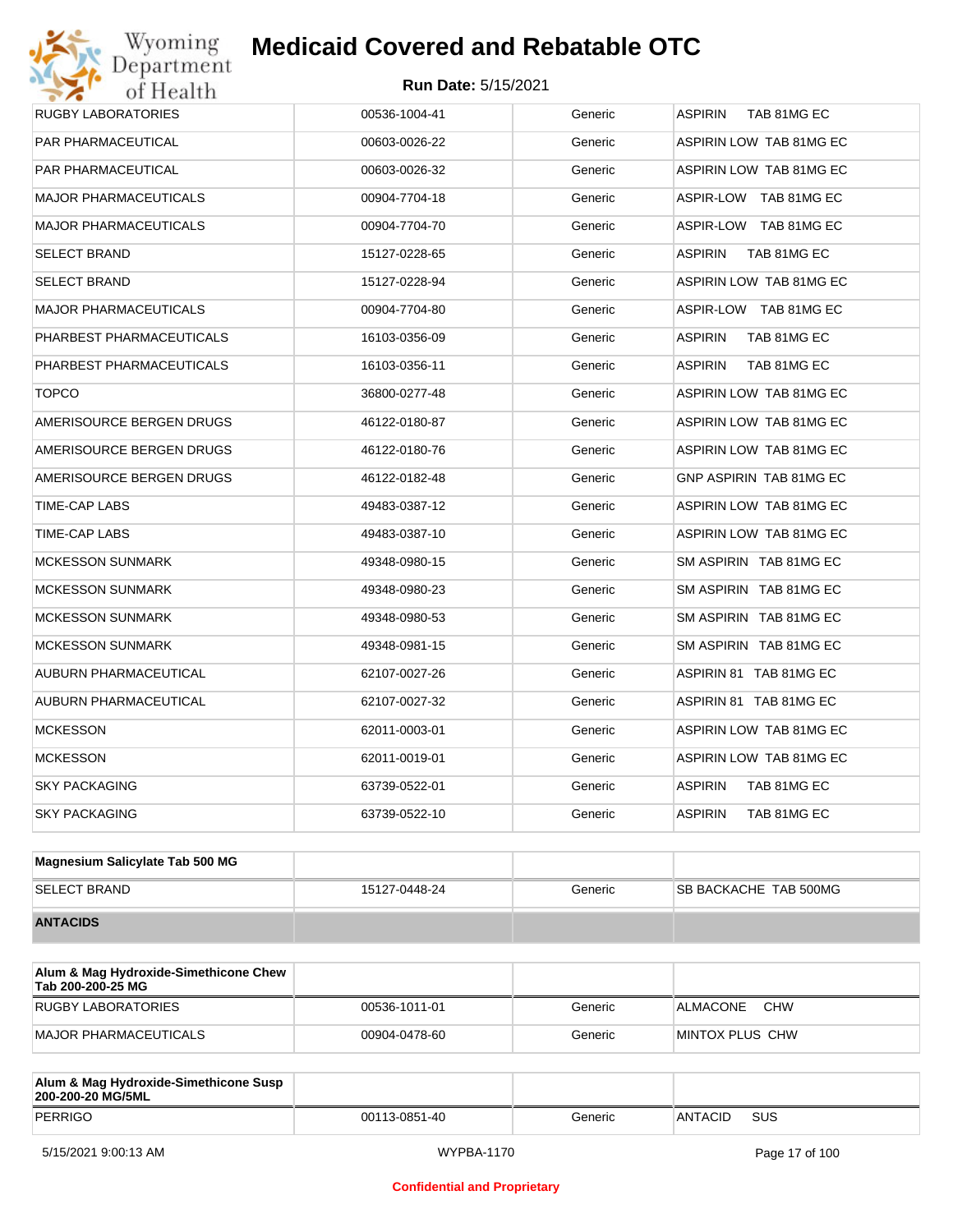

| PHARMACEUTICAL ASSOCIATES         | 00121-1761-30 | Generic | MAG-AL PLUS LIO                 |
|-----------------------------------|---------------|---------|---------------------------------|
| <b>RUGBY LABORATORIES</b>         | 00536-0025-83 | Generic | <b>ALMACONE</b><br><b>SUS</b>   |
| <b>PERRIGO</b>                    | 00113-0357-40 | Generic | ANTACID PLUS SUS GAS REL        |
| <b>RUGBY LABORATORIES</b>         | 00536-1945-83 | Generic | <b>SUS</b><br><b>RULOX</b>      |
| <b>MAJOR PHARMACEUTICALS</b>      | 00904-0004-14 | Generic | <b>SUS</b><br><b>MI-ACID</b>    |
| <b>MAJOR PHARMACEUTICALS</b>      | 00904-5721-14 | Generic | <b>SUS</b><br><b>MINTOX</b>     |
| <b>BERGEN BRUNSWIG</b>            | 24385-0357-40 | Generic | <b>GNP MASANTI SUS REG ST</b>   |
| <b>BERGEN BRUNSWIG</b>            | 24385-0356-40 | Generic | <b>GNP ANTACID SUS ANTI-GAS</b> |
| <b>LEADER BRAND PRODUCTS</b>      | 37205-0314-40 | Generic | <b>ANTACID</b><br>SUS REG ST    |
| <b>TOPCO</b>                      | 36800-0851-40 | Generic | <b>ANTACID FAST SUS RELIEF</b>  |
| <b>TOPCO</b>                      | 36800-0357-40 | Generic | ANTACID PLUS SUS GAS REL        |
| <b>SELECT BRAND</b>               | 15127-0883-52 | Generic | SB ANTACID/ SUS ANTIGAS         |
| <b>LEADER BRAND PRODUCTS</b>      | 37205-0530-40 | Generic | ANTACID FAST SUS ACTING         |
| <b>MCKESSON SUNMARK</b>           | 49348-0019-39 | Generic | SM ANTACID/ SUS ANTIGAS         |
| <b>MCKESSON SUNMARK</b>           | 49348-0020-39 | Generic | SM ANTACID SUS ANTI-GAS         |
| <b>MCKESSON</b>                   | 62011-0147-01 | Generic | HM ANTACID SUS ANTI-GAS         |
| <b>MCKESSON</b>                   | 62011-0148-01 | Generic | HM ANTACID SUS ANTI-GAS         |
| CHAIN DRUG MARKETING ASSOC        | 63868-0694-57 | Generic | QC ANTACID SUS                  |
| <b>CHAIN DRUG MARKETING ASSOC</b> | 63868-0712-57 | Generic | QC ANTACID SUS ANTI-GAS         |

| Alum & Mag Hydroxide-Simethicone Susp<br>400-400-40 MG/5ML |               |         |                                       |
|------------------------------------------------------------|---------------|---------|---------------------------------------|
| PERRIGO PHARMACEUTICALS                                    | 00113-0588-40 | Generic | <b>ANTACID</b><br><b>SUS ANTI-GAS</b> |
| <b>GEISS DESTIN &amp; DUNN</b>                             | 00113-0340-40 | Generic | ANTACID PLUS SUS GAS REL              |
| PHARMACEUTICAL ASSOCIATES                                  | 00121-1762-30 | Generic | MAG-AL PLUS LIO XS                    |
| <b>RUGBY LABORATORIES</b>                                  | 00536-0015-83 | Generic | ALMACONE DBL SUS STRENGTH             |
| <b>MAJOR PHARMACEUTICALS</b>                               | 00904-5725-14 | Generic | <b>MINTOX</b><br><b>SUS MAX ST</b>    |
| <b>MAJOR PHARMACEUTICALS</b>                               | 00904-0005-14 | Generic | MI-ACID<br><b>SUS MAX ST</b>          |
| <b>SELECT BRAND</b>                                        | 15127-0745-52 | Generic | ANTACID/ANTI SUS -GAS DS              |
| <b>BERGEN BRUNSWIG</b>                                     | 24385-0362-40 | Generic | <b>GNP ANTACID SUS CHERRY</b>         |
| <b>LEADER BRAND PRODUCTS</b>                               | 37205-0535-40 | Generic | <b>ANTACID</b><br><b>SUS MAX ST</b>   |
| <b>LEADER BRAND PRODUCTS</b>                               | 37205-0536-40 | Generic | <b>ANTACID</b><br><b>SUS MAX ST</b>   |
| <b>BERGEN BRUNSWIG</b>                                     | 24385-0340-40 | Generic | <b>GNP MASANTI SUS MAX ST</b>         |
| <b>TOPCO</b>                                               | 36800-0340-40 | Generic | ANTACID PLUS SUS ANTI-GAS             |
| <b>TOPCO</b>                                               | 36800-0588-40 | Generic | <b>ANTACID</b><br><b>SUS MAX ST</b>   |
| <b>MCKESSON</b>                                            | 62011-0149-01 | Generic | HM ANTACID SUS ANTI-GAS               |
| <b>MCKESSON</b>                                            | 62011-0122-01 | Generic | ADVANCED<br><b>SUS ANTACID</b>        |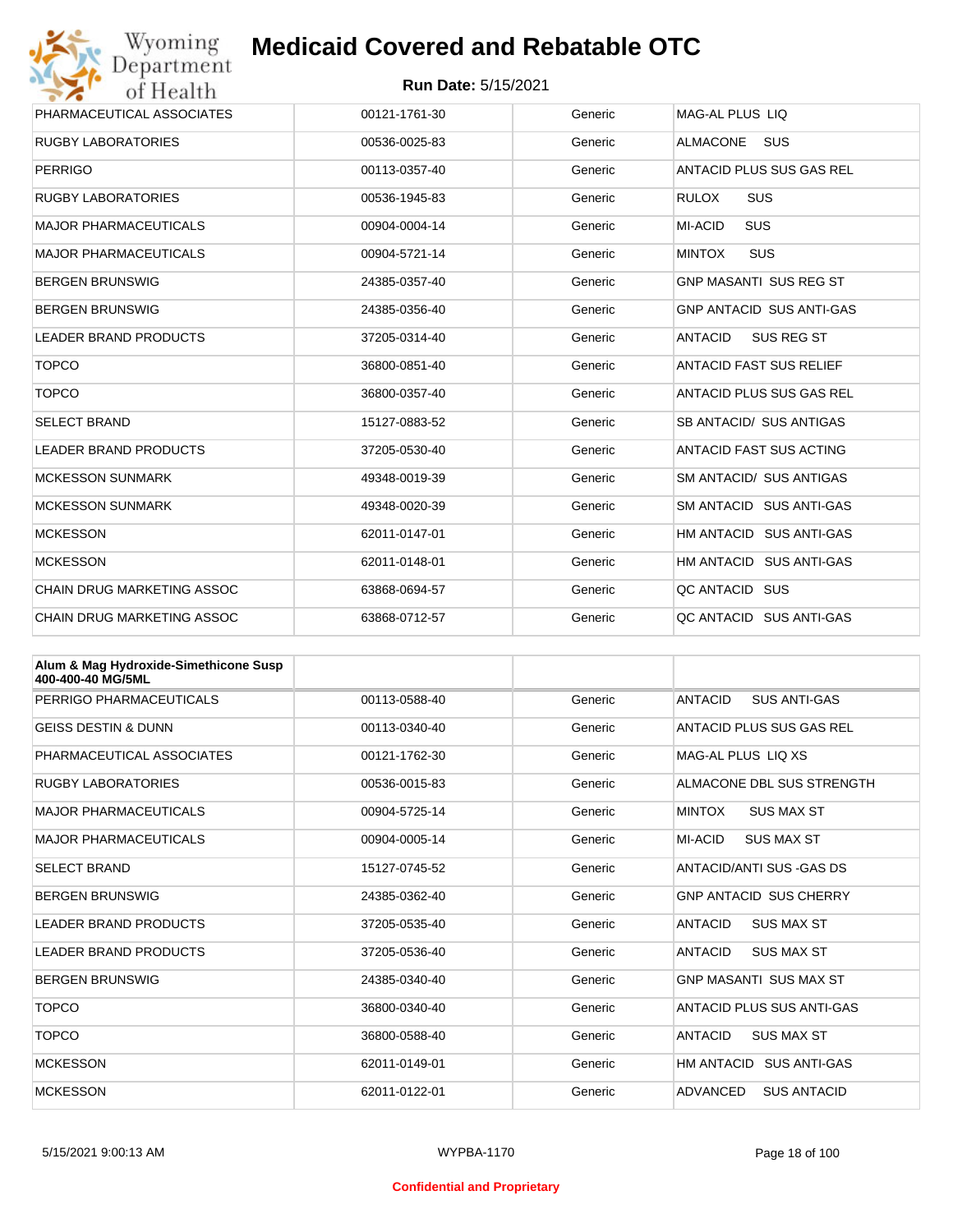

| Aluminum & Magnesium Hydroxides Susp<br>200-200 MG/5ML          |               |              |                                |
|-----------------------------------------------------------------|---------------|--------------|--------------------------------|
| PHARMACEUTICAL ASSOCIATES                                       | 00121-1760-30 | Brand        | MAG-AL<br>LIQ.                 |
| Aluminum Hydroxide Gel Susp 320                                 |               |              |                                |
| MG/5ML<br><b>RUGBY LABORATORIES</b>                             | 00536-0091-85 | Generic      | ALUM HYDROX SUS 320/5ML        |
|                                                                 |               |              |                                |
| Aluminum Hydroxide-Magnesium<br>Carbonate Chew Tab 160-105 MG   |               |              |                                |
| GLAXO CONSUMER HEALTHCARE L.P.                                  | 00135-0098-26 | Brand        | <b>GAVISCON</b><br>CHW EX-STR  |
| GLAXO CONSUMER HEALTHCARE L.P.                                  | 00135-0430-03 | Brand        | <b>GAVISCON</b><br>CHW EX-STR  |
| <b>MAJOR PHARMACEUTICALS</b>                                    | 00904-5365-60 | Generic      | <b>ACID GONE</b><br><b>CHW</b> |
| AMERISOURCE BERGEN DRUGS                                        | 46122-0150-78 | Generic      | GNP ANTACID CHW 160-105        |
|                                                                 |               |              |                                |
| Aluminum Hydroxide-Magnesium<br>Carbonate Susp 508-475 MG/10ML  |               |              |                                |
| GLAXO CONSUMER HEALTHCARE L.P.                                  | 00135-0095-41 | Brand        | <b>GAVISCON</b><br>SUS         |
|                                                                 |               |              |                                |
| Aluminum Hydroxide-Magnesium<br>Carbonate Susp 95-358 MG/15ML   |               |              |                                |
| GLAXO CONSUMER HEALTHCARE L.P.                                  | 00135-0094-41 | <b>Brand</b> | <b>GAVISCON</b><br><b>SUS</b>  |
| <b>MAJOR PHARMACEUTICALS</b>                                    | 00904-7727-14 | Generic      | <b>ACID GONE</b><br>SUS        |
|                                                                 |               |              |                                |
| Aluminum Hydroxide-Magnesium<br>Trisilicate Chew Tab 80-14.2 MG |               |              |                                |
| GLAXO CONSUMER HEALTHCARE L.P.                                  | 00135-0096-26 | <b>Brand</b> | <b>GAVISCON</b><br><b>CHW</b>  |
|                                                                 |               |              |                                |
| <b>Calcium Carbonate (Antacid) Chew Tab</b><br>1000 MG          |               |              |                                |
| <b>GLAXO CONSUMER HEALTHCARE L.P.</b>                           | 00135-0180-02 | <b>Brand</b> | TUMS ULTRA CHW 1000MG          |
| <b>GLAXO CONSUMER HEALTHCARE L.P.</b>                           | 00135-0181-14 | <b>Brand</b> | TUMS ULTRA CHW 1000MG          |
| <b>GLAXO CONSUMER HEALTHCARE L.P.</b>                           | 00135-0180-14 | Brand        | TUMS ULTRA CHW 1000MG          |
| <b>GLAXO CONSUMER HEALTHCARE L.P.</b>                           | 00135-0181-01 | <b>Brand</b> | TUMS ULTRA CHW 1000MG          |
| GLAXO CONSUMER HEALTHCARE L.P.                                  | 00135-0181-02 | <b>Brand</b> | TUMS ULTRA CHW 1000MG          |
| GLAXO CONSUMER HEALTHCARE L.P.                                  | 00135-0181-03 | <b>Brand</b> | TUMS ULTRA CHW 1000MG          |
| <b>GLAXO CONSUMER HEALTHCARE L.P.</b>                           | 00135-0228-01 | <b>Brand</b> | TUMS ULTRA CHW 1000MG          |
| PERRIGO PHARMACEUTICALS                                         | 00113-0595-23 | Generic      | CAL ANTACID CHW 1000MG         |
| GLAXO CONSUMER HEALTHCARE L.P.                                  | 00135-0181-05 | <b>Brand</b> | TUMS ULTRA CHW 1000MG          |
| GLAXO CONSUMER HEALTHCARE L.P.                                  | 00135-0118-14 | <b>Brand</b> | TUMS ULTRA CHW 1000MG          |
| GLAXO CONSUMER HEALTHCARE L.P.                                  | 00135-0118-83 | <b>Brand</b> | TUMS ULTRA CHW 1000MG          |
| <b>TOPCO</b>                                                    | 36800-0595-23 | Generic      | CALC ANTACID CHW 1000MG        |
| LEADER BRAND PRODUCTS                                           | 37205-0333-69 | Generic      | CAL ANTACID CHW 1000MG         |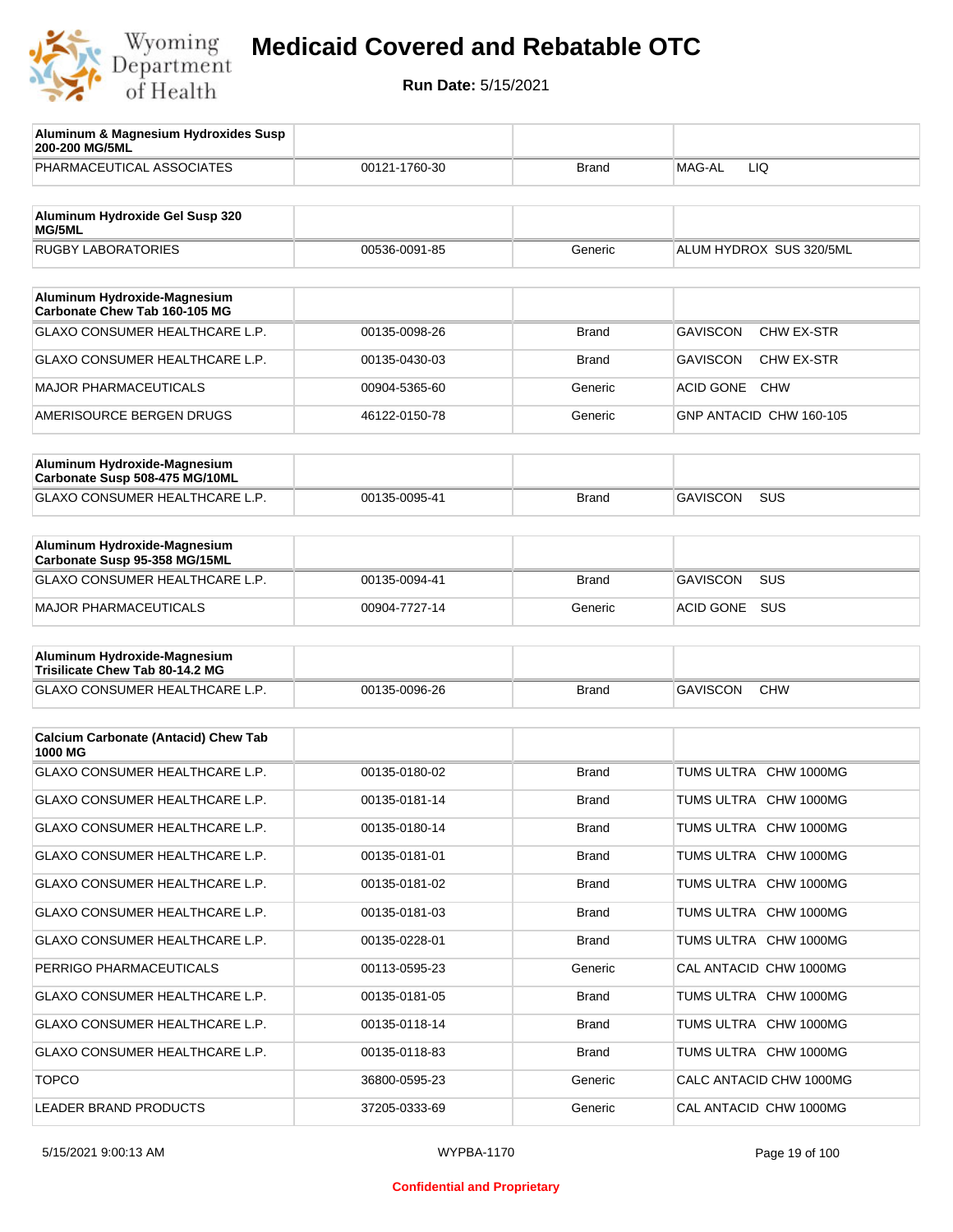

**Run Date:** 5/15/2021

| <b>MCKESSON SUNMARK</b>                                            | 49348-0959-16 | Generic      | SM ANTACID CHW 1000MG       |
|--------------------------------------------------------------------|---------------|--------------|-----------------------------|
| <b>Calcium Carbonate (Antacid) Chew Tab</b><br>1177 MG (471 MG Ca) |               |              |                             |
| GLAXO CONSUMER HEALTHCARE L.P.                                     | 00135-0560-01 | <b>Brand</b> | TUMS CHW DEL CHW 1177MG     |
| <b>Calcium Carbonate (Antacid) Chew Tab</b><br>500 MG              |               |              |                             |
| PERRIGO PHARMACEUTICALS                                            | 00113-0478-47 | Generic      | CALC ANTACID CHW 500MG      |
| GLAXO CONSUMER HEALTHCARE L.P.                                     | 00135-0070-27 | <b>Brand</b> | <b>TUMS</b><br>CHW 500MG    |
| <b>GLAXO CONSUMER HEALTHCARE L.P.</b>                              | 00135-0070-03 | <b>Brand</b> | <b>TUMS</b><br>CHW 500MG    |
| <b>RUGBY LABORATORIES</b>                                          | 00536-1007-15 | Generic      | CAL-GEST<br>CHW 500MG       |
| <b>RUGBY LABORATORIES</b>                                          | 00536-1048-15 | Generic      | <b>ANTACID</b><br>CHW 500MG |
| PERRIGO PHARMACEUTICALS                                            | 00113-0485-47 | Generic      | <b>ANTACID</b><br>CHW 500MG |
| GLAXO CONSUMER HEALTHCARE L.P.                                     | 00135-0070-48 | <b>Brand</b> | <b>TUMS</b><br>CHW 500MG    |
| <b>GLAXO CONSUMER HEALTHCARE L.P.</b>                              | 00135-0071-27 | <b>Brand</b> | <b>TUMS</b><br>CHW 500MG    |
| <b>GLAXO CONSUMER HEALTHCARE L.P.</b>                              | 00135-0071-48 | <b>Brand</b> | <b>TUMS</b><br>CHW 500MG    |
| <b>MAJOR PHARMACEUTICALS</b>                                       | 00904-6412-92 | Generic      | CALC ANTACID CHW 500MG      |
| <b>MAJOR PHARMACEUTICALS</b>                                       | 00904-1257-92 | Generic      | CALC ANTACID CHW 500MG      |
| GLAXO CONSUMER HEALTHCARE L.P.                                     | 00135-0522-03 | Generic      | TUMS FRESHER CHW 500MG      |
| <b>SELECT BRAND</b>                                                | 15127-0211-24 | Generic      | CHW 500MG<br><b>ANTACID</b> |
| <b>SELECT BRAND</b>                                                | 15127-0210-24 | Generic      | <b>ANTACID</b><br>CHW 500MG |
| <b>TOPCO</b>                                                       | 36800-0478-47 | Generic      | <b>ANTACID</b><br>CHW 500MG |
| <b>TOPCO</b>                                                       | 36800-0485-47 | Generic      | CALC ANTACID CHW 500MG      |
| <b>LEADER BRAND PRODUCTS</b>                                       | 37205-0200-47 | Generic      | <b>ANTACID</b><br>CHW 500MG |
| LEADER BRAND PRODUCTS                                              | 37205-0210-47 | Generic      | CHW 500MG<br><b>ANTACID</b> |
| <b>MCKESSON SUNMARK</b>                                            | 49348-0958-21 | Generic      | CALC ANTACID CHW 500MG      |
| <b>MCKESSON SUNMARK</b>                                            | 49348-0957-21 | Generic      | CALC ANTACID CHW 500MG      |
| <b>MCKESSON</b>                                                    | 62011-0132-01 | Generic      | CALC ANTACID CHW 500MG      |
| <b>Calcium Carbonate (Antacid) Chew Tab</b><br>750 MG              |               |              |                             |
| PERRIGO PHARMACEUTICALS                                            | 00113-0468-80 | Generic      | <b>ANTACID</b><br>CHW 750MG |

PERRIGO PHARMACEUTICALS 00113-0468-80 Generic |ANTACID CHW 750MG PERRIGO PHARMACEUTICALS 00113-0179-80 Generic CALC ANTACID CHW 750MG GLAXO CONSUMER HEALTHCARE L.P.  $\begin{array}{|c|c|c|c|c|c|}\n\hline\n\text{00135-0074-25} & \text{Brand} & \text{TUMS EXTRA} & \text{CHW 750MG} \end{array}$ GLAXO CONSUMER HEALTHCARE L.P. 00135-0076-25 Brand TUMS E-X CHW 750MG GLAXO CONSUMER HEALTHCARE L.P. 00135-0140-01 Brand Brand TUMS E-X CHW 750MG GLAXO CONSUMER HEALTHCARE L.P. 00135-0178-09 Brand TUMS E-X CHW 750MG GLAXO CONSUMER HEALTHCARE L.P. 00135-0243-02 Brand TUMS SMOOTHI CHW 750MG GLAXO CONSUMER HEALTHCARE L.P. 00135-0154-05 Brand TUMS E-X CHW 750MG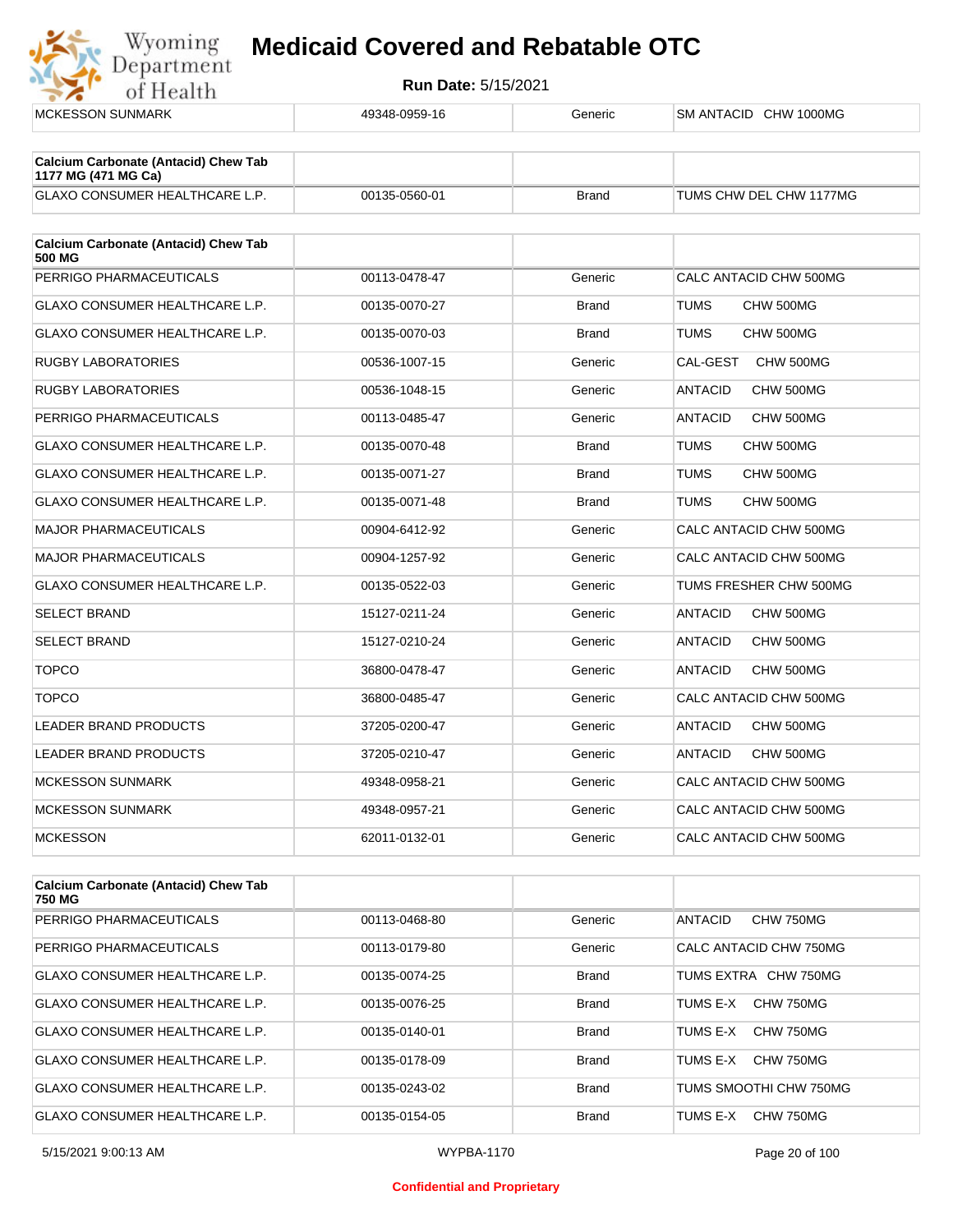

| Wyoming<br>Department                 | <b>Medicaid Covered and Rebatable OTC</b> |              |                             |
|---------------------------------------|-------------------------------------------|--------------|-----------------------------|
| of Health                             | <b>Run Date: 5/15/2021</b>                |              |                             |
| <b>GLAXO CONSUMER HEALTHCARE L.P.</b> | 00135-0469-01                             | <b>Brand</b> | TUMS KIDS CHW 750MG         |
| PERRIGO PHARMACEUTICALS               | 00113-0489-80                             | Generic      | ANTACID<br>CHW 750MG        |
| GLAXO CONSUMER HEALTHCARE L.P.        | 00135-0074-24                             | <b>Brand</b> | TUMS EXTRA CHW 750MG        |
| GLAXO CONSUMER HEALTHCARE L.P.        | 00135-0074-46                             | <b>Brand</b> | TUMS EXTRA CHW 750MG        |
| GLAXO CONSUMER HEALTHCARE L.P.        | 00135-0246-02                             | <b>Brand</b> | TUMS SMOOTHI CHW 750MG      |
| GLAXO CONSUMER HEALTHCARE L.P.        | 00135-0456-03                             | <b>Brand</b> | TUMS SMOOTHI CHW 750MG      |
| GLAXO CONSUMER HEALTHCARE L.P.        | 00135-0074-07                             | <b>Brand</b> | TUMS EXTRA CHW 750MG        |
| GLAXO CONSUMER HEALTHCARE L.P.        | 00135-0074-22                             | <b>Brand</b> | TUMS EXTRA CHW 750MG        |
| GLAXO CONSUMER HEALTHCARE L.P.        | 00135-0140-03                             | <b>Brand</b> | TUMS E-X<br>CHW 750MG       |
| GLAXO CONSUMER HEALTHCARE L.P.        | 00135-0178-02                             | <b>Brand</b> | TUMS E-X<br>CHW 750MG       |
| GLAXO CONSUMER HEALTHCARE L.P.        | 00135-0178-03                             | <b>Brand</b> | TUMS E-X<br>CHW 750MG       |
| <b>GLAXO CONSUMER HEALTHCARE L.P.</b> | 00135-0178-08                             | <b>Brand</b> | TUMS E-X<br>CHW 750MG       |
| RUGBY LABORATORIES                    | 00536-1049-22                             | Generic      | CALC ANTACID CHW 750MG      |
| <b>MAJOR PHARMACEUTICALS</b>          | 00904-5513-79                             | Generic      | CALC ANTACID CHW 750MG      |
| <b>MAJOR PHARMACEUTICALS</b>          | 00904-7695-91                             | Generic      | CALC ANTACID CHW 750MG      |
| GLAXO CONSUMER HEALTHCARE L.P.        | 00135-0245-02                             | Generic      | TUMS SMOOTHI CHW 750MG      |
| GLAXO CONSUMER HEALTHCARE L.P.        | 00135-0246-01                             | <b>Brand</b> | TUMS SMOOTHI CHW 750MG      |
| RUGBY LABORATORIES                    | 00536-1050-22                             | Generic      | CALC ANTACID CHW 750MG      |
| <b>SELECT BRAND</b>                   | 15127-0207-37                             | Generic      | ANTACID<br>CHW 750MG        |
| <b>SELECT BRAND</b>                   | 15127-0212-96                             | Generic      | <b>ANTACID</b><br>CHW 750MG |
| <b>BERGEN BRUNSWIG</b>                | 24385-0106-80                             | Generic      | ANTACID<br>CHW 750MG        |
| <b>TOPCO</b>                          | 36800-0468-80                             | Generic      | CALC ANTACID CHW 750MG      |
| <b>TOPCO</b>                          | 36800-0489-80                             | Generic      | CALC ANTACID CHW 750MG      |
| <b>LEADER BRAND PRODUCTS</b>          | 37205-0205-80                             | Generic      | CHW 750MG<br><b>ANTACID</b> |
| <b>TOPCO</b>                          | 36800-0179-80                             | Generic      | CALC ANTACID CHW 750MG      |
| LEADER BRAND PRODUCTS                 | 37205-0706-80                             | Generic      | CHW 750MG<br>ANTACID        |
| <b>MCKESSON SUNMARK</b>               | 49348-0954-34                             | Generic      | CALC ANTACID CHW 750MG      |
| <b>MCKESSON</b>                       | 62011-0131-01                             | Generic      | CALC ANTACID CHW 750MG      |
| <b>MCKESSON</b>                       | 62011-0229-01                             | Generic      | CALC ANTACID CHW 750MG      |

| Calcium Carbonate (Antacid) Susp 1250<br><b>MG/5ML</b> |               |         |                           |
|--------------------------------------------------------|---------------|---------|---------------------------|
| PHARMACEUTICAL ASSOCIATES                              | 00121-4766-05 | Generic | CALCIUM CARB SUS 1250/5ML |
| <b>HIKMA</b>                                           | 00054-3117-63 | Generic | CALCIUM CARB SUS 1250/5ML |
| PHARMACEUTICAL ASSOCIATES                              | 00121-0766-16 | Generic | CALCIUM CARB SUS 1250/5ML |

| Calcium Carbonate (Antacid) Tab 648 MG |               |         |                        |
|----------------------------------------|---------------|---------|------------------------|
| <b>RUGBY LABORATORIES</b>              | 00536-1024-10 | Generic | CALCIUM CARB TAB 648MG |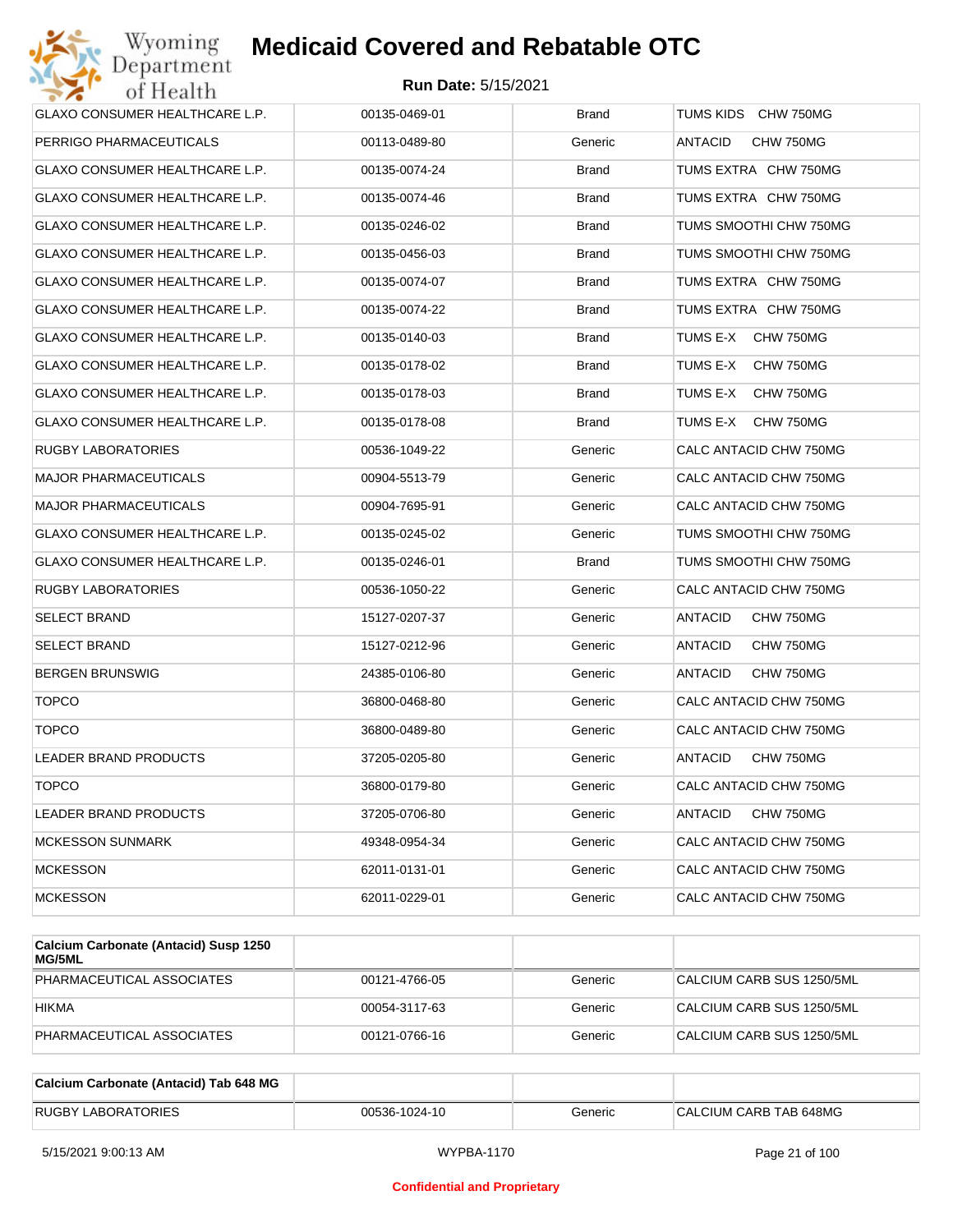

| Insulin NPH & Regular Susn Pen-Ini 100                        |               |              |                              |
|---------------------------------------------------------------|---------------|--------------|------------------------------|
| <b>ANTIDIABETICS</b>                                          |               |              |                              |
| NEPHRON PHARMACEUTICALS CORP.                                 | 00487-5901-99 | <b>Brand</b> | S2<br>NEB 2.25%              |
| NEPHRON PHARMACEUTICALS CORP.                                 | 00487-5901-10 | <b>Brand</b> | S2<br>NEB 2.25%              |
| Racepinephrine HCI Soln Nebu 2.25%<br>(Base Equivalent)       |               |              |                              |
| <b>HIKMA</b>                                                  | 00143-3145-01 | Generic      | EPHEDRINE SU CAP 25MG        |
| <b>Ephedrine Sulfate Cap 25 MG</b>                            |               |              |                              |
| <b>ANTIASTHMATIC AND BRONCHODILATOR</b><br><b>AGENTS</b>      |               |              |                              |
| RISING PHARMACEUTICALS                                        | 64980-0182-10 | Generic      | SODIUM BICAR TAB 10GR        |
| <b>RUGBY LABORATORIES</b>                                     | 00536-4544-10 | Generic      | SODIUM BICAR TAB 650MG       |
| <b>RUGBY LABORATORIES</b>                                     | 00536-1047-10 | Generic      | SODIUM BICAR TAB 650MG       |
| Sodium Bicarbonate Tab 650 MG                                 |               |              |                              |
| <b>RUGBY LABORATORIES</b>                                     | 00536-1046-10 | Generic      | SODIUM BICAR TAB 325MG       |
| Sodium Bicarbonate Tab 325 MG                                 |               |              |                              |
|                                                               |               | Generic      |                              |
| Magnesium Oxide Tab 420 MG<br>PAR PHARMACEUTICALS             | 00603-0213-21 |              | MAG OXIDE TAB 420MG          |
|                                                               |               |              |                              |
| <b>PAR PHARMACEUTICALS</b>                                    | 00603-0209-22 | Generic      | MAG OXIDE TAB 400MG          |
| Magnesium Oxide Tab 400 MG                                    |               |              |                              |
| AMERISOURCE BERGEN DRUGS                                      | 46122-0151-75 | Generic      | ANT/ANTI-GAS CHW 1000-60     |
| <b>Calcium Carbonate-Simethicone Chew Tab</b><br>1000-60 MG   |               |              |                              |
| <b>MAJOR PHARMACEUTICALS</b>                                  | 00904-5115-71 | <b>Brand</b> | <b>MI-ACID</b><br><b>CHW</b> |
| <b>Calcium Carbonate-Mag Hydroxide Chew</b><br>Tab 700-300 MG |               |              |                              |
| AMERISOURCE BERGEN DRUGS                                      | 46122-0153-47 | Generic      | GNP ANTACID CHW 550-110      |
| <b>Calcium Carbonate-Mag Hydroxide Chew</b><br>Tab 550-110 MG |               |              |                              |

| Insulin NPH & Regular Susp Pen-Inj 100<br>Unit/ML (70-30) |               |              |         |                     |
|-----------------------------------------------------------|---------------|--------------|---------|---------------------|
| LILLY                                                     | 00002-8803-01 | <b>Brand</b> | HUMULIN | INJ 70/30KWP        |
| LILLY                                                     | 00002-8803-59 | <b>Brand</b> | HUMULIN | <b>INJ 70/30KWP</b> |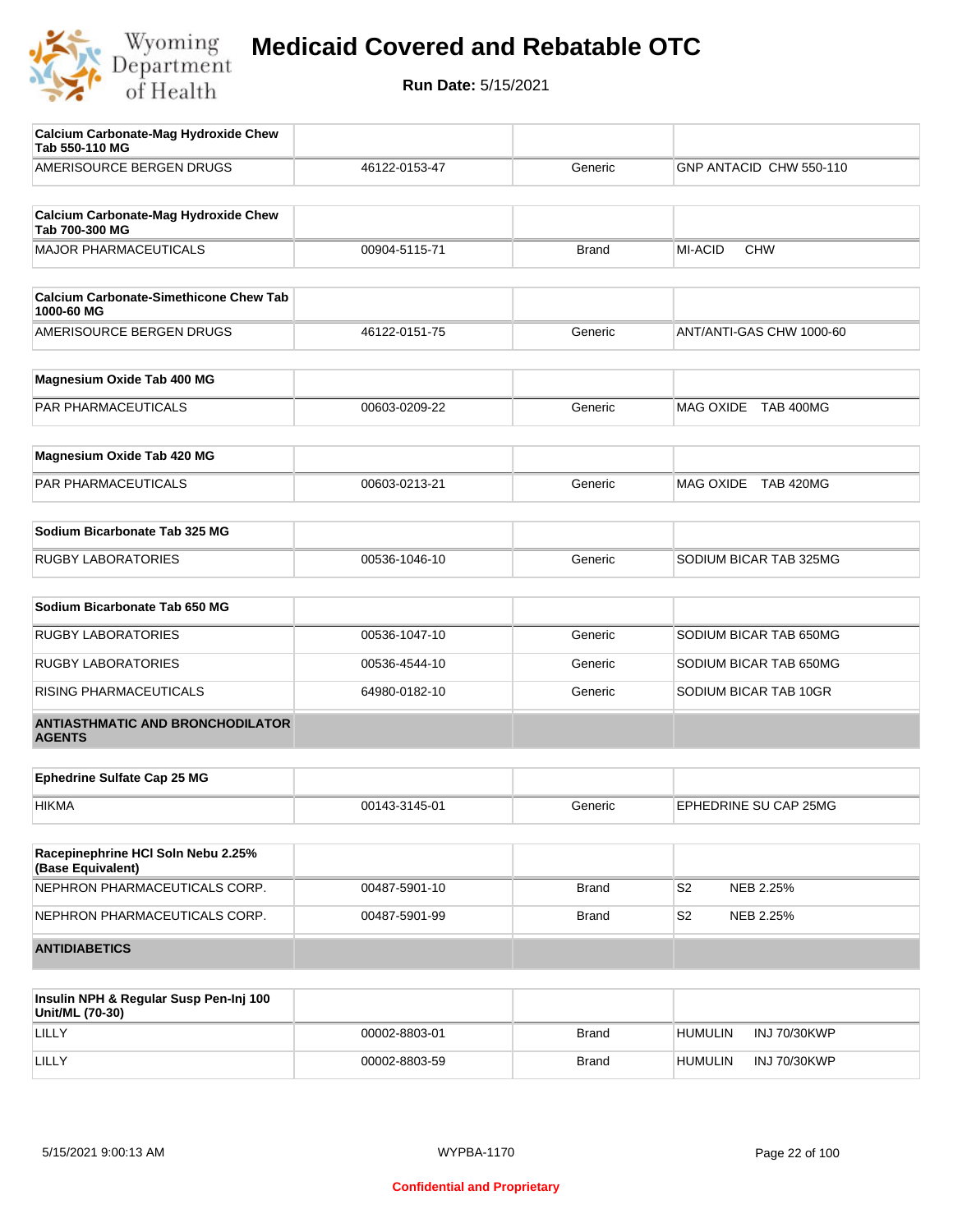

| Insulin NPH (Human) (Isophane) Inj 100<br>Unit/ML |               |              |                         |
|---------------------------------------------------|---------------|--------------|-------------------------|
| LILLY                                             | 00002-8315-01 | <b>Brand</b> | HUMULIN N<br>INJ U-100  |
| LILLY                                             | 00002-8315-17 | Brand        | HUMULIN N<br>INJ U-100  |
| NOVO NORDISK                                      | 00169-1834-02 | Brand        | INJ RELION<br>NOVOLIN N |
| NOVO NORDISK                                      | 00169-1834-11 | <b>Brand</b> | NOVOLIN N INJ U-100     |

| Insulin NPH (Human) (Isophane) Susp Pen-<br>injector 100 Unit/ML |               |       |                        |
|------------------------------------------------------------------|---------------|-------|------------------------|
| LILLY                                                            | 00002-8805-01 | Brand | HUMULIN N INJ U-100KWP |
| LILLY                                                            | 00002-8805-59 | Brand | HUMULIN N INJ U-100KWP |

| Insulin NPH Isophane & Regular Human Inj<br>100 Unit/ML (70-30) |               |              |                             |
|-----------------------------------------------------------------|---------------|--------------|-----------------------------|
| LILLY                                                           | 00002-8715-17 | Brand        | <b>HUMULIN</b><br>INJ 70/30 |
| LILLY                                                           | 00002-8715-01 | <b>Brand</b> | <b>HUMULIN</b><br>INJ 70/30 |
| NOVO NORDISK                                                    | 00169-1837-02 | <b>Brand</b> | NOVOLIN70/30 INJ RELION     |
| NOVO NORDISK                                                    | 00169-1837-11 | <b>Brand</b> | <b>NOVOLIN</b><br>INJ 70/30 |

| Insulin Regular (Human) Inj 100 Unit/ML |               |              |                         |
|-----------------------------------------|---------------|--------------|-------------------------|
| <b>LILLY</b>                            | 00002-8215-17 | <b>Brand</b> | HUMULIN R INJ U-100     |
| LILLY                                   | 00002-8215-01 | <b>Brand</b> | HUMULIN R INJ U-100     |
| NOVO NORDISK                            | 00169-1833-02 | <b>Brand</b> | NOVOLIN R<br>INJ RELION |
| NOVO NORDISK                            | 00169-1833-11 | <b>Brand</b> | NOVOLIN R INJ U-100     |
| <b>ANTIDIARRHEAL/PROBIOTIC AGENTS</b>   |               |              |                         |

| <b>Bismuth Subsalicylate Chew Tab 262 MG</b> |               |         |                               |
|----------------------------------------------|---------------|---------|-------------------------------|
| RUGBY LABORATORIES                           | 00536-1021-07 | Generic | PEPTIC RELF CHW 262MG         |
| <b>PAR PHARMACEUTICAL</b>                    | 00603-0235-16 | Generic | PINK BISMUTH CHW 262MG        |
| MAJOR PHARMACEUTICALS                        | 00904-1315-46 | Generic | <b>CHW 262MG</b><br>BISMATROL |
| LEADER BRAND PRODUCTS                        | 37205-0720-65 | Generic | PINK BISMUTH CHW 262MG        |
| <b>BERGEN BRUNSWIG</b>                       | 24385-0024-65 | Generic | PINK BISMUTH CHW 262MG        |
| <b>TOPCO</b>                                 | 36800-0469-65 | Generic | STOMACH RELF CHW 262MG        |
| <b>MCKESSON SUNMARK</b>                      | 49348-0953-44 | Generic | STOMACH RELF CHW 262MG        |
| <b>MCKESSON</b>                              | 62011-0140-01 | Generic | STOMACH RELF CHW 262MG        |

| Bismuth Subsalicylate Susp 262 MG/15ML |               |         |                           |
|----------------------------------------|---------------|---------|---------------------------|
| PERRIGO                                | 00113-0302-40 | Generic | STOMACH RELF SUS 262/15ML |
| PERRIGO                                | 00113-0302-34 | Generic | STOMACH RELF SUS 262/15ML |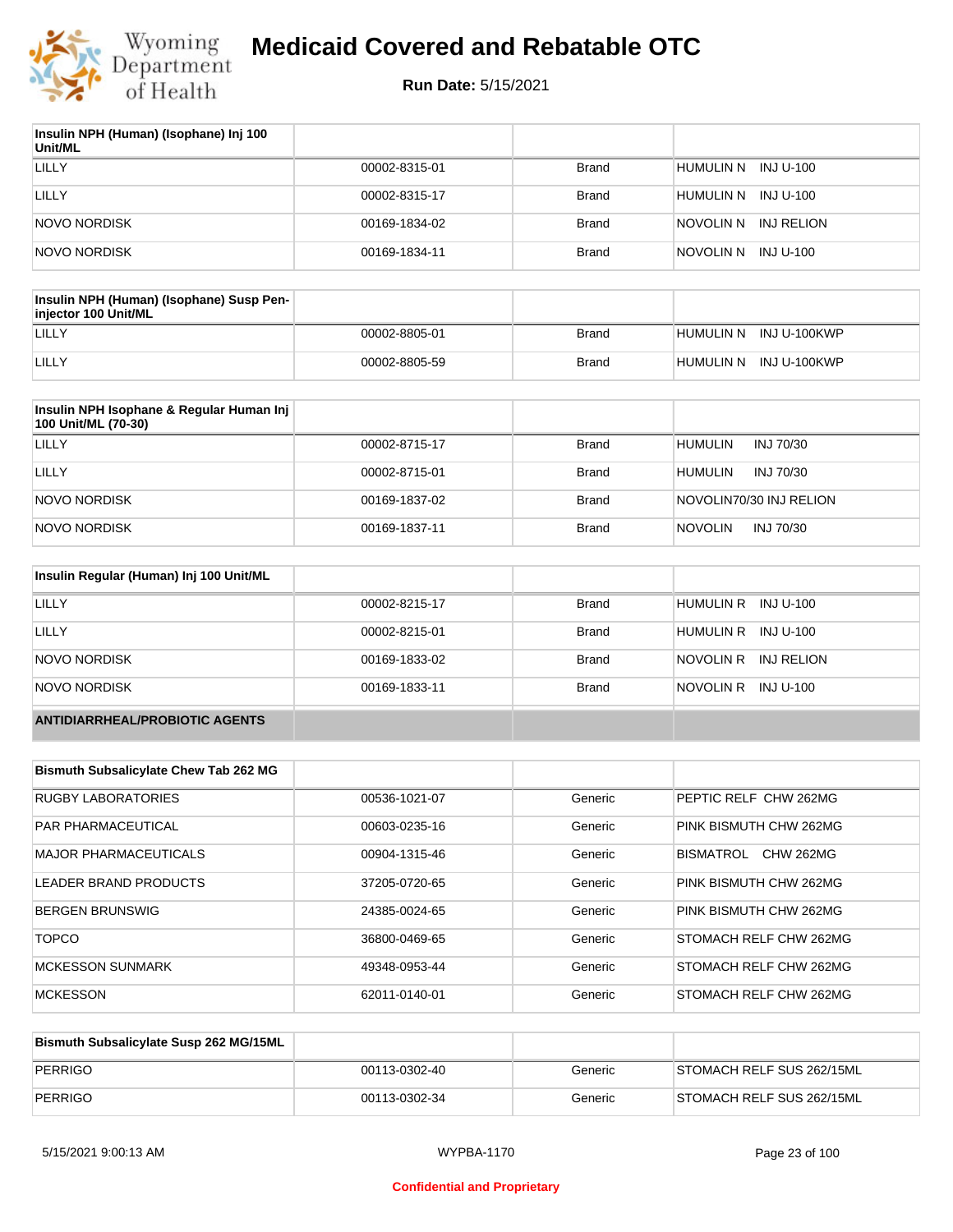## Wyoming<br>Department<br>of Health **Medicaid Covered and Rebatable OTC**

| RUGBY LABORATORIES           | 00536-1810-59 | Generic | PEPTIC RELF SUS 262/15ML  |
|------------------------------|---------------|---------|---------------------------|
| <b>MAJOR PHARMACEUTICALS</b> | 00904-1313-09 | Generic | BISMATROL<br>SUS 262/15ML |
| <b>MAJOR PHARMACEUTICALS</b> | 00904-5709-09 | Generic | KAO-TIN<br>SUS 262/15ML   |
| <b>MAJOR PHARMACEUTICALS</b> | 00904-5709-16 | Generic | SUS 262/15ML<br>KAO-TIN   |
| <b>SELECT BRAND</b>          | 15127-0550-68 | Generic | SB BISMUTH SUS 262/15ML   |
| <b>BERGEN BRUNSWIG</b>       | 24385-0302-26 | Generic | STOMACH RELF SUS 262/15ML |
| <b>TOPCO</b>                 | 36800-0302-40 | Generic | STOMACH RELF SUS 262/15ML |
| <b>TOPCO</b>                 | 36800-0302-34 | Generic | STOMACH RELF SUS 262/15ML |
| <b>BERGEN BRUNSWIG</b>       | 24385-0302-34 | Generic | STOMACH RELF SUS 262/15ML |
| <b>MCKESSON SUNMARK</b>      | 49348-0922-37 | Generic | SM STOMACH SUS 262/15ML   |
| <b>MCKESSON</b>              | 62011-0126-01 | Generic | STOMACH RELF SUS 262/15ML |

| Bismuth Subsalicylate Susp 525 MG/15ML |               |         |                                         |
|----------------------------------------|---------------|---------|-----------------------------------------|
| PERRIGO PHARMACEUTICALS                | 00113-0337-34 | Generic | STOMACH RELF SUS 525/15ML               |
| MAJOR PHARMACEUTICALS                  | 00904-1314-09 | Generic | <b>BISMATROL</b><br><b>SUS 525/15ML</b> |
| <b>SELECT BRAND</b>                    | 15127-0555-68 | Generic | BISMUTH MS SUS 525/15ML                 |
| <b>BERGEN BRUNSWIG</b>                 | 24385-0337-34 | Generic | STOMACH RELF SUS 525/15ML               |
| <b>TOPCO</b>                           | 36800-0337-34 | Generic | STOMACH RELF SUS 525/15ML               |
| <b>TOPCO</b>                           | 36800-0337-40 | Generic | STOMACH RELF SUS 525/15ML               |
| <b>MCKESSON</b>                        | 62011-0127-01 | Generic | STOMACH RELF SUS 525/15ML               |

| <b>Bismuth Subsalicylate Tab 262 MG</b> |               |         |                        |
|-----------------------------------------|---------------|---------|------------------------|
| BERGEN BRUNSWIG                         | 24385-0017-58 | Generic | PINK BISMUTH TAB 262MG |
| <b>IMCKESSON SUNMARK</b>                | 49348-0511-59 | Generic | STOMACH RELF TAB 262MG |

| Loperamide HCI Cap 2 MG  |               |         |                      |
|--------------------------|---------------|---------|----------------------|
| IMCKESSON SUNMARK        | 49348-0752-04 | Generic | ANTI-DIARRHE CAP 2MG |
| AMERISOURCE BERGEN DRUGS | 46122-0207-62 | Generic | ANTI-DIARRHE CAP 2MG |
| <b>IMCKESSON</b>         | 62011-0158-01 | Generic | LOPERAMIDE CAP 2MG   |

| Loperamide HCI Liq 1 MG/5ML (0.2 MG/ML) |               |         |                        |
|-----------------------------------------|---------------|---------|------------------------|
| HI-TECH                                 | 50383-0618-05 | Generic | LOPERAMIDE LIQ 1MG/5ML |
| HI-TECH                                 | 50383-0618-10 | Generic | LOPERAMIDE LIQ 1MG/5ML |
| HI-TECH                                 | 50383-0618-04 | Generic | LOPERAMIDE LIQ 1MG/5ML |
| HI-TECH                                 | 50383-0618-06 | Generic | LOPERAMIDE LIQ 1MG/5ML |
| HI-TECH                                 | 50383-0618-11 | Generic | LOPERAMIDE LIQ 1MG/5ML |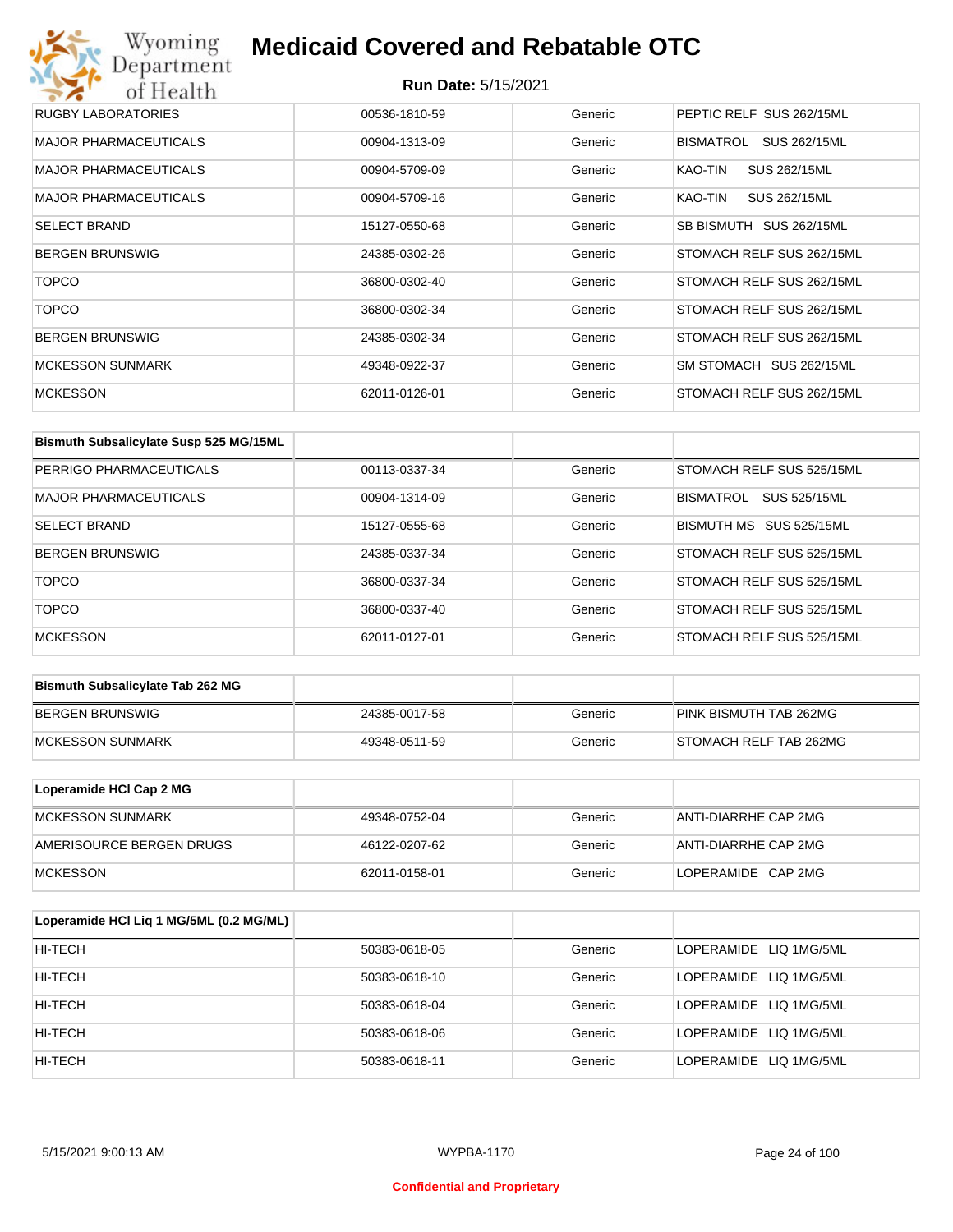

| Loperamide HCI Liq 1 MG/7.5ML |               |         |                        |  |
|-------------------------------|---------------|---------|------------------------|--|
| PERRIGO PHARMACEUTICALS       | 00113-0645-26 | Generic | LOPERAMIDE SUS 1MG/7.5 |  |
| <b>MAJOR PHARMACEUTICALS</b>  | 00904-6256-20 | Generic | LOPERAMIDE SUS 1MG/7.5 |  |
| AMERISOURCE BERGEN DRUGS      | 46122-0111-26 | Generic | LOPERAMIDE SUS 1MG/7.5 |  |
| <b>MCKESSON SUNMARK</b>       | 49348-0999-34 | Generic | LOPERAMIDE SUS 1MG/7.5 |  |
| <b>MCKESSON</b>               | 62011-0151-01 | Generic | LOPERAMIDE SUS 1MG/7.5 |  |
| <b>MCKESSON</b>               | 62011-0236-01 | Generic | LOPERAMIDE LIQ 1MG/7.5 |  |
| PRECISION DOSE, INC.          | 68094-0107-62 | Generic | LOPERAMIDE SUS 1MG/7.5 |  |
| PRECISION DOSE, INC.          | 68094-0108-62 | Generic | LOPERAMIDE SUS 1MG/7.5 |  |
| PRECISION DOSE, INC.          | 68094-0107-59 | Generic | LOPERAMIDE SUS 1MG/7.5 |  |
| PRECISION DOSE, INC.          | 68094-0108-59 | Generic | LOPERAMIDE SUS 1MG/7.5 |  |
| Loperamide HCI Tab 2 MG       |               |         |                        |  |
| PERRIGO PHARMACEUTICALS       | 00113-0224-53 | Generic | ANTI-DIARRHE TAB 2MG   |  |
| PERRIGO PHARMACEUTICALS       | 00113-0224-89 | Generic | ANTI-DIARRHE TAB 2MG   |  |
| PERRIGO PHARMACEUTICALS       | 00113-0224-62 | Generic | ANTI-DIARRHE TAB 2MG   |  |
| PERRIGO PHARMACEUTICALS       | 00113-0224-91 | Generic | ANTI-DIARRHE TAB 2MG   |  |
| <b>MAJOR PHARMACEUTICALS</b>  | 00904-7725-24 | Generic | ANTI-DIARRHE TAB 2MG   |  |
| <b>SELECT BRAND</b>           | 15127-0338-66 | Generic | ANTI-DIARRHE TAB 2MG   |  |
| <b>MAJOR PHARMACEUTICALS</b>  | 00904-7725-12 | Generic | ANTI-DIARRHE TAB 2MG   |  |
| <b>SELECT BRAND</b>           | 15127-0338-12 | Generic | ANTI-DIARRHE TAB 2MG   |  |
| <b>BERGEN BRUNSWIG</b>        | 24385-0554-53 | Generic | ANTI-DIARRHE TAB 2MG   |  |
| <b>TOPCO</b>                  | 36800-0224-53 | Generic | ANTI-DIARRHE TAB 2MG   |  |
| <b>TOPCO</b>                  | 36800-0224-80 | Generic | ANTI-DIARRHE TAB 2MG   |  |
| LEADER BRAND PRODUCTS         | 37205-0370-67 | Generic | ANTI-DIARRHE TAB 2MG   |  |
| TOPCO                         | 36800-0224-62 | Generic | ANTI-DIARRHE TAB 2MG   |  |
| LEADER BRAND PRODUCTS         | 37205-0370-89 | Generic | ANTI-DIARRHE TAB 2MG   |  |
| <b>BERGEN BRUNSWIG</b>        | 24385-0554-62 | Generic | ANTI-DIARRHE TAB 2MG   |  |
| <b>BERGEN BRUNSWIG</b>        | 24385-0554-67 | Generic | ANTI-DIARRHE TAB 2MG   |  |
| <b>BERGEN BRUNSWIG</b>        | 24385-0386-89 | Generic | ANTI-DIARRHE TAB 2MG   |  |
| <b>TOPCO</b>                  | 36800-0224-91 | Generic | ANTI-DIARRHE TAB 2MG   |  |
| LEADER BRAND PRODUCTS         | 37205-0370-53 | Generic | ANTI-DIARRHE TAB 2MG   |  |
| AMERISOURCE BERGEN DRUGS      | 46122-0169-08 | Generic | ANTI-DIARRHE TAB 2MG   |  |
| <b>MCKESSON SUNMARK</b>       | 49348-0529-02 | Generic | SM ANTI-DIAR TAB 2MG   |  |
| <b>MCKESSON SUNMARK</b>       | 49348-0529-04 | Generic | SM ANTI-DIAR TAB 2MG   |  |
| <b>MCKESSON SUNMARK</b>       | 49348-0529-08 | Generic | SM ANTI-DIAR TAB 2MG   |  |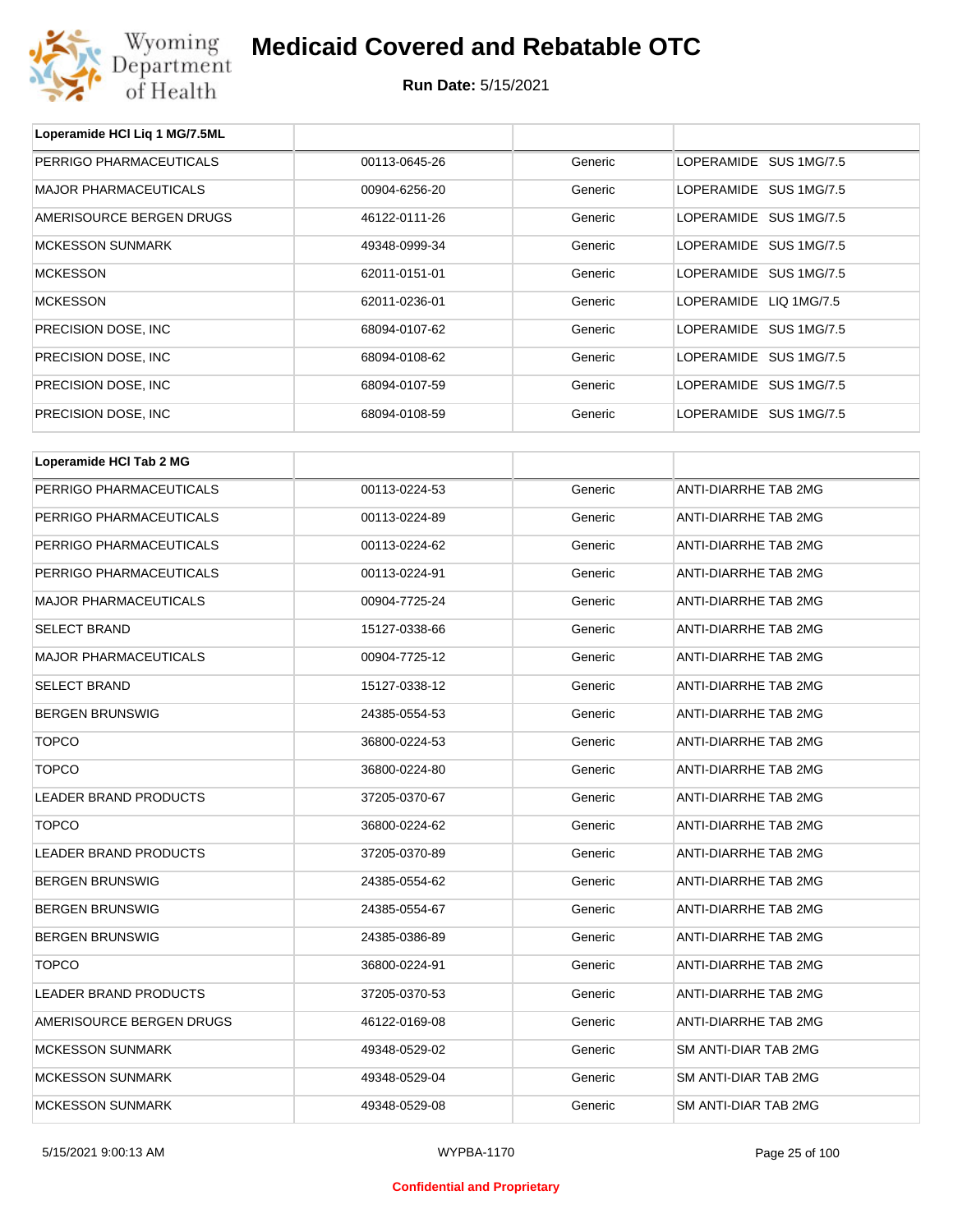

| MCKESSON SUNMARK           | 49348-0529-34 | Generic | SM ANTI-DIAR TAB 2MG |
|----------------------------|---------------|---------|----------------------|
| <b>MCKESSON</b>            | 62011-0150-01 | Generic | ANTI-DIARRHE TAB 2MG |
| <b>MCKESSON</b>            | 62011-0150-03 | Generic | ANTI-DIARRHE TAB 2MG |
| <b>MCKESSON</b>            | 62011-0150-02 | Generic | ANTI-DIARRHE TAB 2MG |
| CHAIN DRUG MARKETING ASSOC | 63868-0338-12 | Generic | ANTI-DIARRHE TAB 2MG |
| CHAIN DRUG MARKETING ASSOC | 63868-0338-24 | Generic | ANTI-DIARRHE TAB 2MG |
| CHAIN DRUG MARKETING ASSOC | 63868-0338-60 | Generic | ANTI-DIARRHE TAB 2MG |
| <b>ANTIHISTAMINES</b>      |               |         |                      |

| <b>Brompheniramine Maleate Liquid 1 MG/ML</b> |               |       |          |            |
|-----------------------------------------------|---------------|-------|----------|------------|
| <b>JAYMAC PHARMACEUTICAL LLC</b>              | 64661-0031-30 | Brand | J-TAN PD | DRO 1MG/ML |

| Cetirizine HCI Chew Tab 10 MG |               |         |                       |
|-------------------------------|---------------|---------|-----------------------|
| SANDOZ                        | 00781-5284-64 | Generic | CETIRIZINE CHW 10MG   |
| MAJOR PHARMACEUTICALS         | 00904-5879-12 | Generic | ALL DAY ALLG CHW 10MG |
| <b>SUN PHARMACEUTICALS</b>    | 47335-0344-83 | Generic | CETIRIZINE CHW 10MG   |

| Cetirizine HCI Chew Tab 5 MG |               |         |                    |
|------------------------------|---------------|---------|--------------------|
| SANDOZ                       | 00781-5283-64 | Generic | CETIRIZINE CHW 5MG |
| <b>SUN PHARMACEUTICALS</b>   | 47335-0343-83 | Generic | CETIRIZINE CHW 5MG |

| Cetirizine HCI Oral Soln 1 MG/ML (5<br>MG/5ML) |               |         |                          |
|------------------------------------------------|---------------|---------|--------------------------|
| PERRIGO PHARMACEUTICALS                        | 00113-0974-26 | Generic | ALL DAY ALLG SOL 5MG/5ML |
| <b>MAJOR PHARMACEUTICALS</b>                   | 00904-5828-20 | Generic | ALL DAY ALLG SOL 1MG/ML  |
| <b>MAJOR PHARMACEUTICALS</b>                   | 00904-6372-20 | Generic | ALL DAY ALLG SOL 1MG/ML  |
| <b>LEADER BRAND PRODUCTS</b>                   | 37205-0591-26 | Generic | ALLERGY RELF SOL 5MG/5ML |
| <b>BERGEN BRUNSWIG</b>                         | 24385-0188-26 | Generic | ALL DAY ALLG SOL 1MG/ML  |
| <b>LEADER BRAND PRODUCTS</b>                   | 37205-0855-26 | Generic | ALL DAY ALLG SOL 5MG/5ML |
| PERRIGO PHARMACEUTICALS                        | 45802-0974-26 | Generic | CETIRIZINE SOL 1MG/ML    |
| AMERISOURCE BERGEN DRUGS                       | 46122-0020-26 | Generic | ALL DAY ALLG SOL 1MG/ML  |
| <b>MCKESSON SUNMARK</b>                        | 49348-0078-34 | Generic | ALL DAY ALLG SOL 5MG/5ML |
| <b>MCKESSON SUNMARK</b>                        | 49348-0934-34 | Generic | ALL DAY ALLG SOL 5MG/5ML |
| <b>TOPCO</b>                                   | 36800-0974-26 | Generic | ALL DAY ALLG SOL 5MG/5ML |
| <b>LEADER BRAND PRODUCTS</b>                   | 37205-0826-26 | Generic | ALL DAY ALLG SOL 1MG/ML  |
| AMERISOURCE BERGEN DRUGS                       | 46122-0101-26 | Generic | ALL DAY ALLG SOL 5MG/5ML |
| <b>MCKESSON SUNMARK</b>                        | 49348-0326-34 | Generic | ALL DAY ALLG SOL 5MG/5ML |
| <b>TARO</b>                                    | 51672-2088-08 | Generic | CETIRIZINE SOL 1MG/ML    |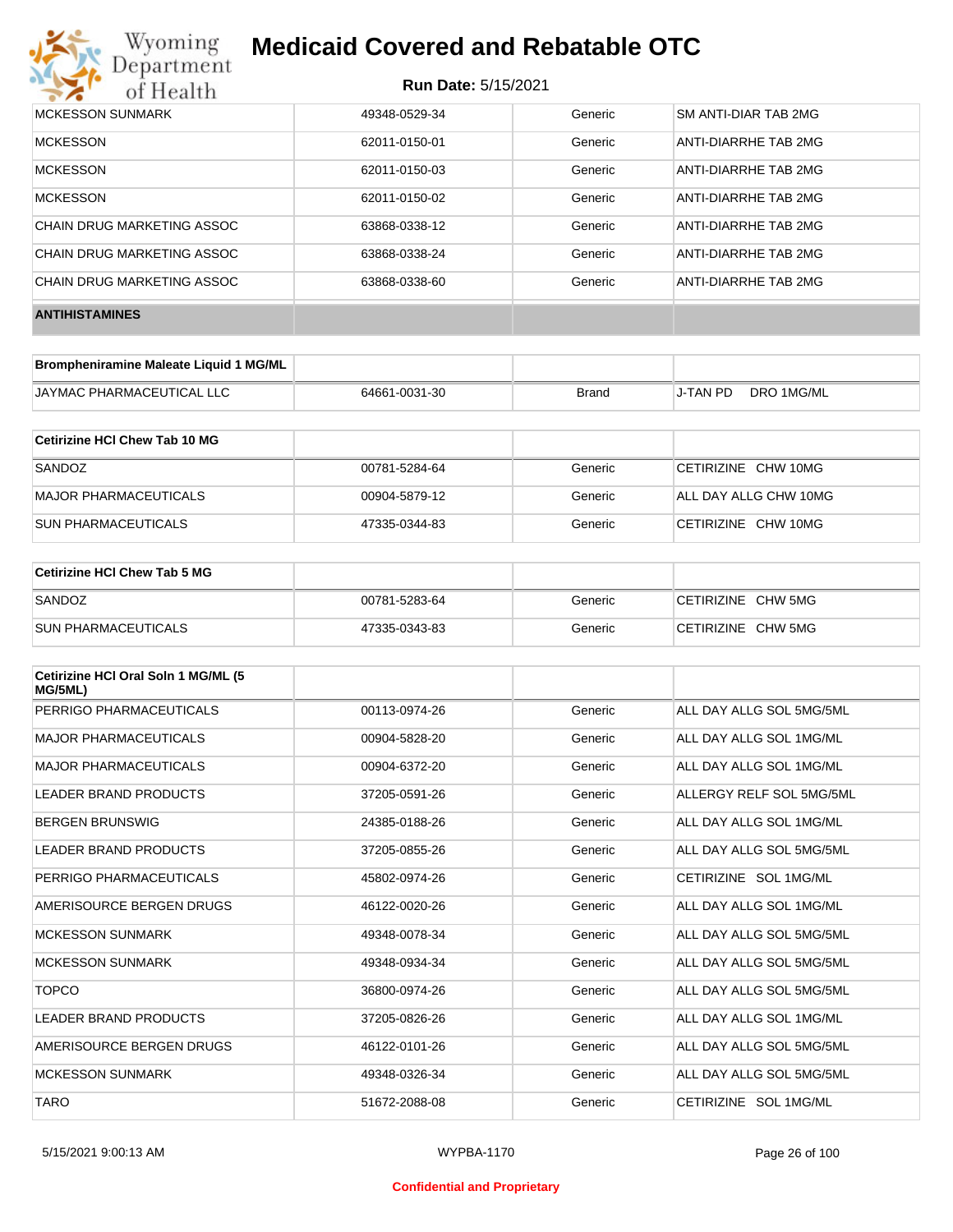

| <b>TARO</b>          | 51672-2102-08 | Generic | CETIRIZINE SOL 5MG/5ML           |
|----------------------|---------------|---------|----------------------------------|
| <b>MCKESSON</b>      | 62011-0093-01 | Generic | SOL 5MG/5ML<br><b>CFTIRIZINE</b> |
| <b>SILARX</b>        | 54838-0552-40 | Generic | CETIRIZINE SOL 5MG/5ML           |
| <b>MCKESSON</b>      | 62011-0051-01 | Generic | CETIRIZINE SOL 5MG/5ML           |
| <b>MCKESSON</b>      | 62011-0054-01 | Generic | ALLERGY COMP SOL 1MG/ML          |
| PRECISION DOSE, INC. | 68094-0720-62 | Generic | CETIRIZINE SOL 5MG/5ML           |
| PRECISION DOSE, INC. | 68094-0720-59 | Generic | CETIRIZINE SOL 5MG/5ML           |

| <b>Cetirizine HCI Tab 10 MG</b> |               |         |                                |
|---------------------------------|---------------|---------|--------------------------------|
| <b>GEISS DESTIN &amp; DUNN</b>  | 00113-9458-39 | Generic | ALL DAY ALLG TAB 10MG          |
| <b>GEISS DESTIN &amp; DUNN</b>  | 00113-9458-66 | Generic | ALL DAY ALLG TAB 10MG          |
| <b>MYLAN</b>                    | 00378-3637-01 | Generic | CETIRIZINE TAB 10MG            |
| <b>RUGBY LABORATORIES</b>       | 00536-1041-05 | Generic | CETIRIZINE TAB 10MG            |
| <b>MAJOR PHARMACEUTICALS</b>    | 00904-5852-60 | Generic | ALL DAY ALLG TAB 10MG          |
| <b>MAJOR PHARMACEUTICALS</b>    | 00904-5852-89 | Generic | ALL DAY ALLG TAB 10MG          |
| <b>MAJOR PHARMACEUTICALS</b>    | 00904-5852-61 | Generic | CETIRIZINE TAB 10MG            |
| <b>MYLAN</b>                    | 00378-3637-05 | Generic | CETIRIZINE TAB 10MG            |
| <b>RUGBY LABORATORIES</b>       | 00536-4088-07 | Generic | CETIRIZINE TAB 10MG            |
| <b>RUGBY LABORATORIES</b>       | 00536-4088-11 | Generic | CETIRIZINE TAB 10MG            |
| <b>RUGBY LABORATORIES</b>       | 00536-4088-88 | Generic | CETIRIZINE TAB 10MG            |
| SANDOZ                          | 00781-1684-01 | Generic | CETIRIZINE TAB 10MG            |
| NORTHSTAR RX                    | 16714-0271-03 | Generic | CETIRIZINE TAB 10MG            |
| <b>SELECT BRAND</b>             | 15127-0909-14 | Generic | SB ALLERGY TAB 10MG            |
| <b>SELECT BRAND</b>             | 15127-0909-30 | Generic | SB ALLERGY TAB 10MG            |
| PACK PHARMACEUTICALS, LLC       | 16571-0402-10 | Generic | CETIRIZINE TAB 10MG            |
| PACK PHARMACEUTICALS, LLC       | 16571-0402-50 | Generic | CETIRIZINE TAB 10MG            |
| NORTHSTAR RX                    | 16714-0271-02 | Generic | CETIRIZINE TAB 10MG            |
| <b>MAJOR PHARMACEUTICALS</b>    | 00904-5852-41 | Generic | ALL DAY ALLG TAB 10MG          |
| <b>MAJOR PHARMACEUTICALS</b>    | 00904-5852-43 | Generic | ALL DAY ALLG TAB 10MG          |
| <b>MAJOR PHARMACEUTICALS</b>    | 00904-5852-46 | Generic | ALL DAY ALLG TAB 10MG          |
| <b>TOPCO</b>                    | 36800-0458-47 | Generic | ALL DAY ALLG TAB 10MG          |
| <b>TOPCO</b>                    | 36800-0458-72 | Generic | ALL DAY ALLG TAB 10MG          |
| <b>TOPCO</b>                    | 36800-0458-39 | Generic | ALL DAY ALLG TAB 10MG          |
| <b>TOPCO</b>                    | 36800-0458-66 | Generic | ALL DAY ALLG TAB 10MG          |
| <b>BERGEN BRUNSWIG</b>          | 24385-0998-65 | Generic | GNP ALL DAY TAB ALLERGY        |
| <b>BERGEN BRUNSWIG</b>          | 24385-0998-74 | Generic | <b>GNP ALL DAY TAB ALLERGY</b> |
| <b>BERGEN BRUNSWIG</b>          | 24385-0998-75 | Generic | GNP ALL DAY TAB ALLERGY        |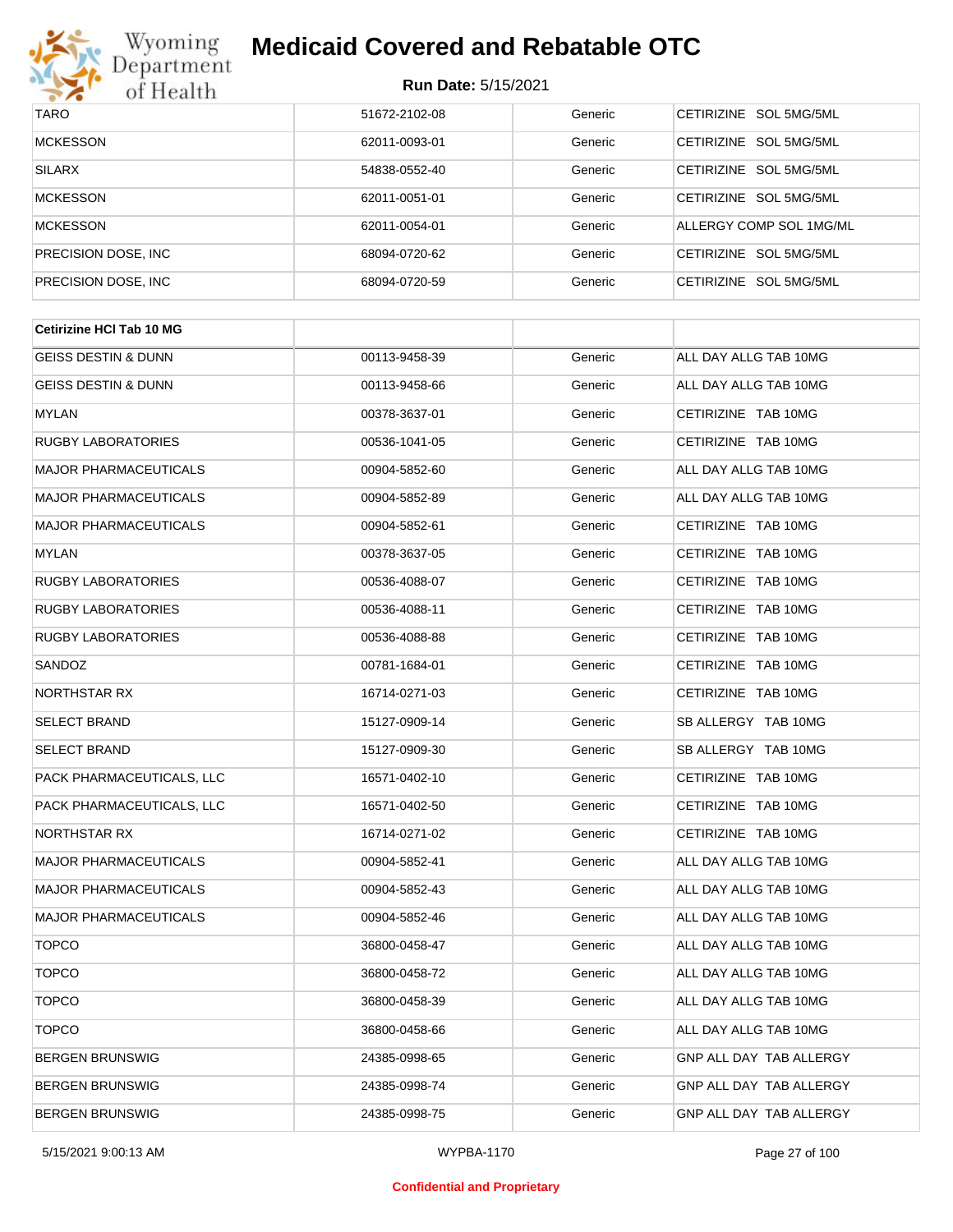

| <b>TOPCO</b>                  | 36800-0458-87 | Generic | ALL DAY ALLG TAB 10MG  |
|-------------------------------|---------------|---------|------------------------|
| <b>TOPCO</b>                  | 36800-0458-95 | Generic | ALL DAY ALLG TAB 10MG  |
| <b>TOPCO</b>                  | 36800-0458-13 | Generic | ALL DAY ALLG TAB 10MG  |
| <b>PERRIGO</b>                | 45802-0919-87 | Generic | CETIRIZINE TAB 10MG    |
| <b>PERRIGO</b>                | 45802-0919-39 | Generic | CETIRIZINE TAB 10MG    |
| <b>MCKESSON SUNMARK</b>       | 49348-0984-46 | Generic | SM ALL DAY TAB ALLERGY |
| <b>MYLAN INSTITUTIONAL</b>    | 51079-0597-20 | Generic | CETIRIZINE TAB 10MG    |
| <b>MCKESSON SUNMARK</b>       | 49348-0939-12 | Generic | SM ALL DAY TAB ALLERGY |
| <b>MYLAN INSTITUTIONAL</b>    | 51079-0597-01 | Generic | CETIRIZINE TAB 10MG    |
| <b>MCKESSON SUNMARK</b>       | 49348-0939-44 | Generic | SM ALL DAY TAB ALLERGY |
| <b>OHM LABS</b>               | 51660-0939-54 | Generic | CETIRIZINE TAB 10MG    |
| DR.REDDY'S LABORATORIES, INC. | 55111-0699-90 | Generic | CETIRIZINE TAB 10MG    |
| <b>APOTEX</b>                 | 60505-2633-01 | Generic | CETIRIZINE TAB 10MG    |
| <b>APOTEX</b>                 | 60505-2633-08 | Generic | CETIRIZINE TAB 10MG    |
| <b>MCKESSON</b>               | 62011-0052-01 | Generic | ALL DAY ALLG TAB 10MG  |
| <b>MCKESSON</b>               | 62011-0052-02 | Generic | ALL DAY ALLG TAB 10MG  |
| <b>MCKESSON</b>               | 62011-0205-02 | Generic | ALL DAY ALLG TAB 10MG  |
| CHAIN DRUG MARKETING ASSOC    | 63868-0132-30 | Generic | QC ALLERGY TAB 10MG    |
| CHAIN DRUG MARKETING ASSOC    | 63868-0132-14 | Generic | QC ALLERGY TAB 10MG    |
| CHAIN DRUG MARKETING ASSOC    | 63868-0132-90 | Generic | QC ALLERGY TAB 10MG    |
|                               |               |         |                        |

| Cetirizine HCI Tab 5 MG   |               |         |                    |
|---------------------------|---------------|---------|--------------------|
| <b>MYLAN</b>              | 00378-3635-01 | Generic | CETIRIZINE TAB 5MG |
| SANDOZ                    | 00781-1683-01 | Generic | CETIRIZINE TAB 5MG |
| PACK PHARMACEUTICALS, LLC | 16571-0401-10 | Generic | CETIRIZINE TAB 5MG |

| <b>Chlorcyclizine HCI Tab 25 MG</b> |               |       |       |          |
|-------------------------------------|---------------|-------|-------|----------|
| MAGNA PHARMACEUTICALS. INC          | 58407-0025-30 | Brand | AHIST | TAB 25MG |

| Chlorpheniramine Maleate Liquid 2 MG/ML |               |              |                                |
|-----------------------------------------|---------------|--------------|--------------------------------|
| WOMEN'S CHOICE PHARMACEUTICALS          | 00485-0094-02 | <b>Brand</b> | <b>IED CHLORPED LIQ 2MG/ML</b> |

| <b>Chlorpheniramine Maleate Syrup 2</b><br><b>MG/5ML</b> |               |         |                         |
|----------------------------------------------------------|---------------|---------|-------------------------|
| WOMEN'S CHOICE PHARMACEUTICALS                           | 00485-0098-16 | Generic | ED CHLORPED SYP JR      |
| WOMEN'S CHOICE PHARMACEUTICALS                           | 00485-0098-04 | Generic | ED CHLORPED SYP JR      |
| RUGBY LABORATORIES                                       | 00536-1025-47 | Generic | ALLER-CHLOR SYP 2MG/5ML |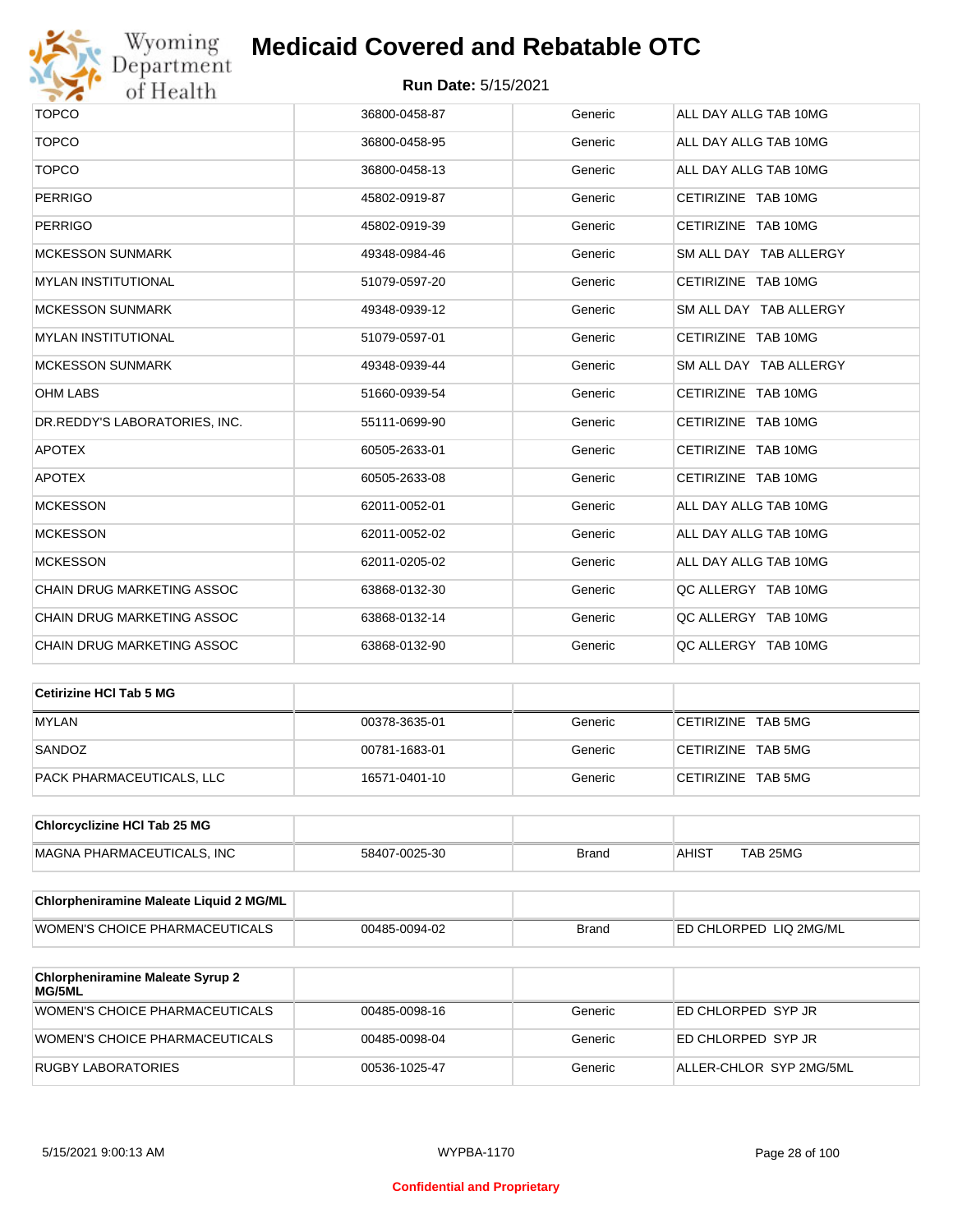

| <b>Chlorpheniramine Maleate Tab 4 MG</b> |               |         |                           |
|------------------------------------------|---------------|---------|---------------------------|
| <b>RUGBY LABORATORIES</b>                | 00536-1006-10 | Generic | ALLER-CHLOR TAB 4MG       |
| <b>RUGBY LABORATORIES</b>                | 00536-1006-35 | Generic | ALLER-CHLOR TAB 4MG       |
| <b>RUGBY LABORATORIES</b>                | 00536-1006-01 | Generic | ALLER-CHLOR TAB 4MG       |
| <b>RUGBY LABORATORIES</b>                | 00536-3467-10 | Generic | ALLER-CHLOR TAB 4MG       |
| <b>MAJOR PHARMACEUTICALS</b>             | 00904-0012-61 | Generic | TAB 4MG<br><b>ALLERGY</b> |
| <b>MAJOR PHARMACEUTICALS</b>             | 00904-0012-80 | Generic | <b>ALLERGY</b><br>TAB 4MG |
| <b>WOMEN'S CHOICE PHARMACEUTICALS</b>    | 00485-0085-01 | Generic | ED-CHLORTAN TAB 4MG       |
| <b>MAJOR PHARMACEUTICALS</b>             | 00904-0012-24 | Generic | ALLERGY<br>TAB 4MG        |
| <b>MAJOR PHARMACEUTICALS</b>             | 00904-0012-59 | Generic | <b>ALLERGY</b><br>TAB 4MG |
| <b>SELECT BRAND</b>                      | 15127-0821-09 | Generic | CHLORPHENIR TAB 4MG       |
| <b>BERGEN BRUNSWIG</b>                   | 24385-0463-78 | Generic | GNP ALLERGY TAB 4MG       |
| <b>TOPCO</b>                             | 36800-0463-62 | Generic | <b>ALLERGY</b><br>TAB 4MG |
| <b>BERGEN BRUNSWIG</b>                   | 24385-0463-62 | Generic | GNP ALLERGY TAB 4MG       |
| <b>LEADER BRAND PRODUCTS</b>             | 37205-0215-62 | Generic | ALLERGY<br>TAB 4MG        |
| <b>LEADER BRAND PRODUCTS</b>             | 37205-0215-78 | Generic | ALLERGY<br>TAB 4MG        |
| <b>MCKESSON SUNMARK</b>                  | 49348-0025-04 | Generic | SM ALLERGY TAB 4MG        |
| <b>MCKESSON SUNMARK</b>                  | 49348-0025-10 | Generic | SM ALLERGY TAB 4MG        |
| <b>TIME-CAP LABS</b>                     | 49483-0242-01 | Generic | ALLERGY-TIME TAB 4MG      |
| <b>TIME-CAP LABS</b>                     | 49483-0242-10 | Generic | ALLERGY-TIME TAB 4MG      |
| <b>MCKESSON</b>                          | 62011-0059-01 | Generic | HM ALLERGY TAB 4MG        |

| Chlorpheniramine Maleate Tab ER 12 MG |               |         |                         |
|---------------------------------------|---------------|---------|-------------------------|
| IKVK TECH                             | 10702-0017-06 | Generic | CHLORPHENIR TAB 12MG CR |
| IKVK TECH                             | 10702-0017-24 | Generic | CHLORPHENIR TAB 12MG CR |
| LEADER BRAND PRODUCTS                 | 37205-0117-62 | Generic | TAB 12MG CR<br>ALLERGY  |

| <b>Clemastine Fumarate Tab 1.34 MG (1 MG</b><br>Base Equiv) |               |         |                                 |
|-------------------------------------------------------------|---------------|---------|---------------------------------|
| PERRIGO PHARMACEUTICALS                                     | 00113-0282-73 | Generic | DAYHIST ALRG TAB 12 HOUR        |
| SANDOZ                                                      | 00781-1358-01 | Generic | <b>CLEMASTINE</b><br>TAB 1.34MG |
| <b>BERGEN BRUNSWIG</b>                                      | 24385-0183-51 | Generic | GNP DAYHIST TAB 1.34MG          |
| <b>TOPCO</b>                                                | 36800-0282-51 | Generic | DAYHIST ALRG TAB 12 HOUR        |
| MCKESSON SUNMARK                                            | 49348-0686-03 | Generic | ALLERGY RELF TAB 1.34MG         |
| LEADER BRAND PRODUCTS                                       | 37205-0228-73 | Generic | ALLERHIST-1 TAB 1.34MG          |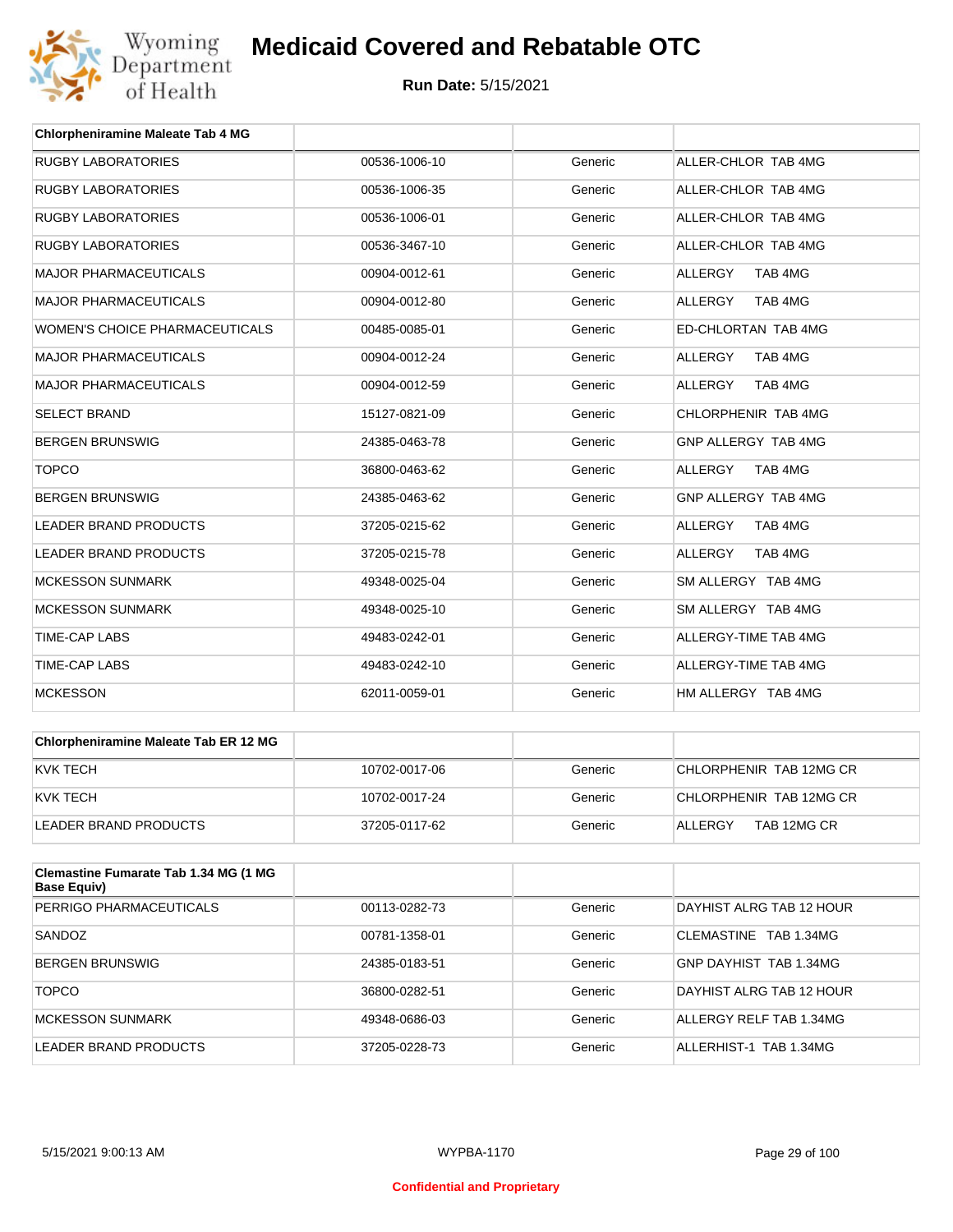

| Dexbrompheniramine Maleate Tab 2 MG |               |              |                             |
|-------------------------------------|---------------|--------------|-----------------------------|
| POLY PHARMACEUTICALS                | 50991-0783-60 | <b>Brand</b> | ALA-HIST IR TAB 2MG         |
|                                     |               |              |                             |
| Diphenhydramine HCI Cap 25 MG       |               |              |                             |
| <b>GEISS DESTIN &amp; DUNN</b>      | 00113-0462-62 | Generic      | ALLERGY RELF CAP 25MG       |
| SANDOZ                              | 00185-0648-10 | Generic      | DIPHENHYDRAM CAP 25MG       |
| RUGBY LABORATORIES                  | 00536-1010-01 | Generic      | DIPHENHIST CAP 25MG         |
| SANDOZ                              | 00185-0648-01 | Generic      | DIPHENHYDRAM CAP 25MG       |
| PAR PHARMACEUTICAL                  | 00603-0241-18 | Generic      | Q-DRYL<br>CAP 25MG          |
| <b>MAJOR PHARMACEUTICALS</b>        | 00904-5306-61 | Generic      | DIPHENHYDRAM CAP 25MG       |
| <b>MAJOR PHARMACEUTICALS</b>        | 00904-5306-80 | Generic      | <b>BANOPHEN</b><br>CAP 25MG |
| <b>MAJOR PHARMACEUTICALS</b>        | 00904-5306-60 | Generic      | <b>BANOPHEN</b><br>CAP 25MG |
| <b>MAJOR PHARMACEUTICALS</b>        | 00904-2035-24 | Generic      | <b>BANOPHEN</b><br>CAP 25MG |
| PAR PHARMACEUTICALS                 | 00603-3339-21 | Generic      | DIPHENHYDRAM CAP 25MG       |
| PAR PHARMACEUTICALS                 | 00603-3339-32 | Generic      | DIPHENHYDRAM CAP 25MG       |
| SELECT BRAND                        | 15127-0283-24 | Generic      | ALLERGY<br>CAP 25MG         |
| CONTRACT PHARMACAL CORPORATION      | 10267-0835-04 | Generic      | DIPHENHYDRAM CAP 25MG       |
| SELECT BRAND                        | 15127-0283-48 | Generic      | ALLERGY<br>CAP 25MG         |
| PHARBEST PHARMACEUTICALS            | 16103-0348-03 | Generic      | PHARBEDRYL CAP 25MG         |
| CONTRACT PHARMACAL CORPORATION      | 10267-0835-01 | Generic      | DIPHENHYDRAM CAP 25MG       |
| PHARBEST PHARMACEUTICALS            | 16103-0348-08 | Generic      | PHARBEDRYL CAP 25MG         |
| PHARBEST PHARMACEUTICALS            | 16103-0348-11 | Generic      | PHARBEDRYL CAP 25MG         |
| <b>TOPCO</b>                        | 36800-0462-67 | Generic      | ALLERGY<br>CAP 25MG         |
| <b>TOPCO</b>                        | 36800-0462-78 | Generic      | ALLERGY<br>CAP 25MG         |
| <b>TOPCO</b>                        | 36800-0462-62 | Generic      | <b>ALLERGY</b><br>CAP 25MG  |
| BERGEN BRUNSWIG                     | 24385-0462-62 | Generic      | GNP ALLERGY CAP 25MG        |
| <b>BERGEN BRUNSWIG</b>              | 24385-0462-78 | Generic      | GNP ALLERGY CAP 25MG        |
| <b>MCKESSON SUNMARK</b>             | 49348-0971-10 | Generic      | ALLERGY RELF CAP 25MG       |
| <b>MCKESSON</b>                     | 62011-0056-03 | Generic      | ALLERGY<br>CAP 25MG         |
| <b>MCKESSON</b>                     | 62011-0056-01 | Generic      | ALLERGY<br>CAP 25MG         |
| SDA LABORATORIES INC                | 66424-0020-10 | Generic      | DIPHENHYDRAM CAP 25MG       |
| SDA LABORATORIES INC                | 66424-0020-01 | Generic      | DIPHENHYDRAM CAP 25MG       |
| CHAIN DRUG MARKETING ASSOC          | 63868-0087-24 | Generic      | COMP ALLERGY CAP 25MG       |
| CHAIN DRUG MARKETING ASSOC          | 63868-0087-01 | Generic      | COMP ALLERGY CAP 25MG       |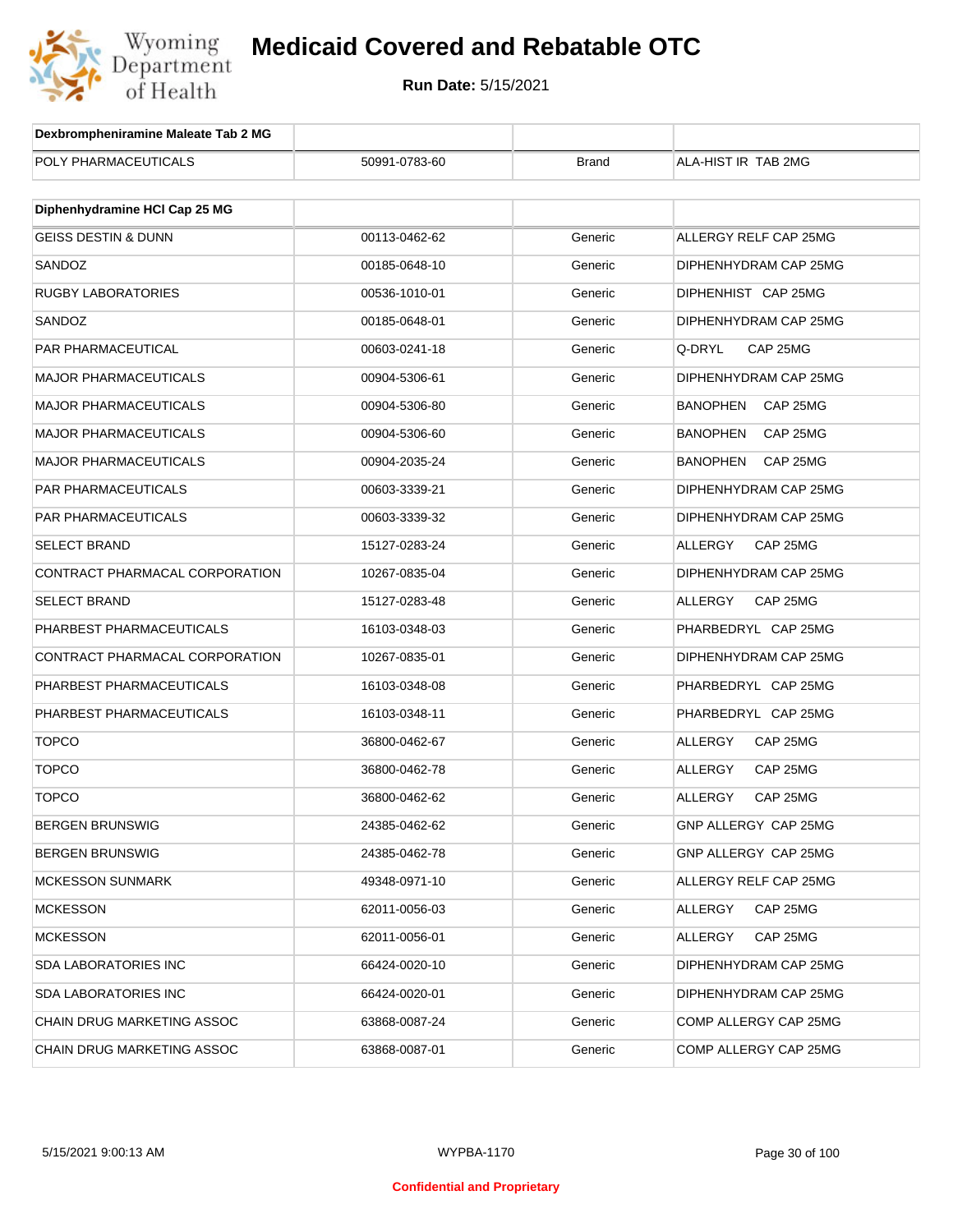

| Diphenhydramine HCI Cap 50 MG          |               |         |                                 |
|----------------------------------------|---------------|---------|---------------------------------|
| SANDOZ                                 | 00185-0649-01 | Generic | DIPHENHYDRAM CAP 50MG           |
| PAR PHARMACEUTICALS                    | 00603-3340-32 | Generic | DIPHENHYDRAM CAP 50MG           |
| <b>MAJOR PHARMACEUTICALS</b>           | 00904-5307-60 | Generic | <b>BANOPHEN</b><br>CAP 50MG     |
| <b>MAJOR PHARMACEUTICALS</b>           | 00904-5307-80 | Generic | <b>BANOPHEN</b><br>CAP 50MG     |
| PAR PHARMACEUTICALS                    | 00603-3340-21 | Generic | DIPHENHYDRAM CAP 50MG           |
| SANDOZ                                 | 00185-0649-10 | Generic | DIPHENHYDRAM CAP 50MG           |
| MAJOR PHARMACEUTICALS                  | 00904-2056-61 | Generic | DIPHENHYDRAM CAP 50MG           |
| PHARBEST PHARMACEUTICALS               | 16103-0347-11 | Generic | PHARBEDRYL CAP 50MG             |
| <b>SDA LABORATORIES INC</b>            | 66424-0021-10 | Generic | DIPHENHYDRAM CAP 50MG           |
| <b>SDA LABORATORIES INC</b>            | 66424-0021-01 | Generic | DIPHENHYDRAM CAP 50MG           |
| Diphenhydramine HCI Liquid 12.5 MG/5ML |               |         |                                 |
| <b>GEISS DESTIN &amp; DUNN</b>         | 00113-0379-26 | Generic | ALLERGY RELF LIQ 12.5/5ML       |
| PAR PHARMACEUTICALS                    | 00603-0823-58 | Generic | Q-DRYL<br>LIQ 12.5/5ML          |
| <b>MAJOR PHARMACEUTICALS</b>           | 00904-5174-16 | Generic | BANOPHEN LIQ 12.5/5ML           |
| PAR PHARMACEUTICALS                    | 00603-0823-54 | Generic | Q-DRYL<br>LIQ 12.5/5ML          |
| PAR PHARMACEUTICALS                    | 00603-0823-81 | Generic | Q-DRYL<br>LIQ 12.5/5ML          |
| <b>RUGBY LABORATORIES</b>              | 00536-0770-85 | Generic | DIPHENHIST LIQ 12.5/5ML         |
| <b>RUGBY LABORATORIES</b>              | 00536-0770-97 | Generic | DIPHENHIST LIQ 12.5/5ML         |
| PAR PHARMACEUTICALS                    | 00603-0823-94 | Generic | Q-DRYL<br>LIQ 12.5/5ML          |
| <b>MAJOR PHARMACEUTICALS</b>           | 00904-1228-00 | Generic | <b>BANOPHEN</b><br>LIQ 12.5/5ML |
| MAJOR PHARMACEUTICALS                  | 00904-1228-20 | Generic | <b>BANOPHEN</b><br>LIQ 12.5/5ML |
| LEADER BRAND PRODUCTS                  | 37205-0565-26 | Generic | ALLERGY<br>LIQ 12.5/5ML         |
| LEADER BRAND PRODUCTS                  | 37205-0565-34 | Generic | ALLERGY<br>LIQ 12.5/5ML         |
| <b>BERGEN BRUNSWIG</b>                 | 24385-0379-26 | Generic | CHLD ALLERGY LIQ 12.5/5ML       |
| <b>TOPCO</b>                           | 36800-0379-26 | Generic | ALLERGY RELF LIQ 12.5/5ML       |
| <b>TOPCO</b>                           | 36800-0379-34 | Generic | ALLERGY RELF LIQ 12.5/5ML       |
| <b>MCKESSON SUNMARK</b>                | 49348-0045-37 | Generic | ALLERGY RELF LIQ 12.5/5ML       |
| <b>MCKESSON SUNMARK</b>                | 49348-0045-34 | Generic | ALLERGY RELF LIQ 12.5/5ML       |
| <b>SILARX</b>                          | 54838-0135-40 | Generic | SILADRYL ALR LIQ 12.5/5ML       |
| <b>MCKESSON</b>                        | 62011-0057-01 | Generic | ALLERGY CHLD LIQ 12.5/5ML       |
| <b>SILARX</b>                          | 54838-0135-70 | Generic | SILADRYL ALR LIQ 12.5/5ML       |
| <b>SILARX</b>                          | 54838-0135-80 | Generic | SILADRYL ALR LIQ 12.5/5ML       |
| CHAIN DRUG MARKETING ASSOC             | 63868-0823-54 | Generic | ALLERGY CHLD LIQ 12.5/5ML       |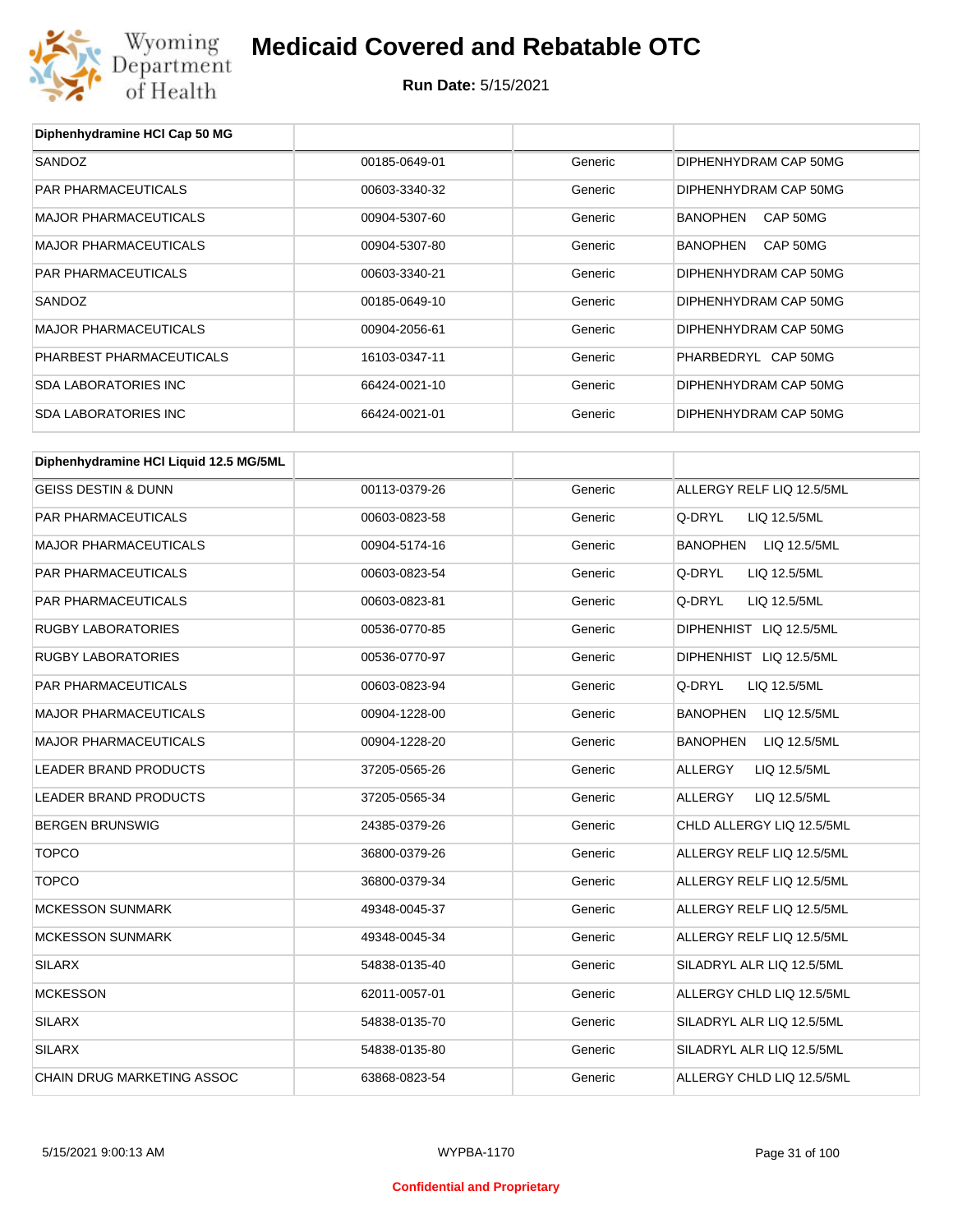

| Diphenhydramine HCI Syrup 12.5 MG/5ML |               |              |                           |
|---------------------------------------|---------------|--------------|---------------------------|
| <b>PAR PHARMACEUTICALS</b>            | 00603-0860-54 | Generic      | SYP 12.5/5ML<br>QUENALIN  |
| SILARX                                | 54838-0154-40 | <b>Brand</b> | SILPHEN COUG SYP 12.5/5ML |
| SILARX                                | 54838-0154-80 | <b>Brand</b> | SILPHEN COUG SYP 12.5/5ML |
| SILARX                                | 54838-0154-70 | <b>Brand</b> | SILPHEN COUG SYP 12.5/5ML |

| Diphenhydramine HCI Tab 25 MG |               |         |                             |
|-------------------------------|---------------|---------|-----------------------------|
| <b>PERRIGO</b>                | 00113-0479-62 | Generic | ALLERGY RELF TAB 25MG       |
| <b>PERRIGO</b>                | 00113-0479-78 | Generic | ALLERGY RELF TAB 25MG       |
| <b>MAJOR PHARMACEUTICALS</b>  | 00904-5551-24 | Generic | <b>BANOPHEN</b><br>TAB 25MG |
| <b>MAJOR PHARMACEUTICALS</b>  | 00904-5551-59 | Generic | <b>BANOPHEN</b><br>TAB 25MG |
| <b>RUGBY LABORATORIES</b>     | 00536-1016-01 | Generic | DIPHENHIST TAB 25MG         |
| <b>SELECT BRAND</b>           | 15127-0018-01 | Generic | SB ALLERGY TAB 25MG MED     |
| <b>BERGEN BRUNSWIG</b>        | 24385-0479-78 | Generic | GNP ALLERGY TAB 25MG        |
| <b>TOPCO</b>                  | 36800-0479-62 | Generic | <b>ALLERGY</b><br>TAB 25MG  |
| <b>TOPCO</b>                  | 36800-0479-67 | Generic | ALLERGY<br>TAB 25MG         |
| <b>TOPCO</b>                  | 36800-0479-78 | Generic | <b>ALLERGY</b><br>TAB 25MG  |
| <b>TOPCO</b>                  | 36800-0479-79 | Generic | <b>ALLERGY</b><br>TAB 25MG  |
| <b>BERGEN BRUNSWIG</b>        | 24385-0479-62 | Generic | GNP ALLERGY TAB 25MG        |
| <b>TIME-CAP LABS</b>          | 49483-0061-01 | Generic | DIPHENHYDRAM TAB 25MG       |
| <b>TIME-CAP LABS</b>          | 49483-0061-10 | Generic | DIPHENHYDRAM TAB 25MG       |
| <b>MCKESSON SUNMARK</b>       | 49348-0983-10 | Generic | SM ALLERGY TAB 25MG RLF     |
| <b>MCKESSON</b>               | 62011-0058-01 | Generic | HM ALLERGY TAB 25MG         |
| <b>MCKESSON</b>               | 62011-0058-03 | Generic | HM ALLERGY TAB 25MG         |

| Fexofenadine HCI Susp 30 MG/5ML (6<br>MG/ML) |               |         |                                  |
|----------------------------------------------|---------------|---------|----------------------------------|
| RUGBY LABORATORIES                           | 00536-1005-97 | Generic | <b>FEXOFENADINE SUS 30MG/5ML</b> |
| ACTAVIS MID ATLANTIC                         | 00472-0527-94 | Generic | <b>FEXOFENADINE SUS 30MG/5ML</b> |

| Fexofenadine HCI Tab 180 MG  |               |         |                               |
|------------------------------|---------------|---------|-------------------------------|
| <b>MYLAN</b>                 | 00378-0782-05 | Generic | <b>FEXOFENADINE TAB 180MG</b> |
| <b>MYLAN</b>                 | 00378-0782-93 | Generic | <b>FEXOFENADINE TAB 180MG</b> |
| <b>MAJOR PHARMACEUTICALS</b> | 00904-6214-46 | Generic | <b>FEXOFENADINE TAB 180MG</b> |
| <b>RUGBY LABORATORIES</b>    | 00536-1066-15 | Generic | <b>FEXOFENADINE TAB 180MG</b> |
| <b>MAJOR PHARMACEUTICALS</b> | 00904-6214-18 | Generic | <b>FEXOFENADINE TAB 180MG</b> |
| <b>MAJOR PHARMACEUTICALS</b> | 00904-6214-48 | Generic | <b>FEXOFENADINE TAB 180MG</b> |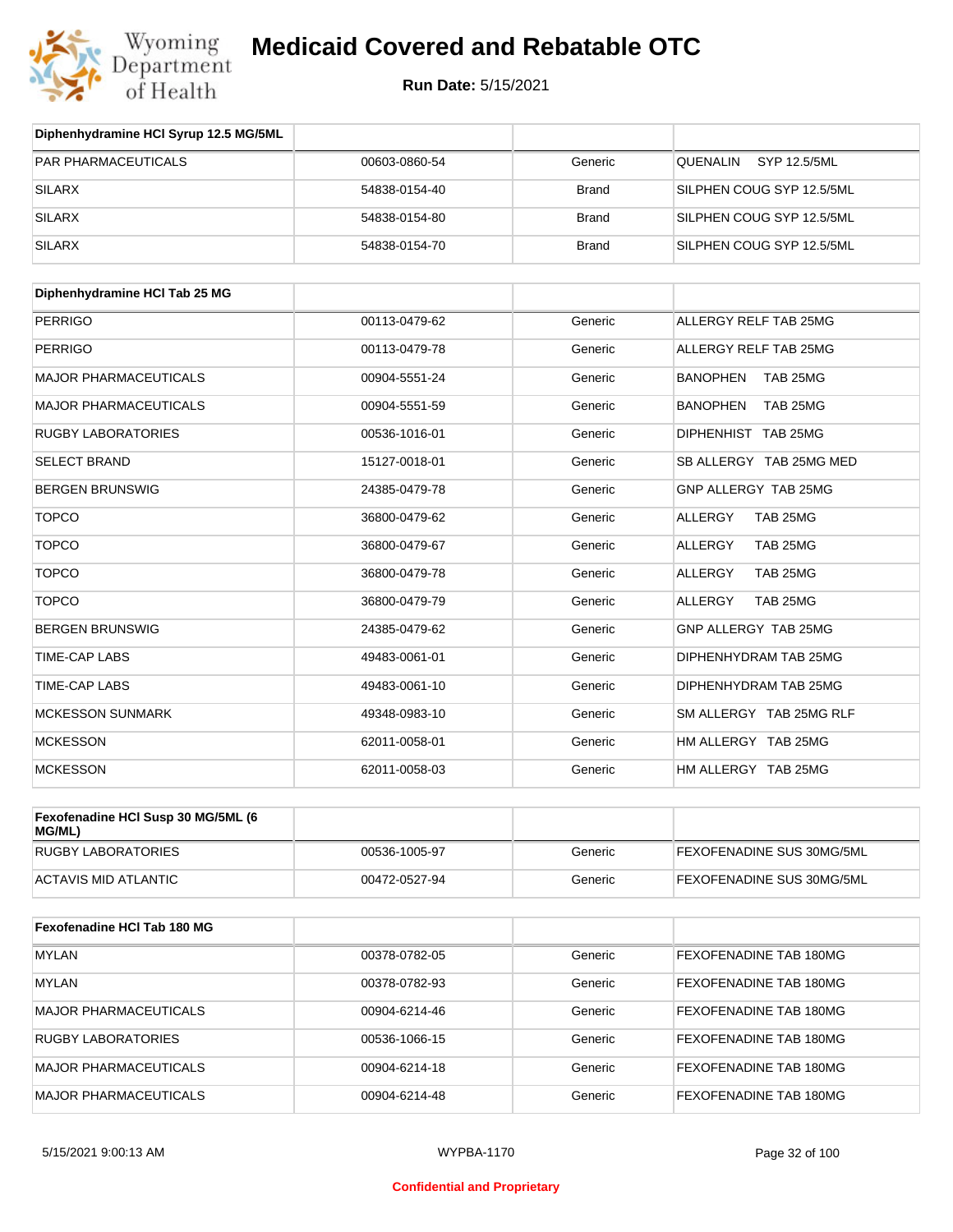### **Run Date:** 5/15/2021

| <b>MAJOR PHARMACEUTICALS</b>  | 00904-6214-52 | Generic | FEXOFENADINE TAB 180MG |
|-------------------------------|---------------|---------|------------------------|
| <b>MAJOR PHARMACEUTICALS</b>  | 00904-6214-89 | Generic | FEXOFENADINE TAB 180MG |
| LEADER BRAND PRODUCTS         | 37205-0650-65 | Generic | ALLER-EASE TAB 180MG   |
| <b>LEADER BRAND PRODUCTS</b>  | 37205-0650-88 | Generic | ALLER-EASE TAB 180MG   |
| AMERISOURCE BERGEN DRUGS      | 46122-0040-61 | Generic | GNP ALLERGY TAB 180MG  |
| PERRIGO PHARMACEUTICALS       | 45802-0571-78 | Generic | FEXOFENADINE TAB 180MG |
| AMERISOURCE BERGEN DRUGS      | 46122-0040-22 | Generic | GNP ALLERGY TAB 180MG  |
| AMERISOURCE BERGEN DRUGS      | 46122-0040-65 | Generic | GNP ALLERGY TAB 180MG  |
| AMERISOURCE BERGEN DRUGS      | 46122-0040-75 | Generic | GNP ALLERGY TAB 180MG  |
| <b>MCKESSON SUNMARK</b>       | 49348-0968-56 | Generic | FEXOFENADINE TAB 180MG |
| <b>MYLAN INSTITUTIONAL</b>    | 51079-0548-20 | Generic | FEXOFENADINE TAB 180MG |
| <b>MCKESSON SUNMARK</b>       | 49348-0968-44 | Generic | FEXOFENADINE TAB 180MG |
| <b>MCKESSON SUNMARK</b>       | 49348-0968-57 | Generic | FEXOFENADINE TAB 180MG |
| <b>MYLAN INSTITUTIONAL</b>    | 51079-0548-01 | Generic | FEXOFENADINE TAB 180MG |
| <b>MCKESSON</b>               | 62011-0067-01 | Generic | FEXOFENADINE TAB 180MG |
| <b>MCKESSON</b>               | 62011-0067-02 | Generic | FEXOFENADINE TAB 180MG |
| <b>MCKESSON</b>               | 62011-0233-01 | Generic | FEXOFENADINE TAB 180MG |
| DR.REDDY'S LABORATORIES, INC. | 55111-0784-30 | Generic | FEXOFENADINE TAB 180MG |
| RB HEALTH (US)                | 63824-0926-05 | Generic | MUCINEX ALLR TAB 180MG |
| RB HEALTH (US)                | 63824-0926-30 | Generic | MUCINEX ALLR TAB 180MG |
| RB HEALTH (US)                | 63824-0926-10 | Generic | MUCINEX ALLR TAB 180MG |
| RB HEALTH (US)                | 63824-0926-40 | Generic | MUCINEX ALLR TAB 180MG |
|                               |               |         |                        |
| Fexofenadine HCI Tab 60 MG    |               |         |                        |
| MYLAN                         | 00378-0781-05 | Generic | FEXOFENADINE TAB 60MG  |
| <b>MYLAN</b>                  | 00378-0781-91 | Generic | FEXOFENADINE TAB 60MG  |
| <b>PERRIGO</b>                | 00113-0425-53 | Generic | ALLER-EASE TAB 60MG    |
| PERRIGO PHARMACEUTICALS       | 45802-0425-78 | Generic | FEXOFENADINE TAB 60MG  |
| <b>MCKESSON SUNMARK</b>       | 49348-0970-02 | Generic | FEXOFENADINE TAB 60MG  |

| Loratadine Rapidly-Disintegrating Tab 10 |               |         |                              |
|------------------------------------------|---------------|---------|------------------------------|
| <b>MCKESSON</b>                          | 62011-0068-01 | Generic | <b>FEXOFENADINE TAB 60MG</b> |
| <b>IMYLAN INSTITUTIONAL</b>              | 51079-0547-01 | Generic | <b>FEXOFENADINE TAB 60MG</b> |
| <b>IMYLAN INSTITUTIONAL</b>              | 51079-0547-20 | Generic | <b>FEXOFENADINE TAB 60MG</b> |
| MUNESSUN SUNMARN                         | 49348-0970-02 | Generic | FEAUFENADINE TAB 60MG        |

| Loratadine Rapidly-Disintegrating Tab TV<br>МG |               |         |                       |
|------------------------------------------------|---------------|---------|-----------------------|
| <b>MAJOR PHARMACEUTICALS</b>                   | 00904-5806-15 | Generic | TAB 10MG<br>ALLERGY   |
| BERGEN BRUNSWIG                                | 24385-0540-53 | Generic | ALLERGY RELF TAB 10MG |
| BERGEN BRUNSWIG                                | 24385-0161-52 | Generic | ALLERGY RELF TAB 10MG |

#### **Confidential and Proprietary**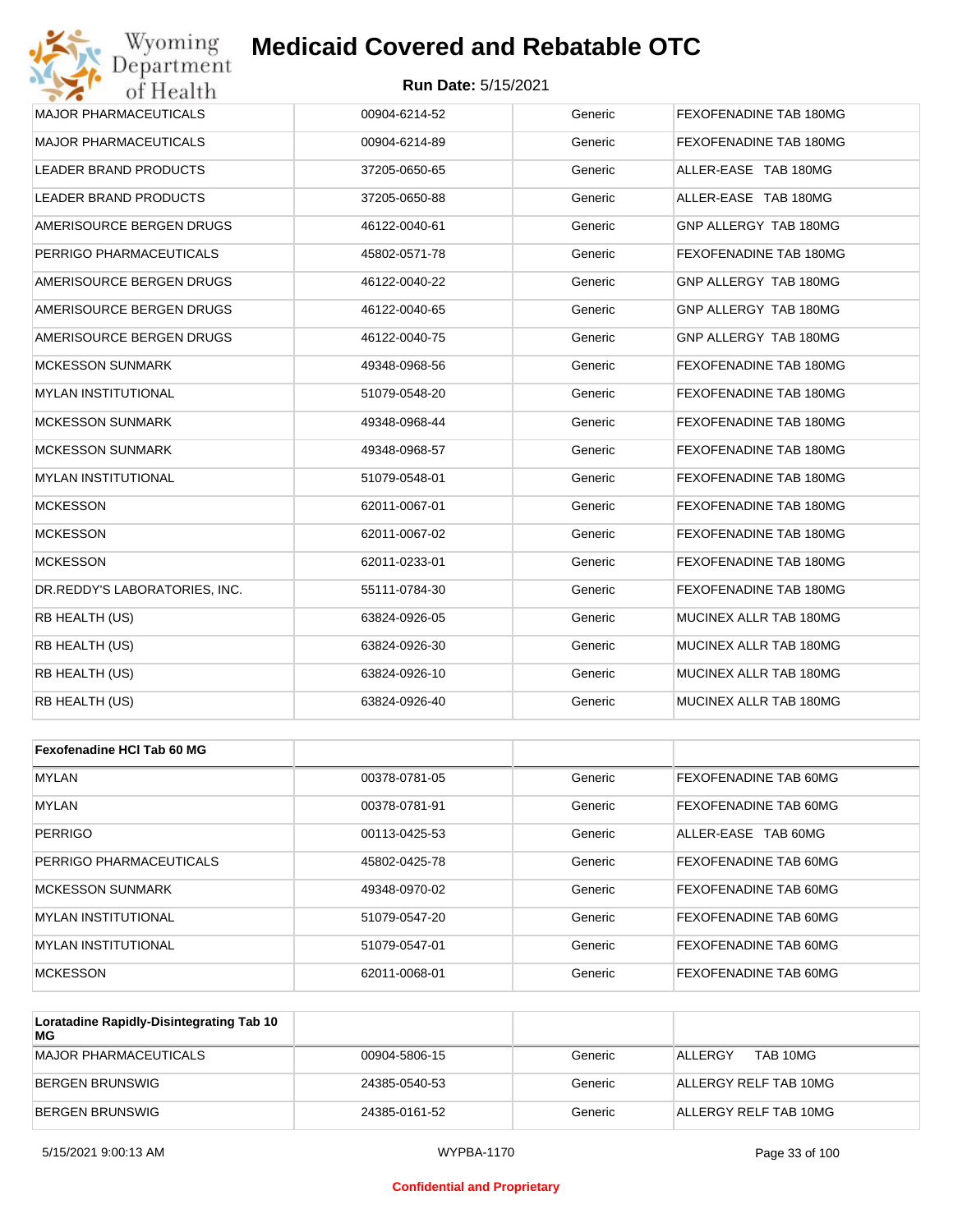#### **Run Date:** 5/15/2021

| Wyoming<br>Department             | <b>Medicaid Covered and Rebatable OTC</b><br><b>Run Date: 5/15/2021</b> |         |                               |  |
|-----------------------------------|-------------------------------------------------------------------------|---------|-------------------------------|--|
| of Health                         |                                                                         |         |                               |  |
| LEADER BRAND PRODUCTS             | 37205-0745-65                                                           | Generic | ALLERGY RELF TAB 10MG         |  |
| AMERISOURCE BERGEN DRUGS          | 46122-0140-52                                                           | Generic | ALLERGY RELF TAB 10MG         |  |
| <b>MCKESSON SUNMARK</b>           | 49348-0930-01                                                           | Generic | <b>LORATADINE</b><br>TAB 10MG |  |
| <b>MCKESSON SUNMARK</b>           | 49348-0930-44                                                           | Generic | <b>LORATADINE</b><br>TAB 10MG |  |
| <b>OHM LABS</b>                   | 51660-0527-31                                                           | Generic | ALLERGY RELF TAB 10MG         |  |
| <b>MCKESSON</b>                   | 62011-0073-01                                                           | Generic | ALLERGY RELF TAB 10MG         |  |
| <b>CHAIN DRUG MARKETING ASSOC</b> | 63868-0157-10                                                           | Generic | ALLERGY RELF TAB 10MG         |  |

| Loratadine Syrup 5 MG/5ML    |               |         |                          |
|------------------------------|---------------|---------|--------------------------|
| <b>MAJOR PHARMACEUTICALS</b> | 00904-6234-20 | Generic | LORATADINE SOL 5MG/5ML   |
| <b>BERGEN BRUNSWIG</b>       | 24385-0531-26 | Generic | LORATADINE SYP 5MG/5ML   |
| LEADER BRAND PRODUCTS        | 37205-0378-26 | Generic | ALLERGY RELF SYP 5MG/5ML |
| <b>MCKESSON SUNMARK</b>      | 49348-0636-34 | Generic | LORATADINE SYP 5MG/5ML   |
| <b>MCKESSON SUNMARK</b>      | 49348-0333-34 | Generic | LORATADINE SYP 5MG/5ML   |
| AMERISOURCE BERGEN DRUGS     | 46122-0164-26 | Generic | LORATADINE SYP 5MG/5ML   |
| <b>TARO</b>                  | 51672-2073-08 | Generic | LORATADINE SYP 5MG/5ML   |
| <b>TARO</b>                  | 51672-2092-08 | Generic | LORATADINE SOL 5MG/5ML   |
| <b>TARO</b>                  | 51672-2085-08 | Generic | LORATADINE SYP 5MG/5ML   |
| <b>SILARX</b>                | 54838-0558-40 | Generic | LORATADINE SOL 5MG/5ML   |
| <b>MCKESSON</b>              | 62011-0072-01 | Generic | LORATADINE SYP 5MG/5ML   |
| <b>MCKESSON</b>              | 62011-0181-01 | Generic | LORATADINE SYP 5MG/5ML   |
| <b>SILARX</b>                | 54838-0554-40 | Generic | LORATADINE SOL 5MG/5ML   |

| Loratadine Tab 10 MG         |               |         |                       |
|------------------------------|---------------|---------|-----------------------|
| <b>PERRIGO</b>               | 00113-0612-39 | Generic | ALLERGY RELF TAB 10MG |
| <b>PERRIGO</b>               | 00113-0612-60 | Generic | ALLERGY RELF TAB 10MG |
| <b>PERRIGO</b>               | 00113-0612-65 | Generic | ALLERGY RELF TAB 10MG |
| <b>PERRIGO</b>               | 00113-0612-46 | Generic | ALLERGY RELF TAB 10MG |
| <b>MAJOR PHARMACEUTICALS</b> | 00904-5728-87 | Generic | TAB 10MG<br>ALLERGY   |
| SANDOZ                       | 00781-5077-01 | Generic | LORATADINE TAB 10MG   |
| <b>MAJOR PHARMACEUTICALS</b> | 00904-5728-89 | Generic | ALLERGY<br>TAB 10MG   |
| <b>BERGEN BRUNSWIG</b>       | 24385-0471-78 | Generic | LORATADINE TAB 10MG   |
| <b>MAJOR PHARMACEUTICALS</b> | 00904-6074-46 | Generic | TAB 10MG<br>ALLERGY   |
| <b>MAJOR PHARMACEUTICALS</b> | 00904-6074-60 | Generic | TAB 10MG<br>ALLERGY   |
| <b>MAJOR PHARMACEUTICALS</b> | 00904-6074-61 | Generic | LORATADINE TAB 10MG   |
| <b>MAJOR PHARMACEUTICALS</b> | 00904-6074-89 | Generic | ALLERGY<br>TAB 10MG   |
| <b>SELECT BRAND</b>          | 15127-0715-10 | Generic | LORATADINE TAB 10MG   |

#### **Confidential and Proprietary**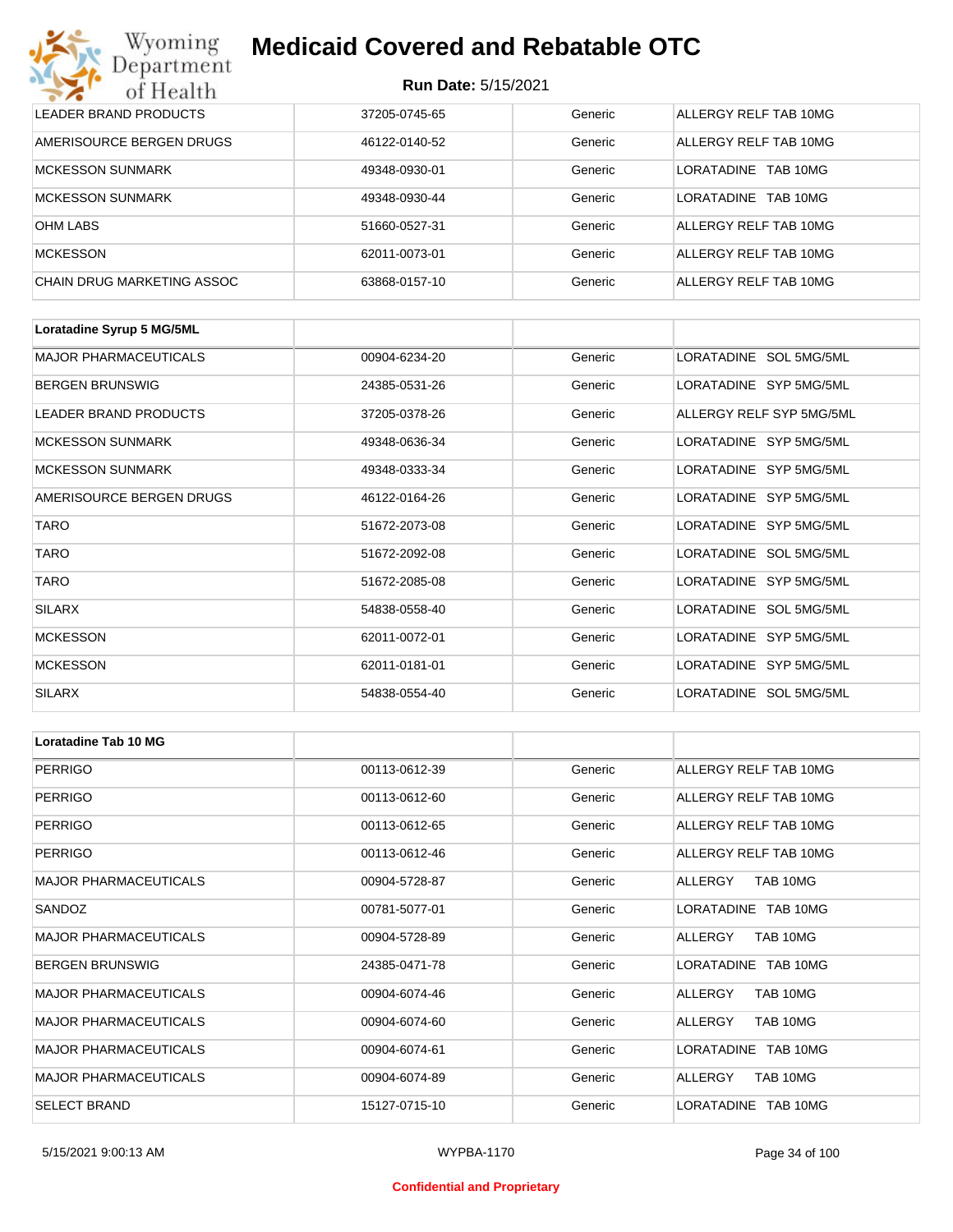

| SELECT BRAND                        | 15127-0715-30 | Generic      | LORATADINE TAB 10MG          |
|-------------------------------------|---------------|--------------|------------------------------|
| <b>BERGEN BRUNSWIG</b>              | 24385-0471-99 | Generic      | LORATADINE TAB 10MG          |
| <b>TOPCO</b>                        | 36800-0612-46 | Generic      | ALLERGY RELF TAB 10MG        |
| BERGEN BRUNSWIG                     | 24385-0471-52 | Generic      | LORATADINE TAB 10MG          |
| <b>TOPCO</b>                        | 36800-0612-65 | Generic      | ALLERGY RELF TAB 10MG        |
| <b>TOPCO</b>                        | 36800-0612-72 | Generic      | ALLERGY RELF TAB 10MG        |
| <b>TOPCO</b>                        | 36800-0612-76 | Generic      | ALLERGY RELF TAB 10MG        |
| <b>TOPCO</b>                        | 36800-0612-87 | Generic      | ALLERGY RELF TAB 10MG        |
| PERRIGO PHARMACEUTICALS             | 45802-0650-65 | Generic      | LORATADINE TAB 10MG          |
| PERRIGO PHARMACEUTICALS             | 45802-0650-87 | Generic      | LORATADINE TAB 10MG          |
| PERRIGO PHARMACEUTICALS             | 45802-0650-78 | Generic      | LORATADINE TAB 10MG          |
| AMERISOURCE BERGEN DRUGS            | 46122-0158-65 | Generic      | LORATADINE TAB 10MG          |
| <b>LEADER BRAND PRODUCTS</b>        | 37205-0346-72 | Generic      | LORATADINE TAB 10MG          |
| MCKESSON SUNMARK                    | 49348-0818-01 | Generic      | SM LORATADIN TAB 10MG        |
| MCKESSON SUNMARK                    | 49348-0818-13 | Generic      | SM LORATADIN TAB 10MG        |
| <b>MCKESSON SUNMARK</b>             | 49348-0818-44 | Generic      | SM LORATADIN TAB 10MG        |
| OHM LABS                            | 51660-0526-01 | Generic      | ALLERGY RELF TAB 10MG        |
| MYLAN INSTITUTIONAL                 | 51079-0246-01 | Generic      | LORATADINE TAB 10MG          |
| <b>MYLAN INSTITUTIONAL</b>          | 51079-0246-20 | Generic      | LORATADINE TAB 10MG          |
| OHM LABS                            | 51660-0526-05 | Generic      | ALLERGY RELF TAB 10MG        |
| OHM LABS                            | 51660-0526-31 | Generic      | ALLERGY RELF TAB 10MG        |
| <b>APOTEX</b>                       | 60505-0147-01 | Generic      | LORATADINE TAB 10MG          |
| <b>APOTEX</b>                       | 60505-0147-08 | Generic      | LORATADINE TAB 10MG          |
| CHAIN DRUG MARKETING ASSOC          | 63868-0151-01 | Generic      | LORATADINE TAB 10MG          |
| CHAIN DRUG MARKETING ASSOC          | 63868-0151-10 | Generic      | LORATADINE TAB 10MG          |
| CHAIN DRUG MARKETING ASSOC          | 63868-0151-30 | Generic      | LORATADINE TAB 10MG          |
| AMERICAN HEALTH PACKAGING           | 68084-0248-11 | Generic      | LORATADINE TAB 10MG          |
| AMERICAN HEALTH PACKAGING           | 68084-0248-01 | Generic      | LORATADINE TAB 10MG          |
| Triprolidine HCI Drops 0.938 MG/ML  |               |              |                              |
| ALLEGIS PHARMACEUTICALS             | 28595-0801-30 | <b>Brand</b> | HISTEX PD DRO 0.938MG        |
| Triprolidine HCI Liquid 0.625 MG/ML |               |              |                              |
| <b>GM PHARMACEUTICALS</b>           | 58809-0501-30 | <b>Brand</b> | VANAHIST PD LIQ 0.625MG      |
|                                     |               |              |                              |
| Triprolidine HCI Syrup 2.5 MG/5ML   |               |              |                              |
| ALLEGIS PHARMACEUTICALS             | 28595-0802-08 | <b>Brand</b> | <b>HISTEX</b><br>SYP 2.5MG/5 |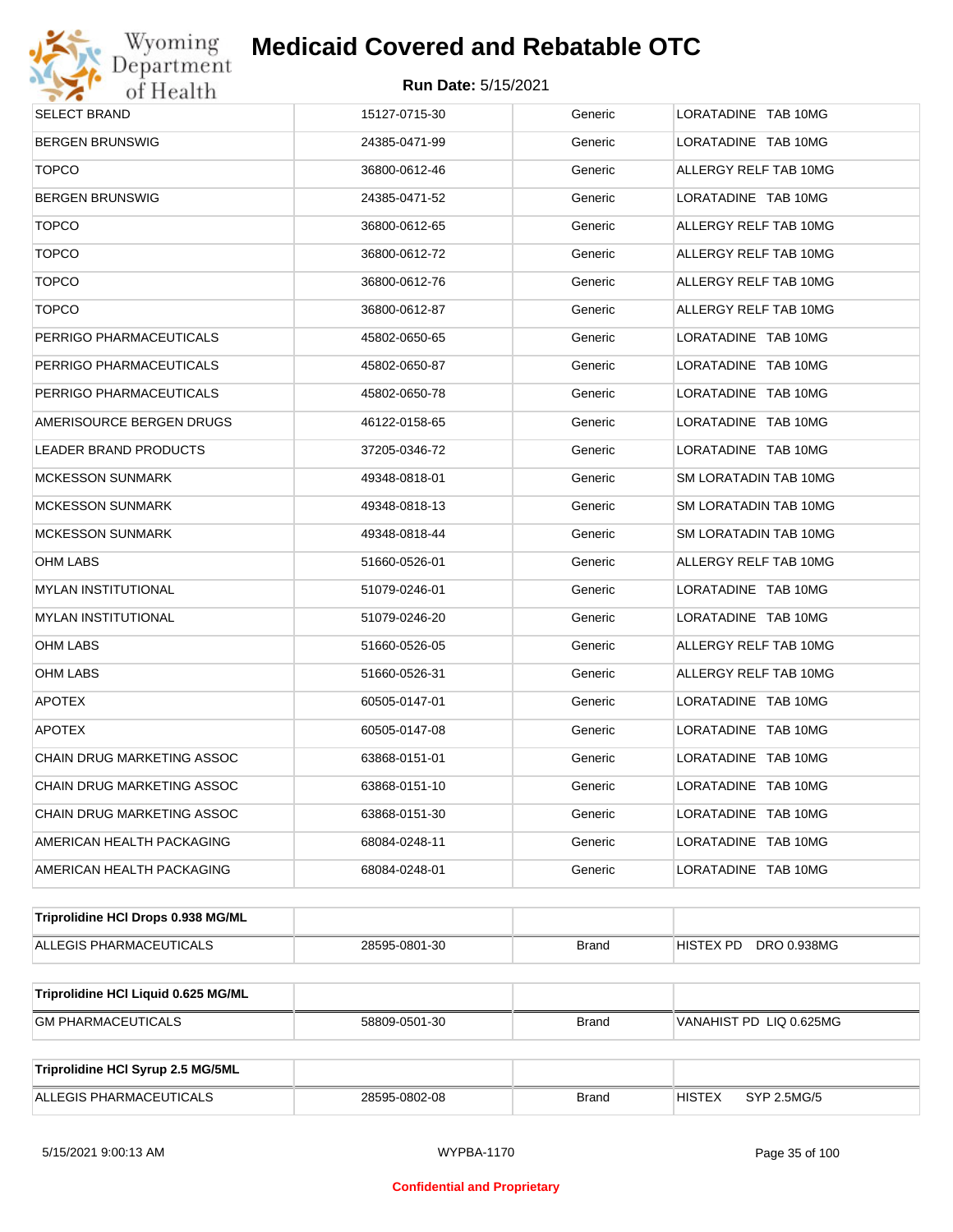

| Levonorgestrel Tab 1.5 MG             |               |              |                                    |
|---------------------------------------|---------------|--------------|------------------------------------|
| LUPIN PHARMACEUTICALS                 | 43386-0622-30 | Generic      | <b>MY WAY</b><br><b>TAB 1.5MG</b>  |
| <b>TEVA/WOMENS HEALTH</b>             | 51285-0943-88 | <b>Brand</b> | <b>TAB 1.5MG</b><br>PLAN B         |
| <b>AFAXYS</b>                         | 50102-0111-01 | Generic      | ECONTRA EZ TAB 1.5MG               |
| <b>AFAXYS</b>                         | 50102-0111-12 | Generic      | ECONTRA EZ TAB 1.5MG               |
| <b>FOUNDATION CONSUMER HEALTHCARE</b> | 51285-0100-88 | Generic      | TAKE ACTION TAB 1.5MG              |
| <b>FOUNDATION CONSUMER HEALTHCARE</b> | 51285-0103-88 | Generic      | AFTERA<br><b>TAB 1.5MG</b>         |
| <b>FOUNDATION CONSUMER HEALTHCARE</b> | 51285-0146-19 | <b>Brand</b> | PLAN B<br><b>TAB 1.5MG</b>         |
| <b>FOUNDATION CONSUMER HEALTHCARE</b> | 51285-0162-88 | <b>Brand</b> | <b>TAB 1.5MG</b><br>PLAN B         |
| <b>ACTAVIS PHARMA</b>                 | 52544-0065-54 | Generic      | NEXT CHOICE TAB 1.5MG              |
| <b>SUN PHARMACEUTICALS</b>            | 62756-0718-60 | Generic      | <b>OPCICON</b><br><b>TAB 1.5MG</b> |
| PHARMACIST PHARMACEUTICAL LLC         | 63704-0010-01 | Generic      | LEVONORGESTR TAB 1.5MG             |
| LUPIN PHARMACEUTICALS                 | 68180-0853-13 | Generic      | FALLBACK<br>TAB 1.5MG              |
| <b>COUGH/COLD/ALLERGY</b>             |               |              |                                    |

| *Camphor-Eucalyptus-Menthol - Oint*** |               |         |                   |
|---------------------------------------|---------------|---------|-------------------|
| AMERISOURCE BERGEN DRUGS              | 46122-0157-54 | Generic | GNP CHEST OIN RUB |
| MCKESSON                              | 62011-0075-01 | Generic | HM CHEST RUB OIN  |

| *Camphor-Eucalyptus-Menthol-Turp Oil-<br>White Pet -Oint*** |               |              |                            |
|-------------------------------------------------------------|---------------|--------------|----------------------------|
| <b>IMCKESSON SUNMARK</b>                                    | 49348-0398-96 | <b>Brand</b> | ISM MEDICATED MIS CHST RUB |

| *DM-GG-PE Tab & APAP-Diphenhyd-PE<br>Tab Therapy Pack*** |               |       |                            |
|----------------------------------------------------------|---------------|-------|----------------------------|
| RB HEALTH (US)                                           | 63824-0555-30 | Brand | IMUCINEX FAST MIS MX DAY/N |

| *PE-DM-GG Ligd & Diphenhyd-PE-APAP<br>Ligd Therapy Pack*** |               |       |                           |
|------------------------------------------------------------|---------------|-------|---------------------------|
| RB HEALTH (US)                                             | 63824-0287-22 | Brand | MUCINEX CHLD MIS DAY/NITE |

| *PE-DM-GG-APAP Ligd & PE-Diphenhyd-<br><b>APAP Ligd Therapy Pack***</b> |               |       |                           |
|-------------------------------------------------------------------------|---------------|-------|---------------------------|
| <b>RB HEALTH (US)</b>                                                   | 63824-0526-22 | Brand | MUCINEX FAST MIS DAY/NGHT |

| *PE-DM-GG-APAP Pack & PE-Diphenhyd-<br><b>APAP Pack Therapy Pack***</b> |               |              |                |              |
|-------------------------------------------------------------------------|---------------|--------------|----------------|--------------|
| <b>RECKITT BENCKISER</b>                                                | 63824-0234-44 | <b>Brand</b> | <b>MUCINEX</b> | MIS DAY/NGHT |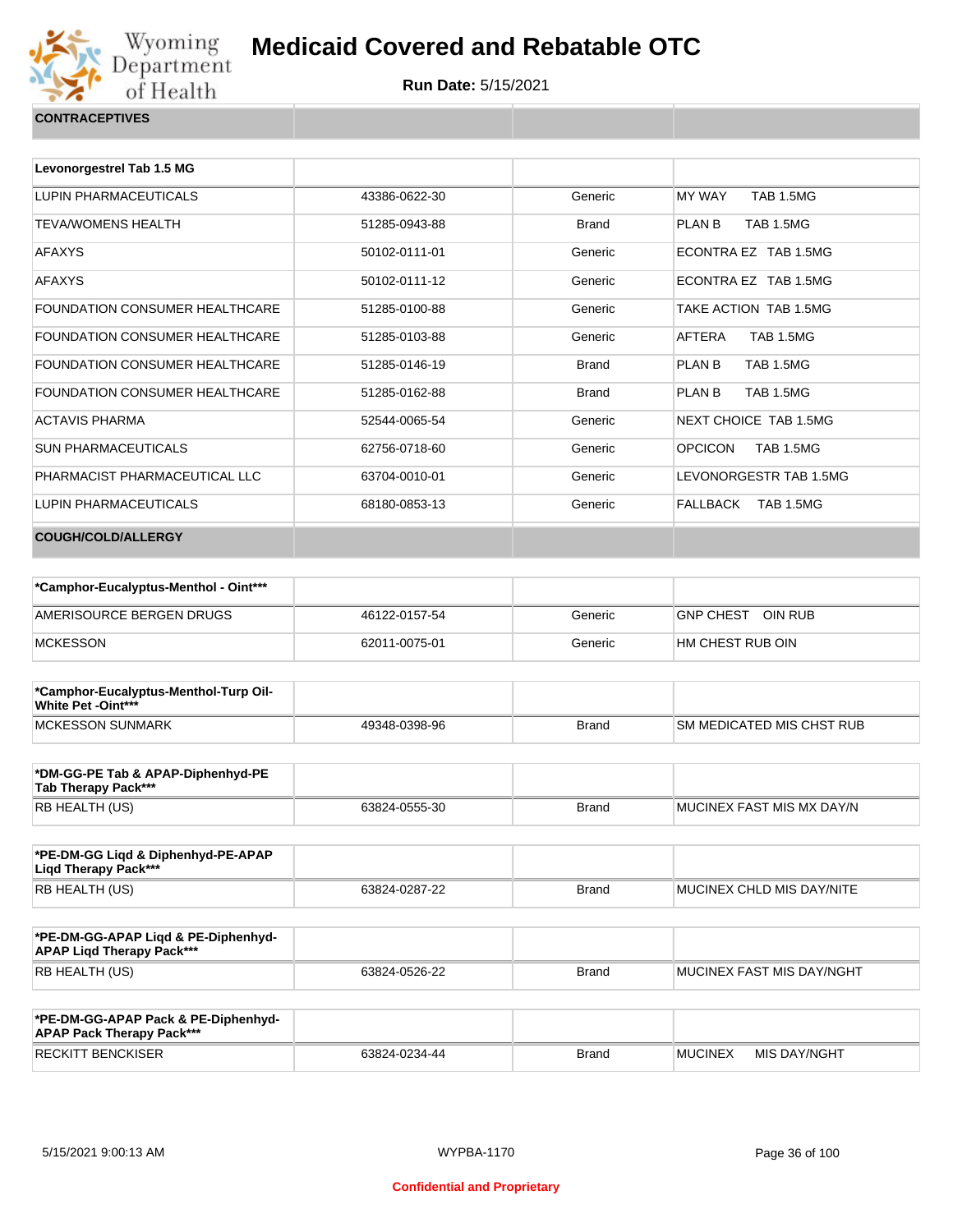

| *PE-DM-GG-APAP Tab & PE-Diphenhyd-<br><b>APAP Tab Therapy Pack***</b> |               |              |                                        |
|-----------------------------------------------------------------------|---------------|--------------|----------------------------------------|
| RB HEALTH (US)                                                        | 63824-0551-30 | Generic      | MUCINEX FAST PAK DAY/NGHT              |
| Acetaminophen w/ DM Liq 1000-30<br>MG/30ML                            |               |              |                                        |
| <b>TOPCO</b>                                                          | 36800-0698-34 | Generic      | COUGH & SORE LIQ THRT DAY              |
| Acetaminophen w/ DM Susp 160-5 MG/5ML                                 |               |              |                                        |
| <b>GLAXO CONSUMER HEALTHCARE L.P.</b>                                 | 00067-8115-04 | <b>Brand</b> | SUS CGH/ST<br><b>TRIAMINIC</b>         |
| Brompheniramine & Phenylephrine Elixir 1<br>-2.5 MG/5ML               |               |              |                                        |
| <b>PERRIGO</b>                                                        | 00113-0906-26 | Generic      | COLD/ALLERGY ELX CHILDREN              |
| <b>WOMEN'S CHOICE PHARMACEUTICALS</b>                                 | 00485-0202-16 | Generic      | RYNEX PE<br>ELX                        |
| <b>MAJOR PHARMACEUTICALS</b>                                          | 00904-5781-20 | Generic      | <b>ELX CHILDREN</b><br><b>DIMAPHEN</b> |
| <b>TOPCO</b>                                                          | 36800-0906-34 | Generic      | COLD/ALLERGY ELX CHILDREN              |
| <b>TOPCO</b>                                                          | 36800-0906-26 | Generic      | COLD/ALLERGY ELX CHILDREN              |
| <b>BERGEN BRUNSWIG</b>                                                | 24385-0517-26 | Generic      | <b>GNP CLD/ALLE ELX CHILDREN</b>       |
| <b>BERGEN BRUNSWIG</b>                                                | 24385-0517-34 | Generic      | <b>GNP CLD/ALLE ELX CHILDREN</b>       |
| <b>MCKESSON SUNMARK</b>                                               | 49348-0777-34 | Generic      | SM CLD/ALRGY ELX CHILDREN              |
| LEADER BRAND PRODUCTS                                                 | 37205-0931-26 | Generic      | COLD/ALLERGY ELX CHILDREN              |
| <b>MCKESSON SUNMARK</b>                                               | 49348-0777-37 | Generic      | SM CLD/ALRGY ELX CHILDREN              |
| <b>MCKESSON</b>                                                       | 62011-0062-01 | Generic      | COLD/ALLERGY ELX CHILDREN              |
| Brompheniramine & Phenylephrine Syrup<br>1-2.5 MG/5ML                 |               |              |                                        |
| GLAXO CONSUMER HEALTHCARE L.P.                                        | 00067-8117-04 | <b>Brand</b> | TRIAMINIC<br>SYP CLD/ALRG              |
| Brompheniramine & Phenylephrine Tab 4-<br><b>10 MG</b>                |               |              |                                        |
| ALLEGIS PHARMACEUTICALS                                               | 28595-0900-60 | <b>Brand</b> | RU-HIST D TAB 4-10MG                   |
| Brompheniramine & Pseudoephedrine Cap<br>4-60 MG                      |               |              |                                        |
| <b>BAUSCH HEALTH</b>                                                  | 00095-0860-06 | <b>Brand</b> | LODRANE D<br><b>CAP 4-60MG</b>         |
| Brompheniramine & Pseudoephedrine<br>Elixir 1-15 MG/5ML               |               |              |                                        |
| WOMEN'S CHOICE PHARMACEUTICALS                                        | 00485-0206-16 | Generic      | RYNEX PSE LIQ                          |
| PAR PHARMACEUTICALS                                                   | 00603-0851-94 | Generic      | <b>ELX 1-15/5ML</b><br>Q-TAPP          |
| <b>SILARX</b>                                                         | 54838-0125-40 | Generic      | <b>LIQ</b><br><b>BROTAPP</b>           |
| <b>SILARX</b>                                                         | 54838-0125-80 | Generic      | LIQ<br><b>BROTAPP</b>                  |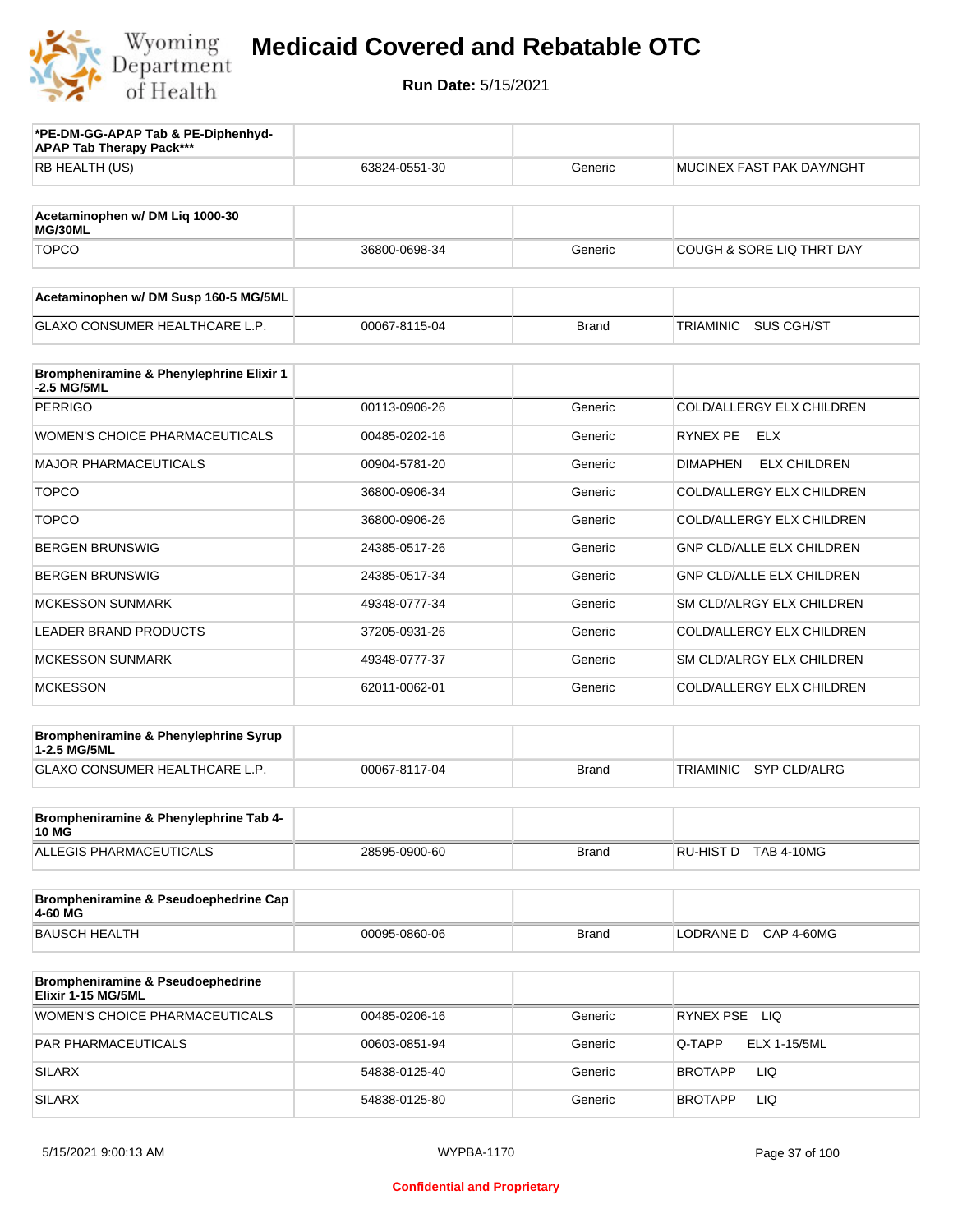| ---                                                          |               |              |                                 |
|--------------------------------------------------------------|---------------|--------------|---------------------------------|
| <b>SILARX</b>                                                | 54838-0125-70 | Generic      | BROTAPP<br>LIQ                  |
| Brompheniramine & Pseudoephedrine<br>Liquid 1-7.5 MG/ML      |               |              |                                 |
| JAYMAC PHARMACEUTICAL LLC                                    | 64661-0032-30 | <b>Brand</b> | J-TAN D PD DRO 1-7.5MG          |
| Brompheniramine-Acetaminophen Tab 2-                         |               |              |                                 |
| <b>250 MG</b>                                                |               |              |                                 |
| MAGNA PHARMACEUTICALS, INC                                   | 58407-0225-01 | <b>Brand</b> | STAFLEX<br><b>TAB 2-250MG</b>   |
| Cetirizine-Pseudoephedrine Tab ER 12HR<br>5-120 MG           |               |              |                                 |
| <b>GEISS DESTIN &amp; DUNN</b>                               | 00113-0176-53 | Generic      | ALLERGY-D<br><b>TAB 5-120MG</b> |
| <b>GEISS DESTIN &amp; DUNN</b>                               | 00113-0176-62 | Generic      | ALLERGY-D TAB 5-120MG           |
| <b>PERRIGO</b>                                               | 00113-2176-53 | Generic      | <b>TAB 5-120MG</b><br>ALLERGY-D |
| <b>PERRIGO</b>                                               | 00113-2176-62 | Generic      | ALLERGY-D TAB 5-120MG           |
| <b>MAJOR PHARMACEUTICALS</b>                                 | 00904-5831-12 | Generic      | <b>TAB 5-120MG</b><br>ALLERGY-D |
| <b>TOPCO</b>                                                 | 36800-0176-53 | Generic      | ALLERGY D TAB 5-120MG           |
| <b>BERGEN BRUNSWIG</b>                                       | 24385-0175-53 | Generic      | <b>TAB 5-120MG</b><br>ALLERGY-D |
| <b>BERGEN BRUNSWIG</b>                                       | 24385-0175-62 | Generic      | ALLERGY-D TAB 5-120MG           |
| <b>TOPCO</b>                                                 | 36800-0176-62 | Generic      | ALLERGY D TAB 5-120MG           |
| PERRIGO PHARMACEUTICALS                                      | 45802-0721-53 | Generic      | CETIRIZ/PSE TAB 5-120MG         |
| PERRIGO PHARMACEUTICALS                                      | 45802-0721-62 | Generic      | CETIRIZ/PSE TAB 5-120MG         |
| <b>MCKESSON SUNMARK</b>                                      | 49348-0851-04 | Generic      | ALLERGY-D TAB 5-120MG           |
| <b>MCKESSON</b>                                              | 62011-0055-01 | Generic      | ALLGY COMP-D TAB 5-120MG        |
| Chlophedianol-Dexbrompheniramine Soln<br>12.5-1 MG/5ML       |               |              |                                 |
| <b>RAMCNEIL</b>                                              | 12830-0864-16 | <b>Brand</b> | CHLO HIST SOL                   |
| Chlophedianol-Guaifenesin Liquid 12.5-100                    |               |              |                                 |
| MG/5ML<br><b>RAMCNEIL</b>                                    | 12830-0767-16 | <b>Brand</b> | CHLO TUSS EX LIQ 12.5-100       |
| Chlophedianol-Pyrilamine Liquid 12.5-12.5                    |               |              |                                 |
| MG/5ML                                                       |               |              |                                 |
| <b>CENTURION LABS</b>                                        | 23359-0032-16 | <b>Brand</b> | NINJACOF<br>LIQ.                |
| Chlophedianol-Pyrilamine Liquid 25-50<br>MG/15ML             |               |              |                                 |
| <b>GM PHARMACEUTICALS</b>                                    | 58809-0350-04 | <b>Brand</b> | VANACOF-8 LIQ 25-50/15          |
| Chlophedianol-Pyrilamine-APAP Liquid<br>12.5-12.5-160 MG/5ML |               |              |                                 |
| <b>CENTURION LABS</b>                                        | 23359-0033-16 | <b>Brand</b> | NINJACOF-A LIQ                  |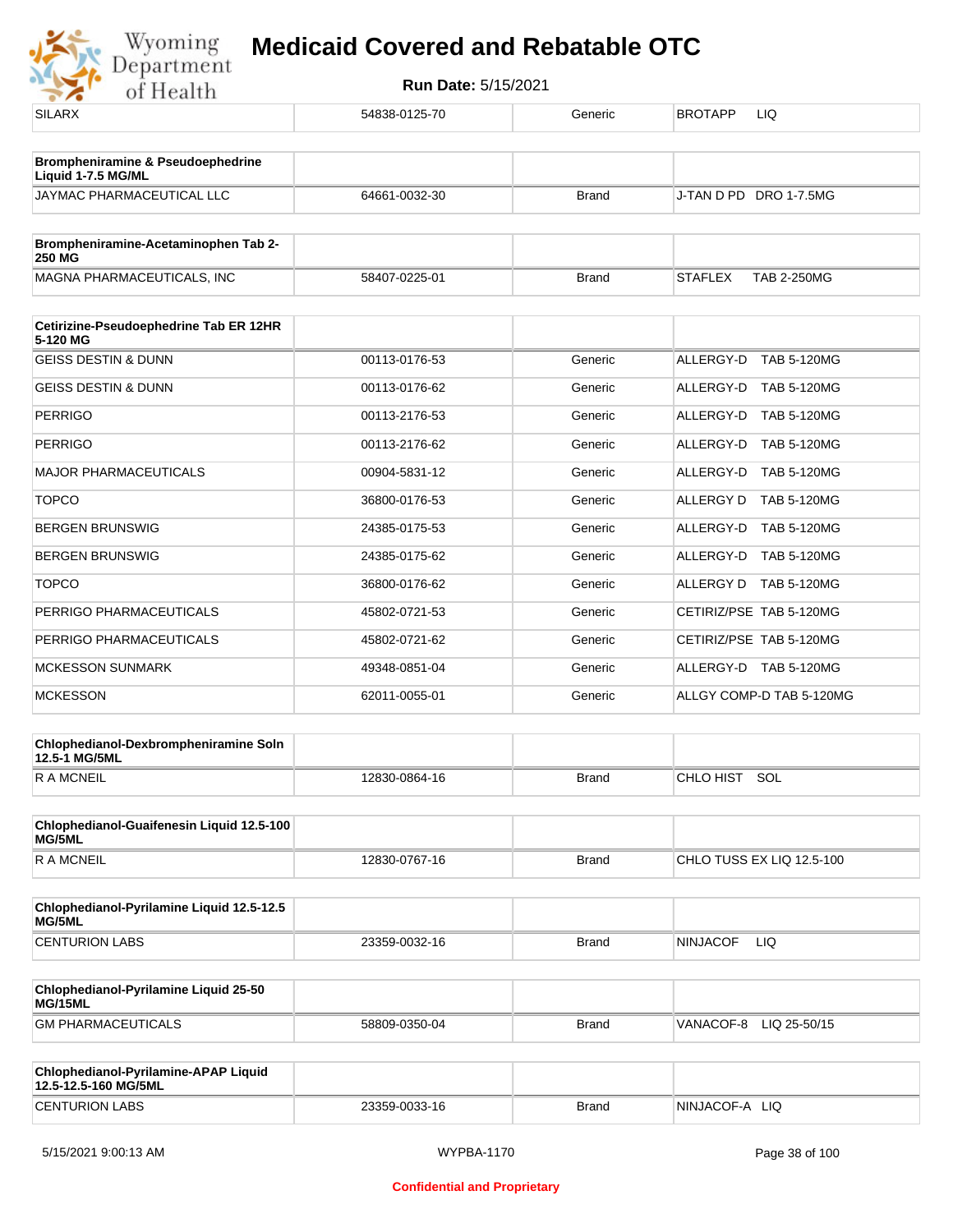

| <b>Chlorcyclizine &amp; Pseudoephedrine Liquid</b><br>25-60 MG/5ML  |               |              |                                       |
|---------------------------------------------------------------------|---------------|--------------|---------------------------------------|
| MAGNA PHARMACEUTICALS, INC                                          | 58407-0624-04 | <b>Brand</b> | STAHIST AD LIQ                        |
| Chlorcyclizine & Pseudoephedrine Tab 25-<br>60 MG                   |               |              |                                       |
| MAGNA PHARMACEUTICALS, INC                                          | 58407-0625-30 | <b>Brand</b> | STAHIST AD TAB 25-60MG                |
| Chlorpheniramine & Phenylephrine Liquid<br>1-2.5 MG/ML              |               |              |                                       |
| <b>LASER PHARMACEUTICALS</b>                                        | 16477-0121-30 | <b>Brand</b> | <b>DALLERGY</b><br><b>DRO 1-2.5MG</b> |
| Chlorpheniramine & Phenylephrine Liquid<br>1-3.5 MG/ML              |               |              |                                       |
| <b>VIRTUS PHARMACEUTICALS OPCO</b>                                  | 76439-0319-30 | Generic      | <b>VIRDEC</b><br><b>DRO</b>           |
| Chlorpheniramine & Phenylephrine Liquid<br>2-5 MG/ML                |               |              |                                       |
| WOMEN'S CHOICE PHARMACEUTICALS                                      | 00485-0096-02 | <b>Brand</b> | ED CHLORPED DRO D                     |
| Chlorpheniramine & Phenylephrine Liquid<br>4-10 MG/5ML              |               |              |                                       |
| WOMEN'S CHOICE PHARMACEUTICALS                                      | 00485-0155-16 | <b>Brand</b> | ED A-HIST<br>LIQ 4-10/5ML             |
| LARKEN LABORATORIES, INC.                                           | 68047-0185-16 | Generic      | NOHIST-LQ LIQ 4-10/5ML                |
| Chlorpheniramine & Phenylephrine Tab 4-<br><b>10 MG</b>             |               |              |                                       |
| <b>WOMEN'S CHOICE PHARMACEUTICALS</b>                               | 00485-0254-01 | Generic      | ED A-HIST TAB 4-10MG                  |
| <b>SELECT BRAND</b>                                                 | 15127-0082-24 | Generic      | SINUS/ALERGY TAB MAX ST               |
| <b>BERGEN BRUNSWIG</b>                                              | 24385-0961-62 | Generic      | SINUS/ALLERG TAB 4-10MG               |
| <b>TOPCO</b>                                                        | 36800-0358-62 | Generic      | SINUS/ALERGY TAB PE MAX               |
| <b>TOPCO</b>                                                        | 36800-0139-62 | Generic      | COLD/ALLERGY TAB 4-10MG               |
| AMERISOURCE BERGEN DRUGS                                            | 46122-0181-62 | Generic      | COLD/ALLERGY TAB 4-10MG               |
| <b>Chlorpheniramine &amp; Pseudoephedrine</b><br>Liquid 2-30 MG/5ML |               |              |                                       |
| LARKEN LABORATORIES, INC.                                           | 68047-0120-16 | <b>Brand</b> | LOHIST-D<br>LIQ.                      |
| Chlorpheniramine & Pseudoephedrine Tab<br>4-60 MG                   |               |              |                                       |
| <b>MAJOR PHARMACEUTICALS</b>                                        | 00904-5351-24 | Generic      | <b>SUDOGEST</b><br><b>TAB 4-60MG</b>  |
| <b>MAJOR PHARMACEUTICALS</b>                                        | 00904-5351-96 | Generic      | <b>SUDOGEST</b><br><b>TAB 4-60MG</b>  |
| Chlorpheniramine w/ Codeine Liquid 2-9<br>MG/5ML                    |               |              |                                       |
| MAGNA PHARMACEUTICALS, INC                                          | 58407-0920-16 | <b>Brand</b> | Z-TUSS AC<br>LIQ 2-9/5ML              |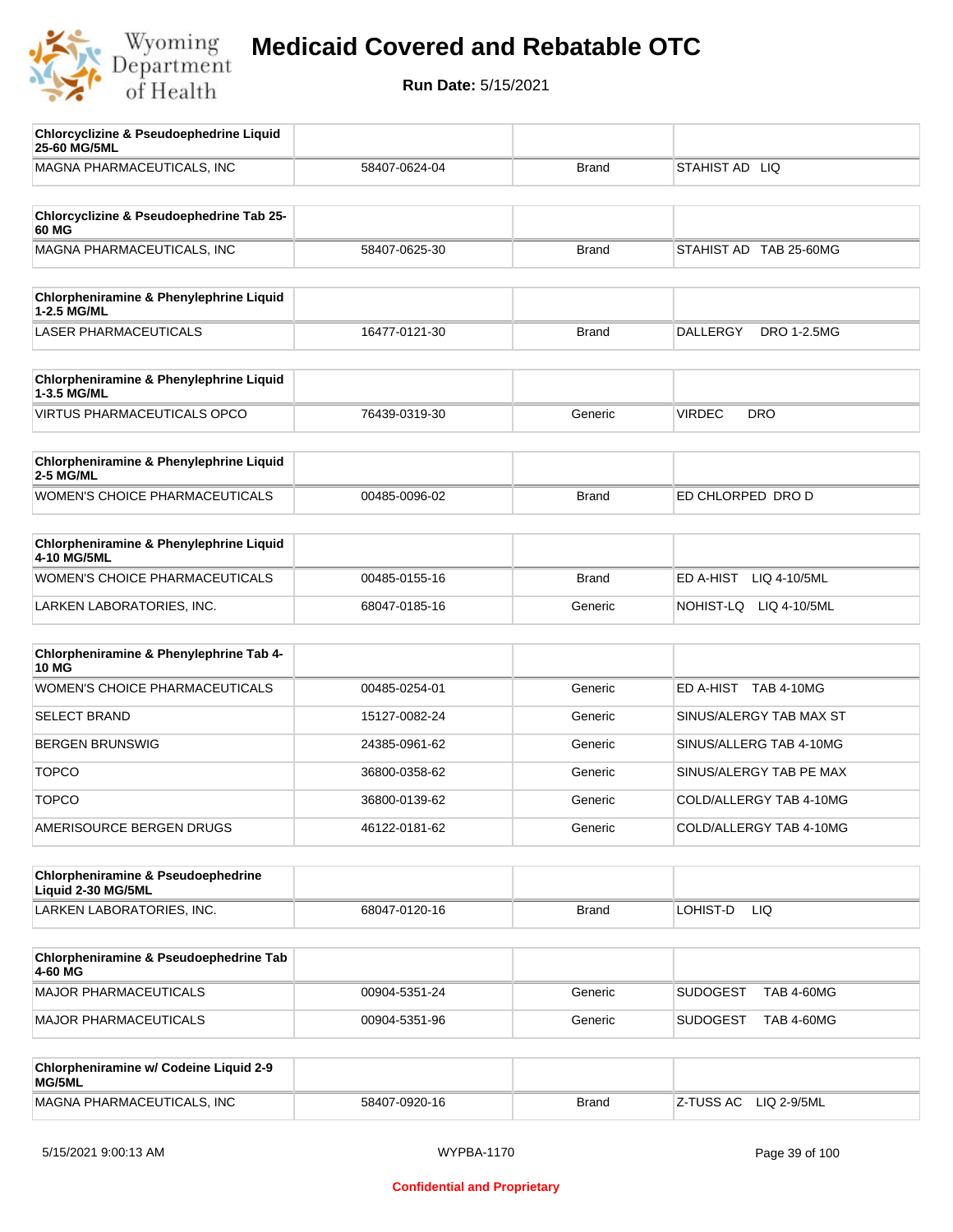

| Chlorpheniramine-DM Tab 4-30 MG                                  |               |              |                                   |
|------------------------------------------------------------------|---------------|--------------|-----------------------------------|
| <b>MAJOR PHARMACEUTICALS</b>                                     | 00904-5817-44 | Generic      | <b>COUGH &amp; COLD TAB</b>       |
| <b>SELECT BRAND</b>                                              | 15127-0268-16 | Generic      | SB COLD/CGH TAB HBP               |
|                                                                  |               |              |                                   |
| Chlorpheniramine-Phenylephrine-ASA<br>Effer Tab 2-7.8-325 MG     |               |              |                                   |
| CHAIN DRUG MARKETING ASSOC                                       | 63868-0228-20 | Generic      | COLD RELIEF TAB PLUS              |
|                                                                  |               |              |                                   |
| Chlorphen-PE-APAP Tab 2-5-325 MG & PE-<br>APAP Tab 5-325 MG Pack |               |              |                                   |
| <b>SELECT BRAND</b>                                              | 15127-0933-24 | Generic      | <b>SB SINUS CNG PAK/PAIN</b>      |
| AMERISOURCE BERGEN DRUGS                                         | 46122-0075-60 | Generic      | SINUS RELIEF PAK CNG/PAIN         |
|                                                                  |               |              |                                   |
| Chlorphen-Phenylephrine w/ APAP Tab 2-5<br>$-325$ MG             |               |              |                                   |
| <b>GEISS DESTIN &amp; DUNN</b>                                   | 00113-0476-62 | Generic      | <b>ALLERGY</b><br>TAB MULTI-SY    |
| <b>TOPCO</b>                                                     | 36800-0935-62 | Generic      | NIGHT TIME TAB SINUS              |
| <b>BERGEN BRUNSWIG</b>                                           | 24385-0147-62 | Generic      | <b>GNP ALLERGY TAB MULTI-SY</b>   |
| <b>SELECT BRAND</b>                                              | 15127-0966-24 | Generic      | <b>SB SINUS CNG TAB /PAIN</b>     |
| <b>SELECT BRAND</b>                                              | 15127-0967-24 | Generic      | SB ALLERGY TAB MULTI-SY           |
| <b>TOPCO</b>                                                     | 36800-0476-62 | Generic      | ALLERGY<br>TAB MULTI-SY           |
| <b>TOPCO</b>                                                     | 36800-0476-67 | Generic      | <b>ALLERGY</b><br>TAB MULTI-SY    |
| <b>MCKESSON SUNMARK</b>                                          | 49348-0778-04 | Generic      | SM ALLERGY TAB MULTI-SY           |
| <b>LEADER BRAND PRODUCTS</b>                                     | 37205-0940-62 | Generic      | <b>ALLERGY</b><br>TAB MULTI-SY    |
| AMERISOURCE BERGEN DRUGS                                         | 46122-0074-62 | Generic      | GNP SINUS TAB CNG/PAIN            |
| CHAIN DRUG MARKETING ASSOC                                       | 63868-0981-24 | Generic      | OC ALLERGY TAB RELIEF             |
|                                                                  |               |              |                                   |
| Chlorphen-Phenylephrine w/ APAP Tab 4-<br>10-325 MG              |               |              |                                   |
| U S PHARMACEUTICAL                                               | 52747-0475-70 | Brand        | NOREL AD<br>TAB 4-10-325          |
|                                                                  |               |              |                                   |
| Dexbrompheniramine & Pseudoephedrine<br>Soln 1-30 MG/5ML         |               |              |                                   |
| LLORENS PHARMACEUTICAL                                           | 54859-0802-04 | Brand        | SOL CLD/ALRG<br><b>CONEX</b>      |
|                                                                  |               |              |                                   |
| Dexbrompheniramine & Pseudoephedrine<br><b>Tab 2-60 MG</b>       |               |              |                                   |
| LLORENS PHARMACEUTICAL                                           | 54859-0702-60 | <b>Brand</b> | <b>CONEX</b><br><b>TAB 2-60MG</b> |
|                                                                  |               |              |                                   |
| Dexbrompheniramine-Phenylephrine<br>Syrup 1-5 MG/5ML             |               |              |                                   |
| LASER PHARMACEUTICALS                                            | 16477-0822-01 | <b>Brand</b> | DALLERGY SYP                      |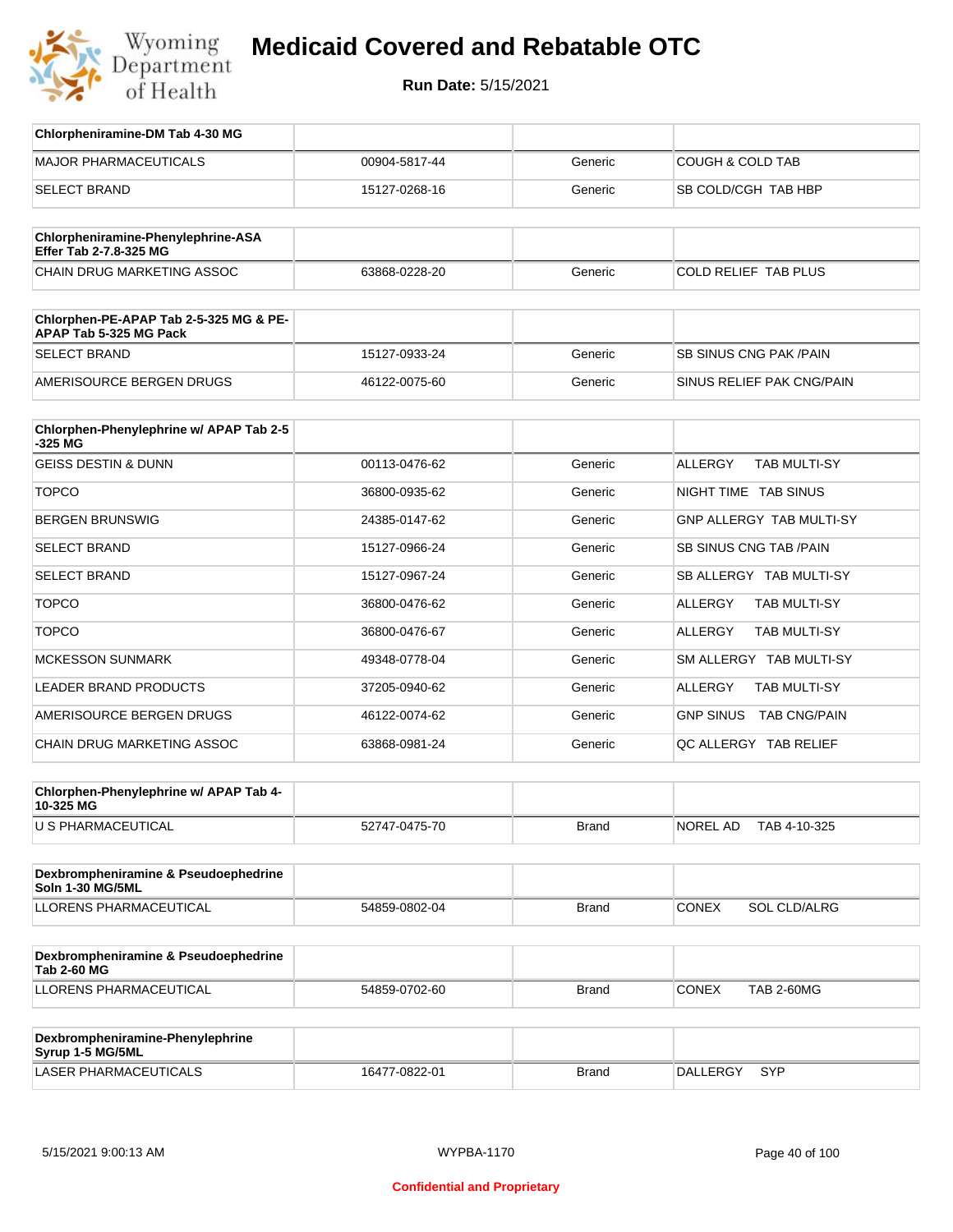

| Dexbrompheniramine-Phenylephrine Tab 1<br>-5 MG                       |               |              |                                    |
|-----------------------------------------------------------------------|---------------|--------------|------------------------------------|
| <b>LASER PHARMACEUTICALS</b>                                          | 16477-0161-01 | <b>Brand</b> | TAB 1-5MG<br>DALLERGY              |
| Dexbrompheniramine-Phenylephrine Tab 2<br>-10 MG                      |               |              |                                    |
| POLY PHARMACEUTICALS                                                  | 50991-0782-60 | <b>Brand</b> | ALA-HIST PE TAB 2-10MG             |
| Dexchlorpheniramine & Pseudoephedrine<br><b>Tab 2-60 MG</b>           |               |              |                                    |
| CAPELLON PHARMACEUTICALS                                              | 64543-0097-90 | <b>Brand</b> | <b>RESCON</b><br><b>TAB 2-60MG</b> |
| Dexchlorpheniramine-Phenylephrine Tab 2<br>-10 MG                     |               |              |                                    |
| <b>WOMEN'S CHOICE PHARMACEUTICALS</b>                                 | 00485-0080-01 | <b>Brand</b> | <b>RYMED</b><br><b>TAB 2-10MG</b>  |
| Dextromethorphan HBr Cap 15 MG                                        |               |              |                                    |
| <b>RUGBY LABORATORIES</b>                                             | 00536-1068-34 | Generic      | ROBAFEN CGH CAP 15MG               |
| <b>MAJOR PHARMACEUTICALS</b>                                          | 00904-5752-95 | Generic      | ROBAFEN CGH CAP 15MG               |
| <b>SELECT BRAND</b>                                                   | 15127-0984-20 | Generic      | SB CGH CONTR CAP 15MG              |
| Dextromethorphan HBr Liquid 15 MG/15ML                                |               |              |                                    |
| <b>TOPCO</b>                                                          | 36800-0473-38 | Generic      | DAY TIME<br>LIQ COUGH              |
| Dextromethorphan HBr Liquid 15 MG/5ML                                 |               |              |                                    |
| <b>SELECT BRAND</b>                                                   | 15127-0925-04 | Generic      | SB CGH RELF LIQ 15MG/5ML           |
| <b>BERGEN BRUNSWIG</b>                                                | 24385-0263-26 | Generic      | GNP CGH RELF LIQ 15MG/5ML          |
| <b>BERGEN BRUNSWIG</b>                                                | 24385-0262-26 | Generic      | GNP CGH RELF LIQ 15MG/5ML          |
| <b>CHAIN DRUG MARKETING ASSOC</b>                                     | 63868-0070-04 | Generic      | QC CGH RELF LIQ 15MG/5ML           |
| Dextromethorphan HBr Syrup 15 MG/5ML                                  |               |              |                                    |
| <b>TOPCO</b>                                                          | 36800-0300-26 | Generic      | TUSSIN COUGH SYP 15MG/5ML          |
| <b>BERGEN BRUNSWIG</b>                                                | 24385-0493-26 | Generic      | TUSSIN COUGH SYP 15MG/5ML          |
| <b>Dextromethorphan Polistirex Extended</b><br>Release Susp 30 MG/5ML |               |              |                                    |
| MAJOR PHARMACEUTICALS                                                 | 00904-6312-56 | Generic      | <b>COUGH DM</b><br>SUS 30MG/5ML    |
| AMERISOURCE BERGEN DRUGS                                              | 46122-0141-21 | Generic      | GNP COUGH DM SUS 30MG/5ML          |
| AMERISOURCE BERGEN DRUGS                                              | 46122-0142-21 | Generic      | GNP COUGH DM SUS 30MG/5ML          |
| LEADER BRAND PRODUCTS                                                 | 37205-0697-21 | Generic      | COUGH DM<br>SUS 30MG/5ML           |
| PERRIGO PHARMACEUTICALS                                               | 45802-0433-21 | Generic      | DEXTROMETHOR SUS 30MG/5ML          |
| AMERISOURCE BERGEN DRUGS                                              | 46122-0141-25 | Generic      | GNP COUGH DM SUS 30MG/5ML          |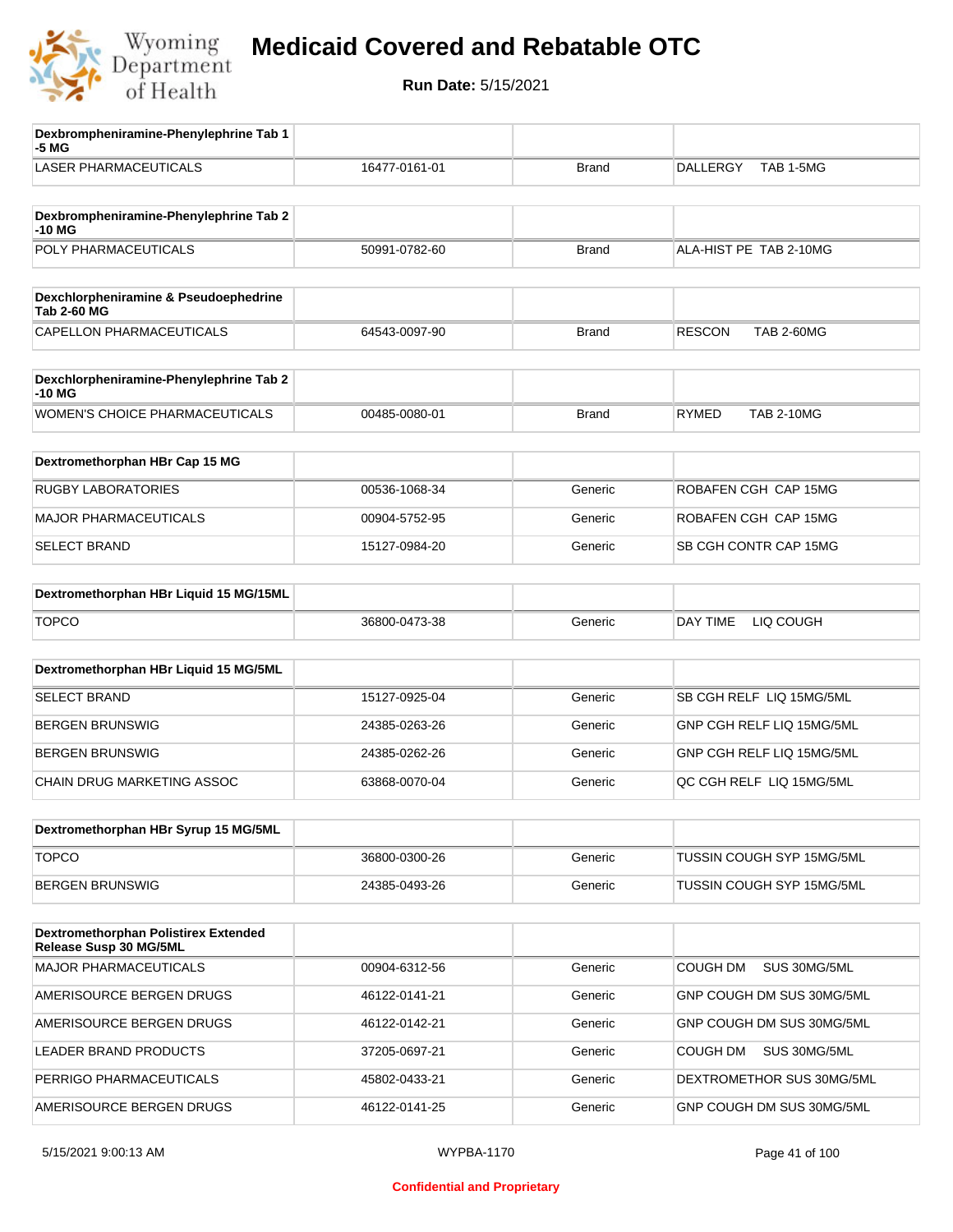

| RB HEALTH (US)  | 63824-0176-65 | Brand        | DELSYM<br>SUS 30MG/5ML        |
|-----------------|---------------|--------------|-------------------------------|
| RB HEALTH (US)  | 63824-0177-63 | Brand        | DELSYM CHILD SUS 30MG/5ML     |
| RB HEALTH (US)  | 63824-0177-65 | <b>Brand</b> | DELSYM CHILD SUS 30MG/5ML     |
| <b>MCKESSON</b> | 62011-0198-01 | Generic      | HM COUGH DM SUS 30MG/5ML      |
| RB HEALTH (US)  | 63824-0171-65 | <b>Brand</b> | DELSYM<br>SUS 30MG/5ML        |
| RB HEALTH (US)  | 63824-0173-65 | Brand        | DELSYM CHILD SUS 30MG/5ML     |
| RB HEALTH (US)  | 63824-0175-63 | Brand        | DELSYM<br>SUS 30MG/5ML        |
| RB HEALTH (US)  | 63824-0172-63 | <b>Brand</b> | <b>DELSYM</b><br>SUS 30MG/5ML |
| RB HEALTH (US)  | 63824-0172-65 | Brand        | SUS 30MG/5ML<br><b>DELSYM</b> |
| RB HEALTH (US)  | 63824-0173-63 | Brand        | DELSYM CHILD SUS 30MG/5ML     |
| <b>MCKESSON</b> | 62011-0176-01 | Generic      | HM COUGH DM SUS 30MG/5ML      |
| RB HEALTH (US)  | 63824-0171-63 | Brand        | <b>DELSYM</b><br>SUS 30MG/5ML |
| RB HEALTH (US)  | 63824-0175-65 | <b>Brand</b> | <b>DELSYM</b><br>SUS 30MG/5ML |
| RB HEALTH (US)  | 63824-0176-63 | <b>Brand</b> | <b>DELSYM</b><br>SUS 30MG/5ML |

| Dextromethorphan-Doxylamine-APAP Cap<br>15-6.25-325 MG |               |         |                           |
|--------------------------------------------------------|---------------|---------|---------------------------|
| <b>MAJOR PHARMACEUTICALS</b>                           | 00904-5764-44 | Generic | NIGHT TIME CAP COLD/FLU   |
| <b>SELECT BRAND</b>                                    | 15127-0985-12 | Generic | NIGHT TIME CAP COLD/FLU   |
| <b>TOPCO</b>                                           | 36800-0977-60 | Generic | NITE TIME<br>CAP COLD/FLU |
| <b>TOPCO</b>                                           | 36800-0977-53 | Generic | NITE TIME<br>CAP COLD/FLU |
| LEADER BRAND PRODUCTS                                  | 37205-0707-62 | Generic | NITE-TIME<br>CAP COLD/FLU |
| AMERISOURCE BERGEN DRUGS                               | 46122-0183-73 | Generic | NIGHT TIME CAP COLD/FLU   |
| AMERISOURCE BERGEN DRUGS                               | 46122-0245-62 | Generic | NIGHT TIME CAP COLD/FLU   |
| <b>MCKESSON SUNMARK</b>                                | 49348-0741-03 | Generic | SM NITE TIME CAP COLD/FLU |
| <b>MCKESSON</b>                                        | 62011-0084-02 | Generic | NIGHT TIME CAP COLD/FLU   |

| Dextromethorphan-Doxylamine-APAP<br>Liquid 15-6.25-325 MG/15ML |               |         |                            |
|----------------------------------------------------------------|---------------|---------|----------------------------|
| <b>MAJOR PHARMACEUTICALS</b>                                   | 00904-5777-09 | Generic | ALL-NITE<br>LIQ COLD/FLU   |
| AMERISOURCE BERGEN DRUGS                                       | 46122-0136-40 | Generic | NIGHT TIME<br>LIQ COLD/FLU |
| AMERISOURCE BERGEN DRUGS                                       | 46122-0136-34 | Generic | NIGHT TIME<br>LIQ COLD/FLU |
| AMERISOURCE BERGEN DRUGS                                       | 46122-0198-34 | Generic | NIGHT TIME<br>LIQ COLD/FLU |
| AMERISOURCE BERGEN DRUGS                                       | 46122-0198-40 | Generic | NIGHT TIME LIQ COLD/FLU    |
| <b>MCKESSON SUNMARK</b>                                        | 49348-0975-37 | Generic | SM NITE TIME LIQ CLD/FLU   |
| <b>MCKESSON SUNMARK</b>                                        | 49348-0975-39 | Generic | SM NITE TIME LIQ CLD/FLU   |
| <b>MCKESSON</b>                                                | 62011-0082-02 | Generic | NIGHT TIME LIQ CLD/FLU     |
| <b>MCKESSON</b>                                                | 62011-0083-02 | Generic | NIGHT TIME<br>LIO CLD/FLU  |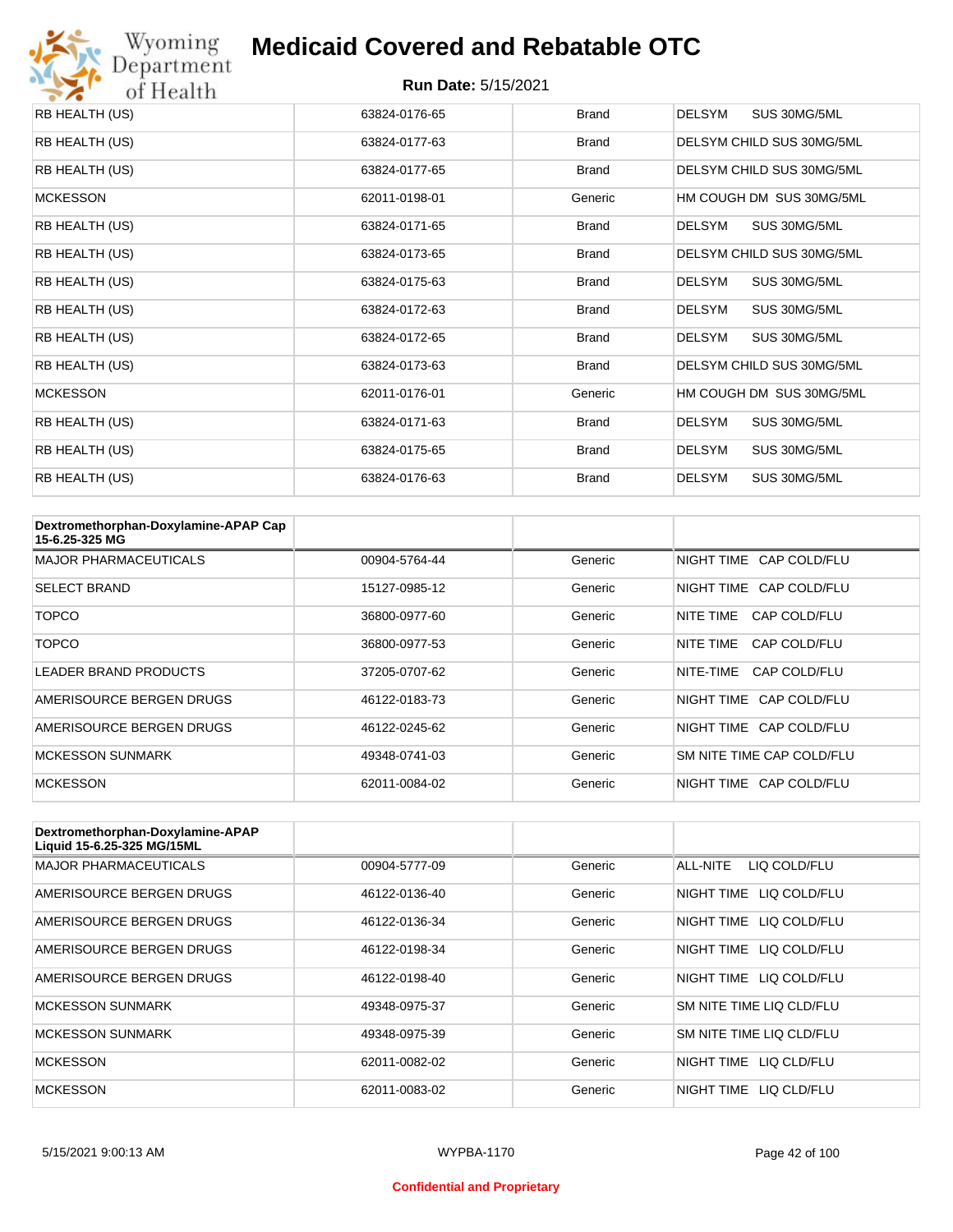

| Dextromethorphan-Doxylamine-APAP<br>Liquid 30-12.5-1000 MG/30ML |               |         |                           |
|-----------------------------------------------------------------|---------------|---------|---------------------------|
| <b>SELECT BRAND</b>                                             | 15127-0987-10 | Generic | NIGHT TIME LIQ COLD/FLU   |
| <b>SELECT BRAND</b>                                             | 15127-0987-06 | Generic | NIGHT TIME LIQ COLD/FLU   |
| <b>TOPCO</b>                                                    | 36800-0041-38 | Generic | LIQ COLD/FLU<br>NITE-TIME |
| <b>TOPCO</b>                                                    | 36800-0908-30 | Generic | NITE TIME<br>LIQ COLD/FLU |
| <b>TOPCO</b>                                                    | 36800-0666-34 | Generic | COUGH & SORE LIQ NGT TIME |
| <b>TOPCO</b>                                                    | 36800-0908-38 | Generic | NITE TIME<br>LIQ COLD/FLU |
| <b>TOPCO</b>                                                    | 36800-0041-30 | Generic | LIQ COLD/FLU<br>NITE-TIME |
| <b>TOPCO</b>                                                    | 36800-0990-38 | Generic | NITE TIME<br>LIQ COLD/FLU |
| CHAIN DRUG MARKETING ASSOC                                      | 63868-0065-08 | Generic | LIQ SORE THR<br>QC COUGH  |

| Dextromethorphan-Guaifenesin Granules<br>Packet 5-100 MG |               |              |                         |
|----------------------------------------------------------|---------------|--------------|-------------------------|
| RB HEALTH (US)                                           | 63824-0256-12 | <b>Brand</b> | MUCINEX CGH GRA 5-100MG |

| Dextromethorphan-Guaifenesin Liquid 10-<br><b>100 MG/5ML</b> |               |         |                                      |
|--------------------------------------------------------------|---------------|---------|--------------------------------------|
| <b>PERRIGO</b>                                               | 00113-0578-26 | Generic | TUSSIN DM LIQ                        |
| <b>PAR PHARMACEUTICALS</b>                                   | 00603-1330-58 | Generic | IOPHEN DM-NR LIQ 100-10/5            |
| <b>BERGEN BRUNSWIG</b>                                       | 24385-0359-26 | Generic | <b>GNP TUSSIN LIQ DM</b>             |
| <b>BERGEN BRUNSWIG</b>                                       | 24385-0578-26 | Generic | GNP TUSSIN LIQ DM COUGH              |
| <b>TOPCO</b>                                                 | 36800-0359-26 | Generic | TUSSIN DM LIQ 100-10/5               |
| <b>TOPCO</b>                                                 | 36800-0359-40 | Generic | <b>TUSSIN DM</b><br>LIQ 100-10/5     |
| <b>TOPCO</b>                                                 | 36800-0359-34 | Generic | <b>TUSSIN DM</b><br>LIQ 100-10/5     |
| <b>BERGEN BRUNSWIG</b>                                       | 24385-0359-34 | Generic | <b>GNP TUSSIN LIQ DM</b>             |
| <b>TOPCO</b>                                                 | 36800-0578-26 | Generic | <b>TUSSIN DM</b><br>LIQ 100-10/5     |
| <b>LEADER BRAND PRODUCTS</b>                                 | 37205-0712-26 | Generic | <b>TUSSIN DM</b><br><b>LIQ CLEAR</b> |
| HI-TECH                                                      | 50383-0062-07 | Generic | DM/GG<br>SOL 10-100/5                |
| HI-TECH                                                      | 50383-0062-12 | Generic | DM/GG<br>SOL                         |
| HI-TECH                                                      | 50383-0062-11 | Generic | SOL<br>DM/GG                         |
| <b>SILARX</b>                                                | 54838-0133-40 | Generic | SILTUSSIN DM LIQ DAS                 |
| HI-TECH                                                      | 50383-0062-06 | Generic | DM/GG<br>SOL 10-100/5                |
| <b>SILARX</b>                                                | 54838-0139-40 | Generic | SILTUSSIN-DM LIQ DIABETIC            |
| <b>LLORENS PHARMACEUTICAL</b>                                | 54859-0505-16 | Generic | TUSNEL DIABT LIQ 10-100/5            |
| LLORENS PHARMACEUTICAL                                       | 54859-0505-04 | Generic | TUSNEL DIABT LIQ 10-100/5            |
| <b>MCKESSON</b>                                              | 62011-0091-02 | Generic | HM TUSSIN LIQ ADLT DM                |
| <b>MCKESSON</b>                                              | 62011-0092-02 | Generic | TUSSIN ADULT LIQ CGH/CONG            |
| <b>MCKESSON</b>                                              | 62011-0091-01 | Generic | HM TUSSIN LIQ ADLT DM                |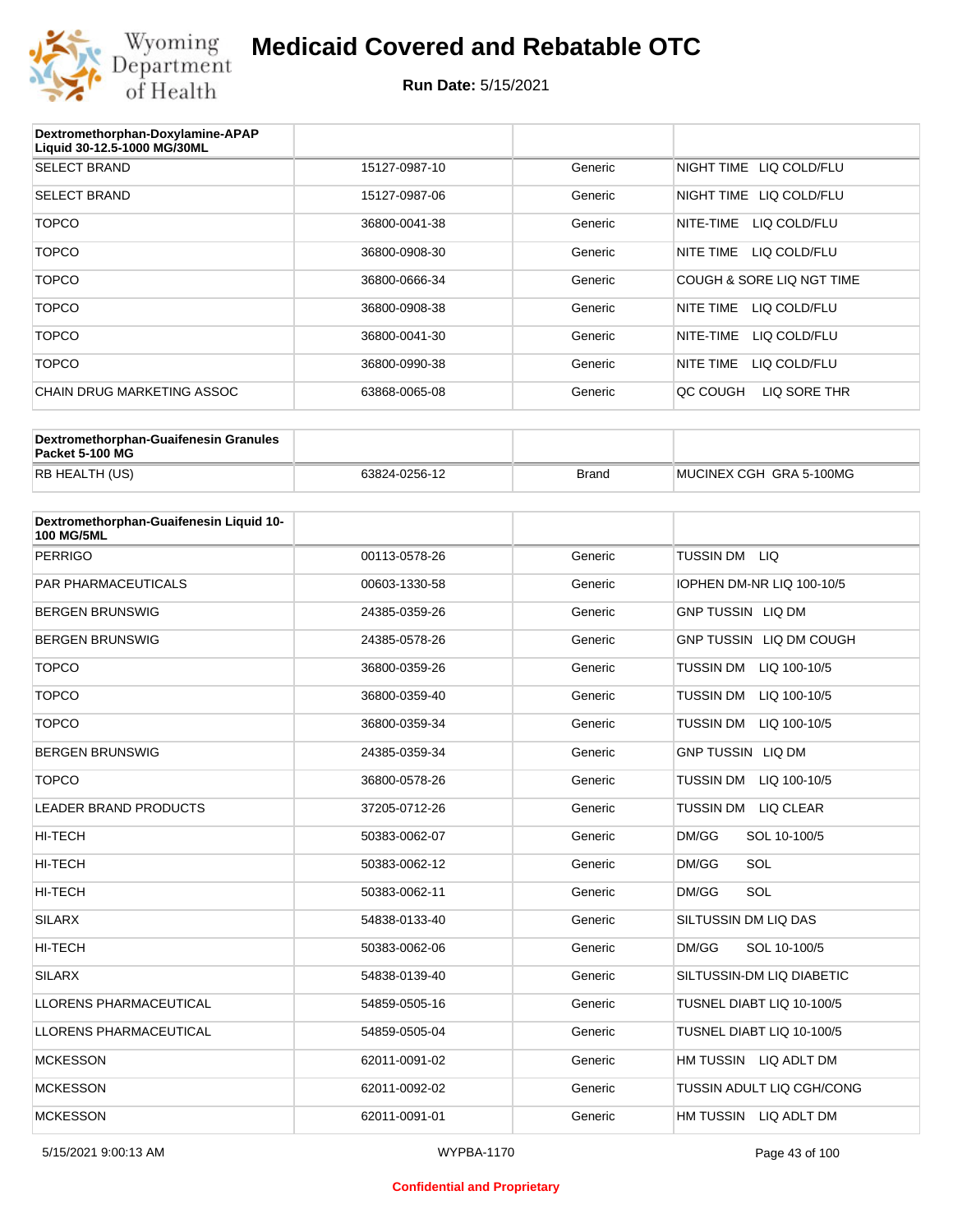

| <b>MCKESSON</b>                                              | 62011-0092-01 | Generic | TUSSIN ADULT LIQ CGH/CONG |
|--------------------------------------------------------------|---------------|---------|---------------------------|
|                                                              |               |         |                           |
| Dextromethorphan-Guaifenesin Liquid 10-<br><b>200 MG/5ML</b> |               |         |                           |
| <b>PERRIGO</b>                                               | 00113-0799-26 | Generic | TUSSIN DM MX LIQ 10-200/5 |
| <b>TOPCO</b>                                                 | 36800-0799-26 | Generic | TUSSIN DM LIQ MAX         |
| LEADER BRAND PRODUCTS                                        | 37205-0629-34 | Generic | TUSSIN DM MX LIQ 10-200/5 |
| <b>TOPCO</b>                                                 | 36800-0799-34 | Generic | TUSSIN DM LIQ MAX         |
| <b>LEADER BRAND PRODUCTS</b>                                 | 37205-0629-26 | Generic | TUSSIN DM MX LIQ 10-200/5 |
| AMERISOURCE BERGEN DRUGS                                     | 46122-0139-26 | Generic | TUSSIN DM<br>LIQ 10-200/5 |
| AMERISOURCE BERGEN DRUGS                                     | 46122-0139-34 | Generic | TUSSIN DM<br>LIQ 10-200/5 |
| AMERISOURCE BERGEN DRUGS                                     | 46122-0017-26 | Generic | GNP TUSSIN LIQ DM MAX     |
| AMERISOURCE BERGEN DRUGS                                     | 46122-0017-34 | Generic | GNP TUSSIN LIQ DM MAX     |
| <b>SILARX</b>                                                | 54838-0140-40 | Generic | SILTUSSIN-DM LIQ MAX ST   |
| <b>MCKESSON</b>                                              | 62011-0211-01 | Generic | HM TUSSIN LIQ DM MAX      |

| Dextromethorphan-Guaifenesin Liquid 5-<br><b>100 MG/5ML</b> |               |         |                           |
|-------------------------------------------------------------|---------------|---------|---------------------------|
| <b>GEISS DESTIN &amp; DUNN</b>                              | 00113-0419-26 | Generic | MUCUS RELIEF LIO 5-100MG  |
| <b>BERGEN BRUNSWIG</b>                                      | 24385-0985-26 | Generic | MUCUS RELIEF LIO 5-100MG  |
| <b>TOPCO</b>                                                | 36800-0419-26 | Generic | MUCUS RELIEF LIO 5-100MG  |
| <b>LEADER BRAND PRODUCTS</b>                                | 37205-0993-26 | Generic | MUCUS RELIEF LIQ 5-100MG  |
| <b>MCKESSON SUNMARK</b>                                     | 49348-0828-34 | Generic | MUCUS RELIEF LIQ 5-100MG  |
| RB HEALTH (US)                                              | 63824-0019-66 | Generic | MUCINEX DM LIQ 20-400     |
| RB HEALTH (US)                                              | 63824-0213-66 | Generic | DELSYM COUGH LIQ CONGS DM |
| <b>RB HEALTH (US)</b>                                       | 63824-0214-66 | Generic | DELSYM COUGH LIQ CONGS DM |
| RB HEALTH (US)                                              | 63824-0286-64 | Generic | MUCINEX CGH LIQ 5-100MG   |

| Dextromethorphan-Guaifenesin Syrup 10-<br><b>100 MG/5ML</b> |               |         |                           |
|-------------------------------------------------------------|---------------|---------|---------------------------|
| <b>PERRIGO</b>                                              | 00113-0359-26 | Generic | TUSSIN DM<br>SYP 100-10/5 |
| PHARMACEUTICAL ASSOCIATES                                   | 00121-0638-10 | Generic | <b>GUAIFENESIN SYP DM</b> |
| <b>PERRIGO</b>                                              | 00113-0359-34 | Generic | TUSSIN DM SYP 100-10/5    |
| <b>RUGBY LABORATORIES</b>                                   | 00536-0970-97 | Generic | EXTRA ACTION SYP 100-10/5 |
| <b>RUGBY LABORATORIES</b>                                   | 00536-0970-85 | Generic | EXTRA ACTION SYP 100-10/5 |
| PHARMACEUTICAL ASSOCIATES                                   | 00121-0638-05 | Generic | GUAIFFNESIN SYP DM        |
| <b>PAR PHARMACEUTICALS</b>                                  | 00603-0855-94 | Generic | Q-TUSSIN DM SYP 100-10/5  |
| <b>MAJOR PHARMACEUTICALS</b>                                | 00904-0053-00 | Generic | ROBAFEN DM SYP 100-10/5   |
| <b>MAJOR PHARMACEUTICALS</b>                                | 00904-0053-09 | Generic | ROBAFEN DM SYP 100-10/5   |
| <b>MAJOR PHARMACEUTICALS</b>                                | 00904-0053-16 | Generic | ROBAFEN DM SYP 100-10/5   |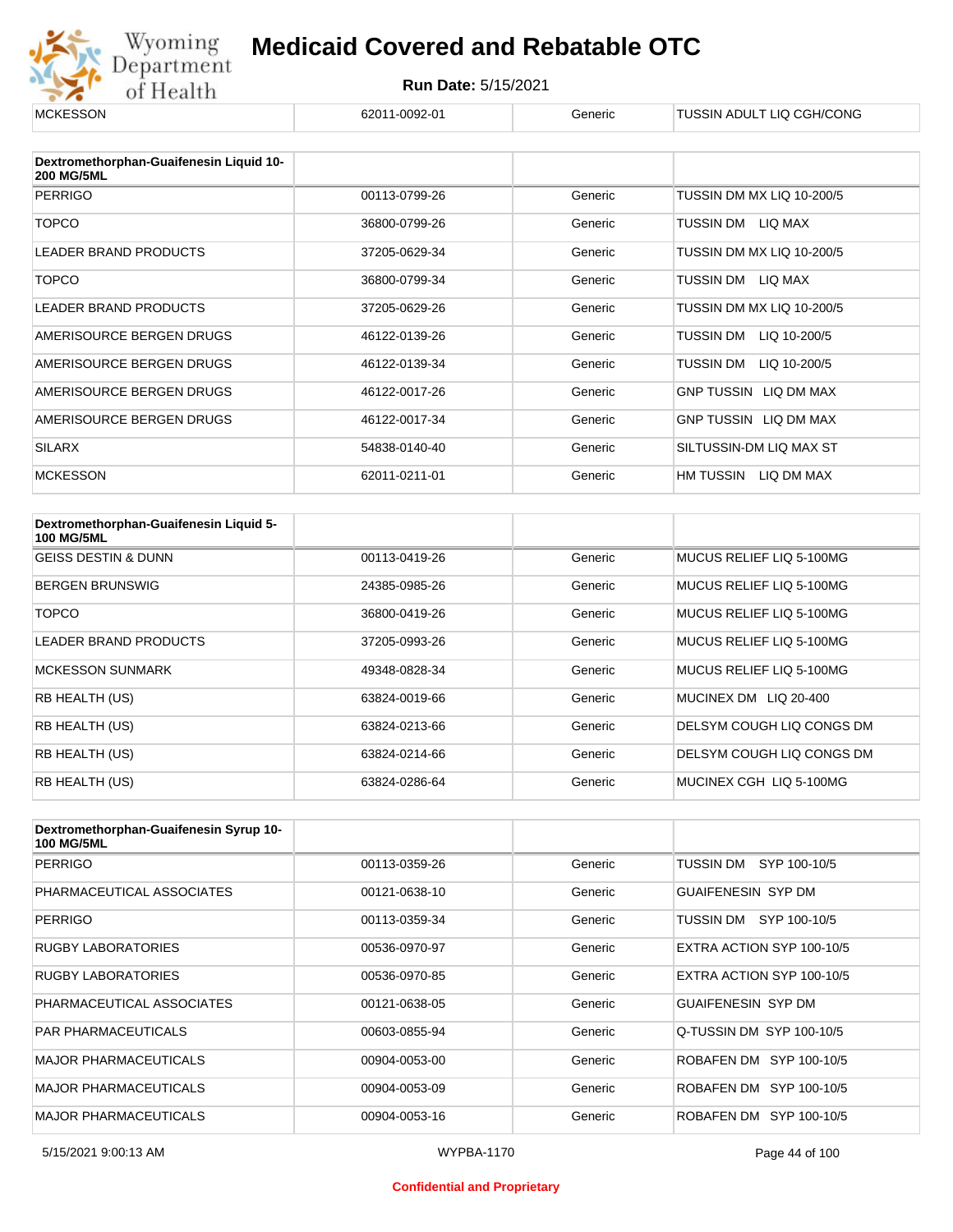| Wyoming<br>Department        | <b>Medicaid Covered and Rebatable OTC</b> |         |                           |  |  |  |
|------------------------------|-------------------------------------------|---------|---------------------------|--|--|--|
| of Health                    | <b>Run Date: 5/15/2021</b>                |         |                           |  |  |  |
| <b>MAJOR PHARMACEUTICALS</b> | 00904-0053-20                             | Generic | ROBAFEN DM SYP 100-10/5   |  |  |  |
| <b>PAR PHARMACEUTICALS</b>   | 00603-0855-58                             | Generic | Q-TUSSIN DM SYP 100-10/5  |  |  |  |
| <b>PAR PHARMACEUTICALS</b>   | 00603-0855-81                             | Generic | Q-TUSSIN DM SYP 100-10/5  |  |  |  |
| <b>MAJOR PHARMACEUTICALS</b> | 00904-6306-20                             | Generic | ROBAFEN DM SYP 100-10/5   |  |  |  |
| <b>LEADER BRAND PRODUCTS</b> | 37205-0970-26                             | Generic | SYP 100-10/5<br>TUSSIN DM |  |  |  |
| <b>LEADER BRAND PRODUCTS</b> | 37205-0970-34                             | Generic | TUSSIN DM SYP 100-10/5    |  |  |  |
| <b>MCKESSON SUNMARK</b>      | 49348-0017-34                             | Generic | SM TUSSIN DM SYP 100-10/5 |  |  |  |
| <b>MCKESSON SUNMARK</b>      | 49348-0017-39                             | Generic | SM TUSSIN DM SYP 100-10/5 |  |  |  |
| <b>MCKESSON SUNMARK</b>      | 49348-0017-37                             | Generic | SM TUSSIN DM SYP 100-10/5 |  |  |  |
| <b>MCKESSON SUNMARK</b>      | 49348-0861-37                             | Generic | SM TUSSIN SYP DM          |  |  |  |
| <b>MCKESSON SUNMARK</b>      | 49348-0861-34                             | Generic | SM TUSSIN SYP DM          |  |  |  |
| <b>SILARX</b>                | 54838-0209-40                             | Generic | SILTUSSIN-DM SYP ALC FREE |  |  |  |
| <b>SILARX</b>                | 54838-0209-70                             | Generic | SILTUSSIN-DM SYP ALC FREE |  |  |  |
| <b>SILARX</b>                | 54838-0209-80                             | Generic | SILTUSSIN-DM SYP ALC FREE |  |  |  |

| <b>Dextromethorphan-Guaifenesin Syrup 5-</b><br><b>100 MG/5ML</b> |               |       |                       |
|-------------------------------------------------------------------|---------------|-------|-----------------------|
| <b>GLAXO CONSUMER HEALTHCARE L.P.</b>                             | 00067-8118-04 | Brand | TRIAMINIC SYP CGH/CNG |

| Dextromethorphan-Guaifenesin Tab 20-400<br>MG |               |         |                            |
|-----------------------------------------------|---------------|---------|----------------------------|
| <b>MAJOR PHARMACEUTICALS</b>                  | 00904-6233-46 | Generic | <b>MUCUS RELIEF TAB DM</b> |
| <b>MAJOR PHARMACEUTICALS</b>                  | 00904-6233-52 | Generic | <b>MUCUS RELIEF TAB DM</b> |
| <b>BERGEN BRUNSWIG</b>                        | 24385-0026-71 | Generic | <b>MUCUS RELIEF TAB DM</b> |
| <b>MCKESSON SUNMARK</b>                       | 49348-0728-09 | Generic | CHEST CONGES TAB 20-400MG  |
| <b>LEADER BRAND PRODUCTS</b>                  | 37205-0538-71 | Generic | CHEST CONGES TAB 20-400MG  |
| <b>LEADER BRAND PRODUCTS</b>                  | 37205-0675-62 | Generic | TABTUSSIN DM TAB 20-400MG  |
| AMERISOURCE BERGEN DRUGS                      | 46122-0058-62 | Generic | TAB TUSSIN TAB DM          |
| TIME-CAP LABS                                 | 49483-0280-06 | Generic | MUCOSA DM<br>TAB 20-400MG  |
| <b>MCKESSON</b>                               | 62011-0061-01 | Generic | CHEST CONGES TAB RELF DM   |
| CHAIN DRUG MARKETING ASSOC                    | 63868-0753-50 | Generic | OC MEDIFIN TAB DM          |

| Dextromethorphan-Guaifenesin Tab ER<br>12HR 30-600 MG |               |       |                         |
|-------------------------------------------------------|---------------|-------|-------------------------|
| RB HEALTH (US)                                        | 63824-0056-69 | Brand | MUCINEX DM TAB 30-600ER |
| RB HEALTH (US)                                        | 63824-0056-32 | Brand | MUCINEX DM TAB 30-600ER |
| RB HEALTH (US)                                        | 63824-0056-34 | Brand | MUCINEX DM TAB 30-600ER |

| Dextromethorphan-Guaifenesin Tab ER<br>12HR 60-1200 MG |               |              |                        |
|--------------------------------------------------------|---------------|--------------|------------------------|
| RB HEALTH (US)                                         | 63824-0072-36 | <b>Brand</b> | MUCINEX DM TAB 60-1200 |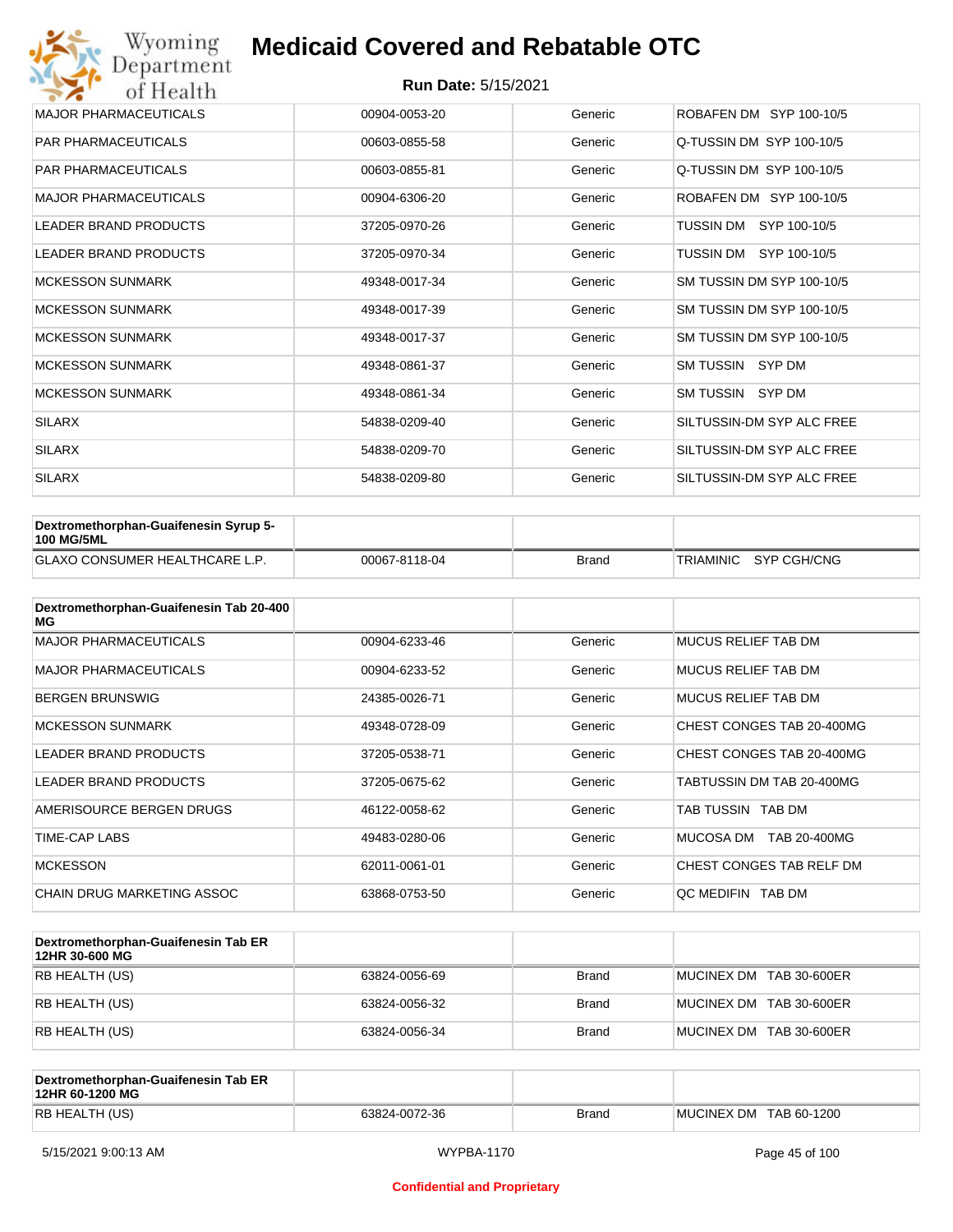# Wyoming<br>Department<br>of Health

#### **Medicaid Covered and Rebatable OTC**

| <b>RB HEALTH (US)</b> | 63824-0072-46 | <b>Brand</b> | MUCINEX DM TAB 60-1200 |
|-----------------------|---------------|--------------|------------------------|
| RB HEALTH (US)        | 63824-0072-35 | <b>Brand</b> | MUCINEX DM TAB 60-1200 |

| Dextromethorphan-Phenylephrine-APAP<br>Cap 10-5-325 MG |               |              |                                  |
|--------------------------------------------------------|---------------|--------------|----------------------------------|
| <b>MAJOR PHARMACEUTICALS</b>                           | 00904-5763-44 | <b>Brand</b> | DAY TIME<br>CAP COLD/FLU         |
| <b>SELECT BRAND</b>                                    | 15127-0989-12 | Generic      | SB DAY TIME CAP COLD/FLU         |
| <b>BERGEN BRUNSWIG</b>                                 | 24385-0036-62 | Generic      | <b>GNP DAY TIME CAP COLD/FLU</b> |
| <b>TOPCO</b>                                           | 36800-0215-53 | Generic      | DAYTIME PE CAP COLD/FLU          |
| <b>TOPCO</b>                                           | 36800-0215-60 | Generic      | DAYTIME PE CAP COLD/FLU          |
| <b>MCKESSON SUNMARK</b>                                | 49348-0738-04 | Generic      | SM DAY TIME CAP PE               |
| AMERISOURCE BERGEN DRUGS                               | 46122-0184-73 | Generic      | DAY COLD/FLU CAP 10-5-325        |
| <b>MCKESSON</b>                                        | 62011-0066-02 | Generic      | HM DAY TIME CAP                  |

| Dextromethorphan-Phenylephrine-APAP<br>Ligd 10-5-325 MG/15ML |               |         |                                  |
|--------------------------------------------------------------|---------------|---------|----------------------------------|
| <b>TOPCO</b>                                                 | 36800-0656-30 | Generic | DAY TIME<br>LIQ COLD/FLU         |
| <b>TOPCO</b>                                                 | 36800-0656-38 | Generic | DAY TIME<br>LIQ COLD/FLU         |
| <b>BERGEN BRUNSWIG</b>                                       | 24385-0005-34 | Generic | <b>GNP DAY TIME LIQ COLD/FLU</b> |
| AMERISOURCE BERGEN DRUGS                                     | 46122-0015-33 | Generic | <b>GNP FLU RELF LIQ DAYTIME</b>  |
| <b>MCKESSON SUNMARK</b>                                      | 49348-0753-37 | Generic | SM DAY TIME LIQ COLD/FLU         |
| <b>MCKESSON</b>                                              | 62011-0065-02 | Generic | HM DAYTIME<br>LIQ COLD/FLU       |
| CHAIN DRUG MARKETING ASSOC                                   | 63868-0067-08 | Generic | OC FLU RELF LIO DAYTIME          |

| Dextromethorphan-Phenylephrine-APAP<br><b>Powd Pack 20-10-500 MG</b> |               |       |                          |  |
|----------------------------------------------------------------------|---------------|-------|--------------------------|--|
| GLAXO CONSUMER HEALTHCARE L.P.                                       | 00067-6426-06 | Brand | PAK SEV COLD<br>THERAFLU |  |
|                                                                      |               |       |                          |  |

| Dextromethorphan-Phenylephrine-APAP<br><b>Powd Pack 20-10-650 MG</b> |               |         |                                 |
|----------------------------------------------------------------------|---------------|---------|---------------------------------|
| PERRIGO PHARMACEUTICALS                                              | 00113-0096-91 | Generic | <b>FLU/COLD/CGH POW DAYTIME</b> |
| CHAIN DRUG MARKETING ASSOC                                           | 63868-0763-06 | Generic | IQC COLD/CGH POW DAYTIME        |

| Dextromethorphan-Phenylephrine-APAP<br>Tab 10-5-325 MG |               |         |                                  |
|--------------------------------------------------------|---------------|---------|----------------------------------|
| MAJOR PHARMACEUTICALS                                  | 00904-5786-24 | Generic | MAPAP COLD TAB 10-5-325          |
| <b>TOPCO</b>                                           | 36800-0371-62 | Generic | COLD MULT-SY TAB DAYTIME         |
| <b>TOPCO</b>                                           | 36800-0402-62 | Generic | <b>TAB CONGESTI</b><br>COLD HEAD |
| AMERISOURCE BERGEN DRUGS                               | 46122-0073-62 | Generic | <b>COLD RELIEF TAB MULTI-S</b>   |

| Dextromethorphan-Pyrilamine Liquid 7.5-<br>7.5 MG/5ML |               |       |                  |
|-------------------------------------------------------|---------------|-------|------------------|
| CAPITAL PHARMACEUTICAL                                | 29978-0127-16 | Brand | LIQ<br>CAPRON DM |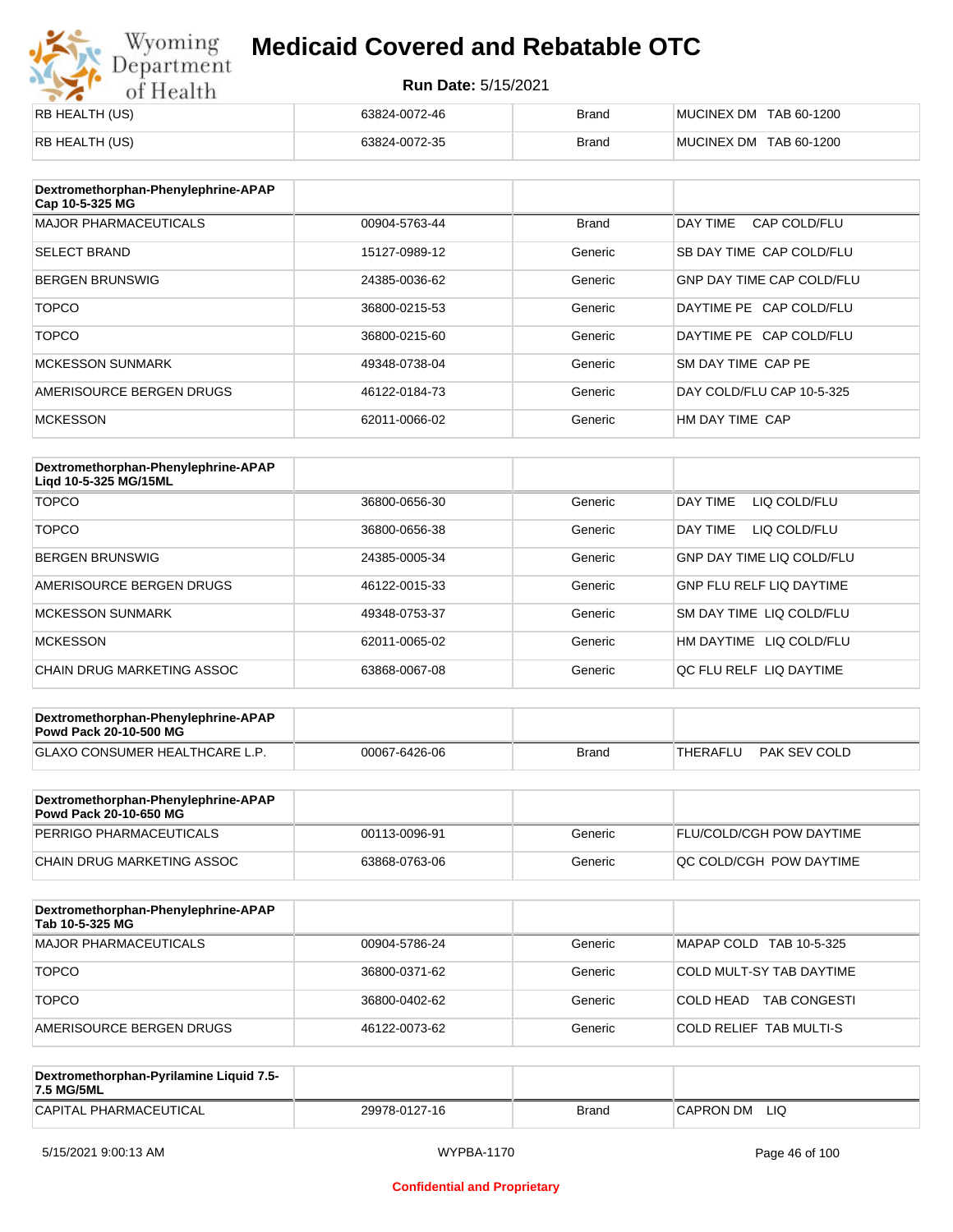

**12.5-325 MG**

**Diphenhydramine-Acetaminophen Tab** 

## **Medicaid Covered and Rebatable OTC**

| <b>RUGBY LABORATORIES</b>                                    | 00536-1003-01 | Generic      | ACETA-GESIC TAB 12.5-325       |
|--------------------------------------------------------------|---------------|--------------|--------------------------------|
| Diphenhydramine-Phenylephrine Lig 6.25-<br>2.5 MG/5ML        |               |              |                                |
| <b>TOPCO</b>                                                 | 36800-0913-26 | Generic      | TRIACTING NT LIQ COLD/CGH      |
| Diphenhydramine-Phenylephrine Syrup<br>6.25-2.5 MG/5ML       |               |              |                                |
| GLAXO CONSUMER HEALTHCARE L.P.                               | 00067-8106-04 | <b>Brand</b> | SYP COLD/CGH<br>TRIAMINIC      |
| Diphenhydramine-Phenylephrine-APAP<br>Liq 12.5-5-325 MG/10ML |               |              |                                |
| RB HEALTH (US)                                               | 63824-0211-66 | Generic      | DELSYM NIGHT LIQ CGH+CLD       |
| RB HEALTH (US)                                               | 63824-0212-66 | Generic      | DELSYM NIGHT LIQ CGH+CLD       |
| RB HEALTH (US)                                               | 63824-0600-64 | Generic      | MUCINEX MS LIQ COLD NGH        |
| RB HEALTH (US)                                               | 63824-0262-66 | Generic      | LIQ<br><b>MUCINEX</b>          |
| RB HEALTH (US)                                               | 63824-0500-66 | Generic      | MUCINEX FAST LIQ COLD FLU      |
| Diphenhydramine-Phenylephrine-APAP<br>Liq 12.5-5-325 MG/15ML |               |              |                                |
| AMERISOURCE BERGEN DRUGS                                     | 46122-0016-33 | Generic      | GNP FLU RELF LIQ NIGHTIME      |
| CHAIN DRUG MARKETING ASSOC                                   | 63868-0068-08 | Generic      | QC FLU RELF LIQ NIGHTIME       |
| Diphenhydramine-Phenylephrine-APAP<br>Packet 25-10-650 MG    |               |              |                                |
| GLAXO CONSUMER HEALTHCARE L.P.                               | 00067-7918-06 | <b>Brand</b> | THERAFLU SEV POW COLD/CGH      |
| <b>RECKITT BENCKISER</b>                                     | 63824-0233-04 | Generic      | <b>MUCINEX</b><br>PAK FAST-MAX |
| <b>CHAIN DRUG MARKETING ASSOC</b>                            | 63868-0764-06 | Generic      | QC COLD/CGH POW NIGHTTIM       |
| Diphenhydramine-Phenylephrine-APAP<br>Tab 12.5-5-325 MG      |               |              |                                |
| <b>SELECT BRAND</b>                                          | 15127-0973-24 | Generic      | SB ALLERGY/ TAB COLD PE        |
| <b>SELECT BRAND</b>                                          | 15127-0974-12 | Generic      | SB SEVERE TAB COLD PE          |
| AMERISOURCE BERGEN DRUGS                                     | 46122-0052-62 | Generic      | ALLERGY PLUS TAB SINUS         |
| CHAIN DRUG MARKETING ASSOC                                   | 63868-0985-24 | Generic      | QC ALLERGY/ TAB SINUS          |
| Diphenhydramine-Phenylephrine-APAP<br>Tab 25-5-325 MG        |               |              |                                |
| AMERISOURCE BERGEN DRUGS                                     | 46122-0053-60 | Generic      | ALLERGY PLUS TAB SEV/SINU      |
| RB HEALTH (US)                                               | 63824-0550-20 | Generic      | MUCINEX FAST TAB 25-5-325      |
|                                                              |               |              |                                |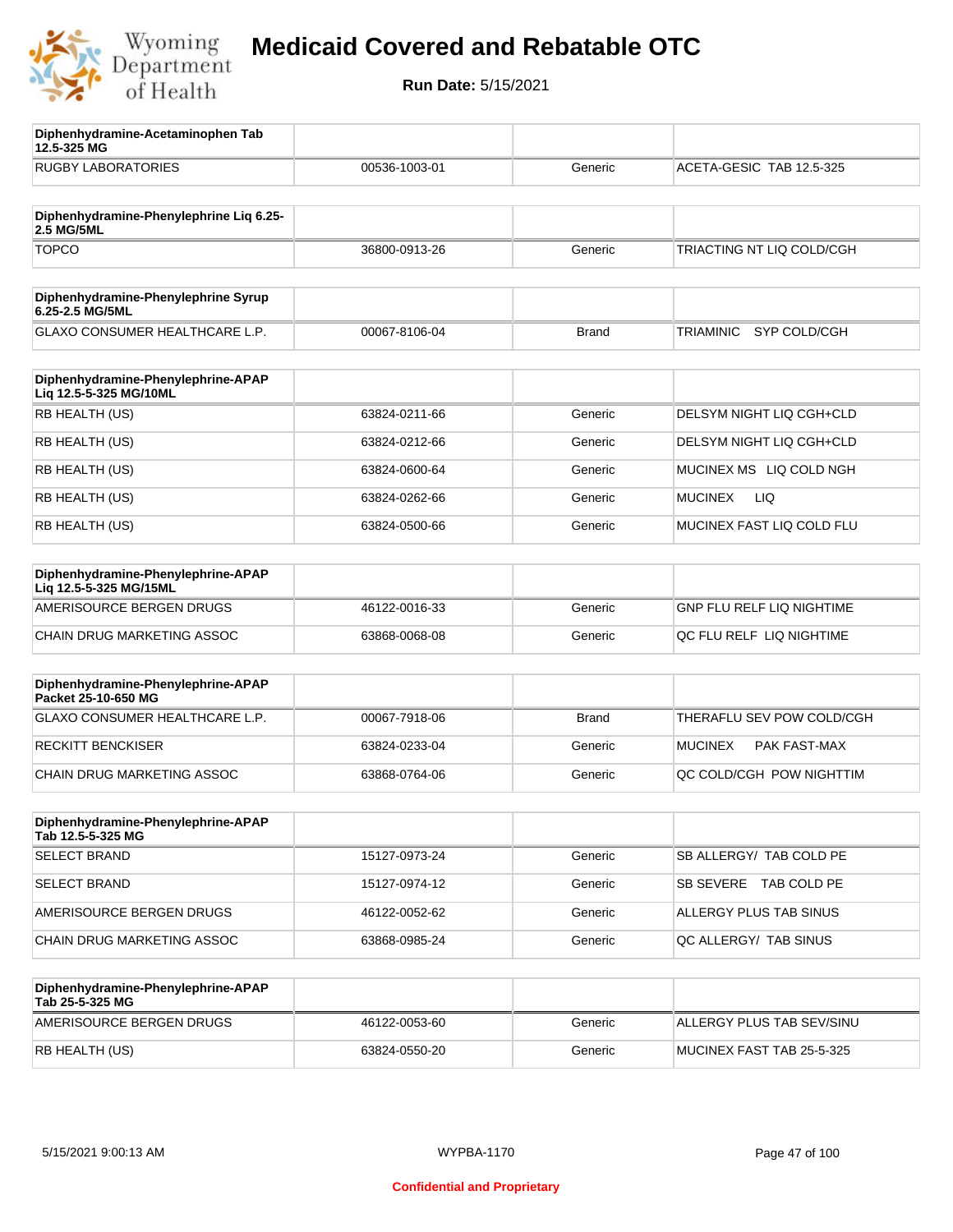

| Doxylamine-DM Liquid 6.25-15 MG/15ML                        |               |              |                                |
|-------------------------------------------------------------|---------------|--------------|--------------------------------|
| <b>BERGEN BRUNSWIG</b>                                      | 24385-0461-34 | Generic      | NIGHT TIME LIQ COUGH           |
| <b>TOPCO</b>                                                | 36800-0668-38 | Generic      | NITE TIME LIQ COUGH            |
| <b>BERGEN BRUNSWIG</b>                                      | 24385-0461-40 | Generic      | NIGHT TIME LIQ COUGH           |
|                                                             |               |              |                                |
| Doxylamine-Phenylephrine Tab 7.5-10 MG                      |               |              |                                |
| POLY PHARMACEUTICALS                                        | 50991-0216-01 | <b>Brand</b> | POLY HIST TAB 7.5-10MG         |
| Doxylamine-Pseudoephedrine Liquid 6.25-<br><b>30 MG/5ML</b> |               |              |                                |
| <b>SALLUS LABORATORIES</b>                                  | 69036-0110-16 | <b>Brand</b> | LORTUSS LQ LIQ                 |
| Fexofenadine-Pseudoephedrine Tab ER<br>24HR 180-240 MG      |               |              |                                |
| DR.REDDY'S LABORATORIES, INC.                               | 55111-0557-35 | Generic      | FEXOFEN/PSE TAB 180-240        |
| <b>Guaifenesin Granules Packet 100 MG</b>                   |               |              |                                |
| RB HEALTH (US)                                              | 63824-0254-12 | <b>Brand</b> | MUCINEX/KIDS GRA 100MG         |
| Guaifenesin Liquid 100 MG/5ML                               |               |              |                                |
| PHARMACEUTICAL ASSOCIATES                                   | 00121-1744-05 | Generic      | GUAIFENESIN SOL 100/5ML        |
| PHARMACEUTICAL ASSOCIATES                                   | 00121-1744-15 | Generic      | GUAIFENESIN SOL 100/5ML        |
| PERRIGO PHARMACEUTICALS                                     | 00113-0288-26 | Generic      | MUCUS RELIEF LIQ 100/5ML       |
| PHARMACEUTICAL ASSOCIATES                                   | 00121-1744-10 | Generic      | GUAIFENESIN SOL 100/5ML        |
| PAR PHARMACEUTICALS                                         | 00603-0857-94 | Generic      | Q-TUSSIN<br><b>SOL 100/5ML</b> |
| PAR PHARMACEUTICALS                                         | 00603-0857-58 | Generic      | Q-TUSSIN<br><b>SOL 100/5ML</b> |
| PAR PHARMACEUTICALS                                         | 00603-0857-81 | Generic      | Q-TUSSIN<br><b>SOL 100/5ML</b> |
| <b>PAR PHARMACEUTICALS</b>                                  | 00603-1328-58 | Generic      | IOPHEN-NR<br>LIQ 100/5ML       |
| <b>BERGEN BRUNSWIG</b>                                      | 24385-0982-26 | Generic      | MUCUS RELIEF LIQ 100/5ML       |
| <b>TOPCO</b>                                                | 36800-0288-26 | Generic      | MUCUS RELIEF LIQ 100/5ML       |
| HI-TECH                                                     | 50383-0063-06 | Generic      | GUAIFENESIN SOL 100/5ML        |
| HI-TECH                                                     | 50383-0063-18 | Generic      | GUAIFENESIN SOL 300/15ML       |
| HI-TECH                                                     | 50383-0063-07 | Generic      | GUAIFENESIN SOL 100/5ML        |
| HI-TECH                                                     | 50383-0063-11 | Generic      | GUAIFENESIN SOL 200/10ML       |
| HI-TECH                                                     | 50383-0063-12 | Generic      | GUAIFENESIN SOL 200/10ML       |
| HI-TECH                                                     | 50383-0063-17 | Generic      | GUAIFENESIN SOL 300/15ML       |
| <b>SILARX</b>                                               | 54838-0138-40 | Generic      | SILTUSS DAS LIQ 100/5ML        |
| <b>MCKESSON</b>                                             | 62011-0089-01 | Generic      | TUSSIN ADULT LIQ 100/5ML       |
| <b>MCKESSON</b>                                             | 62011-0089-02 | Generic      | TUSSIN ADULT LIQ 100/5ML       |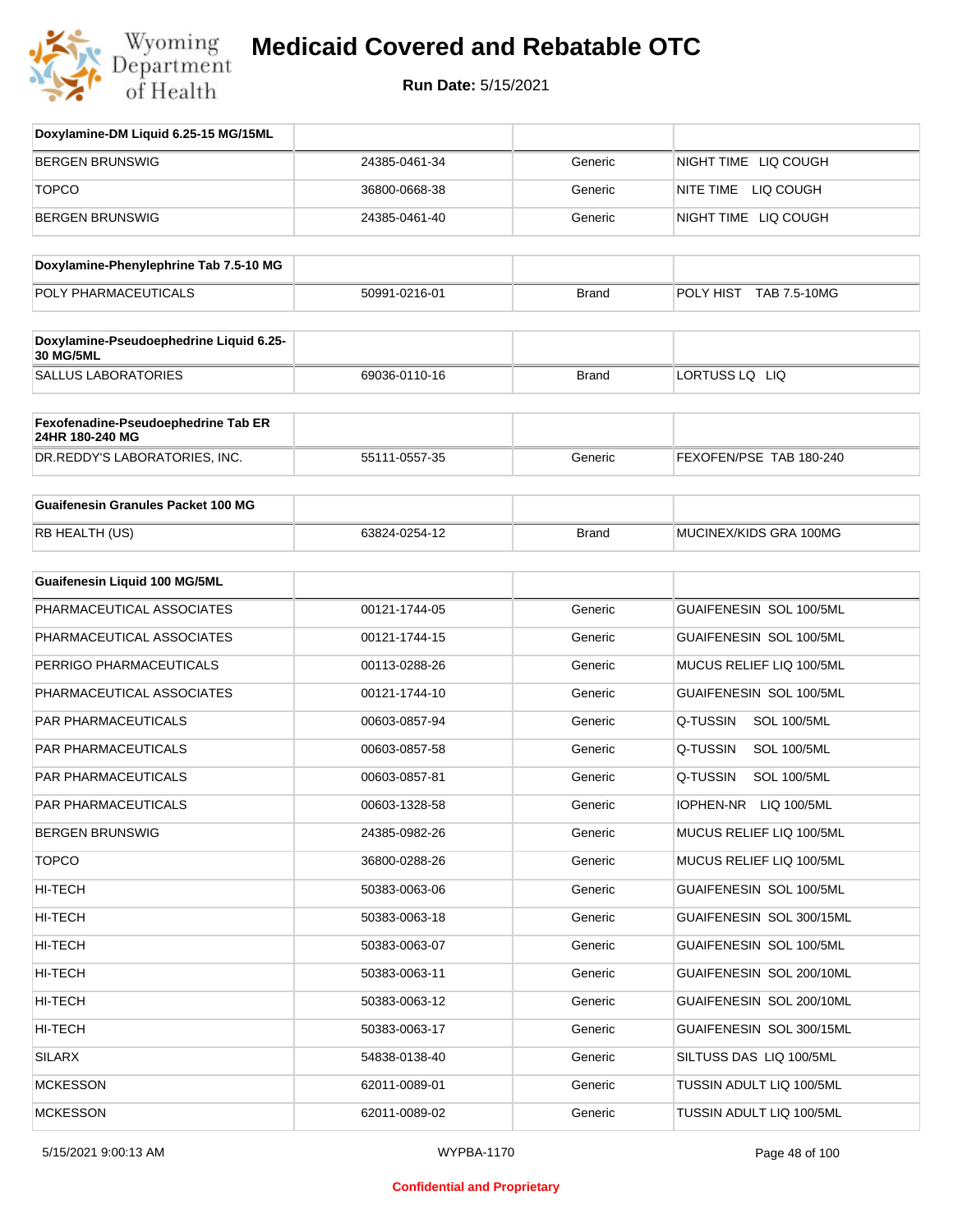

| ND NEALIN (US)               | 00024-0200-04 | usiici  | <b>IVIUUIIVEA UHLIJ LIU TUU/JIVIL</b> |
|------------------------------|---------------|---------|---------------------------------------|
| Guaifenesin Syrup 100 MG/5ML |               |         |                                       |
|                              |               |         |                                       |
| <b>PERRIGO</b>               | 00113-0061-34 | Generic | TUSSIN CHEST SYP 100/5ML              |
| <b>PERRIGO</b>               | 00113-0061-26 | Generic | TUSSIN CHEST SYP 100/5ML              |
| <b>RUGBY LABORATORIES</b>    | 00536-0825-85 | Generic | <b>COUGH</b><br>SYP 100/5ML           |
| <b>RUGBY LABORATORIES</b>    | 00536-0825-97 | Generic | <b>COUGH</b><br>SYP 100/5ML           |
| <b>MAJOR PHARMACEUTICALS</b> | 00904-0061-00 | Generic | <b>ROBAFEN</b><br><b>SYP 100/5ML</b>  |
| <b>MAJOR PHARMACEUTICALS</b> | 00904-0061-09 | Generic | <b>ROBAFEN</b><br><b>SYP 100/5ML</b>  |
| <b>MAJOR PHARMACEUTICALS</b> | 00904-0061-16 | Generic | <b>ROBAFEN</b><br><b>SYP 100/5ML</b>  |
| <b>BERGEN BRUNSWIG</b>       | 24385-0310-34 | Generic | GNP TUSSIN SYP 100/5ML                |
| <b>TOPCO</b>                 | 36800-0310-26 | Generic | TUSSIN CHEST SYP 100/5ML              |
| <b>SELECT BRAND</b>          | 15127-0940-44 | Generic | SB CGH CONTR SYP 100/5ML              |
| <b>SELECT BRAND</b>          | 15127-0940-48 | Generic | SB CGH CONTR SYP 100/5ML              |
| <b>MCKESSON SUNMARK</b>      | 49348-0278-34 | Generic | SM TUSSIN SYP 100/5ML                 |
| <b>MCKESSON SUNMARK</b>      | 49348-0278-37 | Generic | SM TUSSIN SYP 100/5ML                 |
| <b>SILARX</b>                | 54838-0117-40 | Generic | SILTUSSIN SA SYP 100/5ML              |
| <b>SILARX</b>                | 54838-0117-80 | Generic | SILTUSSIN SA SYP 100/5ML              |
| <b>SILARX</b>                | 54838-0117-70 | Generic | SILTUSSIN SA SYP 100/5ML              |

| Guaifenesin Tab 200 MG       |               |         |                                     |
|------------------------------|---------------|---------|-------------------------------------|
| <b>PAR PHARMACEUTICALS</b>   | 00603-4886-21 | Generic | ORGAN-INR TAB 200MG                 |
| <b>PAR PHARMACEUTICALS</b>   | 00603-4890-21 | Generic | ORGAN-INR TAB 200MG                 |
| <b>MAJOR PHARMACEUTICALS</b> | 00904-5154-60 | Generic | GUAIFENESIN TAB 200MG               |
| <b>SELECT BRAND</b>          | 15127-0129-60 | Generic | SB COUGHTAB TAB 200MG               |
| LEADER BRAND PRODUCTS        | 37205-0466-72 | Generic | <b>TAB 200MG</b><br><b>COUGHTAB</b> |

| Guaifenesin Tab 400 MG       |               |         |                                   |
|------------------------------|---------------|---------|-----------------------------------|
| <b>MAJOR PHARMACEUTICALS</b> | 00904-6232-46 | Generic | MUCUS RELIEF TAB 400MG            |
| <b>MAJOR PHARMACEUTICALS</b> | 00904-6232-52 | Generic | MUCUS RELIEF TAB 400MG            |
| <b>BERGEN BRUNSWIG</b>       | 24385-0602-71 | Generic | MUCUS RELIEF TAB 400MG            |
| LEADER BRAND PRODUCTS        | 37205-0476-71 | Generic | CHEST CONGES TAB 400MG            |
| LEADER BRAND PRODUCTS        | 37205-0674-62 | Generic | <b>TAB 400MG</b><br>TABTUSSIN     |
| <b>MCKESSON SUNMARK</b>      | 49348-0729-09 | Generic | CHEST CONGES TAB 400MG            |
| AMERISOURCE BERGEN DRUGS     | 46122-0057-62 | Generic | TAB TUSSIN TAB 400MG              |
| TIME-CAP LABS                | 49483-0272-06 | Generic | <b>MUCOSA</b><br><b>TAB 400MG</b> |
| <b>MCKESSON</b>              | 62011-0060-01 | Generic | CHEST CONGES TAB 400MG            |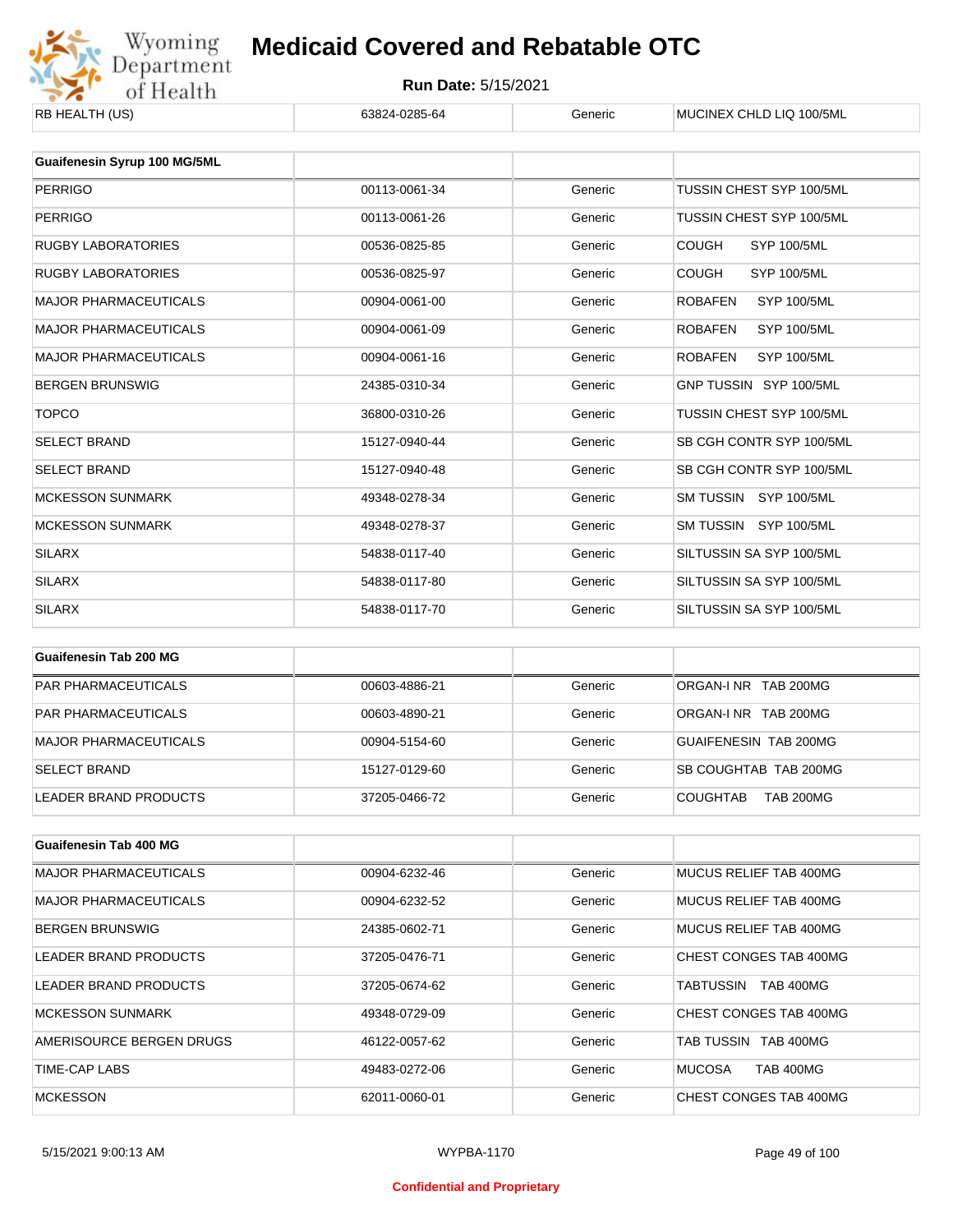

| CHAIN DRUG MARKETING ASSOC                   | 63868-0998-50 | Generic      | MEDIFIN 400 TAB 400MG               |
|----------------------------------------------|---------------|--------------|-------------------------------------|
| Guaifenesin Tab ER 12HR 1200 MG              |               |              |                                     |
| RB HEALTH (US)                               | 63824-0023-35 | <b>Brand</b> | <b>MUCINEX</b><br><b>TAB 1200MG</b> |
| RB HEALTH (US)                               | 63824-0023-36 | <b>Brand</b> | <b>MUCINEX</b><br><b>TAB 1200MG</b> |
| RB HEALTH (US)                               | 63824-0023-46 | <b>Brand</b> | <b>MUCINEX</b><br><b>TAB 1200MG</b> |
| RB HEALTH (US)                               | 63824-0023-48 | <b>Brand</b> | <b>MUCINEX</b><br><b>TAB 1200MG</b> |
| Guaifenesin Tab ER 12HR 600 MG               |               |              |                                     |
| <b>RUGBY LABORATORIES</b>                    | 00536-1026-37 | Generic      | MUCUS-ER<br>TAB 600MG               |
| LEADER BRAND PRODUCTS                        | 37205-0628-58 | Generic      | MUCUS-ER<br>TAB 600MG               |
|                                              |               |              |                                     |
| PERRIGO PHARMACEUTICALS                      | 45802-0498-58 | Generic      | GUAIFENESIN TAB 600MG ER            |
| PERRIGO PHARMACEUTICALS                      | 45802-0498-78 | Generic      | GUAIFENESIN TAB 600MG ER            |
| PERRIGO PHARMACEUTICALS                      | 45802-0498-60 | Generic      | GUAIFENESIN TAB 600MG ER            |
| AMERISOURCE BERGEN DRUGS                     | 46122-0028-60 | Generic      | GNP MUCUS-ER TAB 600MG              |
| AMERISOURCE BERGEN DRUGS                     | 46122-0028-58 | Generic      | GNP MUCUS-ER TAB 600MG              |
| <b>MCKESSON SUNMARK</b>                      | 49348-0905-47 | Generic      | SM MUCUS ER TAB 600MG               |
| <b>MCKESSON SUNMARK</b>                      | 49348-0905-59 | Generic      | SM MUCUS ER TAB 600MG               |
| <b>MCKESSON</b>                              | 62011-0076-01 | Generic      | HM MUCUS ER TAB 600MG               |
| <b>MCKESSON</b>                              | 62011-0076-02 | Generic      | HM MUCUS ER TAB 600MG               |
| RB HEALTH (US)                               | 63824-0008-50 | <b>Brand</b> | <b>MUCINEX</b><br>TAB 600MG ER      |
| <b>RECKITT BENCKISER</b>                     | 63824-0008-61 | <b>Brand</b> | TAB 600MG ER<br><b>MUCINEX</b>      |
| RB HEALTH (US)                               | 63824-0008-27 | <b>Brand</b> | <b>MUCINEX</b><br>TAB 600MG ER      |
| RB HEALTH (US)                               | 63824-0008-34 | <b>Brand</b> | <b>MUCINEX</b><br>TAB 600MG ER      |
| RB HEALTH (US)                               | 63824-0008-15 | <b>Brand</b> | <b>MUCINEX</b><br>TAB 600MG ER      |
| RB HEALTH (US)                               | 63824-0008-32 | <b>Brand</b> | <b>MUCINEX</b><br>TAB 600MG ER      |
| RB HEALTH (US)                               | 63824-0008-36 | <b>Brand</b> | <b>MUCINEX</b><br>TAB 600MG ER      |
| RB HEALTH (US)                               | 63824-0008-69 | <b>Brand</b> | TAB 600MG ER<br><b>MUCINEX</b>      |
| Guaifenesin-Codeine Liquid 200-8 MG/5ML      |               |              |                                     |
| <b>CENTURION LABS</b>                        | 23359-0040-16 | <b>Brand</b> | NINJACOF-XG LIQ 200-8/5             |
|                                              |               |              |                                     |
| Guaifenesin-Codeine Liquid 225-7.5<br>MG/5ML |               |              |                                     |
| ALLEGIS PHARMACEUTICALS                      | 00682-0475-16 | <b>Brand</b> | MAR-COF CG LIQ 225-7.5              |
|                                              |               |              |                                     |

| Guaifenesin-Codeine Soln 100-10 MG/5ML |               |         |                          |
|----------------------------------------|---------------|---------|--------------------------|
| PHARMACEUTICAL ASSOCIATES              | 00121-0775-04 | Generic | IGG/CODEINE SOL 100-10/5 |
| PHARMACEUTICAL ASSOCIATES              | 00121-0775-16 | Generic | GG/CODEINE SOL 100-10/5  |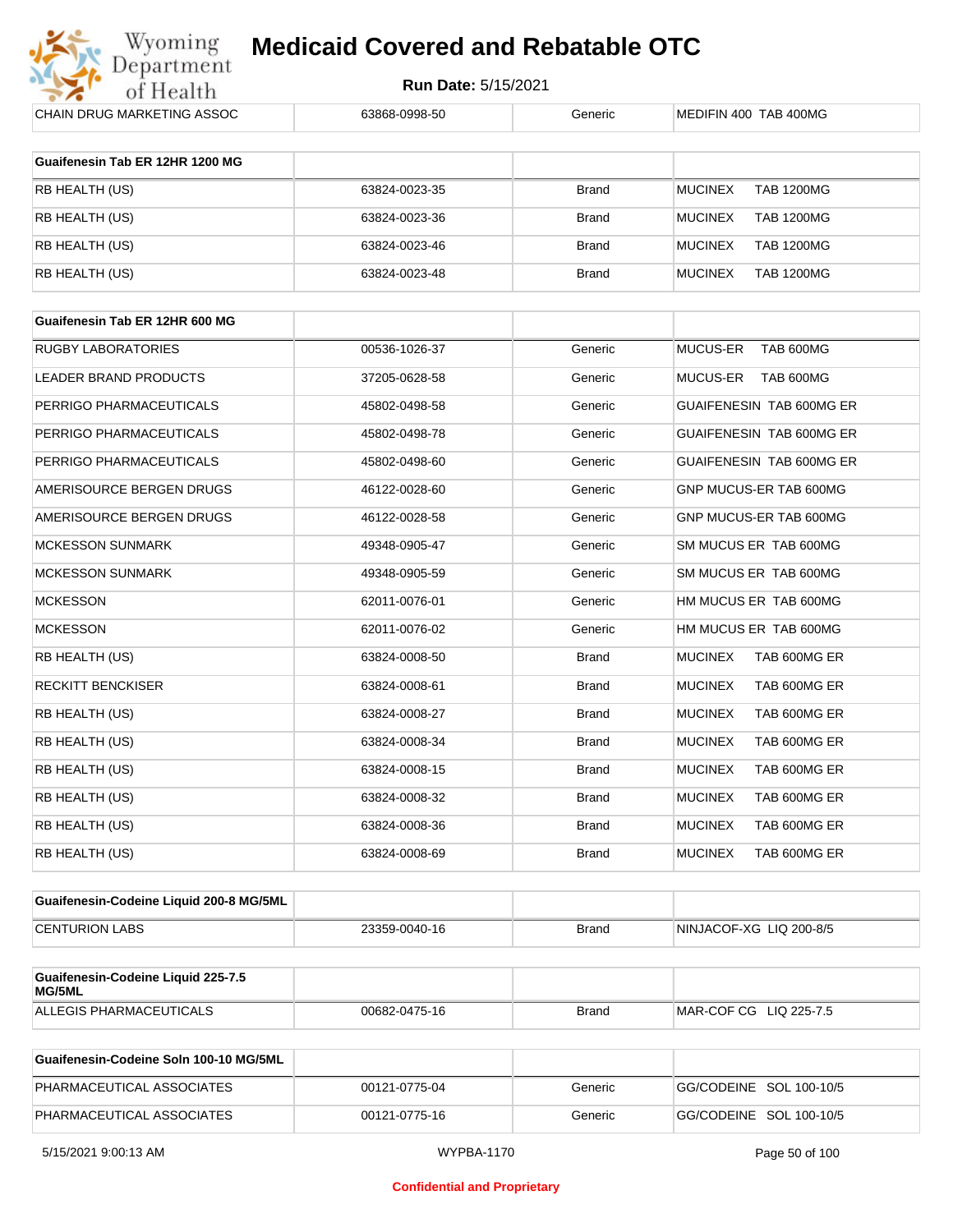| Wyoming<br>Department              | <b>Medicaid Covered and Rebatable OTC</b> |         |                           |
|------------------------------------|-------------------------------------------|---------|---------------------------|
| of Health                          | <b>Run Date: 5/15/2021</b>                |         |                           |
| PHARMACEUTICAL ASSOCIATES          | 00121-1775-05                             | Generic | GG/CODEINE SOL 100-10/5   |
| PHARMACEUTICAL ASSOCIATES          | 00121-1775-10                             | Generic | GG/CODEINE SOL 100-10/5   |
| <b>PAR PHARMACEUTICALS</b>         | 00603-1075-56                             | Generic | CHERATUSSIN SYP AC        |
| <b>PAR PHARMACEUTICALS</b>         | 00603-1075-54                             | Generic | CHERATUSSIN SYP AC        |
| <b>PAR PHARMACEUTICALS</b>         | 00603-1329-58                             | Generic | IOPHEN C-NR LIQ 100-10/5  |
| <b>PAR PHARMACEUTICALS</b>         | 00603-1075-58                             | Generic | CHERATUSSIN SYP AC        |
| PACK PHARMACEUTICALS. LLC          | 16571-0302-16                             | Generic | GUAIFENESIN SYP 100-10/5  |
| <b>AKORN</b>                       | 50383-0087-12                             | Generic | GUAIATUSS AC SYP 100-10/5 |
| <b>AKORN</b>                       | 50383-0087-10                             | Generic | GUAIATUSS AC SYP 100-10/5 |
| <b>AKORN</b>                       | 50383-0087-16                             | Generic | GUAIATUSS AC SYP 100-10/5 |
| <b>AKORN</b>                       | 50383-0087-04                             | Generic | GUAIATUSS AC SYP 100-10/5 |
| <b>AKORN</b>                       | 50383-0087-05                             | Generic | GUAIATUSS AC SYP 100-10/5 |
| <b>AKORN</b>                       | 50383-0087-07                             | Generic | GUAIATUSS AC SYP 100-10/5 |
| <b>METHOD PHARMACEUTICALS</b>      | 58657-0500-04                             | Generic | CODEINE/GG SOL 10-100/5   |
| <b>METHOD PHARMACEUTICALS</b>      | 58657-0500-16                             | Generic | CODEINE/GG SOL 10-100/5   |
| <b>VIRTUS PHARMACEUTICALS OPCO</b> | 76439-0252-16                             | Generic | VIRTUSSIN AC SOL 100-10/5 |
| VIRTUS PHARMACEUTICALS OPCO        | 76439-0252-04                             | Generic | VIRTUSSIN AC SOL 100-10/5 |

| Guaifenesin-Codeine Soln 100-6.3 MG/5ML |               |         |                        |
|-----------------------------------------|---------------|---------|------------------------|
| <b>R A MCNEIL</b>                       | 12830-0717-16 | Brand   | M-CLEAR WC LIQ 100-6.3 |
| BUREL PHARMACEUTICALS                   | 35573-0006-16 | Generic | RELCOFC SOL 100-6.3    |

| Loratadine & Pseudoephedrine Tab ER<br>12HR 5-120 MG |               |         |                          |
|------------------------------------------------------|---------------|---------|--------------------------|
| <b>PERRIGO</b>                                       | 00113-2013-39 | Generic | ALLERGY/CONG TAB 5-120MG |
| <b>PERRIGO</b>                                       | 00113-2013-52 | Generic | ALLERGY/CONG TAB 5-120MG |
| <b>PERRIGO</b>                                       | 00113-2013-60 | Generic | ALLERGY/CONG TAB 5-120MG |
| PERRIGO PHARMACEUTICALS                              | 45802-0106-39 | Generic | LORATADINE-D TAB 5-120MG |
| PERRIGO PHARMACEUTICALS                              | 45802-0106-52 | Generic | LORATADINE-D TAB 5-120MG |
| PERRIGO PHARMACEUTICALS                              | 45802-0106-60 | Generic | LORATADINE-D TAB 5-120MG |
| AMERISOURCE BERGEN DRUGS                             | 46122-0109-52 | Generic | LORATADINE-D TAB 5-120MG |
| <b>MCKESSON SUNMARK</b>                              | 49348-0183-47 | Generic | LORATADINE D TAB 5-120MG |
| <b>MCKESSON</b>                                      | 62011-0120-01 | Generic | ALLERGY/CONG TAB 5-120MG |

| Loratadine & Pseudoephedrine Tab ER<br>24HR 10-240 MG |               |         |                           |
|-------------------------------------------------------|---------------|---------|---------------------------|
| PERRIGO                                               | 00113-0165-22 | Generic | ALLERGY/CONG TAB RELIEF   |
| PERRIGO                                               | 00113-0165-52 | Generic | ALLERGY/CONG TAB RELIEF   |
| MAJOR PHARMACEUTICALS                                 | 00904-5833-15 | Generic | LORATADINE-D TAB 10-240MG |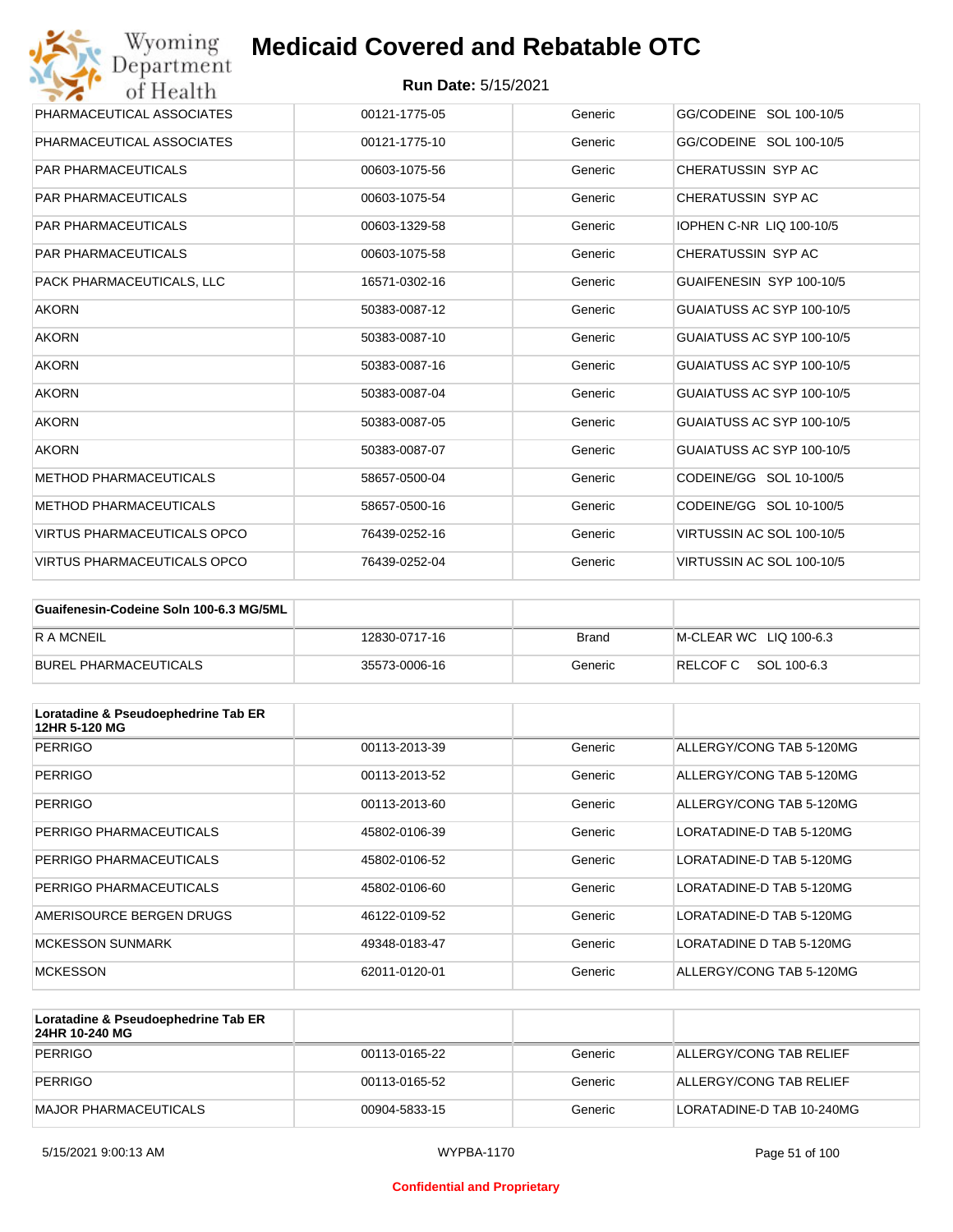| Wyoming<br>Department             | <b>Medicaid Covered and Rebatable OTC</b> |         |                                |
|-----------------------------------|-------------------------------------------|---------|--------------------------------|
| of Health                         | <b>Run Date: 5/15/2021</b>                |         |                                |
| <b>MAJOR PHARMACEUTICALS</b>      | 00904-5833-48                             | Generic | LORATADINE-D TAB 10-240MG      |
| <b>LEADER BRAND PRODUCTS</b>      | 37205-0348-52                             | Generic | ALLERGY RELF TAB D-24          |
| <b>LEADER BRAND PRODUCTS</b>      | 37205-0348-88                             | Generic | ALLERGY RELF TAB D-24          |
| PERRIGO PHARMACEUTICALS           | 45802-0008-22                             | Generic | LORATADINE-D TAB 10-240MG      |
| PERRIGO PHARMACEUTICALS           | 45802-0008-52                             | Generic | LORATADINE-D TAB 10-240MG      |
| AMERISOURCE BERGEN DRUGS          | 46122-0167-52                             | Generic | ALLER/CONGES TAB 10-240MG      |
| AMERISOURCE BERGEN DRUGS          | 46122-0206-22                             | Generic | LORATADINE-D TAB 10-240MG      |
| <b>MCKESSON SUNMARK</b>           | 49348-0543-01                             | Generic | <b>I ORATA-DINE TAB D 24HR</b> |
| <b>MCKESSON SUNMARK</b>           | 49348-0543-57                             | Generic | LORATA-DINE TAB D 24HR         |
| <b>OHM LABS</b>                   | 51660-0724-15                             | Generic | ALLERGY RELF TAB DECONGES      |
| <b>OHM LABS</b>                   | 51660-0724-69                             | Generic | ALLERGY RELF TAB DECONGES      |
| <b>MCKESSON</b>                   | 62011-0071-01                             | Generic | ALLERGY REL/ TAB DECONGES      |
| <b>CHAIN DRUG MARKETING ASSOC</b> | 63868-0154-10                             | Generic | LORATADINE-D TAB 10-240MG      |

| PE-DM-APAP & PE-CPM-DM-APAP Tab<br>Day/Night Therapy Pack |               |         |                                  |
|-----------------------------------------------------------|---------------|---------|----------------------------------|
| <b>SELECT BRAND</b>                                       | 15127-0927-24 | Generic | <b>SB COLD MULT PAK DAY/NGHT</b> |
| BERGEN BRUNSWIG                                           | 24385-0963-60 | Generic | PAK DAY/NGHT<br>ICOI D HEAD.     |

| <b>PE-GG-APAP 5-200-325MG &amp; PE-DPH-</b><br>APAP 5-25-325MG Tab Pack |               |         |                           |
|-------------------------------------------------------------------------|---------------|---------|---------------------------|
| RB HEALTH (US)                                                          | 63824-0202-20 | Generic | SINUS-MAX<br>TAB DAY/NGHT |

| Pheniramine-Phenylephrine w/ APAP<br>Powd Pack 20-10-650 MG |               |       |                                  |
|-------------------------------------------------------------|---------------|-------|----------------------------------|
| GLAXO CONSUMER HEALTHCARE L.P.                              | 00067-7916-06 | Brand | 'THERAFLU FLU PAK SORE THR       |
| <b>TOPCO</b>                                                | 36800-0133-91 | Brand | <b>FLU &amp; SORE POW THROAT</b> |

| Phenyleph-Chlorphen-DM w/APAP Susp<br>2.5-1-5-160 MG/5ML |               |         |                          |
|----------------------------------------------------------|---------------|---------|--------------------------|
| GLAXO CONSUMER HEALTHCARE L.P.                           | 00067-8116-04 | Generic | TRIAMINIC<br>SUS FEV&CLD |
| <b>TOPCO</b>                                             | 36800-0903-26 | Generic | PAIN RELIEF SUS PLS COLD |
| <b>BERGEN BRUNSWIG</b>                                   | 24385-0984-26 | Generic | PAIN RELIEF SUS PLS COLD |
| AMERISOURCE BERGEN DRUGS                                 | 46122-0036-26 | Generic | MULTI-SYMPT SUS PLS COLD |
| MCKESSON SUNMARK                                         | 49348-0879-34 | Generic | SM CHILDRENS SUS MS COLD |
| CHAIN DRUG MARKETING ASSOC                               | 63868-0063-04 | Generic | OC COLD RELF SUS PLUS MS |

| Phenyleph-Chlorphen-DM w/APAP Tab 5-2-<br>10-325 MG |               |         |                           |
|-----------------------------------------------------|---------------|---------|---------------------------|
| BERGEN BRUNSWIG                                     | 24385-0195-62 | Generic | CLD HEAD CNG TAB NIGHTTIM |
| <b>TOPCO</b>                                        | 36800-0393-62 | Generic | CLD HEAD CNG TAB NIGHTTIM |
| <b>TOPCO</b>                                        | 36800-0014-62 | Generic | COLD MULTI-S TAB NIGHTTIM |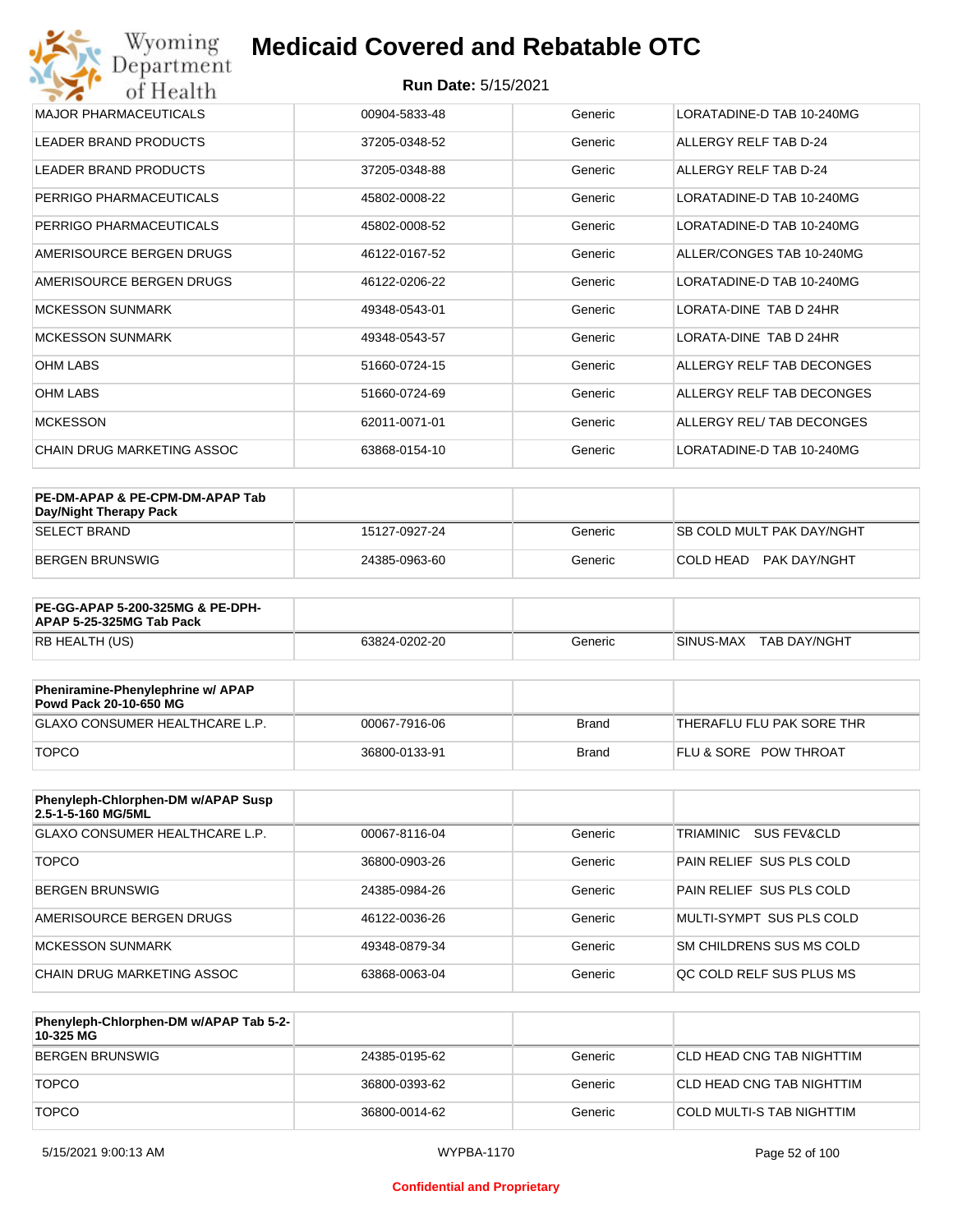#### **Run Date:** 5/15/2021

| Wyoming<br><b>Medicaid Covered and Rebatable OTC</b><br>Department |                            |         |                           |  |
|--------------------------------------------------------------------|----------------------------|---------|---------------------------|--|
| of Health                                                          | <b>Run Date: 5/15/2021</b> |         |                           |  |
| CHAIN DRUG MARKETING ASSOC                                         | 63868-0072-24              | Generic | MULTI-SYMPTM TAB NIGHTTIM |  |
| CHAIN DRUG MARKETING ASSOC                                         | 63868-0074-24              | Generic | QC COLD/HEAD TAB NIGHTTIM |  |

| Phenylephrine w/ Acetaminophen Tab 5-<br>325 MG |               |         |                                         |
|-------------------------------------------------|---------------|---------|-----------------------------------------|
| <b>PERRIGO</b>                                  | 00113-0272-62 | Generic | SINUS CONGST TAB /PAIN DT               |
| MAJOR PHARMACEUTICALS                           | 00904-5783-24 | Generic | MAPAP SINUS TAB MAX ST                  |
| <b>SELECT BRAND</b>                             | 15127-0965-24 | Generic | <b>SB SINUS CNG TAB /PAIN DT</b>        |
| BERGEN BRUNSWIG                                 | 24385-0169-62 | Generic | <b>TAB CNG/PAIN</b><br><b>GNP SINUS</b> |
| <b>TOPCO</b>                                    | 36800-0272-62 | Generic | SINUS CONGST TAB /PAIN DT               |
| LEADER BRAND PRODUCTS                           | 37205-0571-62 | Generic | PAIN RLF SIN TAB PE DAY                 |
| CHAIN DRUG MARKETING ASSOC                      | 63868-0984-24 | Generic | OC SINUS PAI TAB RELIEF                 |

| Phenylephrine w/ DM-GG Ligd 10-18-200<br>MG/15ML |               |              |                   |
|--------------------------------------------------|---------------|--------------|-------------------|
| <b>GM PHARMACEUTICALS</b>                        | 58809-0555-08 | <b>Brand</b> | VANACOF DM<br>LIQ |

| Phenylephrine w/ DM-GG Ligd 2.5-5-100<br>MG/5ML |               |              |                                  |
|-------------------------------------------------|---------------|--------------|----------------------------------|
| <b>MCKESSON SUNMARK</b>                         | 49348-0083-36 | Generic      | SEVERE CONG LIO COUGH            |
| RB HEALTH (US)                                  | 63824-0014-66 | <b>Brand</b> | MUCINEX CONG LIO COUGH           |
| <b>RB HEALTH (US)</b>                           | 63824-0014-69 | <b>Brand</b> | MUCINEX CONG LIO COUGH           |
| <b>RB HEALTH (US)</b>                           | 63824-0282-64 | <b>Brand</b> | MUCINEX COLD LIQ CHILDREN        |
| RB HEALTH (US)                                  | 63824-0282-67 | <b>Brand</b> | <b>MUCINEX COLD LIQ CHILDREN</b> |
| RB HEALTH (US)                                  | 63824-0283-67 | <b>Brand</b> | MUCINEX CONG LIO & COUGH         |

| Phenylephrine w/ DM-GG Ligd 5-10-100<br><b>MG/5ML</b> |               |         |                                  |
|-------------------------------------------------------|---------------|---------|----------------------------------|
| PERRIGO PHARMACEUTICALS                               | 00113-0516-26 | Generic | <b>TUSSIN CF</b><br>LIQ CGH/COLD |
| PERRIGO PHARMACEUTICALS                               | 00113-0516-34 | Generic | LIQ CGH/COLD<br><b>TUSSIN CF</b> |
| <b>TOPCO</b>                                          | 36800-0516-26 | Generic | <b>TUSSIN CF</b><br>LIQ.         |
| <b>LEADER BRAND PRODUCTS</b>                          | 37205-0709-26 | Generic | <b>TUSSIN CF</b><br>LIQ.         |
| <b>TOPCO</b>                                          | 36800-0516-34 | Generic | <b>TUSSIN CF</b><br>LIQ.         |
| <b>LEADER BRAND PRODUCTS</b>                          | 37205-0709-34 | Generic | <b>TUSSIN CF</b><br>LIQ.         |
| <b>SELECT BRAND</b>                                   | 15127-0943-04 | Generic | SB CGH CONTR LIQ CF              |
| <b>SELECT BRAND</b>                                   | 15127-0943-08 | Generic | SB CGH CONTR LIQ CF              |
| <b>MCKESSON SUNMARK</b>                               | 49348-0737-34 | Generic | SM TUSSIN CF LIQ                 |
| <b>MCKESSON SUNMARK</b>                               | 49348-0737-37 | Generic | SM TUSSIN CF LIQ                 |
| <b>MCKESSON</b>                                       | 62011-0090-01 | Generic | TUSSIN ADULT LIQ COLD            |
| <b>CHAIN DRUG MARKETING ASSOC</b>                     | 63868-0244-04 | Generic | <b>TUSSIN CF</b><br>LIQ.         |
| CHAIN DRUG MARKETING ASSOC                            | 63868-0244-08 | Generic | <b>TUSSIN CF</b><br>LIQ.         |

#### **Confidential and Proprietary**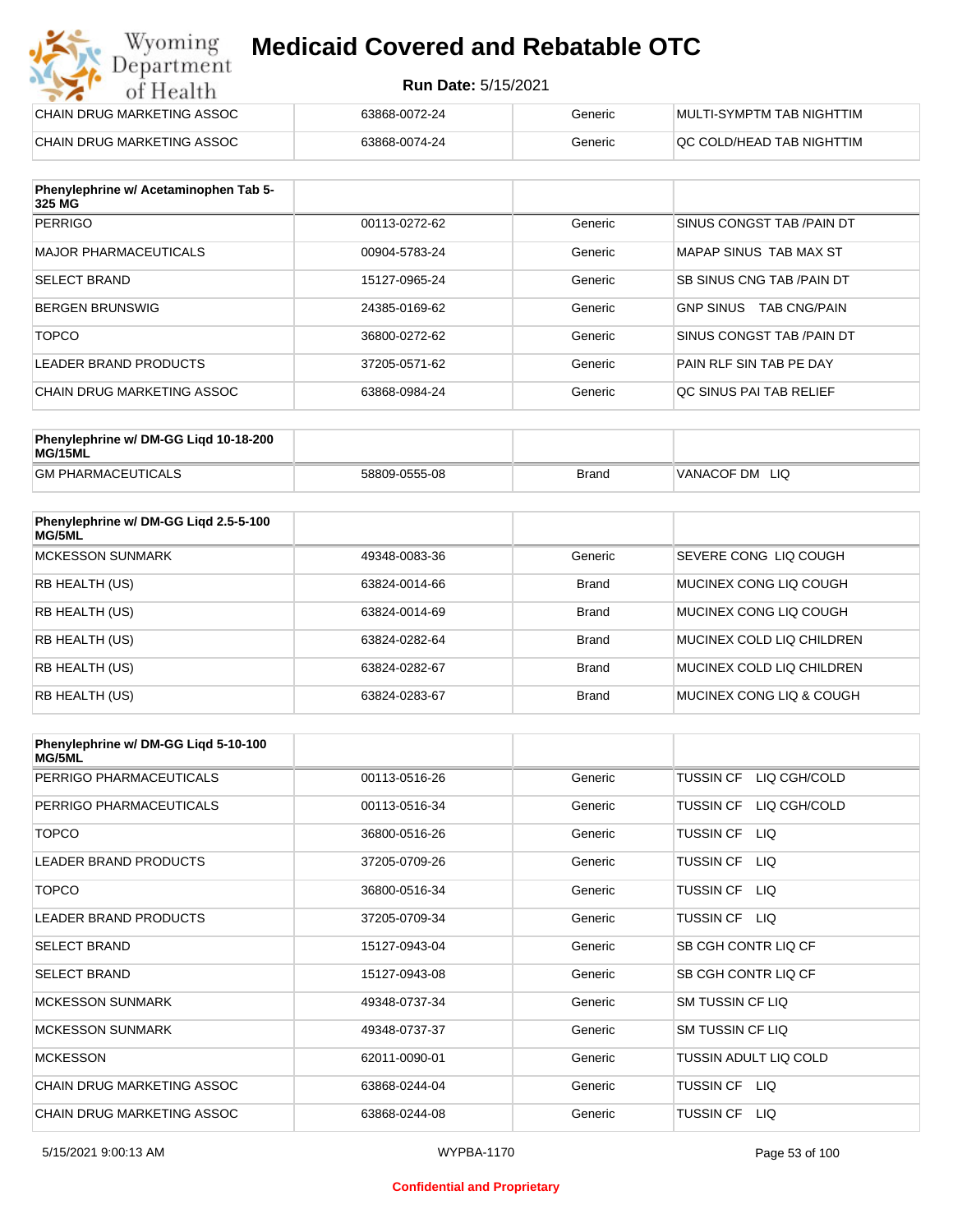

| Phenylephrine w/ DM-GG Ligd 5-10-200<br><b>MG/5ML</b> |               |         |                          |
|-------------------------------------------------------|---------------|---------|--------------------------|
| AMERISOURCE BERGEN DRUGS                              | 46122-0138-26 | Generic | LIO MAX/M-S<br>TUSSIN CF |
| AMERISOURCE BERGEN DRUGS                              | 46122-0138-34 | Generic | LIO MAX/M-S<br>TUSSIN CF |
|                                                       |               |         |                          |

| Phenylephrine w/ DM-GG Syrup 5-10-100<br><b>MG/5ML</b> |               |         |                        |
|--------------------------------------------------------|---------------|---------|------------------------|
| MAJOR PHARMACEUTICALS                                  | 00904-6309-20 | Generic | ROBAFEN CF SYP CGH/CLD |
| BERGEN BRUNSWIG                                        | 24385-0904-34 | Generic | GNP TUSSIN SYP CF      |
| BERGEN BRUNSWIG                                        | 24385-0904-26 | Generic | GNP TUSSIN SYP CF      |

| Phenylephrine w/ DM-GG Tab 10-15-380<br>MG |               |              |                 |
|--------------------------------------------|---------------|--------------|-----------------|
| POLY PHARMACEUTICALS                       | 50991-0730-60 | <b>Brand</b> | DECONEX DMX TAB |
| NIVAGEN PHARMACEUTICALS                    | 75834-0040-60 | Brand        | NIVANEX DMX TAB |

| Phenylephrine w/ DM-GG Tab 10-15-395<br>MG |               |       |                 |
|--------------------------------------------|---------------|-------|-----------------|
| ALLEGIS PHARMACEUTICALS                    | 28595-0906-60 | Brand | DURAVENT DM TAB |

| Phenylephrine w/ DM-GG Tab 5-10-200 MG |               |       |                           |
|----------------------------------------|---------------|-------|---------------------------|
| RB HEALTH (US)                         | 63824-0193-20 | Brand | MUCINEX FAST TAB 5-10-200 |
| RB HEALTH (US)                         | 63824-0193-30 | Brand | MUCINEX FAST TAB 5-10-200 |

| Phenylephrine-APAP-GG Ligd 10-650-400<br>MG/20ML |               |         |                        |
|--------------------------------------------------|---------------|---------|------------------------|
| RB HEALTH (US)                                   | 63824-0016-66 | Brand   | MUCINEX COLD LIQ SINUS |
| RB HEALTH (US)                                   | 63824-0260-66 | Generic | LIQ<br><b>MUCINEX</b>  |
| RB HEALTH (US)                                   | 63824-0261-66 | Generic | <b>MUCINEX</b><br>LIQ  |

| Phenylephrine-APAP-GG Tab 5-325-200<br>MG |               |         |                                    |
|-------------------------------------------|---------------|---------|------------------------------------|
| <b>SELECT BRAND</b>                       | 15127-0963-24 | Generic | SB SINUS CNG TAB / PAIN            |
| AMERISOURCE BERGEN DRUGS                  | 46122-0194-60 | Generic | MUCUS RELIEF TAB CLD/SINU          |
| <b>RB HEALTH (US)</b>                     | 63824-0190-20 | Generic | MUCINEX COLD TAB SINUS             |
| <b>RB HEALTH (US)</b>                     | 63824-0190-30 | Generic | MUCINEX COLD TAB SINUS             |
| <b>RB HEALTH (US)</b>                     | 63824-0200-30 | Generic | <b>TAB SINUS</b><br><b>MUCINEX</b> |
| <b>RB HEALTH (US)</b>                     | 63824-0201-30 | Generic | <b>MUCINEX</b><br><b>TAB SINUS</b> |
| <b>RB HEALTH (US)</b>                     | 63824-0200-20 | Generic | <b>TAB SINUS</b><br><b>MUCINEX</b> |
| <b>RB HEALTH (US)</b>                     | 63824-0201-20 | Generic | <b>MUCINEX</b><br><b>TAB SINUS</b> |
| <b>CHAIN DRUG MARKETING ASSOC</b>         | 63868-0071-24 | Generic | SINUS CONGST TAB /PAIN             |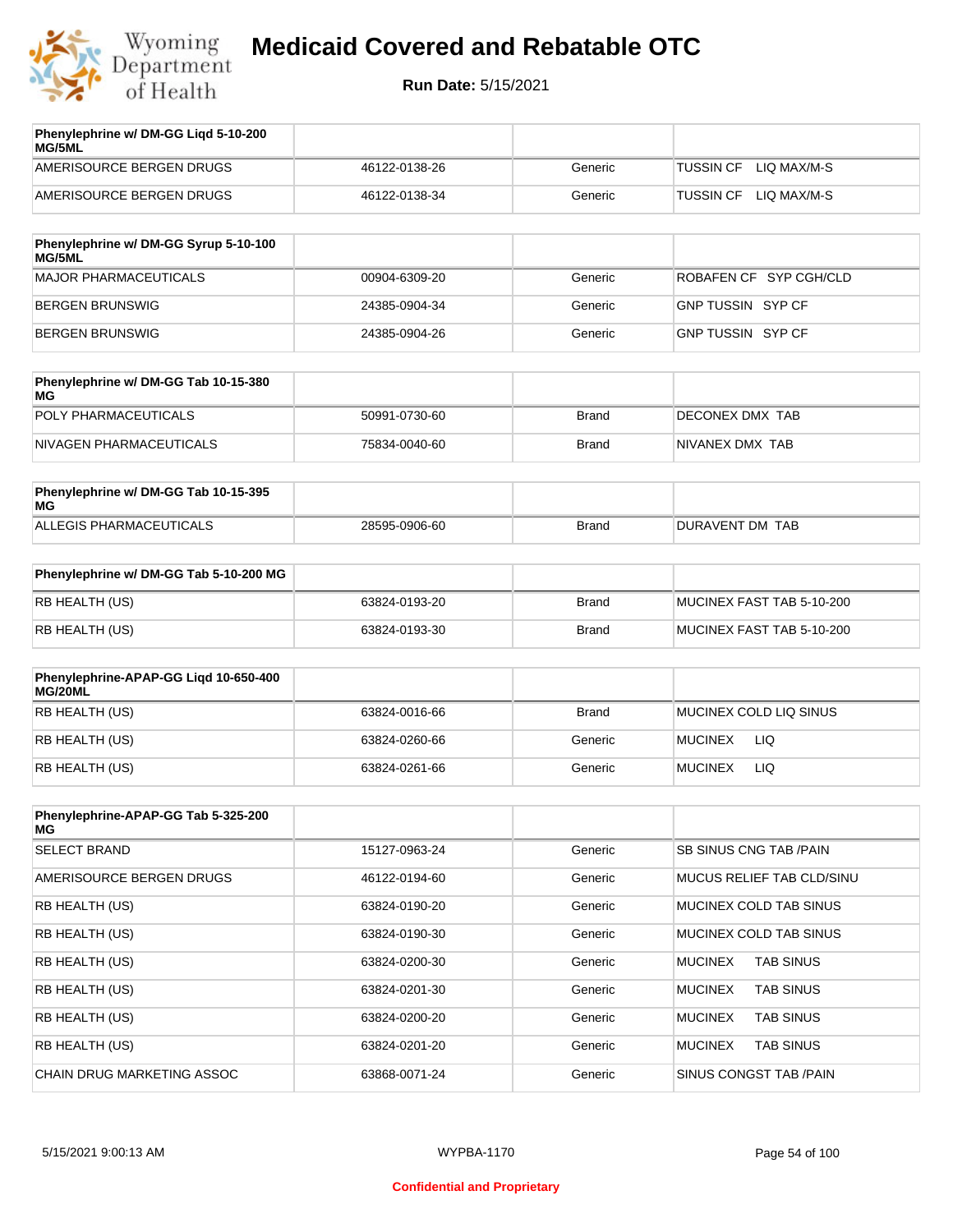

**3.33-1.33-6.33 MG/5ML**

**Phenylephrine-Bromphen w/ Codeine Liqd** 

## **Medicaid Covered and Rebatable OTC**

**Run Date:** 5/15/2021

R A MCNEIL **12830-0754-12 Brand M-END PE LIQ** 

| Phenylephrine-Bromphen w/ Codeine<br><b>Liquid 10-4-10 MG/5ML</b> |               |              |                               |
|-------------------------------------------------------------------|---------------|--------------|-------------------------------|
| POLY PHARMACEUTICALS                                              | 50991-0723-16 | <b>Brand</b> | POLY-TUSSIN LIQ 10-4-10       |
| Phenylephrine-Brompheniramine-DM Elixir                           |               |              |                               |
| 2.5-1-5 MG/5ML                                                    |               |              |                               |
| MAJOR PHARMACEUTICALS                                             | 00904-5782-20 | Generic      | DIMAPHEN DM ELX COLD/CGH      |
| <b>LEADER BRAND PRODUCTS</b>                                      | 37205-0969-26 | Generic      | COLD/COUGH ELX DM CHILD       |
| Phenylephrine-Brompheniramine-DM<br>Liquid 2.5-1-5 MG/5ML         |               |              |                               |
| <b>PERRIGO</b>                                                    | 00113-0987-26 | Generic      | COLD/COUGH LIQ CHILD          |
| <b>WOMEN'S CHOICE PHARMACEUTICALS</b>                             | 00485-0204-04 | Generic      | <b>RYNEX DM</b><br>LIQ.       |
| WOMEN'S CHOICE PHARMACEUTICALS                                    | 00485-0204-16 | Generic      | <b>RYNEX DM</b><br>LIQ.       |
| <b>TOPCO</b>                                                      | 36800-0987-26 | Generic      | COLD/COUGH LIQ CHILD          |
| <b>BERGEN BRUNSWIG</b>                                            | 24385-0519-26 | Generic      | <b>GNP COLD/CGH LIQ CHILD</b> |
| <b>MCKESSON SUNMARK</b>                                           | 49348-0775-34 | Generic      | SM COLD/CGH LIQ DM CHILD      |
| <b>MCKESSON</b>                                                   | 62011-0063-01 | Generic      | HM COLD/CGH LIQ CHILDREN      |
| LARKEN LABORATORIES, INC.                                         | 68047-0143-16 | Generic      | ENDACOF-DM LIQ 2.5-1-5        |
| Phenylephrine-Brompheniramine-DM                                  |               |              |                               |
| Liquid 7.5-4-15 MG/5ML                                            |               |              |                               |
| <b>ALLEGIS PHARMACEUTICALS</b>                                    | 28595-0800-16 | <b>Brand</b> | AP-HIST DM LIQ 7.5-4-15       |
| POLY PHARMACEUTICALS                                              | 50991-0814-16 | <b>Brand</b> | ALAHIST DM LIQ 7.5-4-15       |
| NIVAGEN PHARMACEUTICALS                                           | 75834-0060-16 | Generic      | NIVA-HIST DM LIQ 7.5-4-15     |
|                                                                   |               |              |                               |
| Phenylephrine-Brompheniramine-DM<br><b>Syrup 5-2-10 MG/5ML</b>    |               |              |                               |
| LARKEN LABORATORIES, INC.                                         | 68047-0129-16 | <b>Brand</b> | LOHIST-DM SYP 5-2-10MG        |
|                                                                   |               |              |                               |
| Phenylephrine-Chlorphen w/ Codeine<br><b>Syrup 5-2-10 MG/5ML</b>  |               |              |                               |
| CAPITAL PHARMACEUTICAL                                            | 29978-0420-16 | <b>Brand</b> | <b>CAPCOF</b><br>SYP 5-2-10MG |
| Phenylephrine-Chlorphen-DM Liquid 10-4-<br><b>15 MG/5ML</b>       |               |              |                               |
| <b>WOMEN'S CHOICE PHARMACEUTICALS</b>                             | 00485-0171-16 | Generic      | ED A-HIST DM LIQ              |
| LARKEN LABORATORIES, INC.                                         | 68047-0186-16 | Generic      | NOHIST-DM<br>LIQ.             |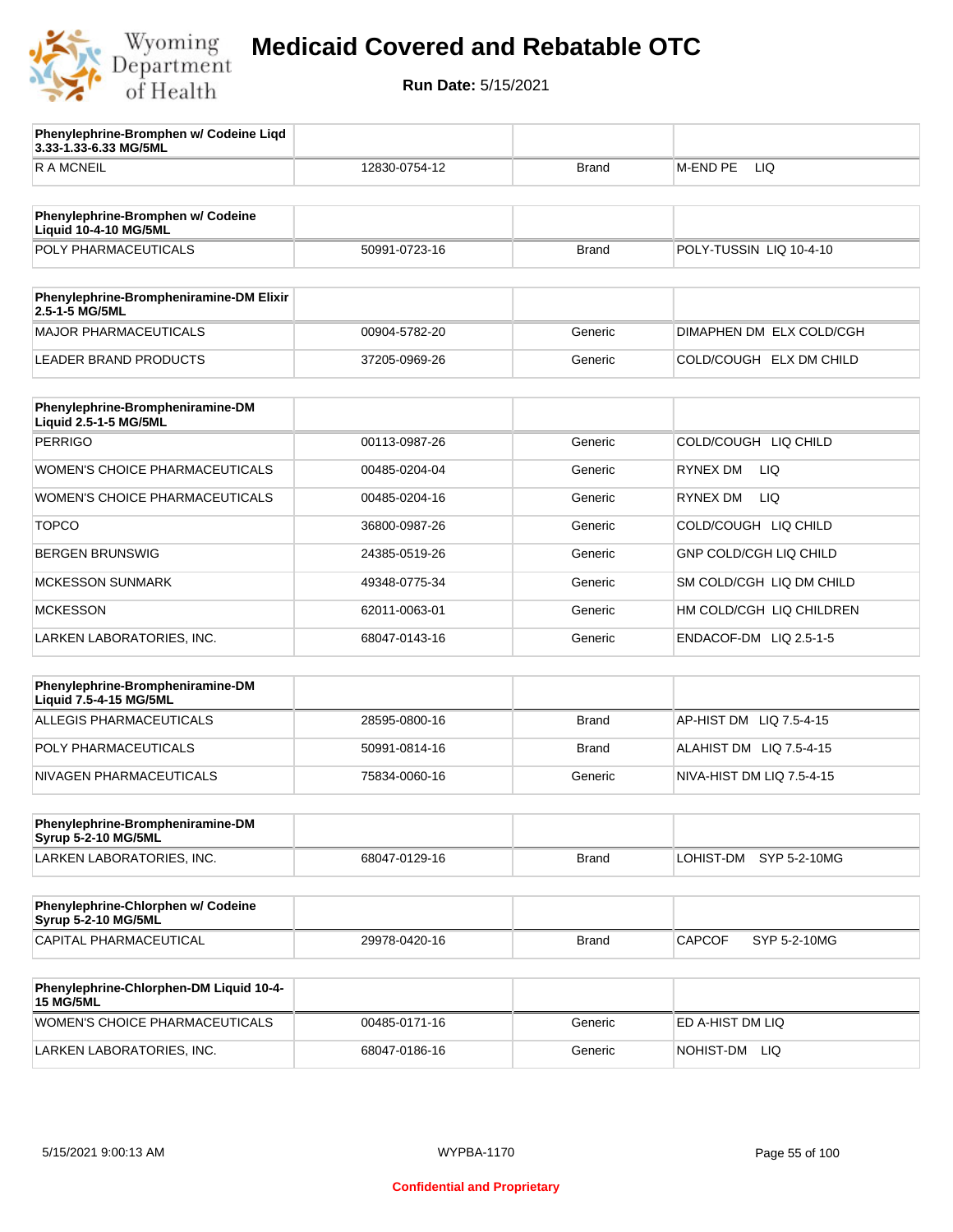

| Phenylephrine-Chlorphen-DM Liquid 3.5-1-<br>3 MG/ML              |               |              |                                  |
|------------------------------------------------------------------|---------------|--------------|----------------------------------|
| <b>VIRTUS PHARMACEUTICALS OPCO</b>                               | 76439-0320-30 | Generic      | VIRDEC DM<br>DRO 3.5-1-3         |
|                                                                  |               |              |                                  |
| Phenylephrine-Chlorphen-DM Syrup 10-4-<br><b>20 MG/5ML</b>       |               |              |                                  |
| <b>LASER PHARMACEUTICALS</b>                                     | 16477-0186-01 | Brand        | DONATUSSIN SYP                   |
|                                                                  |               |              |                                  |
| Phenylephrine-Chlorphen-DM Tab 10-4-10<br>МG                     |               |              |                                  |
| <b>WOMEN'S CHOICE PHARMACEUTICALS</b>                            | 00485-0240-01 | Brand        | ED A-HIST DM TAB 10-4-10         |
|                                                                  |               |              |                                  |
| Phenylephrine-Dexbromphen-<br>Chlophedianol Liqd 5-1-12.5 MG/5ML |               |              |                                  |
| <b>RAMCNEIL</b>                                                  | 12830-0760-16 | <b>Brand</b> | CHLO TUSS<br>LIQ                 |
|                                                                  |               |              |                                  |
| Phenylephrine-Dexchlorphenir-Codeine<br>Syrup 5-1-9 MG/5ML       |               |              |                                  |
| PRO-PHARMA LLC                                                   | 66594-0499-16 | Brand        | PRO-RED AC SYP 5-1-9/5           |
|                                                                  |               |              |                                  |
| Phenylephrine-DM Soln 2.5-5 MG/5ML                               |               |              |                                  |
| <b>TOPCO</b>                                                     | 36800-0444-26 | Generic      | TRIACTING DT LIQ COLD/CGH        |
| BERGEN BRUNSWIG                                                  | 24385-0981-26 | Generic      | TRIACTING DT LIQ COLD/CGH        |
|                                                                  |               |              |                                  |
| Phenylephrine-DM Syrup 2.5-5 MG/5ML                              |               |              |                                  |
| GLAXO CONSUMER HEALTHCARE L.P.                                   | 00067-8105-04 | Brand        | SOL COLD/CGH<br><b>TRIAMINIC</b> |
|                                                                  |               |              |                                  |
| Phenylephrine-DM-GG w/ APAP Liq 5-10-<br>200-325 MG/10ML         |               |              |                                  |
| RB HEALTH (US)                                                   | 63824-0017-64 | <b>Brand</b> | MUCINEX CHLD LIQ MULTISYM        |
| RB HEALTH (US)                                                   | 63824-0015-66 | Brand        | MUCINEX COLD LIQ FLU&SORE        |
| RB HEALTH (US)                                                   | 63824-0015-69 | <b>Brand</b> | MUCINEX COLD LIQ FLU&SORE        |
| RB HEALTH (US)                                                   | 63824-0020-66 | Brand        | MUCINEX FAST LIQ SEV COLD        |
| RB HEALTH (US)                                                   | 63824-0278-64 | <b>Brand</b> | MUCINEX COLD LIQ CHILD           |
| RB HEALTH (US)                                                   | 63824-0215-66 | Generic      | CGH/COLD DAY LIQ DELSYM          |
|                                                                  |               |              |                                  |
| Phenylephrine-DM-GG w/ APAP Liq 5-10-<br>200-325 MG/15ML         |               |              |                                  |
| <b>PERRIGO</b>                                                   | 00113-0603-34 | Generic      | COLD & FLU LIQ DAY TIME          |
| PERRIGO                                                          | 00113-0603-40 | Generic      | COLD & FLU LIQ DAY TIME          |
|                                                                  |               |              |                                  |
| Phenylephrine-DM-GG w/ APAP Packet 10-<br>20-400-650 MG          |               |              |                                  |
| <b>RECKITT BENCKISER</b>                                         | 63824-0231-04 | <b>Brand</b> | <b>MUCINEX</b><br>PAK FAST-MAX   |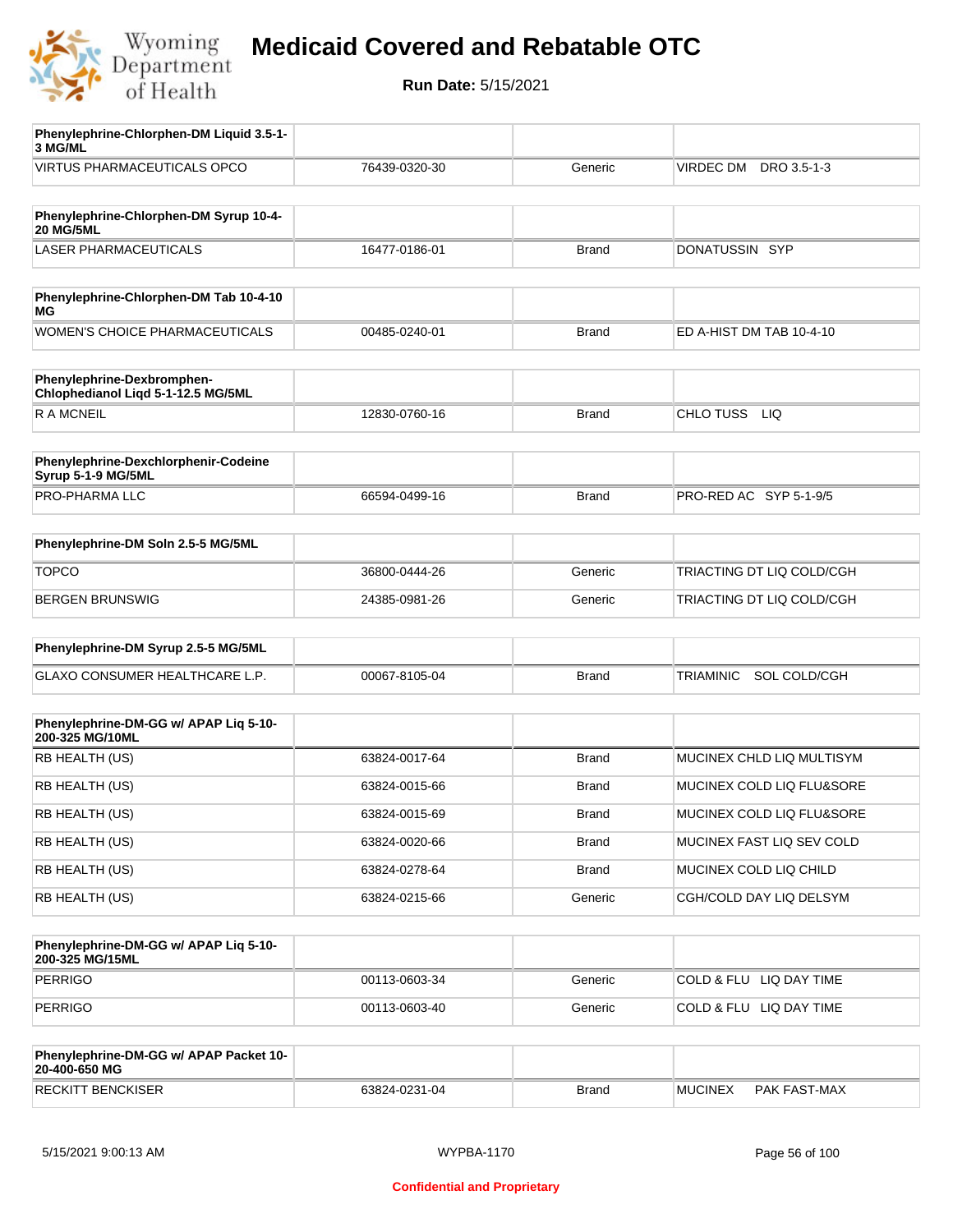

| NEUNTI BENUNJEN                                     | 00024-0202-00 | Pianu   |                                 |
|-----------------------------------------------------|---------------|---------|---------------------------------|
| Phenylephrine-DM-GG w/ APAP Tab 5-10-<br>200-325 MG |               |         |                                 |
| PERRIGO PHARMACEUTICALS                             | 00113-0308-62 | Generic | COLD MULT-SY TAB SEVR DAY       |
| <b>PERRIGO</b>                                      | 00113-0548-53 | Generic | COLD & FLU TAB DAYTIME          |
| <b>PERRIGO</b>                                      | 00113-0548-62 | Generic | COLD & FLU TAB DAYTIME          |
| PERRIGO PHARMACEUTICALS                             | 00113-0234-62 | Generic | COLD HEAD TAB CONG DT           |
| <b>SELECT BRAND</b>                                 | 15127-0962-24 | Generic | SB COLD MULT TAB SYMP SEV       |
| <b>SELECT BRAND</b>                                 | 15127-0964-24 | Generic | SB COLD HEAD TAB CONGEST        |
| <b>TOPCO</b>                                        | 36800-0234-62 | Generic | COLD HEAD TAB CONG DT           |
| <b>TOPCO</b>                                        | 36800-0308-62 | Generic | COLD MULT-SY TAB SEVR DAY       |
| AMERISOURCE BERGEN DRUGS                            | 46122-0126-62 | Generic | <b>GNP COLD RLF TAB DAYTIME</b> |
| <b>MCKESSON SUNMARK</b>                             | 49348-0104-04 | Generic | SM COLD&FLU TAB SEVERE          |
| AMERISOURCE BERGEN DRUGS                            | 46122-0192-60 | Generic | MUCUS RELIEF TAB COLD/FLU       |
| AMERISOURCE BERGEN DRUGS                            | 46122-0193-60 | Generic | MUCUS RELIEF TAB CONG/CLD       |
| AMERISOURCE BERGEN DRUGS                            | 46122-0072-62 | Generic | <b>COLD RELIEF TAB MULTI-SY</b> |
| <b>MCKESSON SUNMARK</b>                             | 49348-0118-04 | Generic | SM COLD&FLU TAB SEVERE          |
| <b>MCKESSON</b>                                     | 62011-0241-01 | Generic | HM SEVERE TAB COLD/FLU          |
| RB HEALTH (US)                                      | 63824-0191-20 | Generic | MUCINEX COLD TAB FLU&SORE       |
| <b>RECKITT BENCKISER</b>                            | 63824-0192-20 | Generic | MUCINEX FAST TAB CONGEST        |
| <b>RB HEALTH (US)</b>                               | 63824-0191-30 | Generic | MUCINEX COLD TAB FLU&SORE       |
| <b>RECKITT BENCKISER</b>                            | 63824-0192-30 | Generic | MUCINEX FAST TAB CONGEST        |
| <b>CHAIN DRUG MARKETING ASSOC</b>                   | 63868-0073-24 | Generic | MULTI-SYMPTM TAB DAYTIME        |
| RB HEALTH (US)                                      | 63824-0196-20 | Generic | MUCINEX FAST TAB SEV COLD       |
| RB HEALTH (US)                                      | 63824-0196-30 | Generic | MUCINEX FAST TAB SEV COLD       |

| Phenylephrine-Doxylamine-DM-APAP Liq 5<br>⊦6.25-10-325 MG/15ML |               |         |                          |
|----------------------------------------------------------------|---------------|---------|--------------------------|
| PERRIGO                                                        | 00113-0763-40 | Generic | COLD & FLU LIQ NIGHTTIM  |
| PERRIGO                                                        | 00113-0763-34 | Generic | COLD & FLU LIQ NIGHTTIM  |
| AMERISOURCE BERGEN DRUGS                                       | 46122-0034-34 | Generic | MULTI-SYMPT LIQ CLD NGHT |

| Phenylephrine-Guaifenesin Ligd 2.5-100<br>MG/5ML |               |              |                          |
|--------------------------------------------------|---------------|--------------|--------------------------|
| RB HEALTH (US)                                   | 63824-0284-64 | <b>Brand</b> | MUCINEX COLD LIQ 2.5-100 |

| <b>Phenylephrine-Guaifenesin Ligd 5-100</b><br><b>MG/5ML</b> |               |       |                    |
|--------------------------------------------------------------|---------------|-------|--------------------|
| WOMEN'S CHOICE PHARMACEUTICALS                               | 00485-0208-16 | Brand | ED BRON GP<br>-LIQ |
| CAPELLON PHARMACEUTICALS                                     | 64543-0044-16 | Brand | RESCON-GG<br>LIQ   |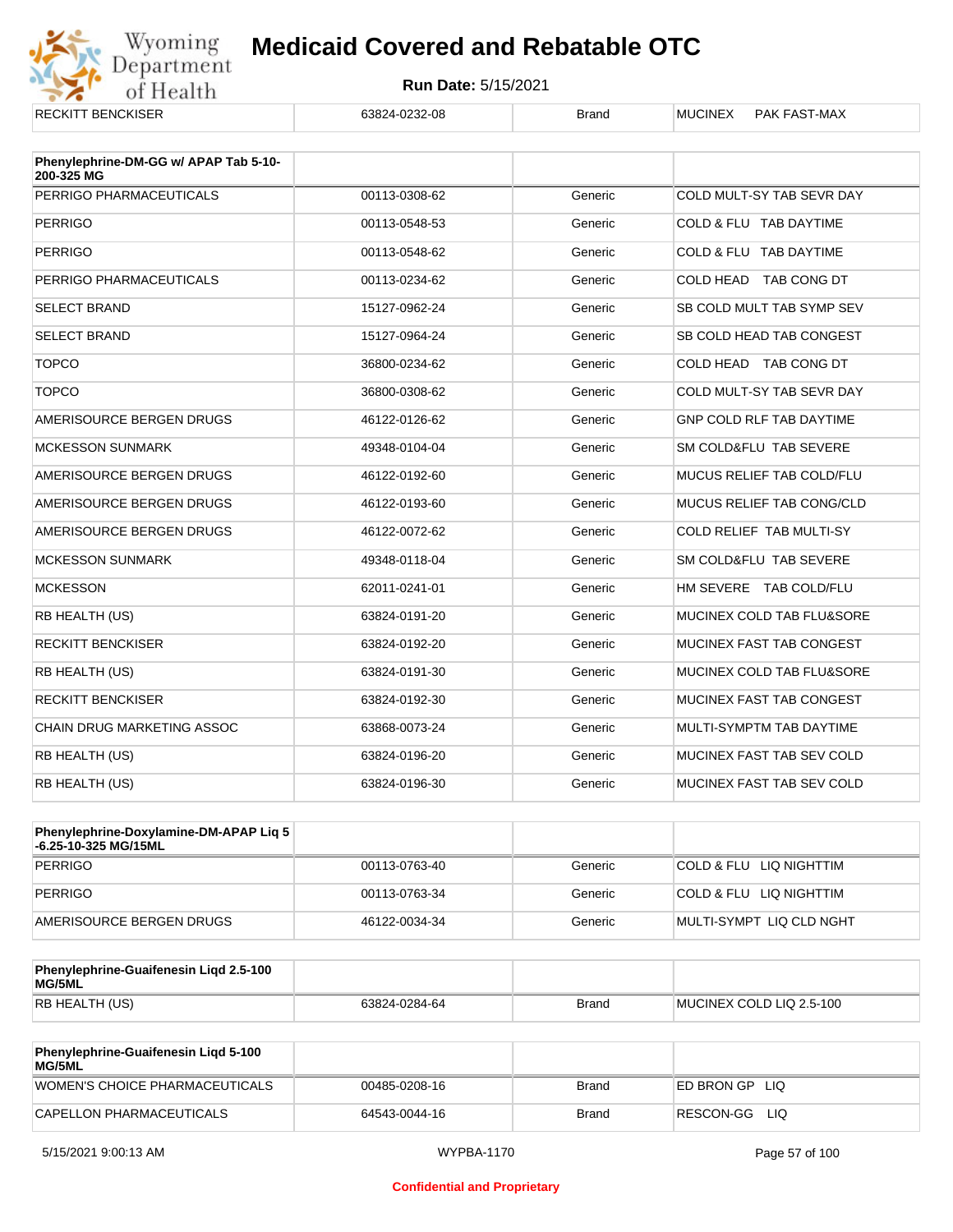| Department<br><b>Run Date: 5/15/2021</b><br>of Health |               |              |                                 |  |  |
|-------------------------------------------------------|---------------|--------------|---------------------------------|--|--|
| CAPELLON PHARMACEUTICALS                              | 64543-0044-04 | <b>Brand</b> | RESCON-GG<br><b>LIQ</b>         |  |  |
| Phenylephrine-Guaifenesin Syrup 5-200<br>MG/5ML       |               |              |                                 |  |  |
| JAYMAC PHARMACEUTICAL LLC                             | 64661-0011-16 | <b>Brand</b> | J-MAX<br>SYP 5-200MG            |  |  |
| Phenylephrine-Guaifenesin Tab 10-380 MG               |               |              |                                 |  |  |
| POLY PHARMACEUTICALS                                  | 50991-0716-60 | <b>Brand</b> | DECONEX IR TAB 10-380MG         |  |  |
| Phenylephrine-Guaifenesin Tab 10-400 MG               |               |              |                                 |  |  |
| <b>WOMEN'S CHOICE PHARMACEUTICALS</b>                 | 00485-0250-01 | Generic      | <b>MUCAPHED</b><br>TAB 10-400MG |  |  |
| <b>MAJOR PHARMACEUTICALS</b>                          | 00904-5792-46 | Generic      | MUCUSRELIEF TAB SINUS           |  |  |
| <b>MAJOR PHARMACEUTICALS</b>                          | 00904-5792-52 | Generic      | MUCUSRELIEF TAB SINUS           |  |  |
| <b>BERGEN BRUNSWIG</b>                                | 24385-0925-71 | Generic      | <b>MUCUS RELIEF TAB PE</b>      |  |  |
| <b>LEADER BRAND PRODUCTS</b>                          | 37205-0874-71 | Generic      | CHEST CONGST TAB RLF PE         |  |  |
| <b>MCKESSON SUNMARK</b>                               | 49348-0774-09 | Generic      | CHEST CONGST TAB RLF PE         |  |  |
| <b>CHAIN DRUG MARKETING ASSOC</b>                     | 63868-0752-50 | <b>Brand</b> | MEDIFIN PE TAB 10-400MG         |  |  |
| Phenylephrine-Ibuprofen Tab 10-200 MG                 |               |              |                                 |  |  |
| <b>RUGBY LABORATORIES</b>                             | 00536-1044-19 | Generic      | CONGESTION TAB 10-200MG         |  |  |
| <b>RUGBY LABORATORIES</b>                             | 00536-1044-34 | Generic      | CONGESTION TAB 10-200MG         |  |  |

| Phenylephrine-Pyrilamine-DM Syrup 5-8.33<br>-10 MG/5ML |               |              |                 |
|--------------------------------------------------------|---------------|--------------|-----------------|
| <b>PAR PHARMACEUTICALS</b>                             | 00603-0728-54 | <b>Brand</b> | CODITUSS DM SYP |

| <b>Phenylephrine-Thonzylamine-DM Liquid 5-</b><br><b>25-10 MG/5ML</b> |               |       |                          |
|-----------------------------------------------------------------------|---------------|-------|--------------------------|
| <b>POLY PHARMACEUTICALS</b>                                           | 50991-0220-16 | Brand | POLY-HIST DM LIQ 5-25-10 |

| Phenyleph-Triprolidine-DM Syrup 10-2.5-20<br>MG/5ML |               |       |               |  |
|-----------------------------------------------------|---------------|-------|---------------|--|
| ALLEGIS PHARMACEUTICALS                             | 28595-0804-16 | Brand | HISTEX-DM SYP |  |

| <b>Pseudoephed-Bromphen-DM Elixir 15-1-5</b><br><b>MG/5ML</b> |               |         |                         |
|---------------------------------------------------------------|---------------|---------|-------------------------|
| <b>PAR PHARMACEUTICALS</b>                                    | 00603-0852-94 | Generic | <b>Q-TAPP DM ELX</b>    |
| <b>SILARX</b>                                                 | 54838-0136-70 | Brand   | BROTAPP DM LIQ 15-1-5/5 |
| <b>SILARX</b>                                                 | 54838-0136-40 | Brand   | BROTAPP DM LIQ 15-1-5/5 |

| Pseudoephed-Chlorphen-DM Lig 15-1-5<br><b>MG/5ML</b> |               |         |                           |
|------------------------------------------------------|---------------|---------|---------------------------|
| MAJOR PHARMACEUTICALS                                | 00904-5050-20 | Generic | PEDIA RELIEF LIO CGH/COLD |
| RUGBY LABORATORIES                                   | 00536-2310-97 | Generic | KIDKARE<br>LIQ CGH/COLD   |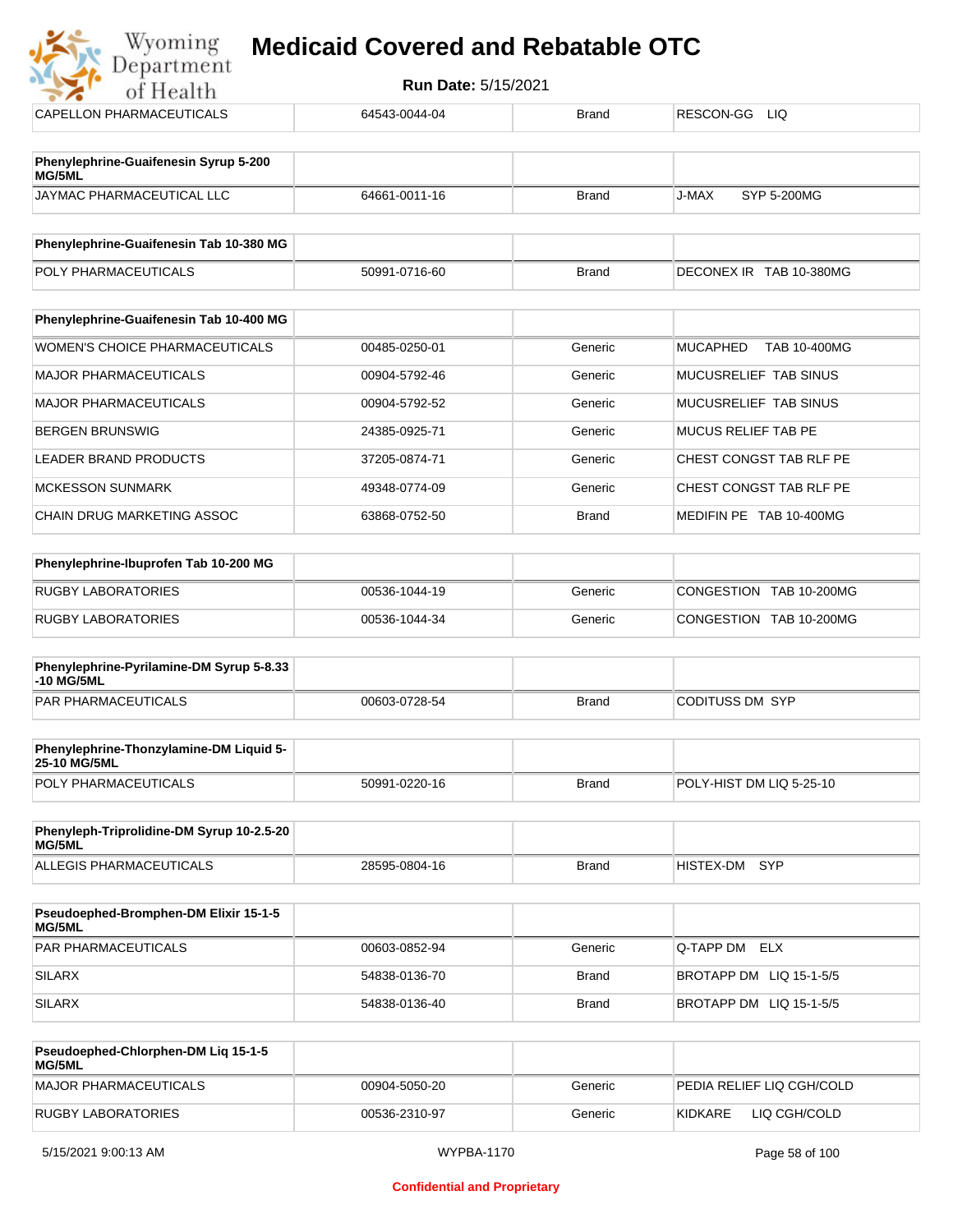Wyoming<br>Department<br>of Health

| .                                                                |               |              |                               |
|------------------------------------------------------------------|---------------|--------------|-------------------------------|
| <b>SILARX</b>                                                    | 54838-0115-40 | <b>Brand</b> | PEDIATRIC LIQ CGH/COLD        |
|                                                                  |               |              |                               |
| Pseudoephed-Chlorphen-DM Liq 15-2-15<br>MG/5ML                   |               |              |                               |
| <b>RAMCNEIL</b>                                                  | 12830-0810-16 | Generic      | <b>LIQ</b><br><b>M-END DM</b> |
| Pseudoephed-Chlorphen-DM Syrup 30-2-                             |               |              |                               |
| <b>10 MG/5ML</b>                                                 |               |              |                               |
| CAPELLON PHARMACEUTICALS                                         | 64543-0105-16 | <b>Brand</b> | SYP<br>RESCON-DM              |
| CAPELLON PHARMACEUTICALS                                         | 64543-0105-04 | <b>Brand</b> | RESCON-DM<br>SYP              |
| Pseudoephed-Dexbromphen-<br>Chlophedianol Liqd 30-1-12.5 MG/5ML  |               |              |                               |
| <b>RAMCNEIL</b>                                                  | 12830-0762-16 | <b>Brand</b> | CHLO TUSS LIQ                 |
| Pseudoephed-Dexbrompheniramine-DM<br>Liqd 20-0.667-10 MG/5ML     |               |              |                               |
| R A MCNEIL                                                       | 12830-0816-16 | <b>Brand</b> | <b>LIQ</b><br>M-END DMX       |
| Pseudoephed-Dexchlorphen-<br>Chlophedianol Liqd 30-1-12.5 MG/5ML |               |              |                               |
| <b>GM PHARMACEUTICALS</b>                                        | 58809-0999-01 | <b>Brand</b> | VANACOF<br>LIQ                |
| Pseudoephed-Doxylamine-DM Liquid 30-                             |               |              |                               |
| 6.25-15 MG/5ML                                                   |               |              |                               |
| <b>SALLUS LABORATORIES</b>                                       | 69036-0120-16 | <b>Brand</b> | LORTUSS DM LIQ                |
| Pseudoephedrine w/ COD-GG Liquid 30-10<br>-100 MG/5ML            |               |              |                               |
| <b>SALLUS LABORATORIES</b>                                       | 69036-0130-16 | <b>Brand</b> | LORTUSS EX LIQ                |
| Pseudoephedrine w/ COD-GG Soln 30-10-<br><b>100 MG/5ML</b>       |               |              |                               |
| PAR PHARMACEUTICALS                                              | 00603-1078-58 | Generic      | CHERATUSSIN SOL DAC           |
| <b>VIRTUS PHARMACEUTICALS OPCO</b>                               | 76439-0253-16 | Generic      | VIRTUSSIN SOL DAC             |
| Pseudoephedrine w/ COD-GG Syrup 30-10-<br><b>100 MG/5ML</b>      |               |              |                               |
| LLORENS PHARMACEUTICAL                                           | 54859-0520-16 | <b>Brand</b> | <b>SYP</b><br><b>TUSNEL C</b> |
|                                                                  |               |              |                               |
| Pseudoephedrine w/ DM-GG Liquid 15-5-50<br>MG/5ML                |               |              |                               |
| <b>LLORENS PHARMACEUTICAL</b>                                    | 54859-0544-04 | <b>Brand</b> | TUSNEL PEDI LIQ 15-5-50       |
| Pseudoephedrine w/ DM-GG Liquid 30-15-<br><b>200 MG/5ML</b>      |               |              |                               |
| LLORENS PHARMACEUTICAL                                           | 54859-0502-06 | <b>Brand</b> | <b>TUSNEL</b><br>LIQ.         |
| LLORENS PHARMACEUTICAL                                           | 54859-0502-10 | <b>Brand</b> | <b>TUSNEL</b><br><b>LIQ</b>   |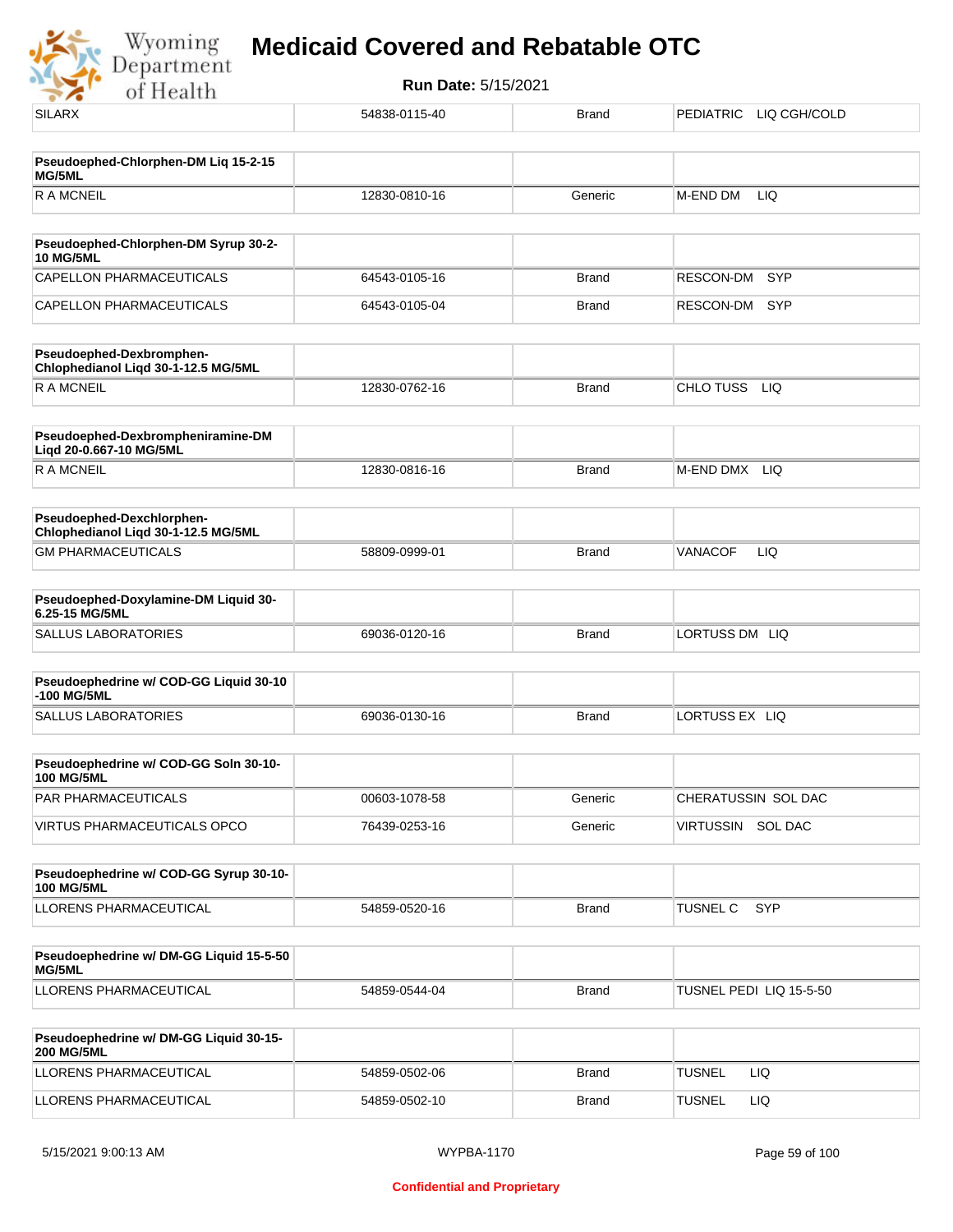|  |  | <b>Medicaid Covered and Rebatable OTC</b> |  |
|--|--|-------------------------------------------|--|
|  |  |                                           |  |

| $\mathbbm{W}$ yoming<br><b>Medicaid Covered and Rebatable OTC</b><br>Department |               |                            |                              |  |  |
|---------------------------------------------------------------------------------|---------------|----------------------------|------------------------------|--|--|
| of Health                                                                       |               | <b>Run Date: 5/15/2021</b> |                              |  |  |
| LLORENS PHARMACEUTICAL                                                          | 54859-0502-16 | <b>Brand</b>               | <b>TUSNEL</b><br><b>LIQ</b>  |  |  |
| Pseudoephedrine w/ DM-GG Liquid 7.5-2.5-<br>25 MG/ML                            |               |                            |                              |  |  |
| <b>LLORENS PHARMACEUTICAL</b>                                                   | 54859-0603-02 | <b>Brand</b>               | TUSNEL-DM<br>DRO PEDIATRC    |  |  |
| Pseudoephedrine w/ DM-GG Tab 60-15-400<br>МG                                    |               |                            |                              |  |  |
| CAPITAL PHARMACEUTICAL                                                          | 29978-0601-90 | <b>Brand</b>               | CAPMIST DM TAB               |  |  |
| Pseudoephedrine w/ DM-GG Tab 60-20-380<br>МG                                    |               |                            |                              |  |  |
| POLY PHARMACEUTICALS                                                            | 50991-0214-01 | <b>Brand</b>               | POLY-VENT DM TAB             |  |  |
| Pseudoephedrine-Bromphen-Codeine Liq<br>10-1.33-6.33 MG/5ML                     |               |                            |                              |  |  |
| R A MCNEIL                                                                      | 12830-0735-16 | Generic                    | <b>M-END WC</b><br>LIQ.      |  |  |
| <b>CENTURION LABS</b>                                                           | 23359-0023-16 | <b>Brand</b>               | LIQ<br><b>RYDEX</b>          |  |  |
| Pseudoephedrine-Bromphen-Codeine Liqd<br>30-2-7.5 MG/5ML                        |               |                            |                              |  |  |
| ALLEGIS PHARMACEUTICALS                                                         | 00682-0480-16 | <b>Brand</b>               | MAR-COF BP LIQ 30-2-7.5      |  |  |
| Pseudoephedrine-Chlorphen w/ Codeine<br>Lig 30-2-10 MG/5ML                      |               |                            |                              |  |  |
| <b>PAR PHARMACEUTICALS</b>                                                      | 00603-1520-54 | <b>Brand</b>               | PHENHIST DH LIQ 30-2-10      |  |  |
| <b>PAR PHARMACEUTICALS</b>                                                      | 00603-1520-58 | <b>Brand</b>               | PHENHIST DH LIQ 30-2-10      |  |  |
| Pseudoephedrine-Dexbromphen-Codeine<br>Liqd 20-0.667-6 MG/5ML                   |               |                            |                              |  |  |
| R A MCNEIL                                                                      | 12830-0739-16 | <b>Brand</b>               | M-END MAX D LIQ              |  |  |
| Pseudoephedrine-DM-GG w/ APAP Tab 60-<br>20-200-500 MG                          |               |                            |                              |  |  |
| POLY PHARMACEUTICALS                                                            | 50991-0510-01 | <b>Brand</b>               | <b>DURAFLU</b><br><b>TAB</b> |  |  |
| Pseudoephedrine-GG Tab 60-400 MG                                                |               |                            |                              |  |  |
| <b>B.F. ASCHER</b>                                                              | 00225-0580-08 | Brand                      | CONGESTAC TAB 60-400MG       |  |  |
| <b>B.F. ASCHER</b>                                                              | 00225-0580-06 | Brand                      | CONGESTAC TAB 60-400MG       |  |  |
| Pseudoephedrine-Guaifenesin Cap 30-150<br>МG                                    |               |                            |                              |  |  |
| LASER PHARMACEUTICALS                                                           | 16477-0306-01 | <b>Brand</b>               | RESPAIRE-30 CAP              |  |  |

| <b>Pseudoephedrine-Guaifenesin Ligd 7.5-50</b><br>MG/ML |               |              |                       |
|---------------------------------------------------------|---------------|--------------|-----------------------|
| LLORENS PHARMACEUTICAL                                  | 54859-0602-02 | <b>Brand</b> | TUSNEL PED DRO 7.5-50 |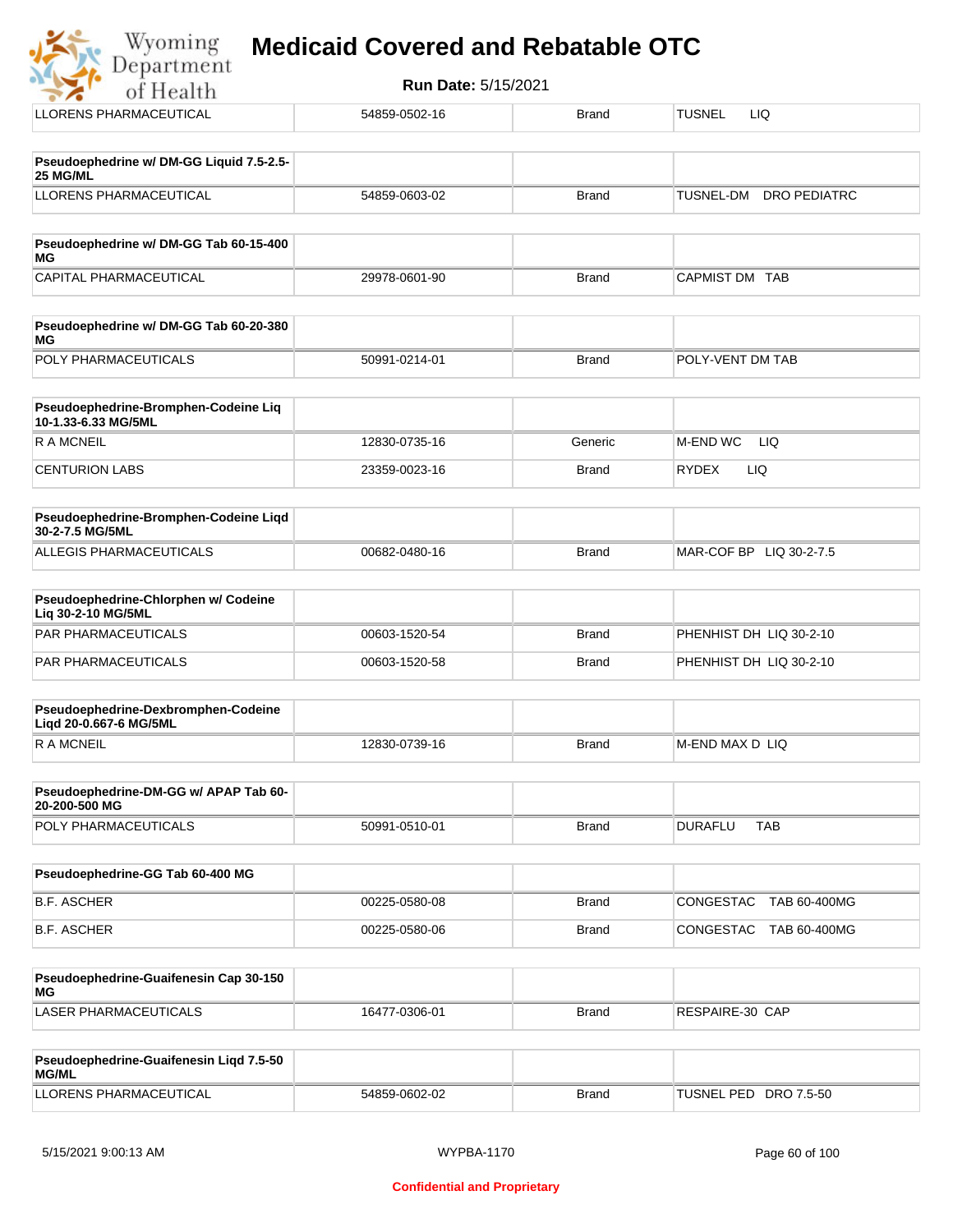

| Pseudoephedrine-Guaifenesin Tab 60-380<br>MG              |               |              |                                    |
|-----------------------------------------------------------|---------------|--------------|------------------------------------|
| POLY PHARMACEUTICALS                                      | 50991-0212-01 | <b>Brand</b> | POLY-VENT IR TAB 60-380MG          |
| Pseudoephedrine-Guaifenesin Tab ER<br>12HR 120-1200 MG    |               |              |                                    |
| RB HEALTH (US)                                            | 63824-0041-24 | <b>Brand</b> | <b>MUCINEX D</b><br>TAB 120-1200   |
| RB HEALTH (US)                                            | 63824-0041-36 | <b>Brand</b> | MUCINEX D TAB 120-1200             |
| Pseudoephedrine-Guaifenesin Tab ER<br>12HR 60-600 MG      |               |              |                                    |
| RB HEALTH (US)                                            | 63824-0057-18 | <b>Brand</b> | <b>MUCINEX D</b><br>TAB 60-600MG   |
| RB HEALTH (US)                                            | 63824-0057-36 | <b>Brand</b> | MUCINEX D TAB 60-600MG             |
| Pseudoephedrine-Ibuprofen Tab 30-200<br>MG                |               |              |                                    |
| <b>BERGEN BRUNSWIG</b>                                    | 24385-0465-60 | Generic      | GNP IBUPROFN TAB COLD/SIN          |
| <b>TOPCO</b>                                              | 36800-0083-60 | Generic      | IBUPROFEN TAB COLD/SIN             |
| <b>MCKESSON</b>                                           | 62011-0070-01 | Generic      | <b>COLD &amp; SINUS TAB RELIEF</b> |
| CHAIN DRUG MARKETING ASSOC                                | 63868-0453-20 | Generic      | QC IBUPROFEN TAB COLD/SIN          |
| Pseudoephedrine-Naproxen Sodium Tab<br>ER 12HR 120-220 MG |               |              |                                    |
| <b>PERRIGO</b>                                            | 00113-2417-01 | Generic      | SINUS&COLD-D TAB NON-DRSY          |
| AMERISOURCE BERGEN DRUGS                                  | 46122-0197-52 | Generic      | SINUS/COLD-D TAB 120-220           |
| <b>MCKESSON</b>                                           | 62011-0204-01 | Generic      | SINUS/COLD-D TAB 120-220           |
| Pyrilamine-Phenylephrine Tab 25-10 MG                     |               |              |                                    |
| <b>XSPIRE PHARMA</b>                                      | 42195-0210-10 | Generic      | PYRILAMIN/PE TAB 25-10MG           |
| Pyrilamine-Phenylephrine Tab 30-10 MG                     |               |              |                                    |
| <b>CARWIN ASSOCIATES</b>                                  | 15370-0031-10 | Brand        | RU-HIST-D<br>TAB 30-10MG           |
| Thonzylamine-Chlophedianol Liquid 6.25-<br>6.25 MG/ML     |               |              |                                    |
| POLY PHARMACEUTICALS                                      | 50991-0222-45 | Brand        | POLY-HIST PD LIQ                   |
| Thonzylamine-Phenylephrine Liquid 50-10<br>MG/15ML        |               |              |                                    |
| <b>GM PHARMACEUTICALS</b>                                 | 58809-0729-04 | <b>Brand</b> | NASOPEN PE LIQ                     |
| Triprolidine & Pseudoephedrine Tab 2.5-60<br>ΜG           |               |              |                                    |
| <b>MAJOR PHARMACEUTICALS</b>                              | 00904-0250-24 | Generic      | TAB 2.5-60MG<br><b>APRODINE</b>    |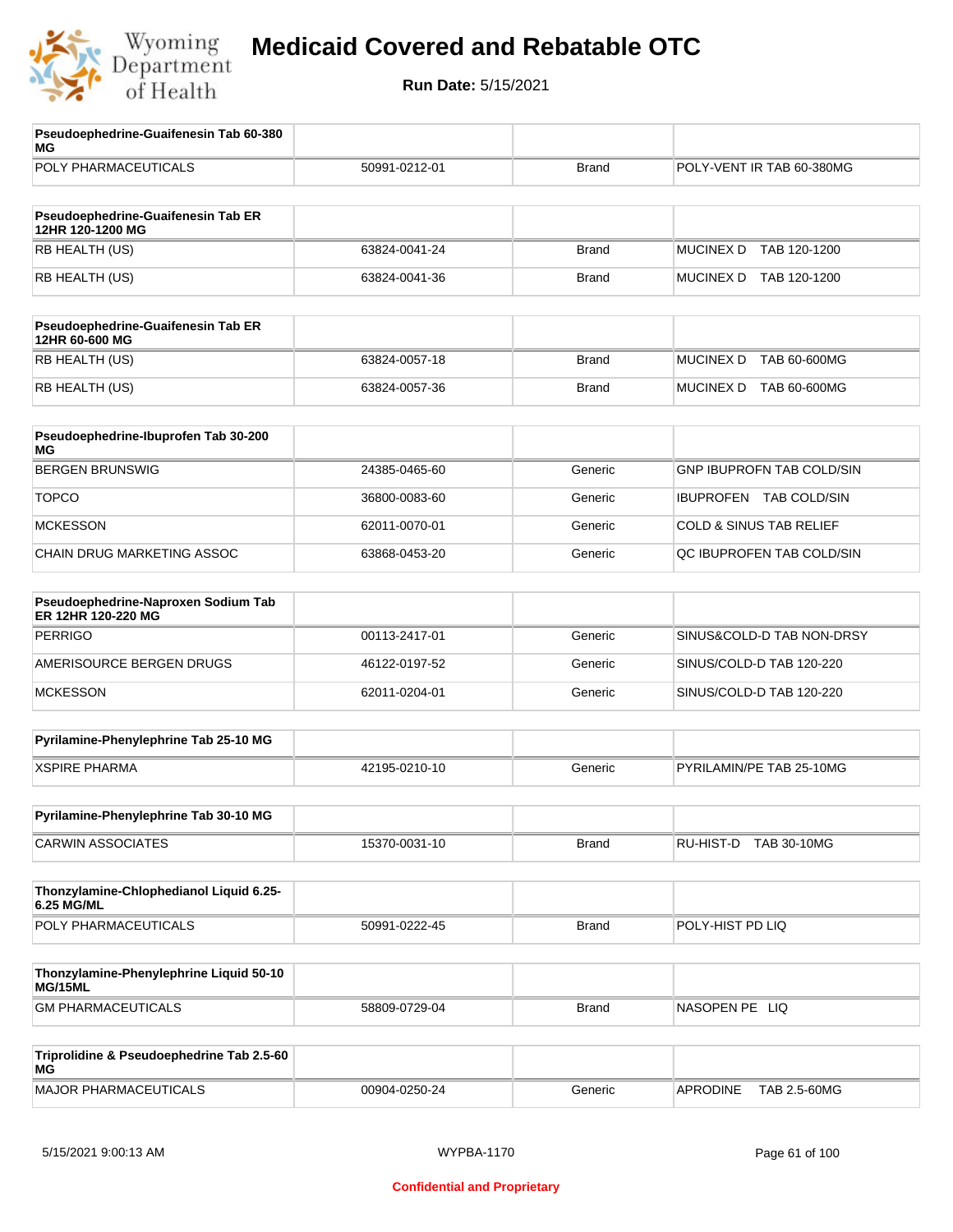#### **Run Date:** 5/15/2021

| Wyoming<br><b>Medicaid Covered and Rebatable OTC</b><br>Department |                            |         |                           |  |  |
|--------------------------------------------------------------------|----------------------------|---------|---------------------------|--|--|
| of Health                                                          | <b>Run Date: 5/15/2021</b> |         |                           |  |  |
| MAJOR PHARMACEUTICALS                                              | 00904-0250-59              | Generic | APRODINE<br>TAB 2.5-60MG  |  |  |
| WOMEN'S CHOICE PHARMACEUTICALS                                     | 00485-0210-01              | Generic | ED A-HIST<br>TAB 2.5-60MG |  |  |
|                                                                    |                            |         |                           |  |  |

| Triprolidine-Phenylephrine Liquid 2.5-10<br><b>MG/5ML</b> |               |       |                        |
|-----------------------------------------------------------|---------------|-------|------------------------|
| ALLEGIS PHARMACEUTICALS                                   | 28595-0803-16 | Brand | HISTEX-PE SYP 2.5-10/5 |
| <b>DERMATOLOGICALS</b>                                    |               |       |                        |

| *Bacitracin-Polymyxin B Oint*** |               |         |                  |
|---------------------------------|---------------|---------|------------------|
| <b>FOUGERA</b>                  | 00168-0021-31 | Generic | DOUBLE ANTIB OIN |
| <b>FOUGERA</b>                  | 00168-0021-09 | Generic | DOUBLE ANTIB OIN |
| <b>FOUGERA</b>                  | 00168-0021-35 | Generic | DOUBLE ANTIB OIN |
| MCKESSON SUNMARK                | 49348-0274-72 | Generic | DOUBLE ANTIB OIN |
| <b>MCKESSON</b>                 | 62011-0097-01 | Generic | DOUBLE ANTIB OIN |

| *Neomycin-Bacitracin-Polymyxin Oint*** |               |         |                         |
|----------------------------------------|---------------|---------|-------------------------|
| PERRIGO PHARMACEUTICALS                | 00113-0067-64 | Generic | <b>TRIPLE ANTIB OIN</b> |
| <b>FOUGERA</b>                         | 00168-0012-31 | Generic | <b>BAC/NEO/POLY OIN</b> |
| <b>FOUGERA</b>                         | 00168-0012-09 | Generic | <b>BAC/NEO/POLY OIN</b> |
| <b>FOUGERA</b>                         | 00168-0012-35 | Generic | <b>BAC/NEO/POLY OIN</b> |
| <b>MAJOR PHARMACEUTICALS</b>           | 00904-0734-31 | Generic | <b>TRIPLE ANTIB OIN</b> |
| <b>MAJOR PHARMACEUTICALS</b>           | 00904-0734-36 | Generic | TRIPLE ANTIB OIN        |
| <b>COSETTE PHARMACEUTICALS</b>         | 00713-0268-31 | Generic | TRIPLE ANTIB OIN        |
| <b>ACTAVIS MID ATLANTIC</b>            | 00472-0179-34 | Generic | TRIPLE ANTIB OIN        |
| <b>ACTAVIS MID ATLANTIC</b>            | 00472-0179-56 | Generic | TRIPLE ANTIB OIN        |
| <b>PAR PHARMACEUTICAL</b>              | 00603-0644-50 | Generic | TRIPLE ANTIB OIN        |
| <b>BERGEN BRUNSWIG</b>                 | 24385-0061-01 | Generic | GNP TRIPLE OIN ANTIBIOT |
| <b>BERGEN BRUNSWIG</b>                 | 24385-0061-03 | Generic | GNP TRIPLE OIN ANTIBIOT |
| <b>LEADER BRAND PRODUCTS</b>           | 37205-0273-10 | Generic | <b>TRIPLE ANTIB OIN</b> |
| <b>PERRIGO</b>                         | 45802-0061-03 | Generic | <b>TRIPLE ANTIB OIN</b> |
| PERRIGO PHARMACEUTICALS                | 45802-0143-01 | Generic | TRIPLE ANTIB OIN        |
| PERRIGO PHARMACEUTICALS                | 45802-0143-03 | Generic | TRIPLE ANTIB OIN        |
| PERRIGO PHARMACEUTICALS                | 45802-0143-70 | Generic | TRIPLE ANTIB OIN        |
| <b>PERRIGO</b>                         | 45802-0061-01 | Generic | TRIPLE ANTIB OIN        |
| <b>PERRIGO</b>                         | 45802-0061-70 | Generic | TRIPLE ANTIB OIN        |
| <b>MCKESSON SUNMARK</b>                | 49348-0029-72 | Generic | SM TRIPLE OIN ANTIBIOT  |
| <b>TARO</b>                            | 51672-2016-01 | Generic | TRIPLE ANTIB OIN        |
| <b>TARO</b>                            | 51672-2016-02 | Generic | <b>TRIPLE ANTIB OIN</b> |

5/15/2021 9:00:13 AM WYPBA-1170 Page 62 of 100

#### **Confidential and Proprietary**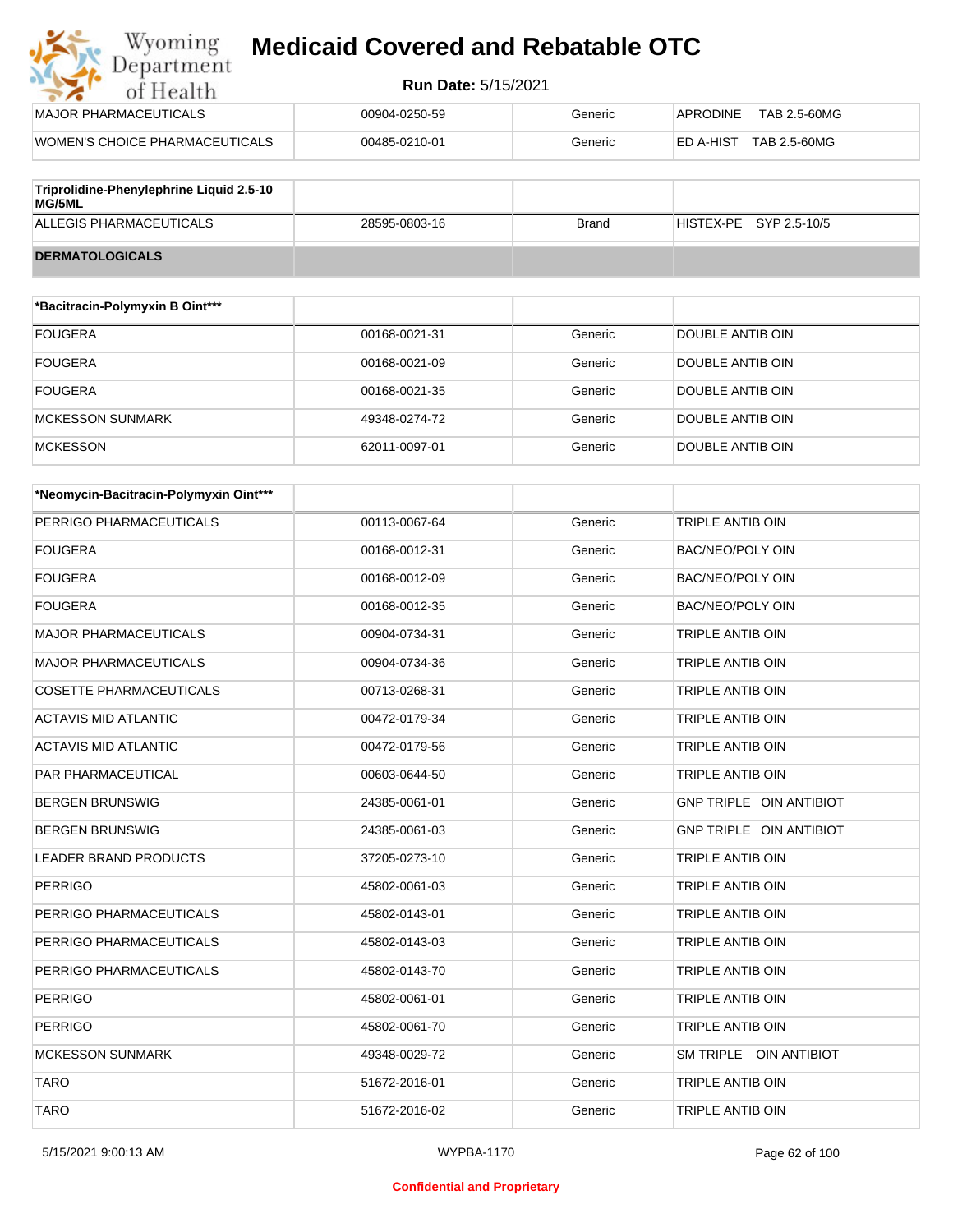

| <b>MCKESSON</b>                         | 62011-0098-01 | Generic | HM TRIPLE OIN ANTIBIOT     |
|-----------------------------------------|---------------|---------|----------------------------|
|                                         |               |         |                            |
| Bacitracin Oint 500 Unit/GM             |               |         |                            |
| <b>COSETTE PHARMACEUTICALS</b>          | 00713-0280-31 | Generic | BACITRACIN OIN 500/GM      |
| LEADER BRAND PRODUCTS                   | 37205-0275-10 | Generic | BACITRACIN OIN 500/GM      |
| PERRIGO PHARMACEUTICALS                 | 45802-0060-01 | Generic | BACITRACIN OIN 500/GM      |
| PERRIGO PHARMACEUTICALS                 | 45802-0060-03 | Generic | BACITRACIN OIN 500/GM      |
| PERRIGO PHARMACEUTICALS                 | 45802-0060-70 | Generic | BACITRACIN OIN 500/GM      |
|                                         |               |         |                            |
| <b>Bacitracin Zinc Oint 500 Unit/GM</b> |               |         |                            |
| FOUGERA                                 | 00168-0111-09 | Generic | BACITR ZINC OIN 500/GM     |
| FOUGERA                                 | 00168-0011-04 | Generic | BACITR ZINC OIN 500/GM     |
| FOUGERA                                 | 00168-0011-16 | Generic | BACITR ZINC OIN 500/GM     |
| FOUGERA                                 | 00168-0011-31 | Generic | BACITR ZINC OIN 500/GM     |
| FOUGERA                                 | 00168-0011-35 | Generic | BACITR ZINC OIN 500/GM     |
| PAR PHARMACEUTICAL                      | 00603-0441-50 | Generic | BACITR ZINC OIN 500/GM     |
| ACTAVIS MID ATLANTIC                    | 00472-1105-34 | Generic | BACITR ZINC OIN 500/GM     |
| ACTAVIS MID ATLANTIC                    | 00472-1105-56 | Generic | BACITR ZINC OIN 500/GM     |
| BERGEN BRUNSWIG                         | 24385-0060-03 | Generic | BACITR ZINC OIN 500/GM     |
| <b>MCKESSON SUNMARK</b>                 | 49348-0154-72 | Generic | SM ANTIBIOTI OIN 500/GM    |
| <b>TARO</b>                             | 51672-2075-01 | Generic | BACITR ZINC OIN 500/GM     |
| TARO                                    | 51672-2075-02 | Generic | BACITR ZINC OIN 500/GM     |
| <b>MCKESSON</b>                         | 62011-0094-01 | Generic | BACITRACIN OIN 500/GM      |
|                                         |               |         |                            |
| <b>Castellani Paint</b>                 |               |         |                            |
| <b>BAUSCH HEALTH</b>                    | 00884-2893-01 | Generic | CASTELLANI LIQ PAINT       |
| <b>BAUSCH HEALTH</b>                    | 00884-2993-01 | Generic | CASTELLANI LIQ PAINT/CL    |
| <b>Clotrimazole Cream 1%</b>            |               |         |                            |
| <b>MAJOR PHARMACEUTICALS</b>            | 00904-7822-36 | Generic | <b>CLOTRIMAZOLE CRE 1%</b> |
| <b>MAJOR PHARMACEUTICALS</b>            | 00904-7822-31 | Generic | <b>CLOTRIMAZOLE CRE 1%</b> |
| BERGEN BRUNSWIG                         | 24385-0205-01 | Generic | ATHLETE FOOT CRE 1%        |
| BERGEN BRUNSWIG                         |               |         | ATHLETE FOOT CRE 1%        |
|                                         | 24385-0205-03 | Generic |                            |
| PERRIGO                                 | 45802-0434-01 | Generic | <b>CLOTRIMAZOLE CRE 1%</b> |
| PERRIGO                                 | 45802-0434-11 | Generic | <b>CLOTRIMAZOLE CRE 1%</b> |
| MCKESSON SUNMARK                        | 49348-0279-72 | Generic | <b>CLOTRIMAZOLE CRE 1%</b> |
| TARO                                    | 51672-2002-01 | Generic | <b>CLOTRIMAZOLE CRE 1%</b> |
| <b>TARO</b>                             | 51672-2002-02 | Generic | <b>CLOTRIMAZOLE CRE 1%</b> |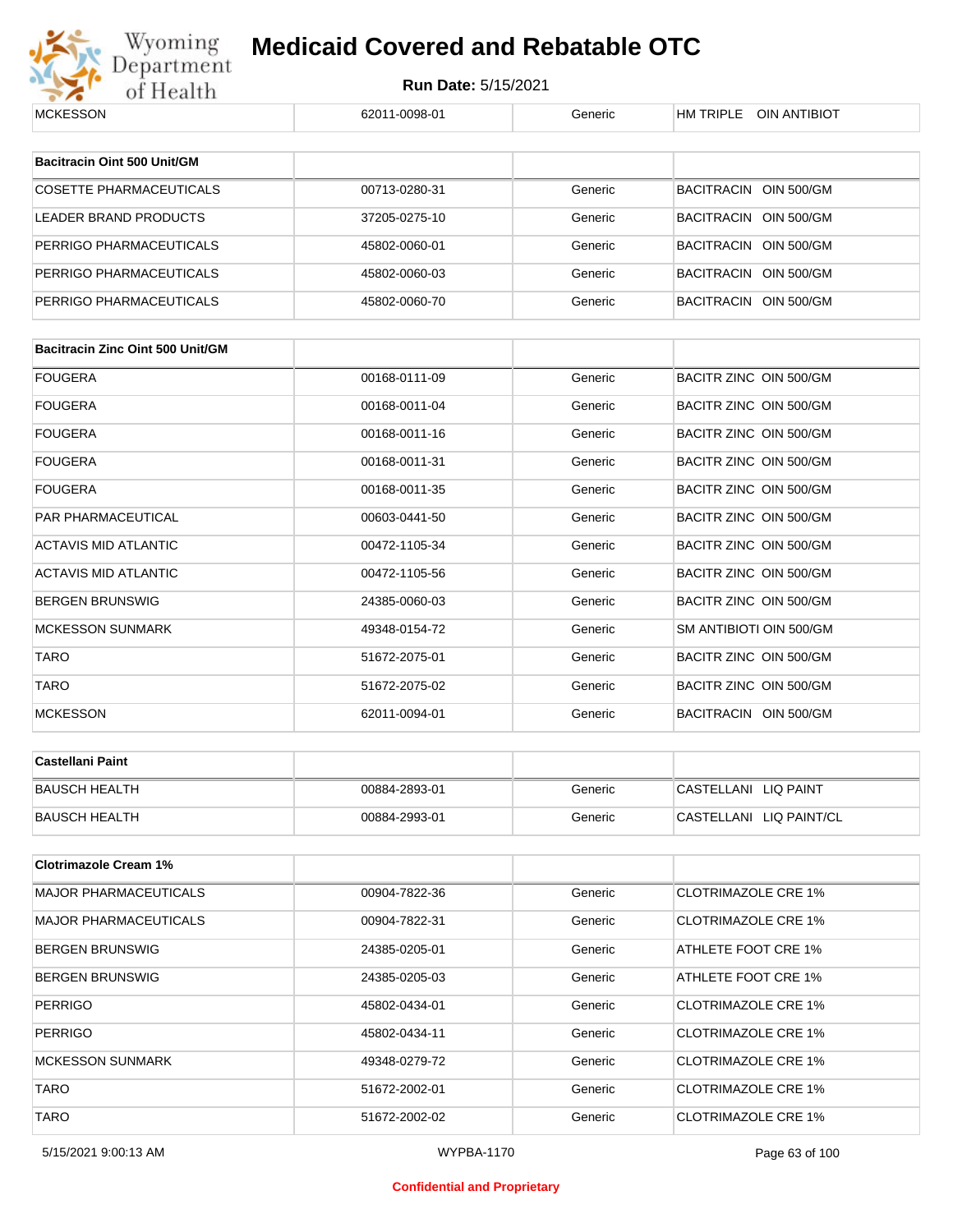

| <b>Clotrimazole Ointment 1%</b>  |               |              |                            |
|----------------------------------|---------------|--------------|----------------------------|
| CAPITAL PHARMACEUTICAL           | 29978-0918-60 | <b>Brand</b> | <b>OIN 1%</b><br>ALEVAZOL  |
|                                  |               |              |                            |
| <b>Clotrimazole Soln 1%</b>      |               |              |                            |
| <b>TARO</b>                      | 51672-2037-01 | Generic      | <b>CLOTRIMAZOLE SOL 1%</b> |
|                                  |               |              |                            |
| <b>Hydrocortisone Cream 0.5%</b> |               |              |                            |
| <b>FOUGERA</b>                   | 00168-0014-31 | Generic      | HYDROCORT CRE 0.5%         |
| <b>BERGEN BRUNSWIG</b>           | 24385-0190-03 | Generic      | HYDROCORT CRE 0.5%         |
|                                  |               |              |                            |
| <b>Hydrocortisone Cream 1%</b>   |               |              |                            |
| PERRIGO PHARMACEUTICALS          | 00113-0973-64 | Generic      | ANTI-ITCH CRE 1%           |
| <b>FOUGERA</b>                   | 00168-0154-08 | Generic      | HYDROCORT CRE 1%           |
| <b>FOUGERA</b>                   | 00168-0154-31 | Generic      | HYDROCORT CRE 1%           |
| <b>ACTAVIS MID ATLANTIC</b>      | 00472-0343-56 | Generic      | HYDROCORT CRE 1%           |
| PERRIGO PHARMACEUTICALS          | 00113-0541-64 | Generic      | ANTI-ITCH CRE 1%           |
| <b>RUGBY LABORATORIES</b>        | 00536-5108-95 | Generic      | HYDROSKIN CRE 1%           |
| PAR PHARMACEUTICAL               | 00603-0535-50 | Generic      | HYDROCORT CRE 1%           |
| <b>MAJOR PHARMACEUTICALS</b>     | 00904-7623-31 | Generic      | HYDROCORT CRE 1%           |
| <b>SELECT BRAND</b>              | 15127-0127-01 | Generic      | SB HYDROCORT CRE 1%        |
| <b>BERGEN BRUNSWIG</b>           | 24385-0021-03 | Generic      | GNP HYDROCOR CRE 1% PLUS   |
| LEADER BRAND PRODUCTS            | 37205-0162-10 | Generic      | HYDROCORT CRE 1%           |
| <b>MCKESSON SUNMARK</b>          | 49348-0521-72 | Generic      | SM HYDROCORT CRE 1%        |
| <b>PERRIGO</b>                   | 45802-0438-03 | Generic      | HYDROCORT CRE 1%           |
| <b>PERRIGO</b>                   | 45802-0438-05 | Generic      | HYDROCORT CRE 1%           |
| <b>TARO</b>                      | 51672-2013-02 | Generic      | HYDROCORT CRE 1%           |
| <b>TARO</b>                      | 51672-2013-01 | Generic      | HYDROCORT CRE 1%           |
| <b>TARO</b>                      | 51672-2063-02 | Generic      | HYDROCORT CRE 1%           |
| <b>TARO</b>                      | 51672-2069-02 | Generic      | HYDROCORT CRE 1%           |
|                                  |               |              |                            |
| <b>Hydrocortisone Lotion 1%</b>  |               |              |                            |
| <b>RUGBY LABORATORIES</b>        | 00536-5105-97 | Generic      | HYDRO SKIN LOT 1%          |
| <b>BERGEN BRUNSWIG</b>           | 24385-0283-06 | Generic      | HYDRO-LOTION LOT 1%        |
|                                  |               |              |                            |
| <b>Hydrocortisone Oint 0.5%</b>  |               |              |                            |
| <b>FOUGERA</b>                   | 00168-0016-31 | Generic      | HYDROCORT OIN 0.5%         |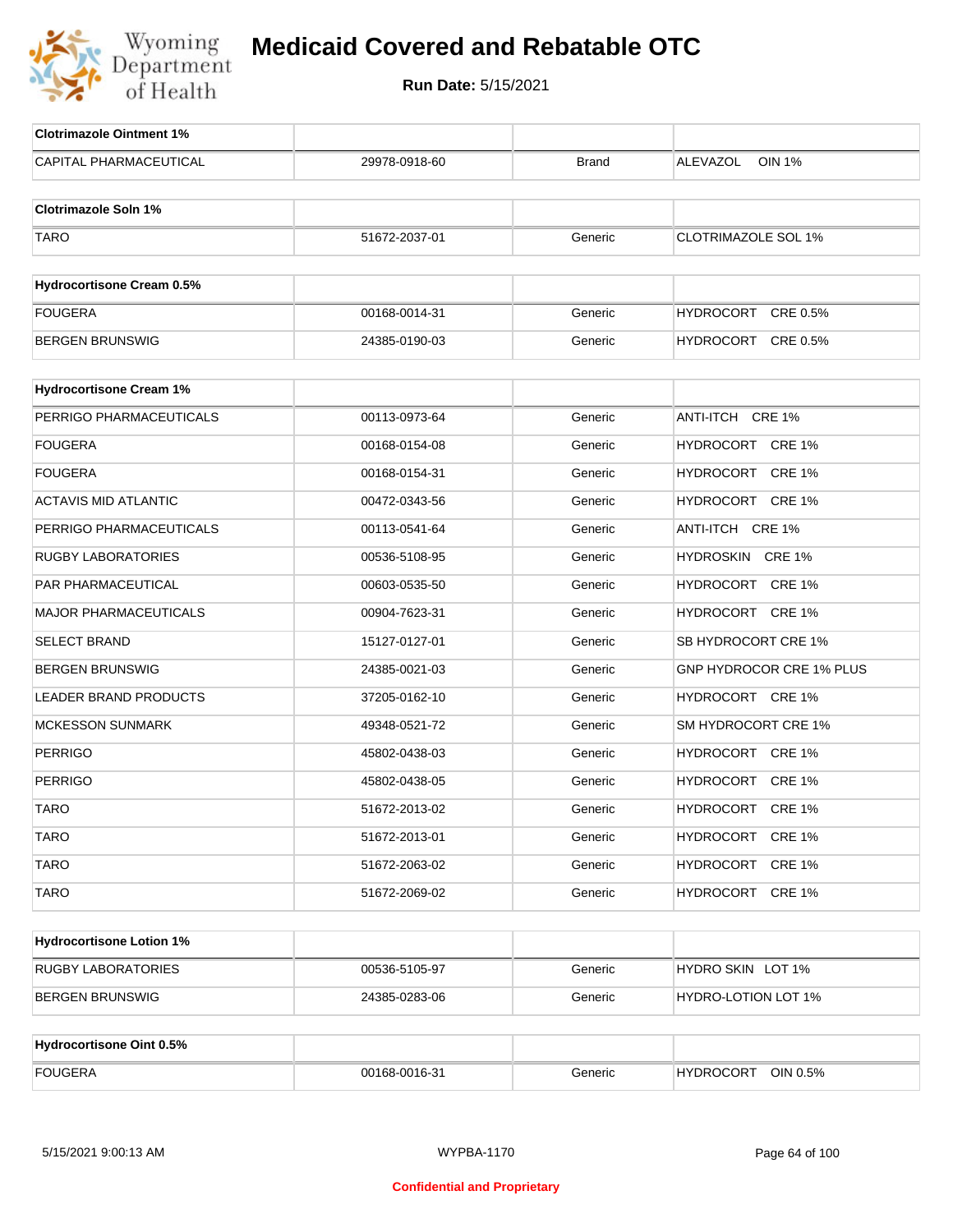

#### **Medicaid Covered and Rebatable OTC**

**Run Date:** 5/15/2021

T

| <b>Hydrocortisone Oint 1%</b>            |               |         |                                   |
|------------------------------------------|---------------|---------|-----------------------------------|
| <b>FOUGERA</b>                           | 00168-0181-31 | Generic | <b>HYDROCORT</b><br><b>OIN 1%</b> |
| <b>ACTAVIS MID ATLANTIC</b>              | 00472-0345-56 | Generic | HYDROCORT<br>OIN 1%               |
| <b>SELECT BRAND</b>                      | 15127-0128-01 | Generic | SB HYDROCORT OIN 1%               |
| <b>BERGEN BRUNSWIG</b>                   | 24385-0276-03 | Generic | HYDROCORT OIN 1%                  |
| PERRIGO PHARMACEUTICALS                  | 45802-0276-03 | Generic | HYDROCORT OIN 1%                  |
| <b>MCKESSON SUNMARK</b>                  | 49348-0522-72 | Generic | SM HYDROCORT OIN 1%               |
| <b>TARO</b>                              | 51672-2018-02 | Generic | HYDROCORT OIN 1%                  |
|                                          |               |         |                                   |
| <b>Hydrocortisone Soln 1%</b>            |               |         |                                   |
| RB HEALTH (US)                           | 63824-0850-15 | Generic | <b>SCALPICIN</b><br><b>SOL 1%</b> |
| Hydrocortisone-Aloe Vera Cream 0.5%      |               |         |                                   |
|                                          |               |         |                                   |
| <b>TARO</b>                              | 51672-2010-02 | Generic | CRE 0.5%<br><b>HC/ALOE</b>        |
| Hydrocortisone-Aloe Vera Cream 1%        |               |         |                                   |
| <b>ACTAVIS MID ATLANTIC</b>              | 00472-0339-56 | Generic | HYDROCORT/ CRE ALOE 1%            |
| <b>BERGEN BRUNSWIG</b>                   | 24385-0274-03 | Generic | HYDROCORT/ CRE ALOE 1%            |
|                                          |               |         |                                   |
| <b>LEADER BRAND PRODUCTS</b>             | 37205-0272-10 | Generic | HYDROCORT/ CRE ALOE 1%            |
| <b>MCKESSON SUNMARK</b>                  | 49348-0441-72 | Generic | SM HYDROCORT CRE 1% PLUS          |
| <b>MCKESSON</b>                          | 62011-0095-01 | Generic | HYDROCORT/ CRE ALOE 1%            |
| <b>MCKESSON</b>                          | 62011-0096-01 | Generic | HM HYDROCORT CRE 1% PLUS          |
| <b>Miconazole Nitrate Aerosol 2%</b>     |               |         |                                   |
|                                          |               |         |                                   |
| GLAXO CONSUMER HEALTHCARE L.P.           | 00067-0969-46 | Generic | DESENEX SPRY AER LIQUID           |
| <b>Miconazole Nitrate Aerosol Pow 2%</b> |               |         |                                   |
| GLAXO CONSUMER HEALTHCARE L.P.           | 00067-0959-40 | Generic | <b>DESENEX</b><br><b>AER 2%</b>   |
| LEADER BRAND PRODUCTS                    | 37205-0998-66 | Generic | <b>AER 2%</b><br><b>MICATIN</b>   |
|                                          |               |         |                                   |
| <b>Miconazole Nitrate Cream 2%</b>       |               |         |                                   |
| <b>ACTAVIS MID ATLANTIC</b>              | 00472-0735-14 | Generic | ANTIFUNGAL CRE 2%                 |
| <b>ACTAVIS MID ATLANTIC</b>              | 00472-0735-56 | Generic | ANTIFUNGAL CRE 2%                 |
| <b>ACTAVIS MID ATLANTIC</b>              | 00472-0735-42 | Generic | ANTIFUNGAL CRE 2%                 |
| PAR PHARMACEUTICAL                       | 00603-7805-50 | Generic | MICONAZOLE CRE 2%                 |
| <b>COLOPLAST</b>                         | 11701-0045-14 | Generic | <b>BAZA ANTIFUN CRE 2%</b>        |
| <b>COLOPLAST</b>                         | 11701-0045-22 | Generic | <b>BAZA ANTIFUN CRE 2%</b>        |
|                                          |               |         |                                   |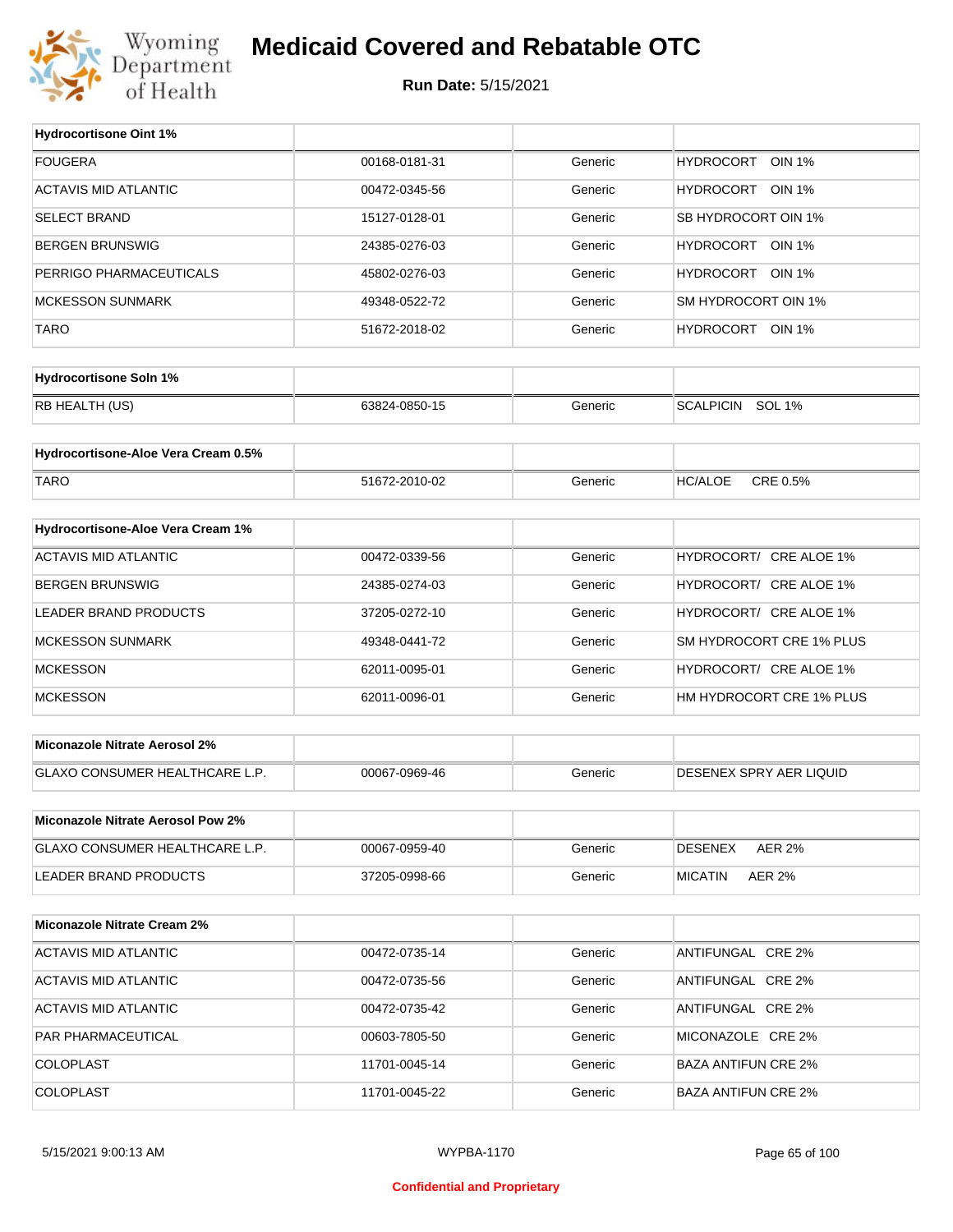

#### **Run Date:** 5/15/2021

| <b>COLOPLAST</b>          | 11701-0045-23 | Generic | BAZA ANTIFUN CRE 2%           |
|---------------------------|---------------|---------|-------------------------------|
| <b>MCKESSON SUNMARK</b>   | 49348-0689-72 | Generic | SM ANTIFUNGL CRE 2%           |
| SMITH & NEPHEW UNITED     | 50484-0328-00 | Generic | ANTIFUNGAL CRE 2%             |
| TARO                      | 51672-2001-01 | Generic | MICONAZOLE CRE 2%             |
| SMITH & NEPHEW UNITED     | 50484-0329-00 | Generic | ANTIFUNGAL CRE 2%             |
| TARO                      | 51672-2001-02 | Generic | MICONAZOLE CRE 2%             |
| MEDLINE/DERMAL MANAGEMENT | 53329-0079-64 | Generic | ANTIFUNGAL CRE 2%             |
| MEDLINE/DERMAL MANAGEMENT | 53329-0080-58 | Generic | SOOTHE&COOL CRE INZO 2%       |
| MEDLINE/DERMAL MANAGEMENT | 53329-0162-04 | Generic | <b>CRE ANTIFUNG</b><br>REMEDY |
| MEDLINE/DERMAL MANAGEMENT | 53329-0080-57 | Generic | SOOTHE&COOL CRE INZO 2%       |

| Miconazole Nitrate Kit 2% |               |              |                         |
|---------------------------|---------------|--------------|-------------------------|
| BAUSCH HEALTH             | 00884-5493-01 | <b>Brand</b> | <b>FUNGOID TINC KIT</b> |

| Miconazole Nitrate Ointment 2% |               |         |                   |
|--------------------------------|---------------|---------|-------------------|
| <b>COLOPLAST</b>               | 11701-0067-14 | Generic | CRITIC-AID OIN 2% |
| <b>COLOPLAST</b>               | 11701-0067-23 | Generic | CRITIC-AID OIN 2% |
| <b>COLOPLAST</b>               | 11701-0067-22 | Generic | CRITIC-AID OIN 2% |

| Miconazole Nitrate Powder 2%   |               |         |                            |
|--------------------------------|---------------|---------|----------------------------|
| GLAXO CONSUMER HEALTHCARE L.P. | 00067-0949-15 | Generic | <b>DESENEX SHAK POW 2%</b> |
| GLAXO CONSUMER HEALTHCARE L.P. | 00067-0949-30 | Generic | <b>DESENEX SHAK POW 2%</b> |
| GLAXO CONSUMER HEALTHCARE L.P. | 00145-1501-03 | Generic | ZEASORB-AF POW 2%          |
| GLAXO CONSUMER HEALTHCARE L.P. | 00145-1506-05 | Generic | ZEASORB-AF POW 2%          |
| COLOPLAST                      | 11701-0038-16 | Generic | MICRO GUARD POW 2%         |
| LEADER BRAND PRODUCTS          | 37205-0653-18 | Generic | MICONAZORB<br>POW AF 2%    |
| AMERISOURCE BERGEN DRUGS       | 46122-0039-27 | Generic | MICONAZORB POW AF 2%       |

| Miconazole Nitrate Soln 2% |                             |       |                           |
|----------------------------|-----------------------------|-------|---------------------------|
| <b>BAUSC</b><br>.TH        | $-0293-01$<br>$\bigcap$ RRA | Brand | TINC SOL<br>2%<br>FUNGOID |

| Neomycin-Bacitracin-Polymyxin-<br><b>Pramoxine Oint 1%</b> |               |         |                         |
|------------------------------------------------------------|---------------|---------|-------------------------|
| COSETTE PHARMACEUTICALS                                    | 00713-0622-31 | Generic | TRIPLE ANTIB OIN PLUS   |
| BERGEN BRUNSWIG                                            | 24385-0143-03 | Generic | TRIPLE ANTIB OIN PLUS   |
| <b>MCKESSON SUNMARK</b>                                    | 49348-0600-72 | Generic | TRIPLE ANTIB OIN MAX ST |
| LEADER BRAND PRODUCTS                                      | 37205-0266-10 | Generic | TRIPLE ANTIB OIN PLUS   |
| <b>TARO</b>                                                | 51672-2027-01 | Generic | TRIPLE ANTIB OIN PLUS   |
| <b>TARO</b>                                                | 51672-2027-02 | Generic | TRIPLE ANTIB OIN PLUS   |

#### **Confidential and Proprietary**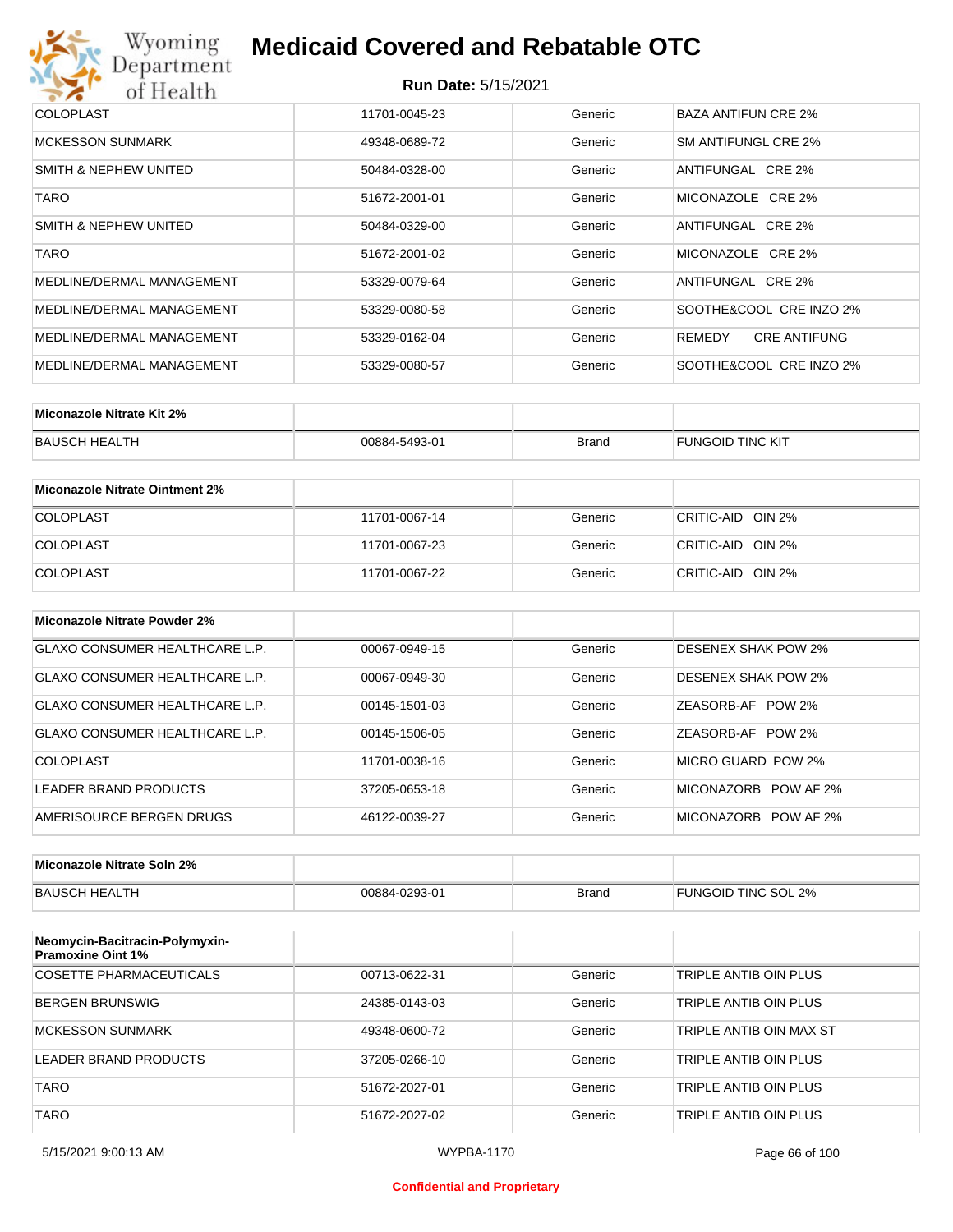Wyoming<br>Department<br>of Health

| Neomycin-Polymyxin w/ Pramoxine Cream<br>1%<br><b>MCKESSON SUNMARK</b><br><b>SM ANTIBIOTI CRE PLUS</b><br>49348-0690-69<br>Generic<br><b>Permethrin Creme Rinse 1%</b><br>AMERISOURCE BERGEN DRUGS<br>LICE TRTMNT LIQ 1%<br>46122-0108-46<br>Generic<br><b>Permethrin Lotion 1%</b><br><b>ACTAVIS MID ATLANTIC</b><br>PERMETHRIN LOT 1%<br>00472-5242-67<br>Generic<br><b>ACTAVIS MID ATLANTIC</b><br>PERMETHRIN LOT 1%<br>00472-5242-69<br>Generic<br>SM LICE<br><b>LOT TREATMNT</b><br><b>MCKESSON SUNMARK</b><br>49348-0460-30<br>Generic<br><b>LOT TREATMNT</b><br><b>MCKESSON SUNMARK</b><br>49348-0460-34<br>SM LICE<br>Generic<br>LICE TREATME LOT 1%<br><b>MCKESSON</b><br>62011-0112-01<br>Generic<br>Pyreth-Piperonyl Butox Sham-Permeth<br>Aero-Nit Remover Gel Kit<br><b>GNP LICE</b><br>KIT<br><b>BERGEN BRUNSWIG</b><br>24385-0634-23<br>Generic<br>LEADER BRAND PRODUCTS<br>37205-0519-02<br>LICE SOLN KIT<br>Generic<br>Pyrethrins-Piperonyl Butoxide Liq 0.33-4%<br><b>LEADER BRAND PRODUCTS</b><br>37205-0285-16<br>LICE TRTMNT LIQ CRM RNSE<br>Generic<br>Pyrethrins-Piperonyl Butoxide Shampoo<br>$0.33 - 4%$<br>PERRIGO PHARMACEUTICALS<br>00113-0866-26<br>LICE KILLING SHA 0.33-4%<br>Generic<br><b>MAJOR PHARMACEUTICALS</b><br>LICE KILLING SHA 0.33-4%<br>00904-2528-20<br>Generic<br><b>BERGEN BRUNSWIG</b><br>24385-0116-03<br>LICE TREATMT SHA 0.33-4%<br>Generic<br><b>LEADER BRAND PRODUCTS</b><br>37205-0165-26<br>Generic<br>LICE KILLING SHA 0.33-4%<br><b>MCKESSON SUNMARK</b><br>LICE KILLING SHA 0.33-4%<br>49348-0443-34<br>Generic<br><b>MCKESSON</b><br>LICE KILLING SHA 0.33-4%<br>62011-0119-02<br>Generic<br><b>Terbinafine Gel 1%</b><br>GLAXO CONSUMER HEALTHCARE L.P.<br>LAMISIL ADV GEL 1%<br>00067-6239-42<br>Brand<br><b>Terbinafine HCI Cream 1%</b><br>GLAXO CONSUMER HEALTHCARE L.P.<br>00067-8100-30<br><b>Brand</b><br>LAMISIL AT CRE 1%<br>GLAXO CONSUMER HEALTHCARE L.P.<br>LAMISIL AT CRE 1%<br>00067-8100-12<br>Brand<br>GLAXO CONSUMER HEALTHCARE L.P.<br>LAMISIL AT CRE 1%<br>00067-3998-42<br>Brand<br>GLAXO CONSUMER HEALTHCARE L.P.<br>LAMISIL AT CRE 1%<br>00067-8114-12<br>Brand | <b>MCKESSON</b> | 62011-0099-01 | Generic | TRIPLE ANTIB OIN MAX ST |  |
|---------------------------------------------------------------------------------------------------------------------------------------------------------------------------------------------------------------------------------------------------------------------------------------------------------------------------------------------------------------------------------------------------------------------------------------------------------------------------------------------------------------------------------------------------------------------------------------------------------------------------------------------------------------------------------------------------------------------------------------------------------------------------------------------------------------------------------------------------------------------------------------------------------------------------------------------------------------------------------------------------------------------------------------------------------------------------------------------------------------------------------------------------------------------------------------------------------------------------------------------------------------------------------------------------------------------------------------------------------------------------------------------------------------------------------------------------------------------------------------------------------------------------------------------------------------------------------------------------------------------------------------------------------------------------------------------------------------------------------------------------------------------------------------------------------------------------------------------------------------------------------------------------------------------------------------------------------------------------------------------------------------------------------------------------------------------------------------------------------------------------------------------------|-----------------|---------------|---------|-------------------------|--|
|                                                                                                                                                                                                                                                                                                                                                                                                                                                                                                                                                                                                                                                                                                                                                                                                                                                                                                                                                                                                                                                                                                                                                                                                                                                                                                                                                                                                                                                                                                                                                                                                                                                                                                                                                                                                                                                                                                                                                                                                                                                                                                                                                   |                 |               |         |                         |  |
|                                                                                                                                                                                                                                                                                                                                                                                                                                                                                                                                                                                                                                                                                                                                                                                                                                                                                                                                                                                                                                                                                                                                                                                                                                                                                                                                                                                                                                                                                                                                                                                                                                                                                                                                                                                                                                                                                                                                                                                                                                                                                                                                                   |                 |               |         |                         |  |
|                                                                                                                                                                                                                                                                                                                                                                                                                                                                                                                                                                                                                                                                                                                                                                                                                                                                                                                                                                                                                                                                                                                                                                                                                                                                                                                                                                                                                                                                                                                                                                                                                                                                                                                                                                                                                                                                                                                                                                                                                                                                                                                                                   |                 |               |         |                         |  |
|                                                                                                                                                                                                                                                                                                                                                                                                                                                                                                                                                                                                                                                                                                                                                                                                                                                                                                                                                                                                                                                                                                                                                                                                                                                                                                                                                                                                                                                                                                                                                                                                                                                                                                                                                                                                                                                                                                                                                                                                                                                                                                                                                   |                 |               |         |                         |  |
|                                                                                                                                                                                                                                                                                                                                                                                                                                                                                                                                                                                                                                                                                                                                                                                                                                                                                                                                                                                                                                                                                                                                                                                                                                                                                                                                                                                                                                                                                                                                                                                                                                                                                                                                                                                                                                                                                                                                                                                                                                                                                                                                                   |                 |               |         |                         |  |
|                                                                                                                                                                                                                                                                                                                                                                                                                                                                                                                                                                                                                                                                                                                                                                                                                                                                                                                                                                                                                                                                                                                                                                                                                                                                                                                                                                                                                                                                                                                                                                                                                                                                                                                                                                                                                                                                                                                                                                                                                                                                                                                                                   |                 |               |         |                         |  |
|                                                                                                                                                                                                                                                                                                                                                                                                                                                                                                                                                                                                                                                                                                                                                                                                                                                                                                                                                                                                                                                                                                                                                                                                                                                                                                                                                                                                                                                                                                                                                                                                                                                                                                                                                                                                                                                                                                                                                                                                                                                                                                                                                   |                 |               |         |                         |  |
|                                                                                                                                                                                                                                                                                                                                                                                                                                                                                                                                                                                                                                                                                                                                                                                                                                                                                                                                                                                                                                                                                                                                                                                                                                                                                                                                                                                                                                                                                                                                                                                                                                                                                                                                                                                                                                                                                                                                                                                                                                                                                                                                                   |                 |               |         |                         |  |
|                                                                                                                                                                                                                                                                                                                                                                                                                                                                                                                                                                                                                                                                                                                                                                                                                                                                                                                                                                                                                                                                                                                                                                                                                                                                                                                                                                                                                                                                                                                                                                                                                                                                                                                                                                                                                                                                                                                                                                                                                                                                                                                                                   |                 |               |         |                         |  |
|                                                                                                                                                                                                                                                                                                                                                                                                                                                                                                                                                                                                                                                                                                                                                                                                                                                                                                                                                                                                                                                                                                                                                                                                                                                                                                                                                                                                                                                                                                                                                                                                                                                                                                                                                                                                                                                                                                                                                                                                                                                                                                                                                   |                 |               |         |                         |  |
|                                                                                                                                                                                                                                                                                                                                                                                                                                                                                                                                                                                                                                                                                                                                                                                                                                                                                                                                                                                                                                                                                                                                                                                                                                                                                                                                                                                                                                                                                                                                                                                                                                                                                                                                                                                                                                                                                                                                                                                                                                                                                                                                                   |                 |               |         |                         |  |
|                                                                                                                                                                                                                                                                                                                                                                                                                                                                                                                                                                                                                                                                                                                                                                                                                                                                                                                                                                                                                                                                                                                                                                                                                                                                                                                                                                                                                                                                                                                                                                                                                                                                                                                                                                                                                                                                                                                                                                                                                                                                                                                                                   |                 |               |         |                         |  |
|                                                                                                                                                                                                                                                                                                                                                                                                                                                                                                                                                                                                                                                                                                                                                                                                                                                                                                                                                                                                                                                                                                                                                                                                                                                                                                                                                                                                                                                                                                                                                                                                                                                                                                                                                                                                                                                                                                                                                                                                                                                                                                                                                   |                 |               |         |                         |  |
|                                                                                                                                                                                                                                                                                                                                                                                                                                                                                                                                                                                                                                                                                                                                                                                                                                                                                                                                                                                                                                                                                                                                                                                                                                                                                                                                                                                                                                                                                                                                                                                                                                                                                                                                                                                                                                                                                                                                                                                                                                                                                                                                                   |                 |               |         |                         |  |
|                                                                                                                                                                                                                                                                                                                                                                                                                                                                                                                                                                                                                                                                                                                                                                                                                                                                                                                                                                                                                                                                                                                                                                                                                                                                                                                                                                                                                                                                                                                                                                                                                                                                                                                                                                                                                                                                                                                                                                                                                                                                                                                                                   |                 |               |         |                         |  |
|                                                                                                                                                                                                                                                                                                                                                                                                                                                                                                                                                                                                                                                                                                                                                                                                                                                                                                                                                                                                                                                                                                                                                                                                                                                                                                                                                                                                                                                                                                                                                                                                                                                                                                                                                                                                                                                                                                                                                                                                                                                                                                                                                   |                 |               |         |                         |  |
|                                                                                                                                                                                                                                                                                                                                                                                                                                                                                                                                                                                                                                                                                                                                                                                                                                                                                                                                                                                                                                                                                                                                                                                                                                                                                                                                                                                                                                                                                                                                                                                                                                                                                                                                                                                                                                                                                                                                                                                                                                                                                                                                                   |                 |               |         |                         |  |
|                                                                                                                                                                                                                                                                                                                                                                                                                                                                                                                                                                                                                                                                                                                                                                                                                                                                                                                                                                                                                                                                                                                                                                                                                                                                                                                                                                                                                                                                                                                                                                                                                                                                                                                                                                                                                                                                                                                                                                                                                                                                                                                                                   |                 |               |         |                         |  |
|                                                                                                                                                                                                                                                                                                                                                                                                                                                                                                                                                                                                                                                                                                                                                                                                                                                                                                                                                                                                                                                                                                                                                                                                                                                                                                                                                                                                                                                                                                                                                                                                                                                                                                                                                                                                                                                                                                                                                                                                                                                                                                                                                   |                 |               |         |                         |  |
|                                                                                                                                                                                                                                                                                                                                                                                                                                                                                                                                                                                                                                                                                                                                                                                                                                                                                                                                                                                                                                                                                                                                                                                                                                                                                                                                                                                                                                                                                                                                                                                                                                                                                                                                                                                                                                                                                                                                                                                                                                                                                                                                                   |                 |               |         |                         |  |
|                                                                                                                                                                                                                                                                                                                                                                                                                                                                                                                                                                                                                                                                                                                                                                                                                                                                                                                                                                                                                                                                                                                                                                                                                                                                                                                                                                                                                                                                                                                                                                                                                                                                                                                                                                                                                                                                                                                                                                                                                                                                                                                                                   |                 |               |         |                         |  |
|                                                                                                                                                                                                                                                                                                                                                                                                                                                                                                                                                                                                                                                                                                                                                                                                                                                                                                                                                                                                                                                                                                                                                                                                                                                                                                                                                                                                                                                                                                                                                                                                                                                                                                                                                                                                                                                                                                                                                                                                                                                                                                                                                   |                 |               |         |                         |  |
|                                                                                                                                                                                                                                                                                                                                                                                                                                                                                                                                                                                                                                                                                                                                                                                                                                                                                                                                                                                                                                                                                                                                                                                                                                                                                                                                                                                                                                                                                                                                                                                                                                                                                                                                                                                                                                                                                                                                                                                                                                                                                                                                                   |                 |               |         |                         |  |
|                                                                                                                                                                                                                                                                                                                                                                                                                                                                                                                                                                                                                                                                                                                                                                                                                                                                                                                                                                                                                                                                                                                                                                                                                                                                                                                                                                                                                                                                                                                                                                                                                                                                                                                                                                                                                                                                                                                                                                                                                                                                                                                                                   |                 |               |         |                         |  |
|                                                                                                                                                                                                                                                                                                                                                                                                                                                                                                                                                                                                                                                                                                                                                                                                                                                                                                                                                                                                                                                                                                                                                                                                                                                                                                                                                                                                                                                                                                                                                                                                                                                                                                                                                                                                                                                                                                                                                                                                                                                                                                                                                   |                 |               |         |                         |  |
|                                                                                                                                                                                                                                                                                                                                                                                                                                                                                                                                                                                                                                                                                                                                                                                                                                                                                                                                                                                                                                                                                                                                                                                                                                                                                                                                                                                                                                                                                                                                                                                                                                                                                                                                                                                                                                                                                                                                                                                                                                                                                                                                                   |                 |               |         |                         |  |
|                                                                                                                                                                                                                                                                                                                                                                                                                                                                                                                                                                                                                                                                                                                                                                                                                                                                                                                                                                                                                                                                                                                                                                                                                                                                                                                                                                                                                                                                                                                                                                                                                                                                                                                                                                                                                                                                                                                                                                                                                                                                                                                                                   |                 |               |         |                         |  |
|                                                                                                                                                                                                                                                                                                                                                                                                                                                                                                                                                                                                                                                                                                                                                                                                                                                                                                                                                                                                                                                                                                                                                                                                                                                                                                                                                                                                                                                                                                                                                                                                                                                                                                                                                                                                                                                                                                                                                                                                                                                                                                                                                   |                 |               |         |                         |  |
|                                                                                                                                                                                                                                                                                                                                                                                                                                                                                                                                                                                                                                                                                                                                                                                                                                                                                                                                                                                                                                                                                                                                                                                                                                                                                                                                                                                                                                                                                                                                                                                                                                                                                                                                                                                                                                                                                                                                                                                                                                                                                                                                                   |                 |               |         |                         |  |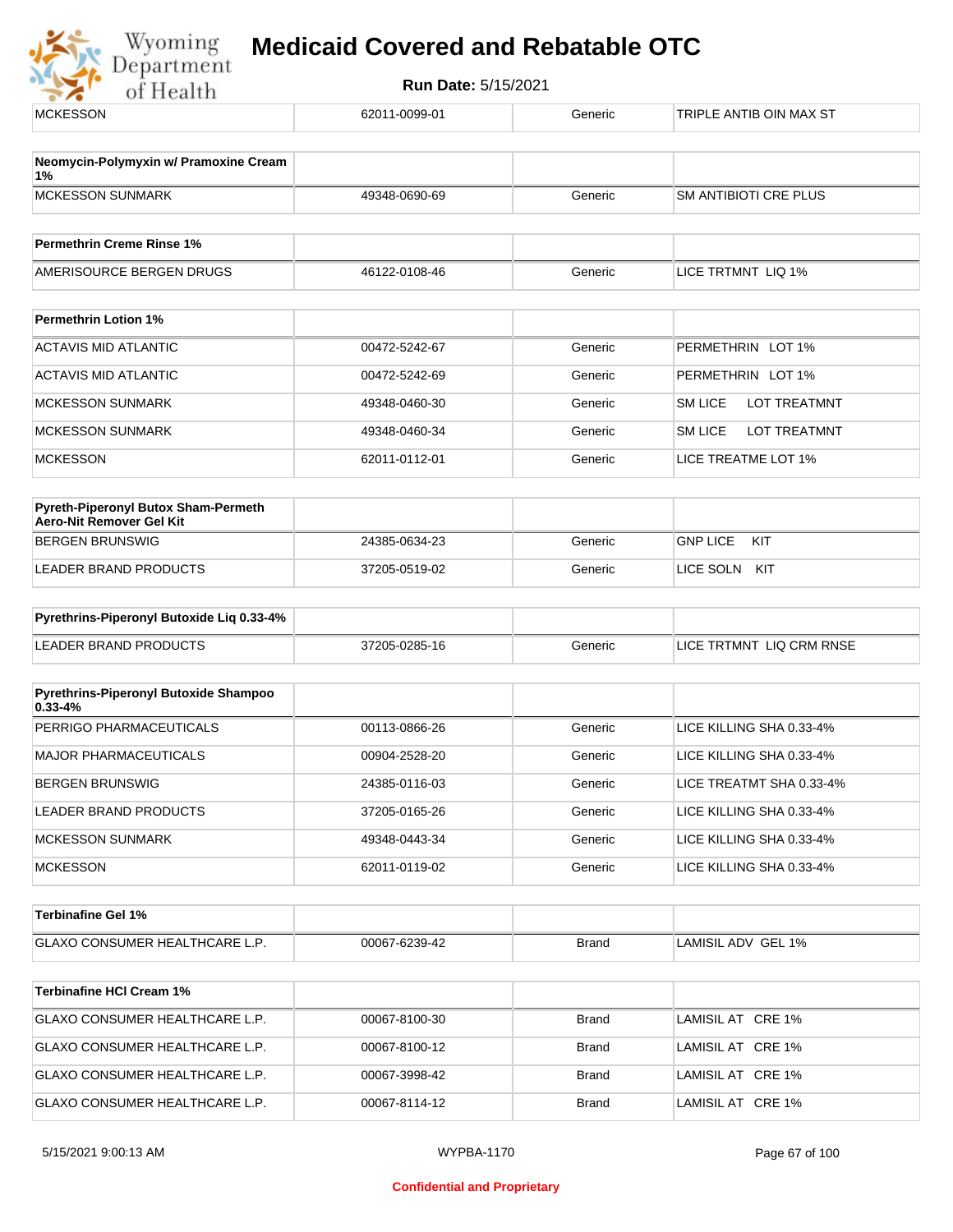#### Wyoming<br>Department **Medicaid Covered and Rebatable OTC**

| of Health                        | <b>Run Date: 5/15/2021</b> |              |                           |
|----------------------------------|----------------------------|--------------|---------------------------|
| <b>LEADER BRAND PRODUCTS</b>     | 37205-0941-99              | Generic      | ATHLETE FOOT CRE AF       |
| <b>BERGEN BRUNSWIG</b>           | 24385-0524-03              | Generic      | <b>TERBINAFINE CRE 1%</b> |
| <b>BERGEN BRUNSWIG</b>           | 24385-0524-05              | Generic      | <b>TERBINAFINE CRE 1%</b> |
| <b>MCKESSON SUNMARK</b>          | 49348-0790-72              | Generic      | ATHLETE FOOT CRE 1%       |
| TARO                             | 51672-2080-01              | Generic      | <b>TERBINAFINE CRE 1%</b> |
| TARO                             | 51672-2080-02              | Generic      | <b>TERBINAFINE CRE 1%</b> |
| <b>Terbinafine HCI Soln 1%</b>   |                            |              |                           |
| GLAXO CONSUMER HEALTHCARE L.P.   | 00067-6293-83              | <b>Brand</b> | LAMISIL AT SPR 1%         |
| GLAXO CONSUMER HEALTHCARE L.P.   | 00067-6292-83              | Brand        | LAMISIL AT SPR 1%         |
| <b>Tolnaftate Aerosol 1%</b>     |                            |              |                           |
| PERRIGO PHARMACEUTICALS          | 00113-0154-73              | Generic      | ATH FOOT SPR AER 1%       |
| <b>LEADER BRAND PRODUCTS</b>     | 37205-0344-66              | Generic      | ANTIFUNGAL AER 1%         |
| <b>Tolnaftate Aerosol Pow 1%</b> |                            |              |                           |
| GLAXO CONSUMER HEALTHCARE L.P.   | 00067-6114-46              | Generic      | LAMISIL AF AER 1%         |
| PERRIGO PHARMACEUTICALS          | 00113-0695-90              | Generic      | JOCK ITCH AER 1%          |
| <b>Tolnaftate Cream 1%</b>       |                            |              |                           |
| <b>MAJOR PHARMACEUTICALS</b>     | 00904-0722-36              | Generic      | ANTIFUNGAL CRE 1%         |
| <b>BERGEN BRUNSWIG</b>           | 24385-0032-03              | Generic      | TOLNAFTATE CRE 1%         |
| <b>LEADER BRAND PRODUCTS</b>     | 37205-0197-10              | Generic      | ANTIFUNGAL CRE 1%         |
| <b>PERRIGO</b>                   | 45802-0032-01              | Generic      | TOLNAFTATE CRE 1%         |
| <b>PERRIGO</b>                   | 45802-0032-03              | Generic      | TOLNAFTATE CRE 1%         |
| MCKESSON SUNMARK                 | 49348-0155-29              | Generic      | SM ANTIFUNGL CRE 1%       |
| <b>TARO</b>                      | 51672-2020-02              | Generic      | TOLNAFTATE CRE 1%         |
| <b>TARO</b>                      | 51672-2020-01              | Generic      | TOLNAFTATE CRE 1%         |
| CHAIN DRUG MARKETING ASSOC       | 63868-0104-46              | Generic      | TOLNAFTATE CRE 1%         |
| <b>Tolnaftate Powder 1%</b>      |                            |              |                           |
| RUGBY LABORATORIES               | 00536-5150-26              | Generic      | ANTI-FUNGAL POW 1%        |
| <b>MAJOR PHARMACEUTICALS</b>     | 00904-0726-45              | Generic      | TOLNAFTATE POW 1%         |
| Tolnaftate Soln 1%               |                            |              |                           |
|                                  |                            |              |                           |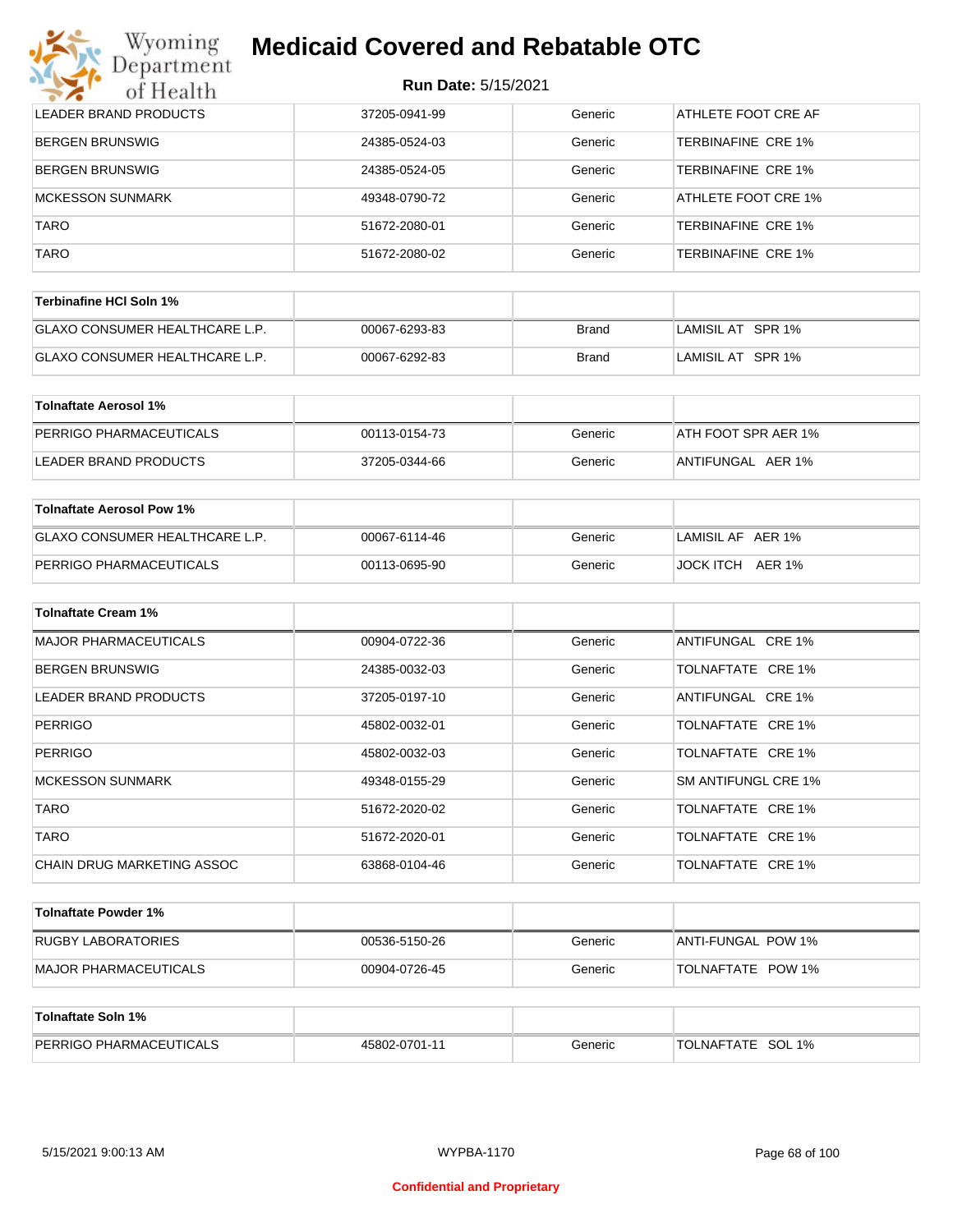#### Wyoming<br>Department **Medicaid Covered and Rebatable OTC**



**GASTROINTESTINAL AGENTS - MISC.**

of Health

| Calcium Acetate (Phosphate Binder) Tab<br>667 MG |               |         |                                     |  |
|--------------------------------------------------|---------------|---------|-------------------------------------|--|
| NEPHRO-TECH                                      | 59528-0331-02 | Generic | <b>CALPHRON</b><br><b>TAB 667MG</b> |  |
|                                                  |               |         |                                     |  |
| Simethicone Cap 125 MG                           |               |         |                                     |  |
| <b>GLAXO CONSUMER HEALTHCARE L.P.</b>            | 00067-6275-20 | Generic | GAS-X<br><b>CAP 125MG</b>           |  |
| <b>GLAXO CONSUMER HEALTHCARE L.P.</b>            | 00067-6275-10 | Generic | GAS-X<br><b>CAP 125MG</b>           |  |
| <b>GLAXO CONSUMER HEALTHCARE L.P.</b>            | 00067-6275-50 | Generic | GAS-X<br><b>CAP 125MG</b>           |  |
| GLAXO CONSUMER HEALTHCARE L.P.                   | 00067-6275-72 | Generic | GAS-X<br><b>CAP 125MG</b>           |  |
| <b>GLAXO CONSUMER HEALTHCARE L.P.</b>            | 00067-6275-82 | Generic | GAS-X<br><b>CAP 125MG</b>           |  |
| <b>PERRIGO</b>                                   | 00113-0428-60 | Generic | GAS RELIEF CAP 125MG                |  |
| <b>MAJOR PHARMACEUTICALS</b>                     | 00904-5458-46 | Generic | <b>GAS FREE</b><br><b>CAP 125MG</b> |  |
| <b>BERGEN BRUNSWIG</b>                           | 24385-0428-65 | Generic | GAS RELIEF CAP 125MG                |  |
| <b>TOPCO</b>                                     | 36800-0428-60 | Generic | GAS RELIEF CAP 125MG                |  |
| <b>LEADER BRAND PRODUCTS</b>                     | 37205-0295-65 | Generic | GAS RELIEF CAP 125MG                |  |
| <b>TOPCO</b>                                     | 36800-0428-71 | Generic | GAS RELIEF CAP 125MG                |  |
| <b>MCKESSON</b>                                  | 62011-0160-01 | Generic | GAS RELIEF CAP 125MG                |  |
| Simethicone Cap 180 MG                           |               |         |                                     |  |
| <b>GLAXO CONSUMER HEALTHCARE L.P.</b>            | 00067-6274-50 | Generic | GAS-X<br>CAP 180MG                  |  |

| <b>GLAXO CONSUMER HEALTHCARE L.P.</b> | 00067-6274-50 | Generic | GAS-X<br>CAP 180MG    |
|---------------------------------------|---------------|---------|-----------------------|
| PERRIGO                               | 00113-0657-72 | Generic | GAS RELIEF CAP 180MG  |
| GLAXO CONSUMER HEALTHCARE L.P.        | 00067-6274-18 | Generic | GAS-X<br>CAP 180MG    |
| MAJOR PHARMACEUTICALS                 | 00904-5572-52 | Generic | GAS RELIEF CAP 180MG  |
| <b>RUGBY LABORATORIES</b>             | 00536-3604-08 | Generic | SIMETHICONE CAP 180MG |
| <b>BERGEN BRUNSWIG</b>                | 24385-0460-72 | Generic | CAP 180MG<br>ANTI-GAS |
| LEADER BRAND PRODUCTS                 | 37205-0292-72 | Generic | GAS RELIEF CAP 180MG  |
| <b>MCKESSON SUNMARK</b>               | 49348-0489-12 | Generic | GAS RELIEF CAP 180MG  |

| Simethicone Chew Tab 125 MG    |               |              |                        |
|--------------------------------|---------------|--------------|------------------------|
| GLAXO CONSUMER HEALTHCARE L.P. | 00067-0117-48 | <b>Brand</b> | GAS-X EX-STR CHW 125MG |
| GLAXO CONSUMER HEALTHCARE L.P. | 00067-0129-18 | <b>Brand</b> | GAS-X EX-STR CHW 125MG |
| <b>RUGBY LABORATORIES</b>      | 00536-1020-08 | Generic      | GAS RELIEF CHW 125MG   |
| GLAXO CONSUMER HEALTHCARE L.P. | 00067-0117-18 | <b>Brand</b> | GAS-X EX-STR CHW 125MG |
| <b>PAR PHARMACEUTICAL</b>      | 00603-0211-20 | Generic      | MYTAB GAS CHW 125MG    |
| <b>SELECT BRAND</b>            | 15127-0157-08 | Generic      | SB GAS RELF CHW 125MG  |
| <b>BERGEN BRUNSWIG</b>         | 24385-0307-89 | Generic      | GNP GAS RELF CHW 125MG |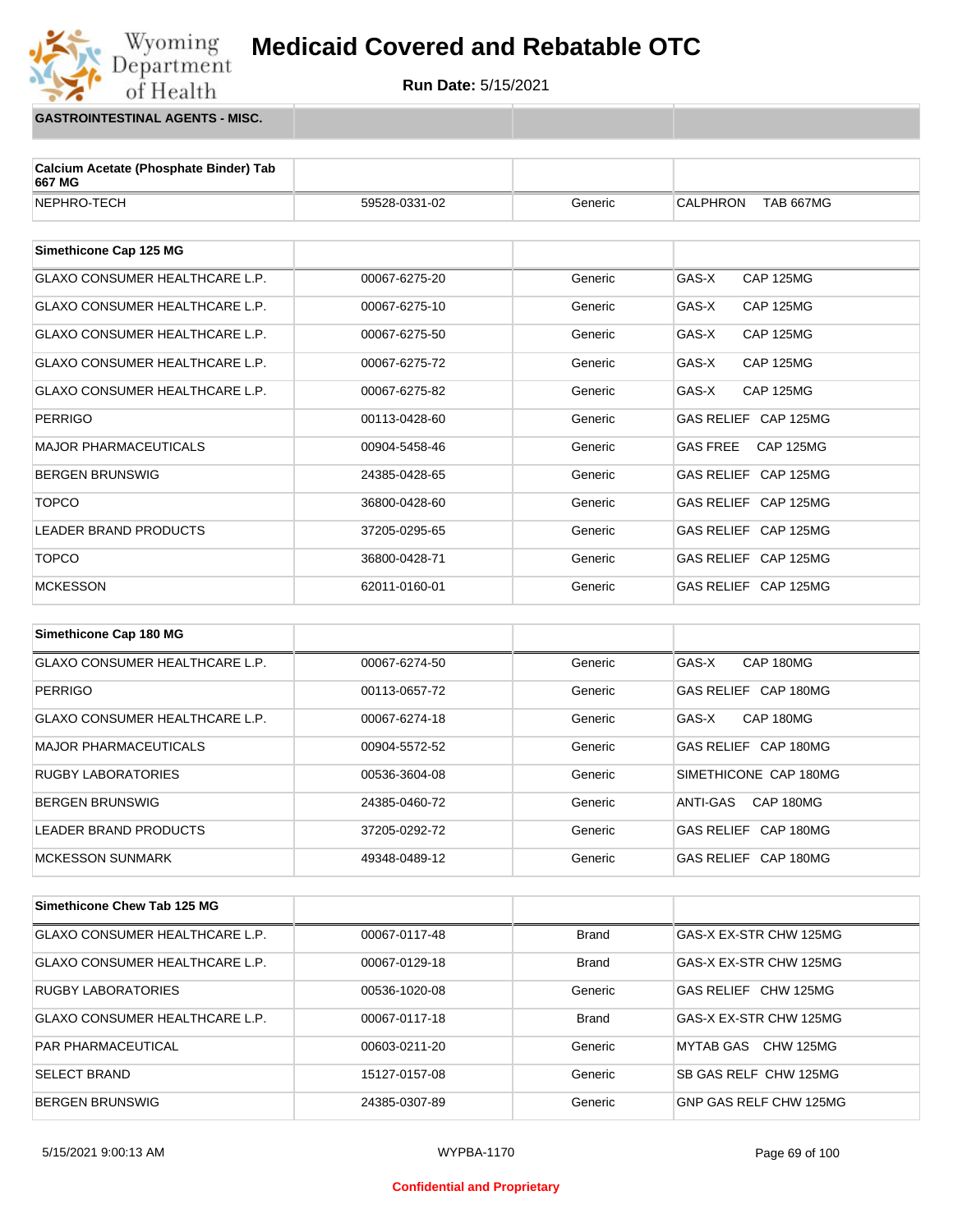## Wyoming<br>Department<br>of Health

## **Medicaid Covered and Rebatable OTC**

| <b>IMCKESSON SUNMARK</b> | 49348-0863-48 | Beneric | CHW 125MG<br>'SM GAS REL |
|--------------------------|---------------|---------|--------------------------|
| <b>MCKESSON</b>          | 62011-0189-01 | Beneric | HM GAS RELF CHW 125MG    |

| Simethicone Chew Tab 80 MG            |               |              |                       |
|---------------------------------------|---------------|--------------|-----------------------|
| RUGBY LABORATORIES                    | 00536-1019-01 | Generic      | GAS RELIEF CHW 80MG   |
| <b>GLAXO CONSUMER HEALTHCARE L.P.</b> | 00067-0113-36 | <b>Brand</b> | GAS-X<br>CHW 80MG     |
| <b>GLAXO CONSUMER HEALTHCARE L.P.</b> | 00067-0116-36 | Brand        | CHW 80MG<br>GAS-X     |
| <b>PAR PHARMACEUTICAL</b>             | 00603-0210-21 | Generic      | MYTAB GAS<br>CHW 80MG |
| <b>MAJOR PHARMACEUTICALS</b>          | 00904-5068-60 | Generic      | MI-ACID GAS CHW 80MG  |
| LEADER BRAND PRODUCTS                 | 37205-0112-78 | Generic      | GAS RELIEF CHW 80MG   |
| <b>BERGEN BRUNSWIG</b>                | 24385-0118-78 | Generic      | GNP GAS RELF CHW 80MG |
| <b>MCKESSON SUNMARK</b>               | 49348-0509-07 | Generic      | SM GAS RELF CHW 80MG  |
| <b>MCKESSON</b>                       | 62011-0138-01 | Generic      | HM GAS RELF CHW 80MG  |

| Simethicone Susp 40 MG/0.6ML |               |         |                          |
|------------------------------|---------------|---------|--------------------------|
| PERRIGO PHARMACEUTICALS      | 00113-0882-10 | Generic | SIMETHICONE DRO 20/0.3ML |
| <b>MAJOR PHARMACEUTICALS</b> | 00904-5894-30 | Generic | GAS RELIEF DRO 20/0.3ML  |
| <b>RUGBY LABORATORIES</b>    | 00536-2220-75 | Generic | GAS RELIEF DRO 20/0.3ML  |
| <b>PAR PHARMACEUTICALS</b>   | 00603-0894-50 | Generic | SIMETHICONE DRO 40/0.6ML |
| <b>SELECT BRAND</b>          | 15127-0042-17 | Generic | GAS RELIEF DRO 40/0.6ML  |
| <b>TOPCO</b>                 | 36800-0882-10 | Generic | GAS RELIEF DRO 40/0.6ML  |
| <b>LEADER BRAND PRODUCTS</b> | 37205-0119-10 | Generic | SIMETHICONE DRO 40/0.6ML |
| AMERISOURCE BERGEN DRUGS     | 46122-0051-03 | Generic | GAS RELIEF DRO 20/0.3ML  |
| <b>MCKESSON SUNMARK</b>      | 49348-0740-27 | Generic | GAS RELIEF DRO 20/0.3ML  |
| <b>MCKESSON</b>              | 62011-0139-01 | Generic | GAS RELIEF DRO 40/0.6ML  |
| <b>MCKESSON</b>              | 62011-0187-01 | Generic | GAS RELIEF DRO 20/0.3ML  |
| <b>HEMATOPOIETIC AGENTS</b>  |               |         |                          |

| <b>Carbonyl Iron Susp 15 MG/1.25ML</b><br>(Elemental Iron) |               |         |          |             |
|------------------------------------------------------------|---------------|---------|----------|-------------|
| <b>CENTURION LABS</b>                                      | 23359-0012-04 | Generic | WEE CARE | SUS 15/1.25 |

| <b>Polysaccharide Iron Complex Cap 150 MG</b><br>(Iron Equivalent) |               |         |                |
|--------------------------------------------------------------------|---------------|---------|----------------|
| NNODUM CORPORATION                                                 | 63044-0203-61 | Generic | IFEREX 150 CAP |
| NNODUM CORPORATION                                                 | 63044-0203-01 | Generic | IFEREX 150 CAP |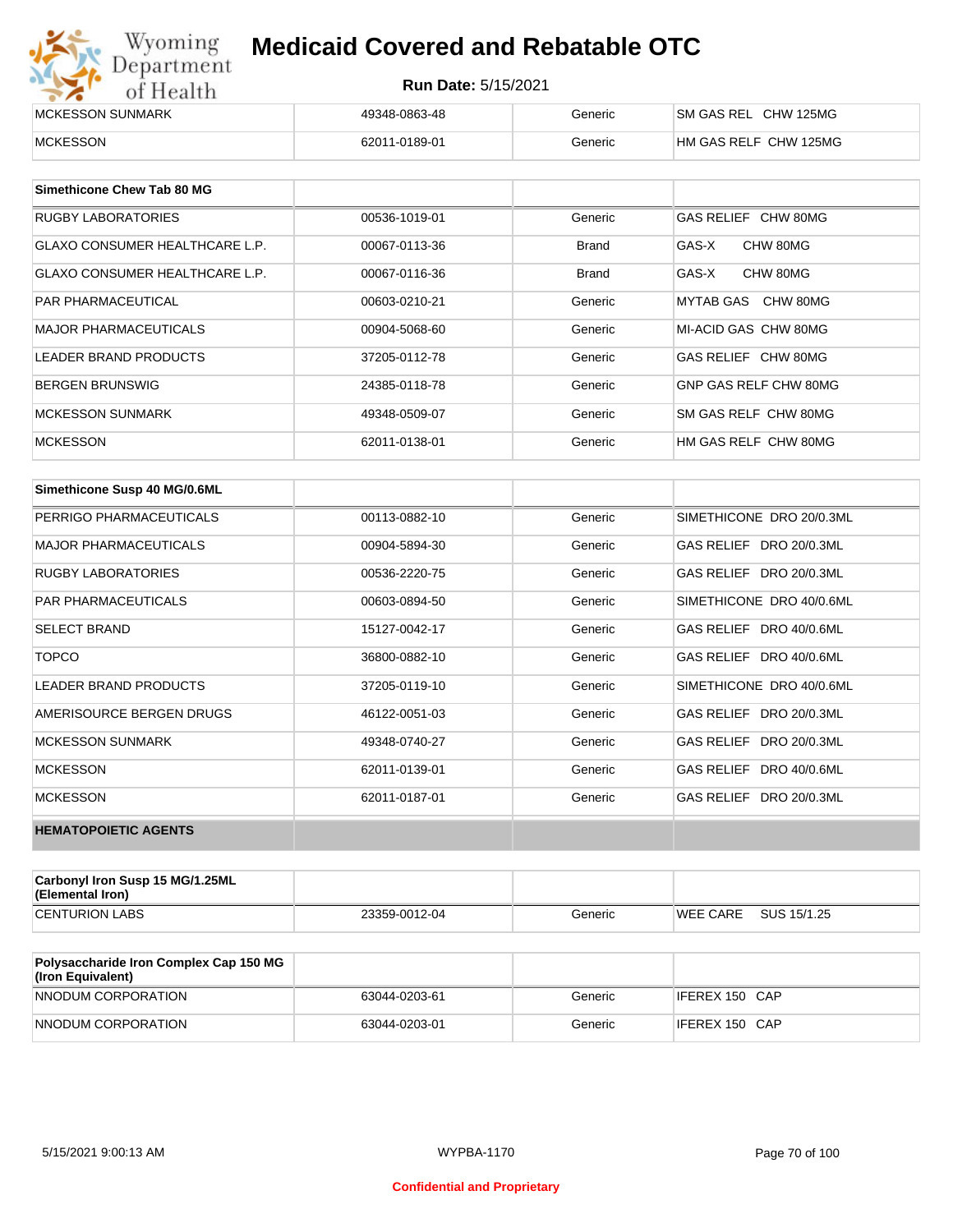

**\*Sodium Phosphates - Enema (Pediatric)\*\*\***

| FLEET PHARMACEUTICALS                                              | 00132-0202-20 | <b>Brand</b> | FLEET<br>ENE PED                  |  |
|--------------------------------------------------------------------|---------------|--------------|-----------------------------------|--|
| *Sodium Phosphates - Enema***                                      |               |              |                                   |  |
| FLEET PHARMACEUTICALS                                              | 00132-0201-40 | <b>Brand</b> | <b>FLEET</b><br><b>ENE</b>        |  |
| FLEET PHARMACEUTICALS                                              | 00132-0201-45 | <b>Brand</b> | FLEET<br><b>ENE</b>               |  |
| FLEET PHARMACEUTICALS                                              | 00132-0201-42 | <b>Brand</b> | FLEET<br><b>ENE</b>               |  |
| <b>RUGBY LABORATORIES</b>                                          | 00536-7415-51 | Generic      | ENEMA READY- ENE-TO-USE           |  |
| <b>MAJOR PHARMACEUTICALS</b>                                       | 00904-6320-78 | Generic      | <b>ENEMA READY- ENE-TO-USE</b>    |  |
| <b>TOPCO</b>                                                       | 36800-0002-02 | Generic      | <b>ENEMA</b><br><b>ENE SINGLE</b> |  |
| <b>TOPCO</b>                                                       | 36800-0002-36 | Generic      | <b>ENE SINGLE</b><br><b>ENEMA</b> |  |
| BERGEN BRUNSWIG                                                    | 24385-0039-36 | Generic      | <b>GNP ENEMA ENE</b>              |  |
| AMERISOURCE BERGEN DRUGS                                           | 46122-0161-36 | Generic      | <b>GNP ENEMA</b><br>ENE           |  |
| AMERISOURCE BERGEN DRUGS                                           | 46122-0161-28 | Generic      | <b>GNP ENEMA</b><br>ENE           |  |
| <b>MCKESSON SUNMARK</b>                                            | 49348-0864-20 | Generic      | <b>SM ENEMA</b><br>ENE            |  |
| <b>MCKESSON</b>                                                    | 62011-0191-02 | Generic      | HM ENEMA<br>ENE R-T-U             |  |
| <b>MCKESSON</b>                                                    | 62011-0154-01 | Generic      | HM ENEMA<br>ENE                   |  |
| <b>MCKESSON</b>                                                    | 62011-0191-01 | Generic      | HM ENEMA<br>ENE R-T-U             |  |
| <b>Benzocaine-Docusate Sodium Rectal</b><br><b>Enema 20-283 MG</b> |               |              |                                   |  |
| ENEMEEZ                                                            | 17433-9877-03 | <b>Brand</b> | ENEMEEZ PLUS ENE 20-283           |  |
| ENEMEEZ                                                            | 17433-9883-05 | <b>Brand</b> | DOCUSOL PLUS ENE 20-283           |  |
|                                                                    |               |              |                                   |  |
| <b>Bisacodyl Enema 10 MG/30ML</b>                                  |               |              |                                   |  |
| FLEET PHARMACEUTICALS                                              | 00132-0703-36 | <b>Brand</b> | FLEET BISACO ENE 10/30ML          |  |
| <b>Bisacodyl Suppos 10 MG</b>                                      |               |              |                                   |  |
| RUGBY LABORATORIES                                                 | 00536-1355-12 | Generic      | LAXATIVE<br>SUP 10MG              |  |
| RUGBY LABORATORIES                                                 | 00536-1355-01 | Generic      | LAXATIVE<br>SUP 10MG              |  |
| COSETTE PHARMACEUTICALS                                            | 00713-0109-12 | Generic      | BISAC-EVAC SUP 10MG               |  |
| COSETTE PHARMACEUTICALS                                            | 00713-0109-50 | Generic      | BISAC-EVAC SUP 10MG               |  |
| MAJOR PHARMACEUTICALS                                              | 00904-5058-12 | Generic      | <b>BISCOLAX</b><br>SUP 10MG       |  |
| <b>MAJOR PHARMACEUTICALS</b>                                       | 00904-5058-60 | Generic      | <b>BISCOLAX</b><br>SUP 10MG       |  |
| COSETTE PHARMACEUTICALS                                            | 00713-0109-05 | Generic      | BISAC-EVAC SUP 10MG               |  |
| COSETTE PHARMACEUTICALS                                            | 00713-0109-08 | Generic      | BISAC-EVAC SUP 10MG               |  |
|                                                                    |               |              |                                   |  |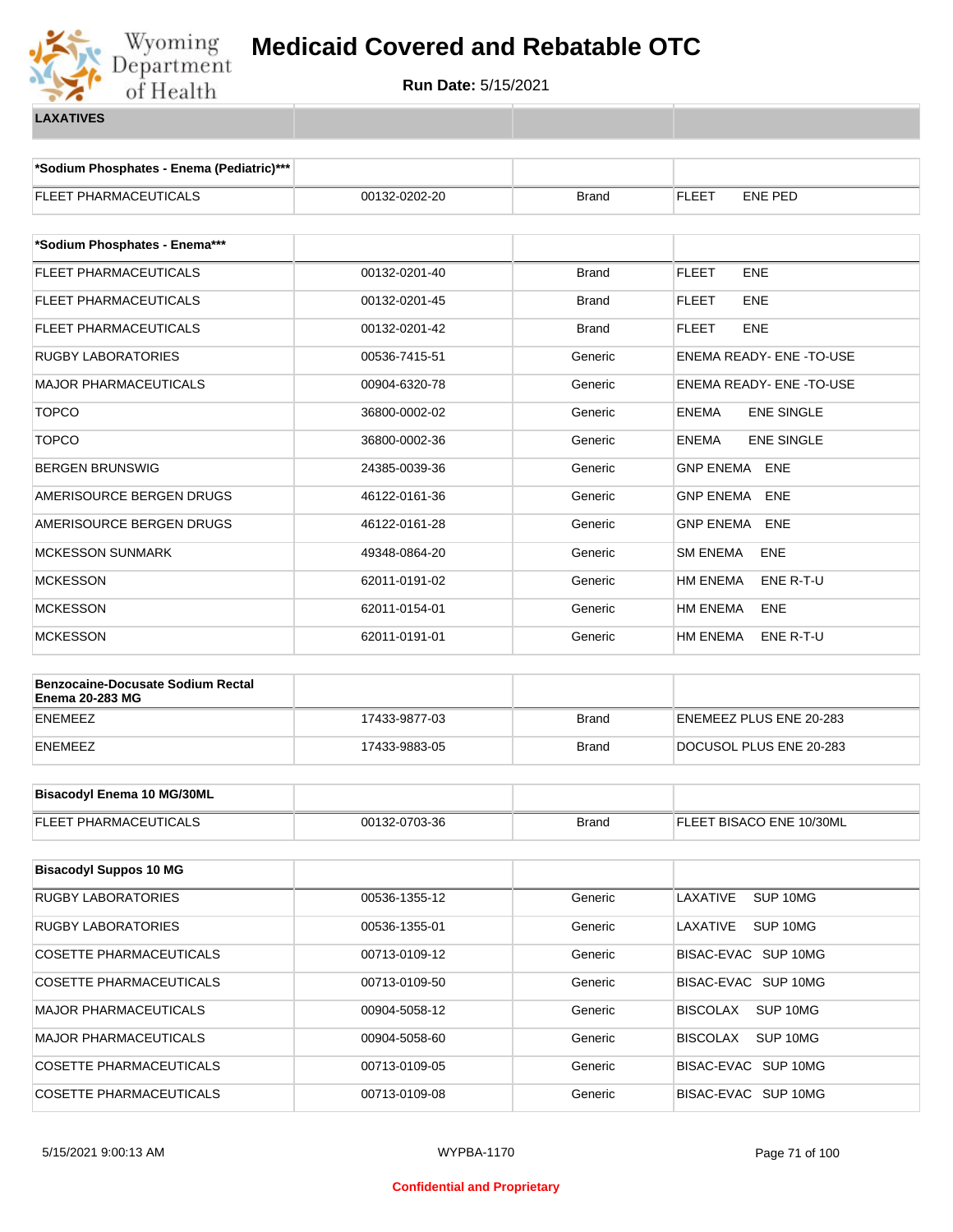#### Wyoming<br>Department **Medicaid Covered and Rebatable OTC**

| of Health                                 | <b>Run Date: 5/15/2021</b> |         |                                |  |
|-------------------------------------------|----------------------------|---------|--------------------------------|--|
| <b>COSETTE PHARMACEUTICALS</b>            | 00713-0109-10              | Generic | BISAC-EVAC SUP 10MG            |  |
| <b>PERRIGO</b>                            | 00574-7050-12              | Generic | BISACODYL SUP 10MG             |  |
| <b>PERRIGO</b>                            | 00574-7050-50              | Generic | BISACODYL SUP 10MG             |  |
| <b>COSETTE PHARMACEUTICALS</b>            | 00713-0109-01              | Generic | BISAC-EVAC SUP 10MG            |  |
| CHAIN DRUG MARKETING ASSOC                | 63868-0328-08              | Generic | QC LAXATIVE SUP 10MG           |  |
|                                           |                            |         |                                |  |
| <b>Bisacodyl Tab Delayed Release 5 MG</b> |                            |         |                                |  |
| <b>FLEET PHARMACEUTICALS</b>              | 00132-0704-02              | Generic | FLEET LAXATI TAB 5MG EC        |  |
| <b>RUGBY LABORATORIES</b>                 | 00536-3381-10              | Generic | STIM LAXAT TAB 5MG EC          |  |
| RUGBY LABORATORIES                        | 00536-3381-01              | Generic | STIM LAXAT TAB 5MG EC          |  |
| PAR PHARMACEUTICALS                       | 00603-2483-21              | Generic | BISACODYL TAB 5MG EC           |  |
| <b>MAJOR PHARMACEUTICALS</b>              | 00904-6407-61              | Generic | BISACODYL TAB 5MG EC           |  |
| <b>SELECT BRAND</b>                       | 15127-0178-07              | Generic | SB BISACODYL TAB 5MG EC        |  |
| <b>BERGEN BRUNSWIG</b>                    | 24385-0903-63              | Generic | <b>GNP LAXATIVE TAB 5MG EC</b> |  |
| <b>MAJOR PHARMACEUTICALS</b>              | 00904-7927-17              | Generic | BISACODYL TAB 5MG EC           |  |
| <b>MAJOR PHARMACEUTICALS</b>              | 00904-7927-60              | Generic | BISACODYL TAB 5MG EC           |  |
| <b>MAJOR PHARMACEUTICALS</b>              | 00904-7927-80              | Generic | BISACODYL TAB 5MG EC           |  |
| <b>BERGEN BRUNSWIG</b>                    | 24385-0193-65              | Generic | <b>GNP LAXATIVE TAB 5MG EC</b> |  |
| <b>BERGEN BRUNSWIG</b>                    | 24385-0903-78              | Generic | GNP BISA-LAX TAB 5MG EC        |  |
| <b>TOPCO</b>                              | 36800-0086-63              | Generic | LAXATIVE<br>TAB 5MG EC         |  |
| LEADER BRAND PRODUCTS                     | 37205-0298-65              | Generic | FEMININE LAX TAB 5MG EC        |  |
| <b>TOPCO</b>                              | 36800-0174-65              | Generic | WOMANS LAXAT TAB 5MG EC        |  |
| LEADER BRAND PRODUCTS                     | 37205-0128-63              | Generic | BISACODYL TAB 5MG EC           |  |
| <b>MCKESSON SUNMARK</b>                   | 49348-0599-05              | Generic | SM LAXATIVE TAB 5MG EC         |  |
| MCKESSON SUNMARK                          | 49348-0920-44              | Generic | WOMENS LAXAT TAB 5MG EC        |  |
| TIME-CAP LABS                             | 49483-0003-10              | Generic | BISACODYL TAB 5MG EC           |  |
| TIME-CAP LABS                             | 49483-0003-01              | Generic | BISACODYL TAB 5MG EC           |  |
| <b>MCKESSON</b>                           | 62011-0159-01              | Generic | HM LAXATIVE TAB 5MG EC         |  |
| AUBURN PHARMACEUTICAL                     | 62107-0030-01              | Generic | <b>DUCODYL</b><br>TAB 5MG EC   |  |
| AUBURN PHARMACEUTICAL                     | 62107-0030-10              | Generic | <b>DUCODYL</b><br>TAB 5MG EC   |  |
|                                           |                            |         |                                |  |
| Calcium Polycarbophil Tab 625 MG          |                            |         |                                |  |

| PERRIGO PHARMACEUTICALS   | 00113-0477-75 | Generic | FIBER LAXATV TAB 625MG           |
|---------------------------|---------------|---------|----------------------------------|
| KONSYL PHARMACEUTICAL     | 00224-0500-80 | Generic | KONSYL FIBER TAB 625MG           |
| KONSYL PHARMACEUTICAL     | 00224-0500-90 | Generic | KONSYL FIBER TAB 625MG           |
| MAJOR PHARMACEUTICALS     | 00904-2500-91 | Generic | <b>TAB 625MG</b><br><b>FIBER</b> |
| <b>RUGBY LABORATORIES</b> | 00536-4306-05 | Generic | TAB 625MG<br>FIBER-LAX           |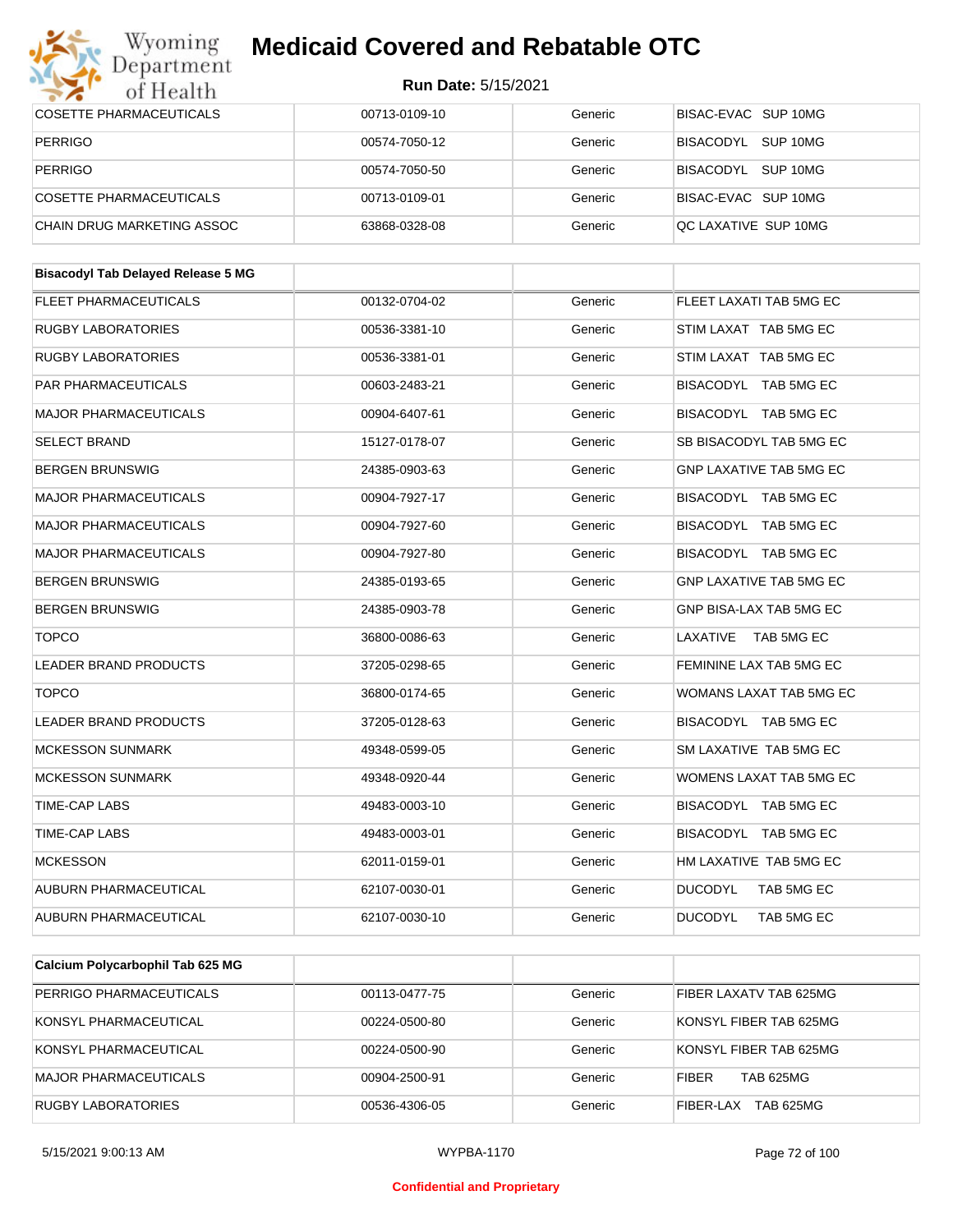# Wyoming<br>Department<br>of Health

## **Medicaid Covered and Rebatable OTC**

| <b>RUGBY LABORATORIES</b> | 00536-4306-08 | Generic | TAB 625MG<br>FIBER-LAX        |
|---------------------------|---------------|---------|-------------------------------|
| RUGBY LABORATORIES        | 00536-4306-11 | Generic | FIBER-LAX<br><b>TAB 625MG</b> |
| <b>BERGEN BRUNSWIG</b>    | 24385-0125-76 | Generic | FIBER-CAPS TAB 625MG          |
| <b>TOPCO</b>              | 36800-0477-75 | Generic | FIBER LAXATV TAB 625MG        |
| <b>TOPCO</b>              | 36800-0477-92 | Generic | FIBER LAXATV TAB 625MG        |
| LEADER BRAND PRODUCTS     | 37205-0213-75 | Generic | FIBER LAXATV TAB 625MG        |
| <b>MCKESSON SUNMARK</b>   | 49348-0759-13 | Generic | FIBER LAXATV TAB 625MG        |

| Castor Oil 100%          |               |         |                              |
|--------------------------|---------------|---------|------------------------------|
| <b>IMCKESSON SUNMARK</b> | 49348-0016-36 | Generic | OIL 100%<br><b>SM CASTOR</b> |

| Docusate Calcium Cap 240 MG  |               |         |                             |
|------------------------------|---------------|---------|-----------------------------|
| RUGBY LABORATORIES           | 00536-3755-01 | Generic | STOOL SOFTNR CAP 240MG      |
| RUGBY LABORATORIES           | 00536-3755-05 | Generic | STOOL SOFTNR CAP 240MG      |
| RUGBY LABORATORIES           | 00536-3755-10 | Generic | STOOL SOFTNR CAP 240MG      |
| <b>MAJOR PHARMACEUTICALS</b> | 00904-5779-60 | Generic | KAO-TIN<br><b>CAP 240MG</b> |
| <b>MAJOR PHARMACEUTICALS</b> | 00904-5779-40 | Generic | <b>CAP 240MG</b><br>KAO-TIN |
| <b>RUGBY LABORATORIES</b>    | 00536-1065-01 | Generic | STOOL SOFTNR CAP 240MG      |
| <b>RUGBY LABORATORIES</b>    | 00536-1065-05 | Generic | STOOL SOFTNR CAP 240MG      |
| <b>MAJOR PHARMACEUTICALS</b> | 00904-6459-59 | Generic | <b>CAP 240MG</b><br>KAO-TIN |
| <b>BERGEN BRUNSWIG</b>       | 24385-0435-78 | Generic | DOCUSATE CAL CAP 240MG      |
| <b>MCKESSON SUNMARK</b>      | 49348-0280-10 | Generic | DOCUSATE CAL CAP 240MG      |

| Docusate Sodium Cap 100 MG   |               |         |                              |
|------------------------------|---------------|---------|------------------------------|
| <b>FLEET PHARMACEUTICALS</b> | 00132-0751-60 | Generic | CAP 100MG<br>SOF-LAX         |
| <b>RUGBY LABORATORIES</b>    | 00536-1062-29 | Generic | STOOL SOFTNR CAP 100MG       |
| PERRIGO PHARMACEUTICALS      | 00113-0486-72 | Generic | STOOL SOFTNR CAP 100MG       |
| <b>RUGBY LABORATORIES</b>    | 00536-1062-10 | Generic | STOOL SOFTNR CAP 100MG       |
| <b>RUGBY LABORATORIES</b>    | 00536-3756-10 | Generic | STOOL SOFTNR CAP 100MG       |
| <b>RUGBY LABORATORIES</b>    | 00536-3756-01 | Generic | STOOL SOFTNR CAP 100MG       |
| <b>MAJOR PHARMACEUTICALS</b> | 00904-2244-61 | Generic | CAP 100MG<br>DOK.            |
| <b>PAR PHARMACEUTICALS</b>   | 00603-0150-21 | Generic | <b>DOCQLACE</b><br>CAP 100MG |
| <b>PAR PHARMACEUTICALS</b>   | 00603-0150-32 | Generic | <b>DOCQLACE</b><br>CAP 100MG |
| <b>MAJOR PHARMACEUTICALS</b> | 00904-6457-80 | Generic | CAP 100MG<br>DOK.            |
| <b>MAJOR PHARMACEUTICALS</b> | 00904-6457-60 | Generic | DOK<br>CAP 100MG             |
| <b>MAJOR PHARMACEUTICALS</b> | 00904-7889-59 | Generic | <b>DOK</b><br>CAP 100MG      |
| <b>MAJOR PHARMACEUTICALS</b> | 00904-7889-80 | Generic | DOK.<br>CAP 100MG            |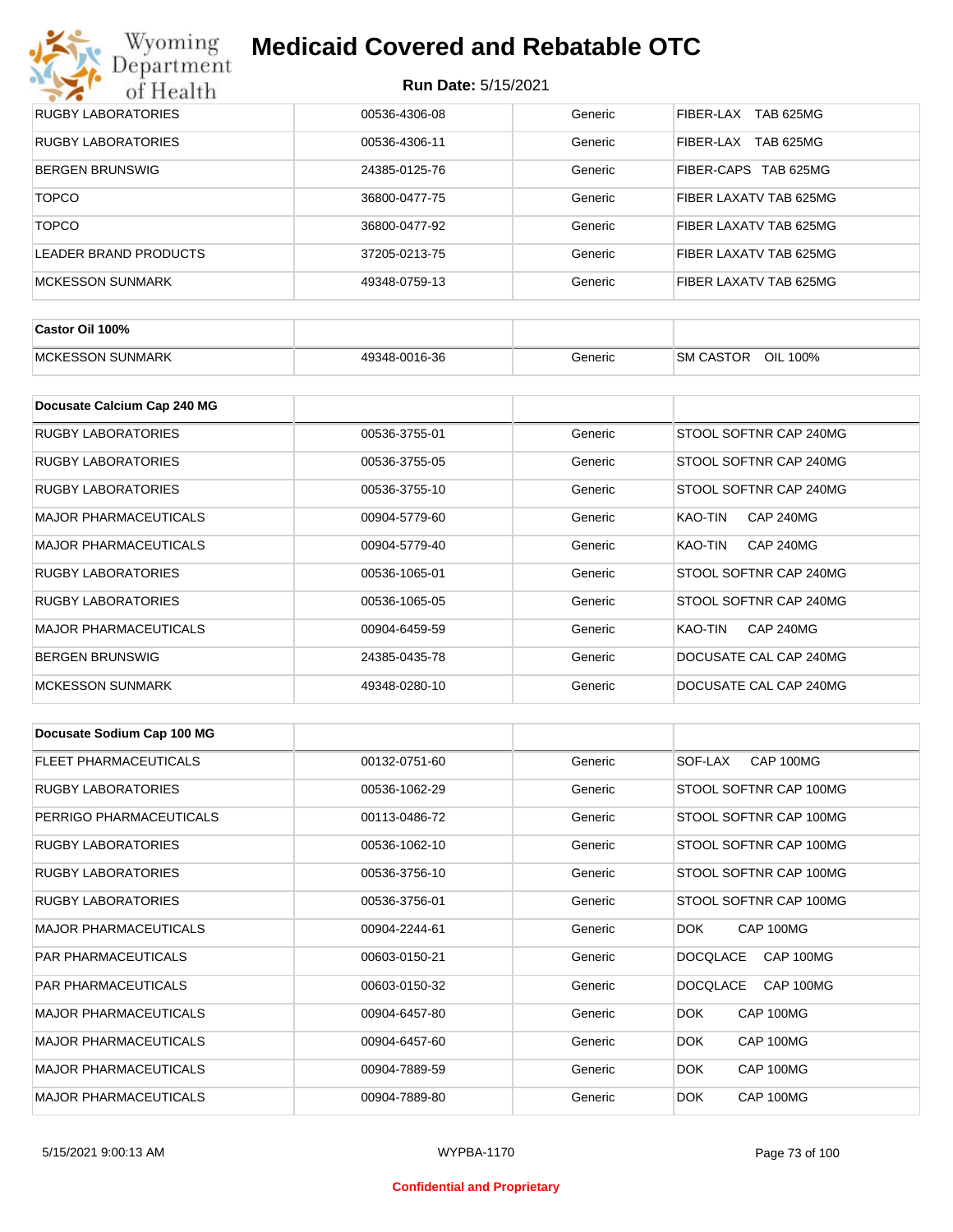## **Run Date:** 5/15/2021

| Wyoming                    | <b>Medicaid Covered and Rebatable OTC</b> |              |                             |
|----------------------------|-------------------------------------------|--------------|-----------------------------|
| Department<br>of Health    | <b>Run Date: 5/15/2021</b>                |              |                             |
| PHARBEST PHARMACEUTICALS   | 16103-0384-11                             | Generic      | DOCUSATE SOD CAP 100MG      |
| MAJOR PHARMACEUTICALS      | 00904-7889-60                             | Generic      | CAP 100MG<br><b>DOK</b>     |
| PHARBEST PHARMACEUTICALS   | 16103-0384-08                             | Generic      | DOCUSATE SOD CAP 100MG      |
| SELECT BRAND               | 15127-0288-10                             | Generic      | DOCUSATE SOD CAP 100MG      |
| BERGEN BRUNSWIG            | 24385-0436-78                             | Generic      | STOOL SOFTNR CAP 100MG      |
| <b>TOPCO</b>               | 36800-0486-72                             | Generic      | STOOL SOFTNR CAP 100MG      |
| <b>TOPCO</b>               | 36800-0486-78                             | Generic      | STOOL SOFTNR CAP 100MG      |
| MCKESSON SUNMARK           | 49348-0058-19                             | Generic      | STOOL SOFTNR CAP 100MG      |
| <b>MCKESSON SUNMARK</b>    | 49348-0483-90                             | Generic      | STOOL SOFTNR CAP 100MG      |
| MCKESSON SUNMARK           | 49348-0483-19                             | Generic      | STOOL SOFTNR CAP 100MG      |
| <b>MCKESSON SUNMARK</b>    | 49348-0616-90                             | Generic      | STOOL SOFTNR CAP 100MG      |
| PERRIGO PHARMACEUTICALS    | 45802-0486-78                             | Generic      | DOCUSATE SOD CAP 100MG      |
| AMERISOURCE BERGEN DRUGS   | 46122-0231-72                             | Generic      | STOOL SOFTNR CAP 100MG      |
| AMERISOURCE BERGEN DRUGS   | 46122-0231-78                             | Generic      | STOOL SOFTNR CAP 100MG      |
| <b>MCKESSON SUNMARK</b>    | 49348-0483-10                             | Generic      | STOOL SOFTNR CAP 100MG      |
| MCKESSON SUNMARK           | 49348-0917-05                             | Generic      | STOOL SOFTNR CAP 100MG      |
| AMERICAN HEALTH PACKAGING  | 62584-0683-01                             | Generic      | DOCUSATE SOD CAP 100MG      |
| AMERICAN HEALTH PACKAGING  | 62584-0683-11                             | Generic      | DOCUSATE SOD CAP 100MG      |
| AUBURN PHARMACEUTICAL      | 62107-0033-01                             | Generic      | <b>DOCUSIL</b><br>CAP 100MG |
| AUBURN PHARMACEUTICAL      | 62107-0033-10                             | Generic      | <b>DOCUSIL</b><br>CAP 100MG |
| <b>MCKESSON</b>            | 62011-0163-03                             | Generic      | STOOL SOFTNR CAP 100MG      |
| <b>MCKESSON</b>            | 62011-0224-01                             | Generic      | STOOL SOFTNR CAP 100MG      |
| <b>SKY PACKAGING</b>       | 63739-0478-01                             | Generic      | DOCUSATE SOD CAP 100MG      |
| SKY PACKAGING              | 63739-0478-10                             | Generic      | DOCUSATE SOD CAP 100MG      |
| SDA LABORATORIES INC       | 66424-0030-10                             | Generic      | STOOL SOFTNR CAP 100MG      |
| AVRIO HEALTH LP            | 67618-0101-10                             | <b>Brand</b> | <b>COLACE</b><br>CAP 100MG  |
| AVRIO HEALTH LP            | 67618-0101-52                             | <b>Brand</b> | <b>COLACE</b><br>CAP 100MG  |
| <b>AVRIO HEALTH LP</b>     | 67618-0101-30                             | <b>Brand</b> | <b>COLACE</b><br>CAP 100MG  |
| AVRIO HEALTH LP            | 67618-0101-60                             | <b>Brand</b> | <b>COLACE</b><br>CAP 100MG  |
|                            |                                           |              |                             |
| Docusate Sodium Cap 250 MG |                                           |              |                             |
| RUGBY LABORATORIES         | 00536-1064-10                             | Generic      | STOOL SOFTNR CAP 250MG      |

| NUGU LADUNATUNILU         | 00000-100 <del>4</del> -10 | <b>PELIPLIC</b> | OTOOL OOF HYN GAF ZOUVIG |
|---------------------------|----------------------------|-----------------|--------------------------|
| <b>RUGBY LABORATORIES</b> | 00536-1064-01              | Generic         | STOOL SOFTNR CAP 250MG   |
| <b>RUGBY LABORATORIES</b> | 00536-3757-10              | Generic         | STOOL SOFTNR CAP 250MG   |
| RUGBY LABORATORIES        | 00536-3757-01              | Generic         | STOOL SOFTNR CAP 250MG   |
| MAJOR PHARMACEUTICALS     | 00904-6458-59              | Generic         | <b>CAP 250MG</b><br>DOK  |
| MAJOR PHARMACEUTICALS     | 00904-7891-59              | Generic         | <b>CAP 250MG</b><br>DOK  |

#### **Confidential and Proprietary**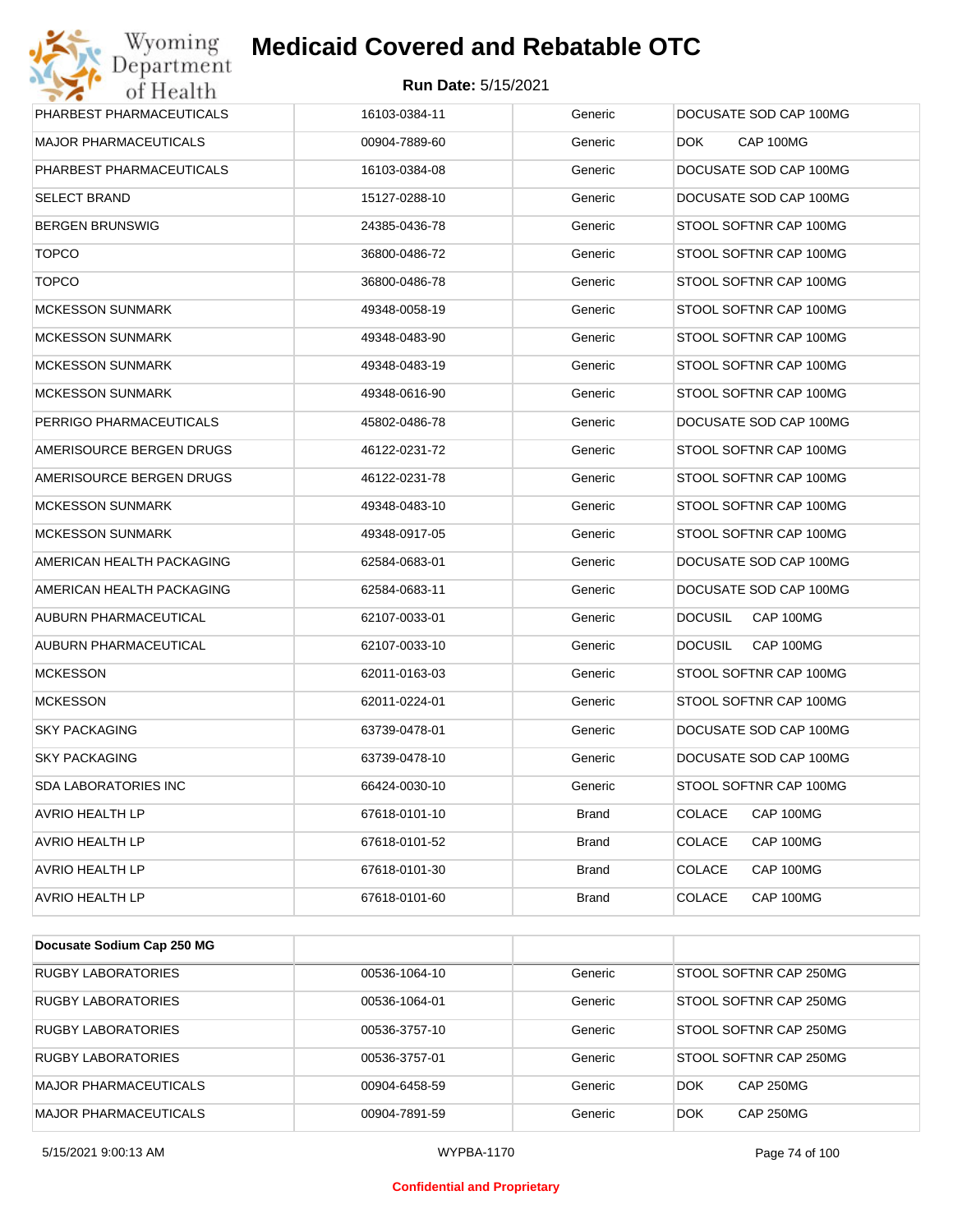| <b>Run Date: 5/15/2021</b> |  |
|----------------------------|--|
|----------------------------|--|

| Department<br>of Health             | <b>Run Date: 5/15/2021</b> |              |                               |
|-------------------------------------|----------------------------|--------------|-------------------------------|
| <b>BERGEN BRUNSWIG</b>              | 24385-0443-78              | Generic      | STOOL SOFTNR CAP 250MG        |
| AMERISOURCE BERGEN DRUGS            | 46122-0263-78              | Generic      | STOOL SOFTNR CAP 250MG        |
| <b>MCKESSON SUNMARK</b>             | 49348-0714-10              | Generic      | STOOL SOFTNR CAP 250MG        |
| <b>MCKESSON</b>                     | 62011-0244-01              | Generic      | STOOL SOFTNR CAP 250MG        |
| <b>MCKESSON</b>                     | 62011-0164-01              | Generic      | STOOL SOFTNR CAP 250MG        |
|                                     |                            |              |                               |
| Docusate Sodium Cap 50 MG           |                            |              |                               |
| <b>AVRIO HEALTH LP</b>              | 67618-0109-28              | <b>Brand</b> | COLACE CLEAR CAP 50 MG        |
| PURDUE PRODUCTS LP                  | 67618-0100-30              | Brand        | <b>COLACE</b><br>CAP 50MG     |
| PURDUE PRODUCTS LP                  | 67618-0100-60              | <b>Brand</b> | <b>COLACE</b><br>CAP 50MG     |
| Docusate Sodium Enema 100 MG/5ML    |                            |              |                               |
| ENEMEEZ                             | 17433-9884-05              | <b>Brand</b> | DOCUSOL KIDS ENE 100MG/5M     |
|                                     |                            |              |                               |
| Docusate Sodium Enema 283 MG/5ML    |                            |              |                               |
| ENEMEEZ                             | 17433-9878-05              | Generic      | DOCUSOL MINI ENE              |
| ENEMEEZ                             | 17433-9876-03              | Generic      | <b>ENEMEEZ MINI ENE</b>       |
| Docusate Sodium Liquid 150 MG/15ML  |                            |              |                               |
| RUGBY LABORATORIES                  | 00536-0590-85              | Generic      | <b>DIOCTO</b><br>LIQ 50MG/5ML |
| PHARMACEUTICAL ASSOCIATES           | 00121-0544-10              | Generic      | DOCUSATE SOD LIQ 50MG/5ML     |
| HI-TECH                             | 50383-0771-10              | Generic      | <b>DOCU</b><br>LIQ 50MG/5ML   |
| HI-TECH                             | 50383-0771-11              | Generic      | <b>DOCU</b><br>LIQ 50MG/5ML   |
| HI-TECH                             | 50383-0771-16              | Generic      | <b>DOCU</b><br>LIQ 50MG/5ML   |
| <b>SILARX</b>                       | 54838-0116-80              | Generic      | <b>SILACE</b><br>LIQ 10MG/ML  |
|                                     |                            |              |                               |
| Docusate Sodium Liquid 50 MG/15ML   |                            |              |                               |
| FLEET PHARMACEUTICALS               | 00132-0106-24              | <b>Brand</b> | PEDIA-LAX LIQ 50MG            |
| Docusate Sodium Syrup 60 MG/15ML    |                            |              |                               |
| <b>RUGBY LABORATORIES</b>           | 00536-1001-85              | Generic      | <b>DIOCTO</b><br>SYP 60/15ML  |
| <b>SILARX</b>                       | 54838-0107-80              | Generic      | <b>SILACE</b><br>SYP 60/15ML  |
|                                     |                            |              |                               |
| Docusate Sodium Tab 100 MG          |                            |              |                               |
| <b>MAJOR PHARMACEUTICALS</b>        | 00904-5869-60              | Generic      | <b>TAB 100MG</b><br>DOK.      |
| Glycerin Enema Adult 5.4 GM/Average |                            |              |                               |
| <b>Delivered Dose</b>               |                            |              |                               |
| FLEET PHARMACEUTICALS               | 00132-0185-82              | <b>Brand</b> | FLEET LIQUID ENE GLYCERIN     |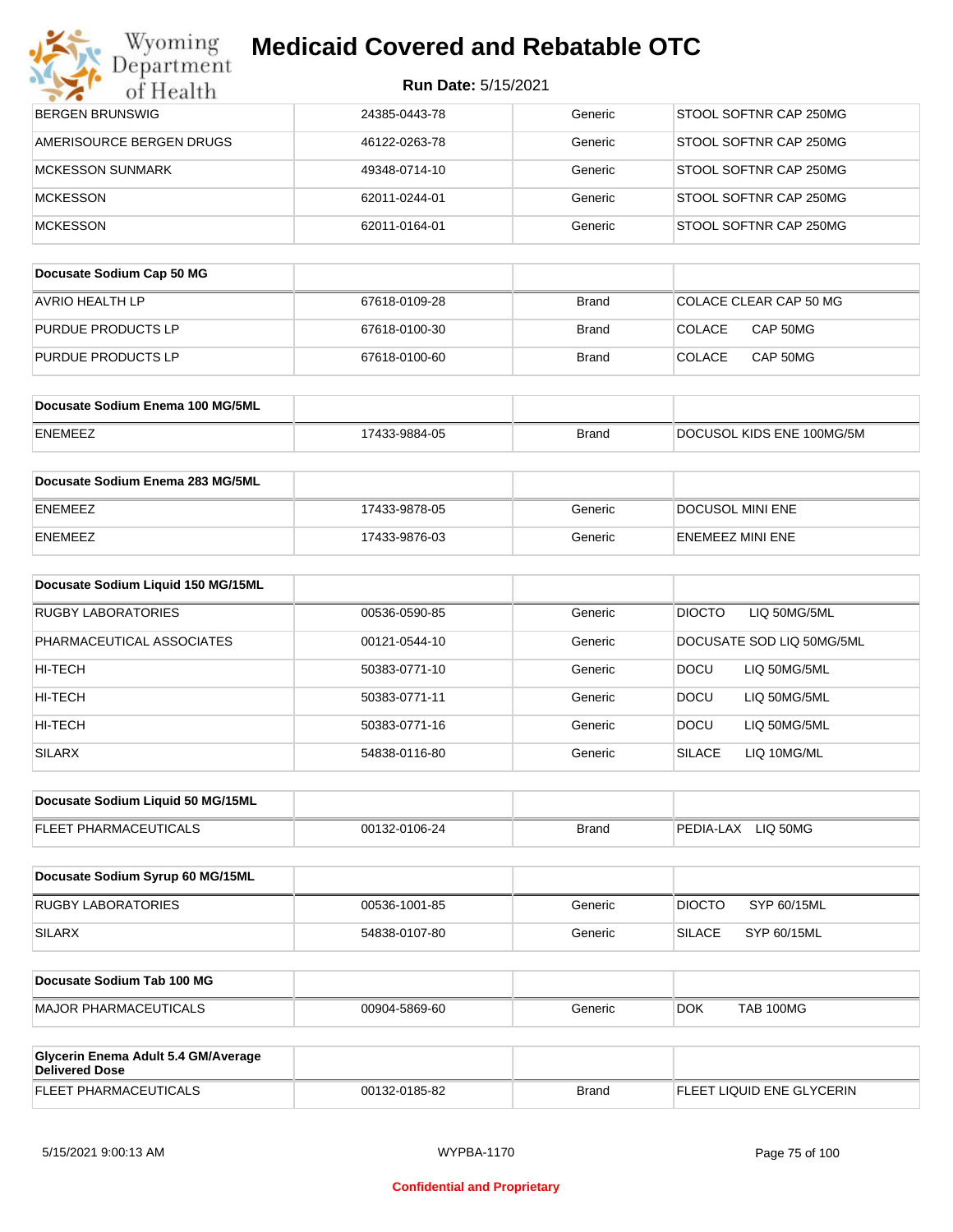

| Glycerin Liquid Suppos 2.8 GM (2.7 ML) |               |              |                                       |
|----------------------------------------|---------------|--------------|---------------------------------------|
| <b>FLEET PHARMACEUTICALS</b>           | 00132-0190-12 | Brand        | PEDIA-LAX SUP 2.8GM                   |
|                                        |               |              |                                       |
| <b>Glycerin Suppos 1 GM</b>            |               |              |                                       |
| <b>FLEET PHARMACEUTICALS</b>           | 00132-0081-12 | Brand        | PEDIA-LAX SUP 1GM                     |
|                                        |               |              |                                       |
| <b>Glycerin Suppos 1.2 GM</b>          |               |              |                                       |
| G & W LABS                             | 00713-0102-13 | Generic      | <b>GLYCERIN PED SUP 1.2GM</b>         |
| <b>COSETTE PHARMACEUTICALS</b>         | 00713-0102-09 | Generic      | SANI-SUPP SUP PEDIATRI                |
| <b>COSETTE PHARMACEUTICALS</b>         | 00713-0102-25 | Generic      | SANI-SUPP SUP PEDIATRI                |
| G & W LABS                             | 00713-0102-26 | Generic      | GLYCERIN PED SUP 1.2GM                |
|                                        |               |              |                                       |
| <b>Glycerin Suppos 2 GM</b>            |               |              |                                       |
| <b>FLEET PHARMACEUTICALS</b>           | 00132-0079-12 | Generic      | SUP <sub>2GM</sub><br><b>GLYCERIN</b> |
| <b>FLEET PHARMACEUTICALS</b>           | 00132-0079-24 | Generic      | <b>GLYCERIN</b><br>SUP <sub>2GM</sub> |
| <b>FLEET PHARMACEUTICALS</b>           | 00132-0079-50 | Generic      | <b>GLYCERIN</b><br>SUP <sub>2GM</sub> |
| <b>COSETTE PHARMACEUTICALS</b>         | 00713-0101-25 | Generic      | SANI-SUPP<br><b>SUP ADULT</b>         |
| <b>COSETTE PHARMACEUTICALS</b>         | 00713-0101-09 | Generic      | SANI-SUPP<br><b>SUP ADULT</b>         |
| <b>Glycerin Suppos 2.1 GM</b>          |               |              |                                       |
| G & W LABS                             | 00713-0101-13 | Generic      | <b>GLYCERIN</b><br><b>SUP 2.1GM</b>   |
| G & W LABS                             | 00713-0101-26 | Generic      | <b>GLYCERIN</b><br><b>SUP 2.1GM</b>   |
| G & W LABS                             | 00713-0101-51 | Generic      | <b>GLYCERIN</b><br><b>SUP 2.1GM</b>   |
| G & W LABS                             | 00713-0101-02 | Generic      | <b>GLYCERIN</b><br><b>SUP 2.1GM</b>   |
|                                        |               |              |                                       |
| <b>Magnesium Citrate Soln</b>          |               |              |                                       |
| <b>BERGEN BRUNSWIG</b>                 | 24385-0675-10 | Generic      | MAG CITRATE SOL LEMON                 |
| <b>MAJOR PHARMACEUTICALS</b>           | 00904-6304-77 | Generic      | MAG CITRATE SOL LEMON                 |
| <b>BERGEN BRUNSWIG</b>                 | 24385-0910-10 | Generic      | MAG CITRATE SOL CHERRY                |
| <b>MCKESSON SUNMARK</b>                | 49348-0504-49 | Generic      | MAG CITRATE SOL CHERRY                |
| <b>MCKESSON SUNMARK</b>                | 49348-0696-49 | Generic      | MAG CITRATE SOL LEMON                 |
| <b>MCKESSON</b>                        | 62011-0166-01 | Generic      | MAG CITRATE SOL LEMON                 |
| CHAIN DRUG MARKETING ASSOC             | 63868-0934-10 | Generic      | MAG CITRATE SOL CHERRY                |
| CHAIN DRUG MARKETING ASSOC             | 63868-0935-10 | Generic      | MAG CITRATE SOL LEMON                 |
|                                        |               |              |                                       |
| Magnesium Hydroxide Chew Tab 400 MG    |               |              |                                       |
| FLEET PHARMACEUTICALS                  | 00132-0655-01 | <b>Brand</b> | PEDIA-LAX CHW 400MG                   |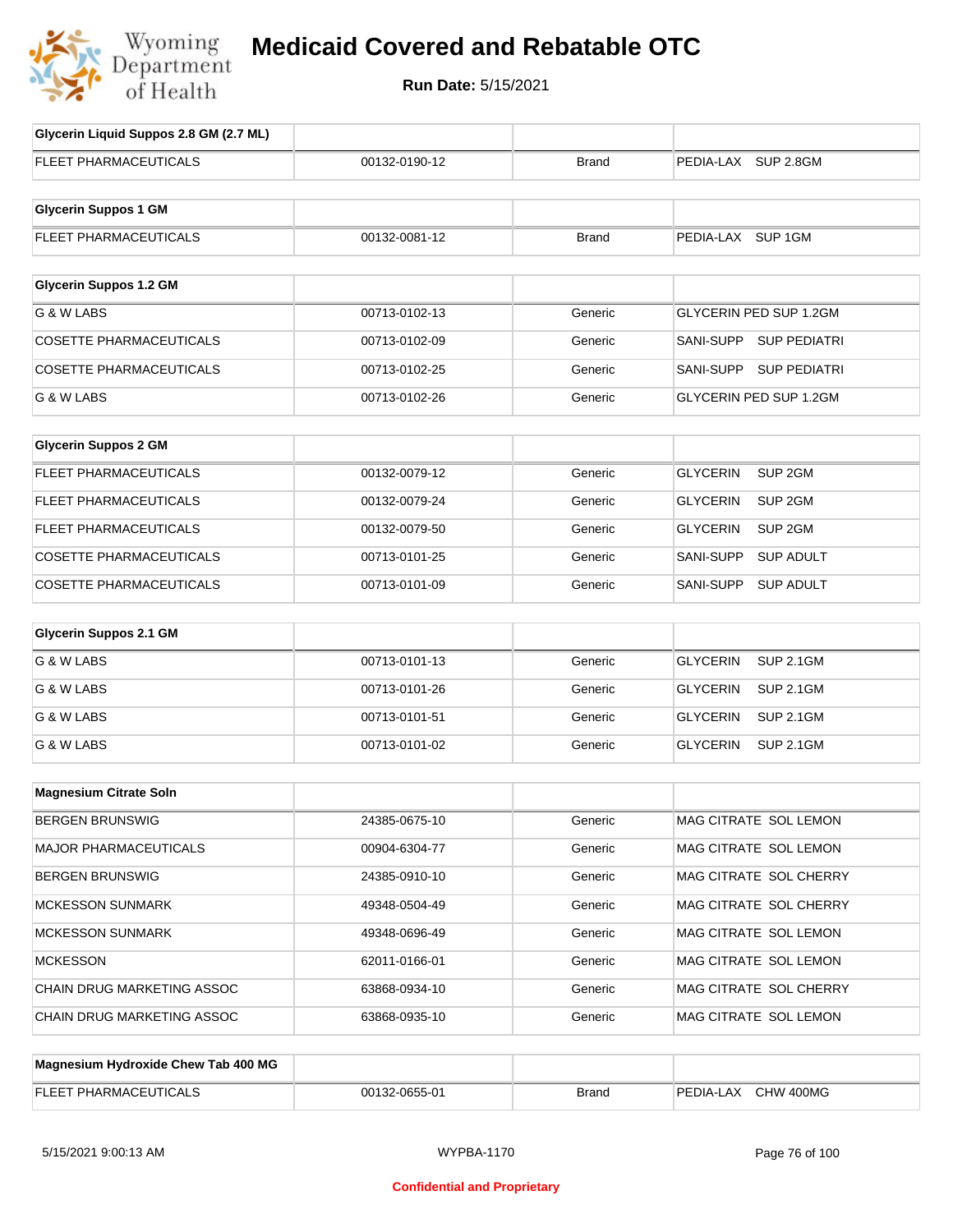

| Magnesium Hydroxide Susp 400 MG/5ML |               |         |                           |
|-------------------------------------|---------------|---------|---------------------------|
| <b>PERRIGO</b>                      | 00113-0332-40 | Generic | MILK OF MAGN SUS FRSH MNT |
| <b>PERRIGO</b>                      | 00113-0396-40 | Generic | MILK OF MAGN SUS          |
| PHARMACEUTICAL ASSOCIATES           | 00121-0431-30 | Generic | MILK OF MAGN SUS          |
| <b>RUGBY LABORATORIES</b>           | 00536-2470-85 | Generic | MILK OF MAGN SUS          |
| <b>RUGBY LABORATORIES</b>           | 00536-2470-83 | Generic | MILK OF MAGN SUS          |
| <b>MAJOR PHARMACEUTICALS</b>        | 00904-0789-14 | Generic | MILK OF MAGN SUS MINT     |
| <b>MAJOR PHARMACEUTICALS</b>        | 00904-0788-14 | Generic | MILK OF MAGN SUS 1200/15  |
| <b>MAJOR PHARMACEUTICALS</b>        | 00904-0788-16 | Generic | MILK OF MAGN SUS 1200/15  |
| <b>SELECT BRAND</b>                 | 15127-0835-73 | Generic | SB MILK MAGN SUS MINT     |
| <b>TOPCO</b>                        | 36800-0949-40 | Generic | MILK OF MAGN SUS CHERRY   |
| <b>LEADER BRAND PRODUCTS</b>        | 37205-0833-40 | Generic | MILK OF MAGN SUS 400/5ML  |
| LEADER BRAND PRODUCTS               | 37205-0834-40 | Generic | MILK OF MAGN SUS MINT     |
| <b>BERGEN BRUNSWIG</b>              | 24385-0396-40 | Generic | <b>GNP MILK MAG SUS</b>   |
| <b>BERGEN BRUNSWIG</b>              | 24385-0608-40 | Generic | <b>GNP MILK MAG SUS</b>   |
| <b>TOPCO</b>                        | 36800-0396-40 | Generic | <b>MILK OF MAGN SUS</b>   |
| <b>SELECT BRAND</b>                 | 15127-0833-73 | Generic | <b>SB MILK MAGN SUS</b>   |
| <b>BERGEN BRUNSWIG</b>              | 24385-0332-40 | Generic | <b>GNP MILK MAG SUS</b>   |
| <b>TOPCO</b>                        | 36800-0332-40 | Generic | MILK OF MAGN SUS 1200/15  |
| <b>MCKESSON SUNMARK</b>             | 49348-0307-39 | Generic | MILK OF MAGN SUS 1200/15  |
| <b>MCKESSON</b>                     | 62011-0123-01 | Generic | MILK OF MAGN SUS 400/5ML  |
| <b>MCKESSON</b>                     | 62011-0124-01 | Generic | MILK OF MAGN SUS 400/5ML  |
| <b>CHAIN DRUG MARKETING ASSOC</b>   | 63868-0787-57 | Generic | MILK OF MAGN SUS 400/5ML  |
| CHAIN DRUG MARKETING ASSOC          | 63868-0310-12 | Generic | MILK OF MAGN SUS 400/5ML  |
| <b>CHAIN DRUG MARKETING ASSOC</b>   | 63868-0788-57 | Generic | MILK OF MAGN SUS 400/5ML  |
|                                     |               |         |                           |

| Magnesium Hydroxide Susp Concentrate<br>2400 MG/10ML |               |         |                         |
|------------------------------------------------------|---------------|---------|-------------------------|
| PHARMACEUTICAL ASSOCIATES                            | 00121-0527-10 | Generic | MILK OF MAGN SUS 2400MG |
| <b>HIKMA</b>                                         | 00054-3567-49 | Generic | MILK OF MAGN SUS 2400MG |
| <b>HIKMA</b>                                         | 00054-3567-61 | Generic | MILK OF MAGN SUS 2400MG |

| <b>Magnesium Sulfate Oral Granules</b> |               |         |                                    |
|----------------------------------------|---------------|---------|------------------------------------|
| <b>BERGEN BRUNSWIG</b>                 | 24385-0807-01 | Generic | GRA SALT<br><b>GNP EPSOM</b>       |
| BERGEN BRUNSWIG                        | 24385-0807-04 | Generic | GRA SALT<br><b>GNP EPSOM</b>       |
| MCKESSON SUNMARK                       | 49348-0018-63 | Generic | <b>SM EPSOM</b><br>GRA SALT        |
| MCKESSON SUNMARK                       | 49348-0018-75 | Generic | <b>SM EPSOM</b><br><b>GRA SALT</b> |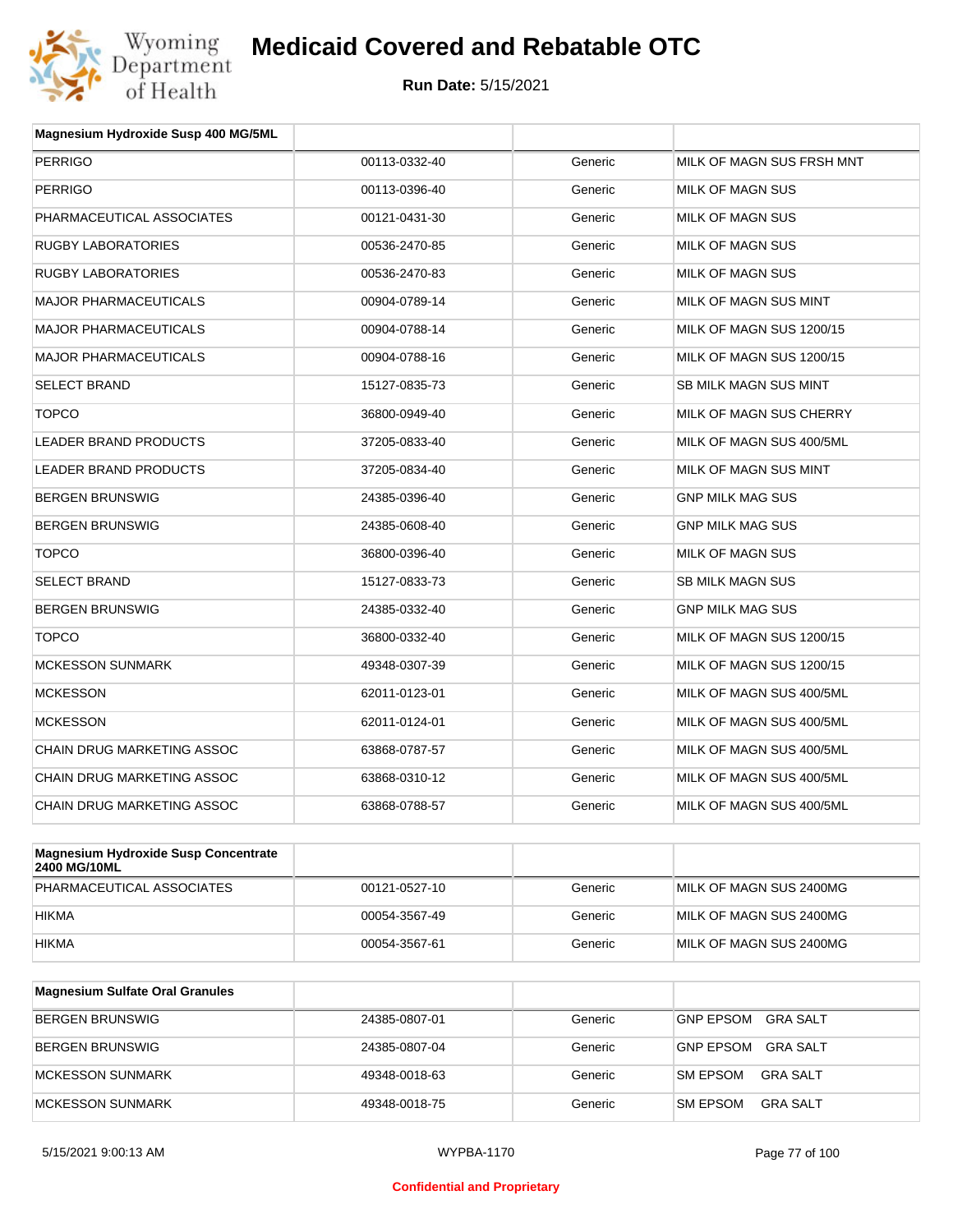

| <b>Methylcellulose Powder Laxative</b>         |               |              |                                      |
|------------------------------------------------|---------------|--------------|--------------------------------------|
| GLAXO CONSUMER HEALTHCARE L.P.                 | 00135-0089-69 | <b>Brand</b> | <b>CITRUCEL</b><br>POW ORANGE        |
| GLAXO CONSUMER HEALTHCARE L.P.                 | 00135-0089-71 | <b>Brand</b> | <b>CITRUCEL</b><br><b>POW ORANGE</b> |
| <b>GLAXO CONSUMER HEALTHCARE L.P.</b>          | 00135-0090-70 | <b>Brand</b> | <b>CITRUCEL</b><br>POW SF ORANG      |
| GLAXO CONSUMER HEALTHCARE L.P.                 | 00135-0090-74 | <b>Brand</b> | <b>CITRUCEL</b><br>POW SF ORANG      |
| GLAXO CONSUMER HEALTHCARE L.P.                 | 00135-0090-75 | <b>Brand</b> | <b>CITRUCEL</b><br>POW SF ORANG      |
| <b>MAJOR PHARMACEUTICALS</b>                   | 00904-5675-16 | Generic      | SOLUBLE FIB POW THERAPY              |
|                                                |               |              |                                      |
| Methylcellulose Tab 500 MG                     |               |              |                                      |
| GLAXO CONSUMER HEALTHCARE L.P.                 | 00135-0199-01 | <b>Brand</b> | <b>CITRUCEL</b><br>TAB 500MG         |
| GLAXO CONSUMER HEALTHCARE L.P.                 | 00135-0199-02 | <b>Brand</b> | <b>CITRUCEL</b><br><b>TAB 500MG</b>  |
| GLAXO CONSUMER HEALTHCARE L.P.                 | 00135-0199-07 | <b>Brand</b> | <b>CITRUCEL</b><br><b>TAB 500MG</b>  |
| <b>BERGEN BRUNSWIG</b>                         | 24385-0466-78 | Generic      | FIBER THERAP TAB 500MG               |
| <b>MCKESSON SUNMARK</b>                        | 49348-0541-10 | Generic      | SM FIBER LAX TAB 500MG               |
| <b>MCKESSON</b>                                | 62011-0134-01 | Generic      | HM FIBER<br>TAB 500MG                |
|                                                |               |              |                                      |
| <b>Mineral Oil</b>                             |               |              |                                      |
| <b>PERRIGO</b>                                 | 00574-0618-16 | Generic      | <b>MINERAL</b><br>OIL                |
| BERGEN BRUNSWIG                                | 24385-0685-16 | Generic      | <b>GNP MINERAL OIL HEAVY</b>         |
| <b>MCKESSON SUNMARK</b>                        | 49348-0804-38 | Generic      | SM MINERAL OIL                       |
| CHAIN DRUG MARKETING ASSOC                     | 63868-0938-16 | Generic      | QC MINERAL OIL HEAVY                 |
|                                                |               |              |                                      |
| <b>Mineral Oil Enema</b>                       |               |              |                                      |
| FLEET PHARMACEUTICALS                          | 00132-0301-40 | <b>Brand</b> | FLEET OIL ENE                        |
| <b>MCKESSON</b>                                | 62011-0190-01 | Generic      | MINERAL OIL ENE                      |
|                                                |               |              |                                      |
| Polyethylene Glycol 3350 Oral Packet 17<br>GM. |               |              |                                      |
| <b>MAJOR PHARMACEUTICALS</b>                   | 00904-6025-61 | Generic      | <b>POW</b><br>PEG 3350               |
| <b>MAJOR PHARMACEUTICALS</b>                   | 00904-6422-81 | Generic      | PEG 3350<br><b>POW</b>               |
| <b>MAJOR PHARMACEUTICALS</b>                   | 00904-6422-86 | Generic      | PEG 3350<br><b>POW</b>               |
| <b>TOPCO</b>                                   | 36800-0306-52 | Generic      | CLEARLAX<br><b>POW</b>               |
| <b>MYLAN INSTITUTIONAL</b>                     | 51079-0306-01 | Generic      | POLYETH GLYC POW 3350 NF             |
| <b>MYLAN INSTITUTIONAL</b>                     | 51079-0306-30 | Generic      | POLYETH GLYC POW 3350 NF             |
| AMERICAN HEALTH PACKAGING                      | 68084-0430-98 | Generic      | HEALTHYLAX POW                       |
| AMERICAN HEALTH PACKAGING                      | 68084-0430-99 | Generic      | HEALTHYLAX POW                       |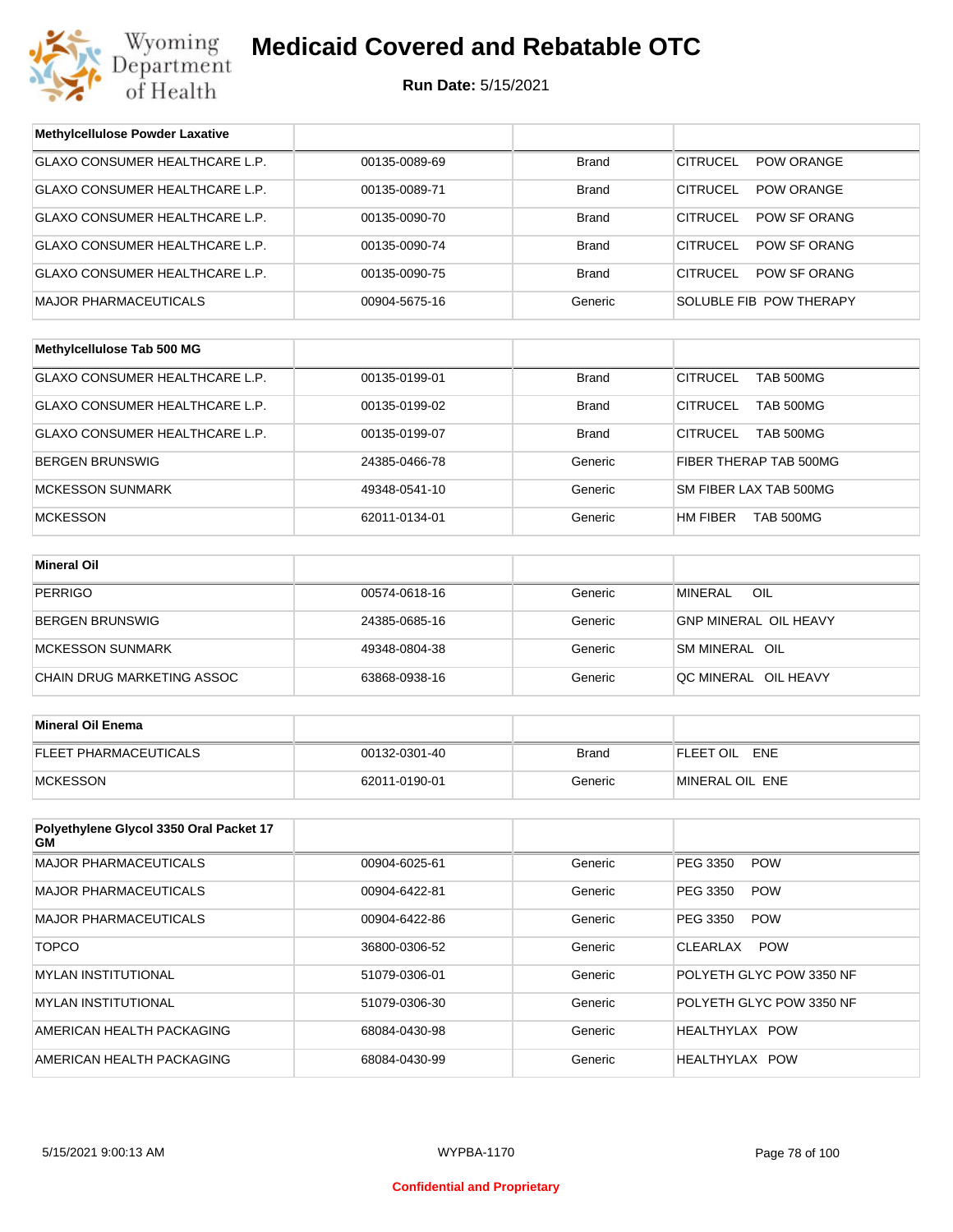

| Polyethylene Glycol 3350 Oral Powder 17<br><b>GM/SCOOP</b> |               |         |                               |
|------------------------------------------------------------|---------------|---------|-------------------------------|
| <b>MAJOR PHARMACEUTICALS</b>                               | 00904-6025-77 | Generic | PEG 3350<br><b>POW</b>        |
| <b>MAJOR PHARMACEUTICALS</b>                               | 00904-6025-76 | Generic | PEG 3350<br><b>POW</b>        |
| <b>RUGBY LABORATORIES</b>                                  | 00536-1052-24 | Generic | PEG3350<br><b>POW</b>         |
| RUGBY LABORATORIES                                         | 00536-1052-27 | Generic | PEG3350<br><b>POW</b>         |
| <b>RUGBY LABORATORIES</b>                                  | 00536-1052-84 | Generic | PEG3350<br><b>POW</b>         |
| <b>MAJOR PHARMACEUTICALS</b>                               | 00904-6025-84 | Generic | PEG 3350<br><b>POW</b>        |
| <b>TOPCO</b>                                               | 36800-0306-03 | Generic | <b>CLEARLAX</b><br><b>POW</b> |
| <b>TOPCO</b>                                               | 36800-0181-04 | Generic | <b>CLEARLAX</b><br><b>POW</b> |
| <b>TOPCO</b>                                               | 36800-0306-01 | Generic | CLEARLAX<br><b>POW</b>        |
| <b>TOPCO</b>                                               | 36800-0306-02 | Generic | CLEARLAX<br><b>POW</b>        |
| PERRIGO PHARMACEUTICALS                                    | 45802-0868-02 | Generic | POLYETH GLYC POW 3350 NF      |
| AMERISOURCE BERGEN DRUGS                                   | 46122-0014-33 | Generic | <b>GNP CLEARLAX POW</b>       |
| PERRIGO PHARMACEUTICALS                                    | 45802-0868-03 | Generic | POLYETH GLYC POW 3350 NF      |
| PERRIGO PHARMACEUTICALS                                    | 45802-0868-01 | Generic | POLYETH GLYC POW 3350 NF      |
| AMERISOURCE BERGEN DRUGS                                   | 46122-0014-31 | Generic | <b>GNP CLEARLAX POW</b>       |
| AMERISOURCE BERGEN DRUGS                                   | 46122-0014-71 | Generic | <b>GNP CLEARLAX POW</b>       |
| LEADER BRAND PRODUCTS                                      | 37205-0612-71 | Generic | CLEARLAX<br><b>POW</b>        |
| <b>LEADER BRAND PRODUCTS</b>                               | 37205-0612-72 | Generic | <b>CLEARLAX</b><br><b>POW</b> |
| <b>LEADER BRAND PRODUCTS</b>                               | 37205-0612-73 | Generic | CLEARLAX<br><b>POW</b>        |
| LUPIN PHARMACEUTICALS                                      | 43386-0312-08 | Generic | <b>GAVILAX</b><br><b>POW</b>  |
| LUPIN PHARMACEUTICALS                                      | 43386-0312-14 | Generic | <b>POW</b><br><b>GAVILAX</b>  |
| <b>MCKESSON SUNMARK</b>                                    | 49348-0893-70 | Generic | SM CLEARLAX POW               |
| <b>MCKESSON SUNMARK</b>                                    | 49348-0893-50 | Generic | SM CLEARLAX POW               |
| <b>MCKESSON SUNMARK</b>                                    | 49348-0893-92 | Generic | SM CLEARLAX POW               |
| KREMERS URBAN                                              | 62175-0190-15 | Generic | GLYCOLAX POW 3350 NF          |
| KREMERS URBAN                                              | 62175-0195-07 | Generic | POLYETH GLYC POW 3350 NF      |
| KREMERS URBAN                                              | 62175-0195-31 | Generic | POLYETH GLYC POW 3350 NF      |
| <b>MCKESSON</b>                                            | 62011-0153-01 | Generic | HM CLEARLAX POW               |
| <b>MCKESSON</b>                                            | 62011-0153-02 | Generic | HM CLEARLAX POW               |
| KREMERS URBAN                                              | 62175-0190-31 | Generic | GLYCOLAX POW 3350 NF          |
| KREMERS URBAN                                              | 62175-0195-15 | Generic | POLYETH GLYC POW 3350 NF      |
| CHAIN DRUG MARKETING ASSOC                                 | 63868-0002-14 | Generic | NATURA-LAX POW 3350 NF        |

| <b>Psyllium Cap 0.52 GM</b> |               |         |               |           |
|-----------------------------|---------------|---------|---------------|-----------|
| KONSYL PHARMACEUTICAL       | 00224-1847-80 | Generic | <b>KONSYL</b> | CAP 520MG |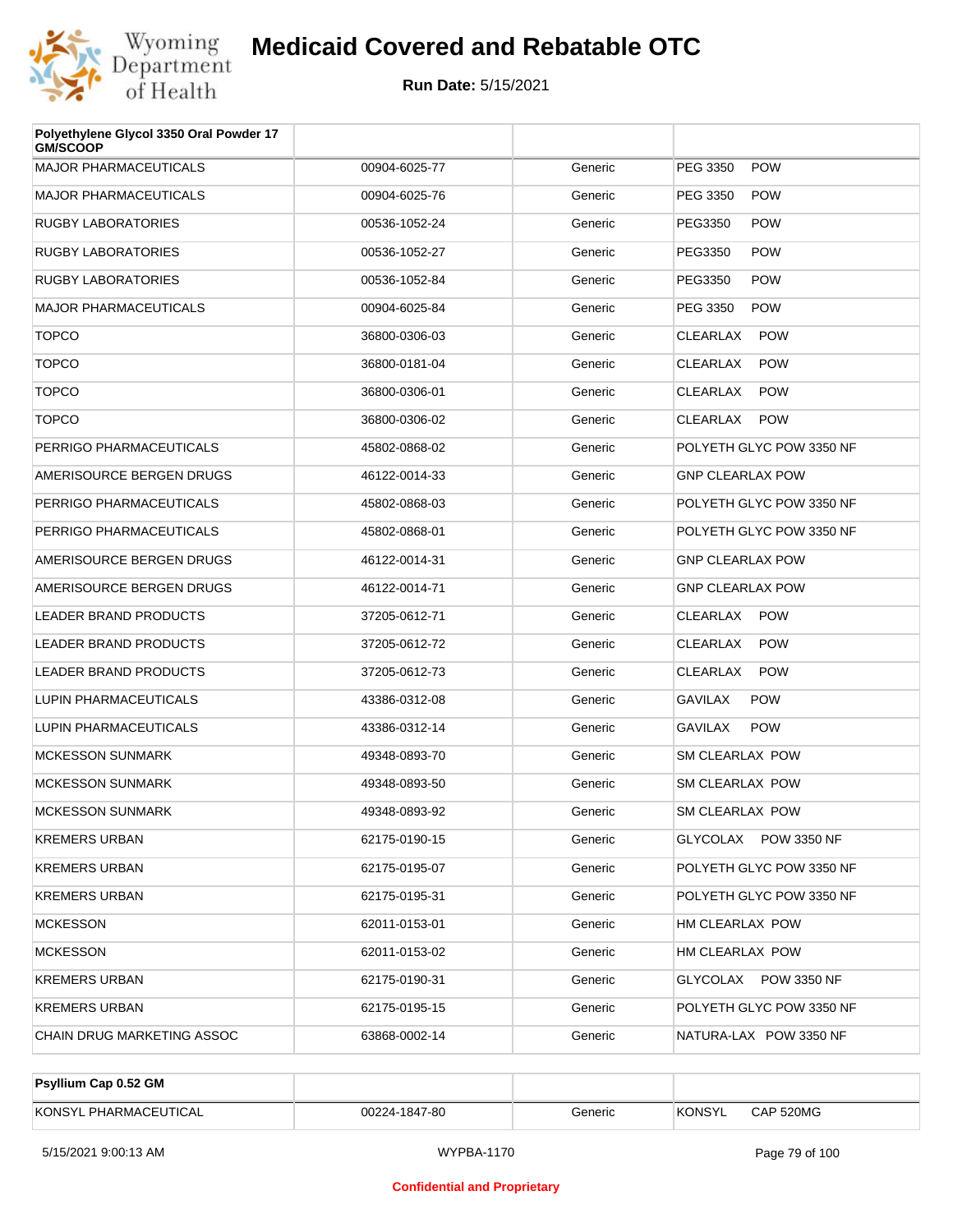| <b>MCKESSON</b>           | 62011-0053-01 | Generic | HM FIBER<br>CAP 0.52GM        |
|---------------------------|---------------|---------|-------------------------------|
| <b>MCKESSON SUNMARK</b>   | 49348-0633-49 | Generic | SM FIBER LAX CAP 0.52GM       |
| LEADER BRAND PRODUCTS     | 37205-0372-78 | Generic | FIBER LAXTIV CAP 0.52GM       |
| <b>RUGBY LABORATORIES</b> | 00536-1500-60 | Generic | <b>REGULOID</b><br>CAP 0.52GM |
| KONSYL PHARMACEUTICAL     | 00224-1847-10 | Generic | <b>KONSYL</b><br>CAP 520MG    |

| <b>I SYNUTH LOWAGE TOO</b> 70 |               |       |                       |
|-------------------------------|---------------|-------|-----------------------|
| KONSYL PHARMACEUTICAL         | 00224-1801-80 | Brand | KONSYL DAILY POW 100% |
| KONSYL PHARMACEUTICAL         | 00224-1801-06 | Brand | KONSYL DAILY POW 100% |
| KONSYL PHARMACEUTICAL         | 00224-1801-07 | Brand | KONSYL DAILY POW 100% |
| KONSYL PHARMACEUTICAL         | 00224-1801-81 | Brand | KONSYL DAILY POW 100% |

| Psyllium Powder 28.3%        |               |         |                        |
|------------------------------|---------------|---------|------------------------|
| RUGBY LABORATORIES           | 00536-4445-54 | Generic | REGULOID<br>POW 28.3%  |
| <b>RUGBY LABORATORIES</b>    | 00536-4445-89 | Generic | REGULOID<br>POW 28.3%  |
| <b>MAJOR PHARMACEUTICALS</b> | 00904-5200-65 | Generic | NATURL FIBER POW 28.3% |
| <b>MAJOR PHARMACEUTICALS</b> | 00904-5200-66 | Generic | NATURL FIBER POW 28.3% |
| KONSYL PHARMACEUTICAL        | 00224-1852-06 | Generic | KONSYL DAILY POW 28.3% |
| KONSYL PHARMACEUTICAL        | 00224-1852-80 | Generic | KONSYL DAILY POW 28.3% |
| <b>MCKESSON SUNMARK</b>      | 49348-0047-65 | Generic | SM FIBER<br>POW 28.3%  |
| <b>MCKESSON SUNMARK</b>      | 49348-0091-68 | Generic | SM FIBER<br>POW 28.3%  |
| <b>MCKESSON</b>              | 62011-0133-01 | Generic | HM FIBER<br>POW 28.3%  |

| Psyllium Powder 30.9% |               |         |                            |
|-----------------------|---------------|---------|----------------------------|
| KONSYL PHARMACEUTICAL | 00224-1841-80 | Generic | <b>KONSYL</b><br>POW 30.9% |
| KONSYL PHARMACEUTICAL | 00224-1841-03 | Generic | KONSYL<br>POW 30.9%        |
| <b>IMCKESSON</b>      | 62011-0135-01 | Generic | HM FIBER<br>POW 30.9%      |

| <b>Psyllium Powder 48.57%</b> |               |         |                                 |
|-------------------------------|---------------|---------|---------------------------------|
| <b>RUGBY LABORATORIES</b>     | 00536-4444-54 | Generic | <b>REGULOID</b><br>POW 48.57%   |
| <b>RUGBY LABORATORIES</b>     | 00536-4444-89 | Generic | <b>REGULOID</b><br>POW 48.57%   |
| <b>MAJOR PHARMACEUTICALS</b>  | 00904-5199-65 | Generic | NAT FIBER<br><b>POW THERAPY</b> |
| <b>MAJOR PHARMACEUTICALS</b>  | 00904-5199-66 | Generic | NAT FIBER<br><b>POW THERAPY</b> |
| <b>BERGEN BRUNSWIG</b>        | 24385-0301-27 | Generic | <b>NAT FIBER</b><br>POW 48.57%  |
| <b>MCKESSON SUNMARK</b>       | 49348-0166-93 | Generic | SM FIBER<br>POW 48.57%          |
| <b>MCKESSON SUNMARK</b>       | 49348-0166-65 | Generic | SM FIBER<br>POW 48.57%          |
| <b>MCKESSON</b>               | 62011-0136-01 | Generic | HM FIBER<br>POW 48.57%          |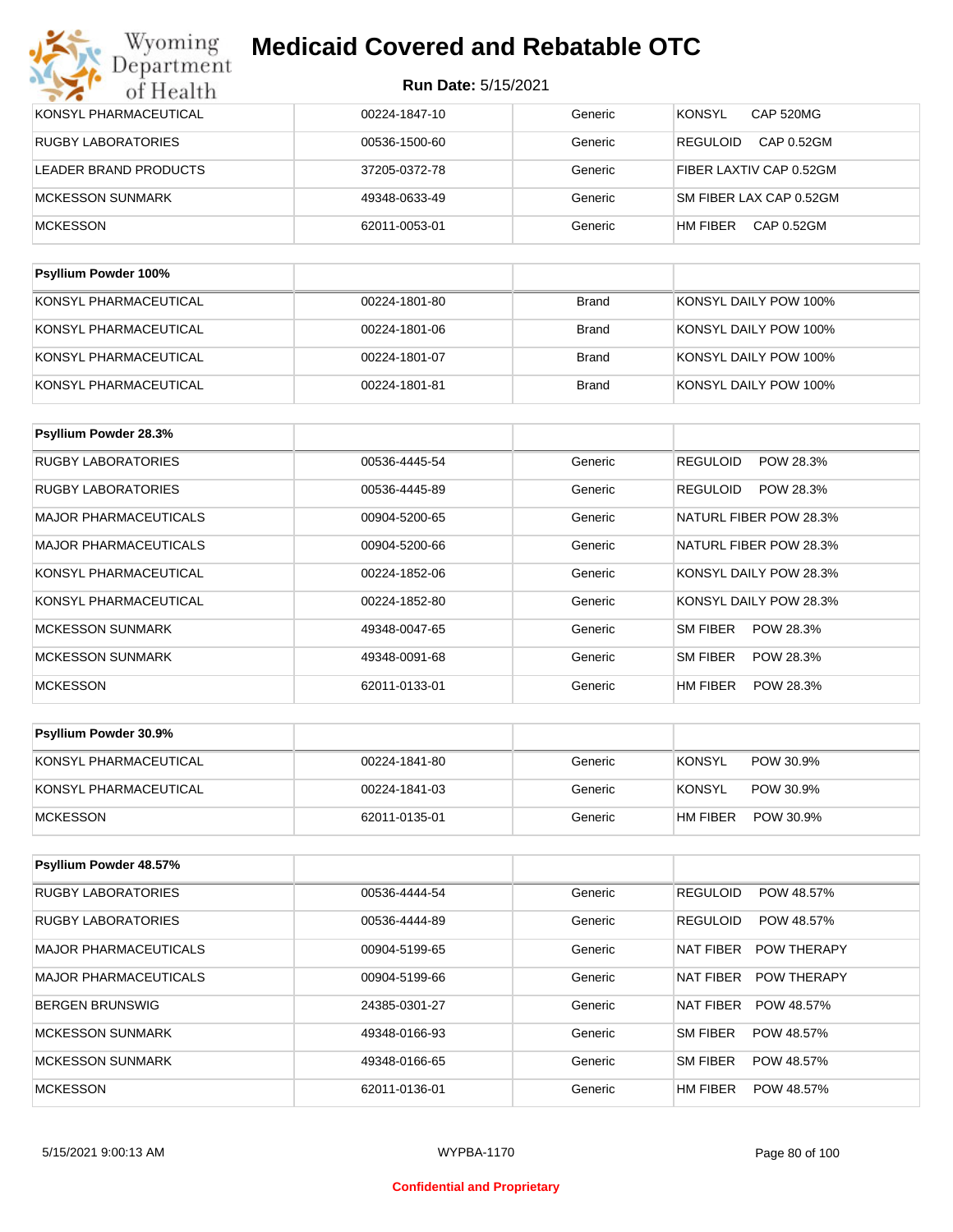

| Psyllium Powder 52.3%          |               |              |                              |
|--------------------------------|---------------|--------------|------------------------------|
| KONSYL PHARMACEUTICAL          | 00224-1822-80 | <b>Brand</b> | KONSYL-D<br>POW 52.3%        |
| KONSYL PHARMACEUTICAL          | 00224-1822-03 | <b>Brand</b> | KONSYL-D<br>POW 52.3%        |
|                                |               |              |                              |
| Psyllium Powder 58.6%          |               |              |                              |
| <b>RUGBY LABORATORIES</b>      | 00536-1881-79 | Generic      | <b>REGULOID</b><br>POW 58.6% |
| <b>MAJOR PHARMACEUTICALS</b>   | 00904-5788-77 | Generic      | FIBER THERAP POW 58.6%       |
| <b>RUGBY LABORATORIES</b>      | 00536-1875-16 | Generic      | <b>REGULOID</b><br>POW 58.6% |
| <b>RUGBY LABORATORIES</b>      | 00536-1875-79 | Generic      | <b>REGULOID</b><br>POW 58.6% |
| <b>RUGBY LABORATORIES</b>      | 00536-1881-16 | Generic      | <b>REGULOID</b><br>POW 58.6% |
| <b>MCKESSON SUNMARK</b>        | 49348-0090-92 | Generic      | SM FIBER<br>POW 58.6%        |
| <b>MCKESSON</b>                | 62011-0137-01 | Generic      | HM FIBER<br>POW 58.6%        |
| Psyllium Powder 60.3%          |               |              |                              |
| KONSYL PHARMACEUTICAL          | 00224-1855-81 | <b>Brand</b> | <b>KONSYL</b><br>POW 60.3%   |
| KONSYL PHARMACEUTICAL          | 00224-1855-07 | Brand        | <b>KONSYL</b><br>POW 60.3%   |
| KONSYL PHARMACEUTICAL          | 00224-1866-28 | <b>Brand</b> | <b>KONSYL</b><br>POW 60.3%   |
| KONSYL PHARMACEUTICAL          |               |              |                              |
|                                | 00224-1866-80 | Brand        | <b>KONSYL</b><br>POW 60.3%   |
| Psyllium Powder 71.67%         |               |              |                              |
| KONSYL PHARMACEUTICAL          | 00224-1856-06 | <b>Brand</b> | <b>KONSYL</b><br>POW 71.67%  |
| KONSYL PHARMACEUTICAL          | 00224-1856-80 | <b>Brand</b> | <b>KONSYL</b><br>POW 71.67%  |
|                                |               |              |                              |
| Psyllium Powder Packet 100%    |               |              |                              |
| KONSYL PHARMACEUTICAL          | 00224-1801-84 | <b>Brand</b> | KONSYL DAILY POW 100%        |
| KONSYL PHARMACEUTICAL          | 00224-1801-24 | Brand        | KONSYL DAILY POW 100%        |
| KONSYL PHARMACEUTICAL          | 00224-1801-35 | Brand        | KONSYL DAILY POW 100%        |
| Psyllium Powder Packet 28.3%   |               |              |                              |
| KONSYL PHARMACEUTICAL          | 00224-1852-81 | Brand        | KONSYL DAILY POW 28.3%       |
|                                |               |              |                              |
| KONSYL PHARMACEUTICAL          | 00224-1852-13 | Brand        | KONSYL DAILY POW 28.3%       |
| Psyllium Powder Packet 60.3%   |               |              |                              |
| KONSYL PHARMACEUTICAL          | 00224-1855-30 | Brand        | <b>KONSYL</b><br>POW 60.3%   |
| KONSYL PHARMACEUTICAL          | 00224-1855-82 | Brand        | <b>KONSYL</b><br>POW 60.3%   |
|                                |               |              |                              |
| Sennosides Chew Tab 15 MG      |               |              |                              |
| GLAXO CONSUMER HEALTHCARE L.P. | 00067-0005-12 | <b>Brand</b> | EX-LAX<br>CHW 15MG           |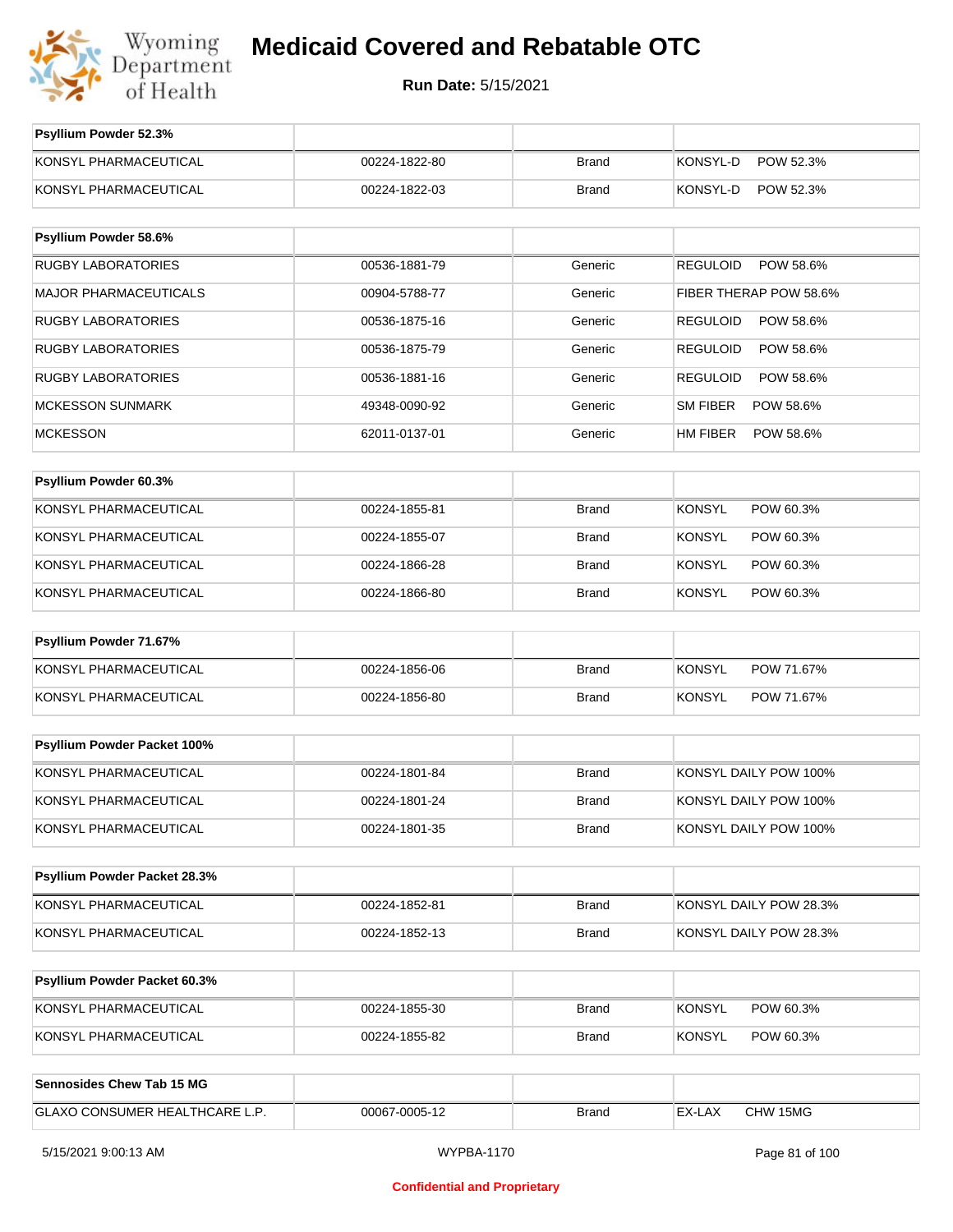| Wyoming<br><b>Medicaid Covered and Rebatable OTC</b><br>Department |                            |              |        |          |  |
|--------------------------------------------------------------------|----------------------------|--------------|--------|----------|--|
| of Health                                                          | <b>Run Date: 5/15/2021</b> |              |        |          |  |
| GLAXO CONSUMER HEALTHCARE L.P.                                     | 00067-0005-24              | <b>Brand</b> | EX-LAX | CHW 15MG |  |
| GLAXO CONSUMER HEALTHCARE L.P.                                     | 00067-0005-48              | <b>Brand</b> | EX-LAX | CHW 15MG |  |

| Sennosides Syrup 8.8 MG/5ML |               |         |                               |
|-----------------------------|---------------|---------|-------------------------------|
| RUGBY LABORATORIES          | 00536-1000-59 | Generic | LIQ 8.8MG/5<br><b>SENEXON</b> |
| MAJOR PHARMACEUTICALS       | 00904-6289-09 | Generic | <b>SENNA</b><br>SYP 8.8MG/5   |

| <b>Sennosides Tab 15 MG</b>    |               |         |                       |
|--------------------------------|---------------|---------|-----------------------|
| GLAXO CONSUMER HEALTHCARE L.P. | 00067-6025-60 | Generic | PERDIEM OVER TAB 15MG |
| GLAXO CONSUMER HEALTHCARE L.P. | 00067-0003-30 | Brand   | TAB 15MG<br>EX-LAX    |
| GLAXO CONSUMER HEALTHCARE L.P. | 00067-0003-08 | Brand   | TAB 15MG<br>EX-LAX    |

| Sennosides Tab 17.2 MG |               |              |                         |
|------------------------|---------------|--------------|-------------------------|
| <b>AVRIO HEALTH LP</b> | 67618-0315-12 | <b>Brand</b> | SENOKOT XTRA TAB 17.2MG |

| Sennosides Tab 25 MG           |               |              |                                |
|--------------------------------|---------------|--------------|--------------------------------|
| GLAXO CONSUMER HEALTHCARE L.P. | 00067-0016-48 | <b>Brand</b> | EX-LAX<br>TAB MAX ST           |
| GLAXO CONSUMER HEALTHCARE L.P. | 00067-0016-24 | <b>Brand</b> | TAB MAX ST<br>EX-LAX           |
| GLAXO CONSUMER HEALTHCARE L.P. | 00067-0016-90 | <b>Brand</b> | TAB MAX ST<br>EX-LAX           |
| <b>BERGEN BRUNSWIG</b>         | 24385-0369-62 | Generic      | <b>GNP LAXATIVE TAB 25MG</b>   |
| LEADER BRAND PRODUCTS          | 37205-0294-62 | Generic      | TAB 25MG<br>LAXATIVE           |
| <b>MCKESSON SUNMARK</b>        | 49348-0224-04 | Generic      | SM SENNA LAX TAB MAX STR       |
| CHAIN DRUG MARKETING ASSOC     | 63868-0549-24 | Generic      | LAXATIVE<br><b>TAB MAX-STR</b> |

| Sennosides Tab 8.6 MG        |               |         |                           |
|------------------------------|---------------|---------|---------------------------|
| <b>PAR PHARMACEUTICAL</b>    | 00603-0282-32 | Generic | SENNA LAX TAB 8.6MG       |
| <b>RUGBY LABORATORIES</b>    | 00536-5904-10 | Generic | SENEXON<br>TAB 8.6MG      |
| <b>MAJOR PHARMACEUTICALS</b> | 00904-5165-61 | Generic | TAB 8.6MG<br><b>SENNA</b> |
| <b>MAJOR PHARMACEUTICALS</b> | 00904-5165-80 | Generic | TAB 8.6MG<br><b>SENNA</b> |
| <b>RUGBY LABORATORIES</b>    | 00536-5904-01 | Generic | TAB 8.6MG<br>SENEXON      |
| <b>PAR PHARMACEUTICAL</b>    | 00603-0282-21 | Generic | SENNA LAX TAB 8.6MG       |
| <b>MAJOR PHARMACEUTICALS</b> | 00904-5165-59 | Generic | TAB 8.6MG<br><b>SENNA</b> |
| <b>MAJOR PHARMACEUTICALS</b> | 00904-6434-59 | Generic | <b>SENNA</b><br>TAB 8.6MG |
| <b>MAJOR PHARMACEUTICALS</b> | 00904-6434-80 | Generic | <b>SENNA</b><br>TAB 8.6MG |
| <b>SELECT BRAND</b>          | 15127-0105-01 | Generic | SB SENNA-LAX TAB 8.6MG    |
| PHARBEST PHARMACEUTICALS     | 16103-0363-08 | Generic | SENNA-TABS TAB 8.6MG      |
| PHARBEST PHARMACEUTICALS     | 16103-0363-11 | Generic | SENNA-TABS TAB 8.6MG      |
| <b>BERGEN BRUNSWIG</b>       | 24385-0404-78 | Generic | SENNA-LAX TAB 8.6MG       |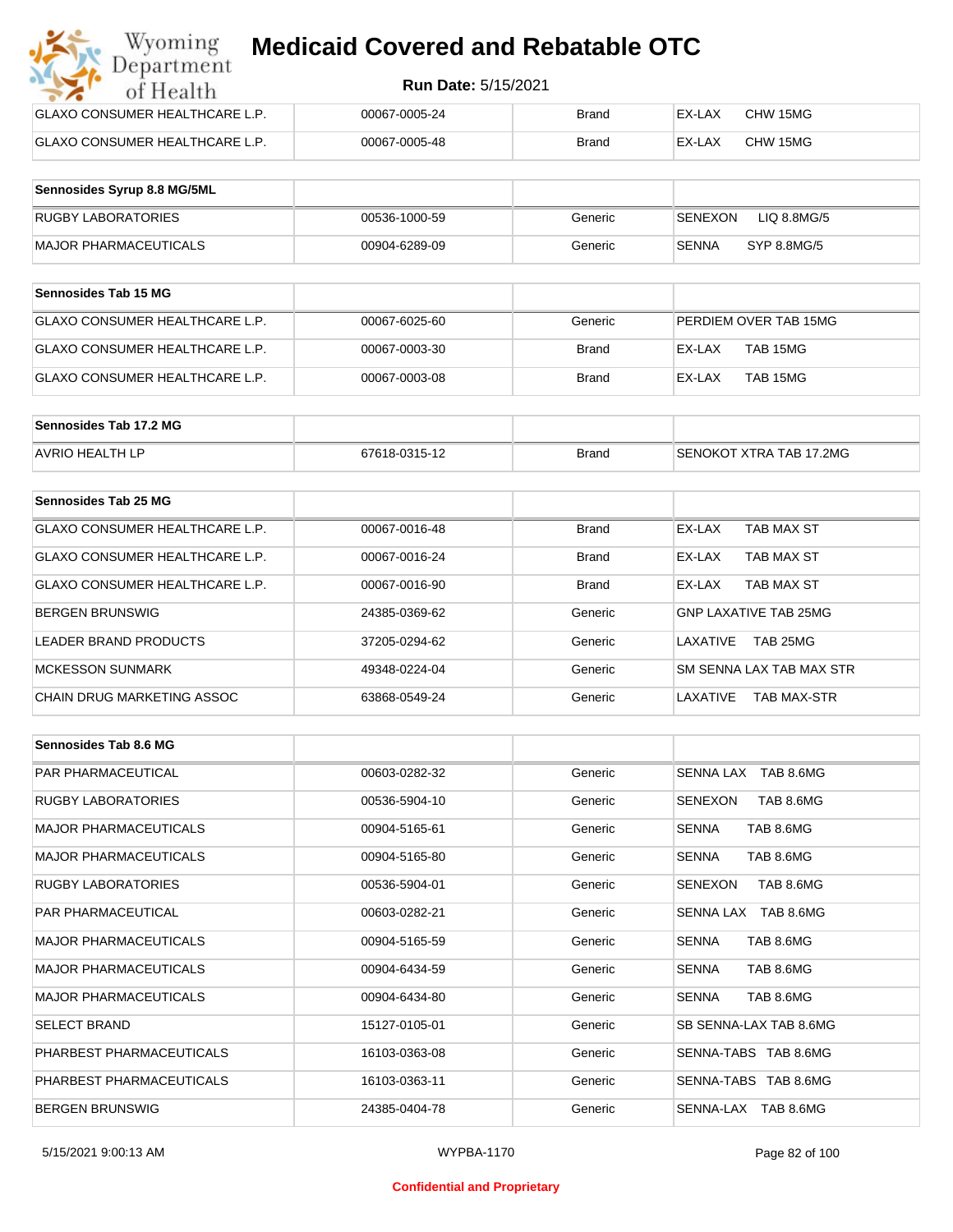# Wyoming<br>Department<br>of Health

## **Medicaid Covered and Rebatable OTC**

| LEADER BRAND PRODUCTS             | 37205-0241-78 | Generic      | <b>SENNA</b><br>TAB 8.6MG   |
|-----------------------------------|---------------|--------------|-----------------------------|
| TIME-CAP LABS                     | 49483-0080-01 | Generic      | TAB 8.6MG<br>SENNA-TIME     |
| TIME-CAP LABS                     | 49483-0080-10 | Generic      | TAB 8.6MG<br>SENNA-TIME     |
| AUBURN PHARMACEUTICAL             | 62107-0031-01 | Generic      | TAB 8.6MG<br><b>SENNO</b>   |
| <b>MCKESSON</b>                   | 62011-0192-01 | Generic      | HM SENNA<br>TAB 8.6MG       |
| <b>CHAIN DRUG MARKETING ASSOC</b> | 63868-0257-10 | Generic      | NAT VEG LAX TAB 8.6MG       |
| AVRIO HEALTH LP                   | 67618-0300-10 | <b>Brand</b> | TAB 8.6MG<br><b>SENOKOT</b> |
| <b>AVRIO HEALTH LP</b>            | 67618-0300-20 | <b>Brand</b> | TAB 8.6MG<br><b>SENOKOT</b> |
| AVRIO HEALTH LP                   | 67618-0300-50 | <b>Brand</b> | TAB 8.6MG<br><b>SENOKOT</b> |
| PURDUE PRODUCTS LP                | 67618-0300-11 | <b>Brand</b> | <b>SENOKOT</b><br>TAB 8.6MG |

| Sennosides-Docusate Sodium Tab 8.6-50<br>ΜG |               |         |                                 |
|---------------------------------------------|---------------|---------|---------------------------------|
| <b>RUGBY LABORATORIES</b>                   | 00536-0355-10 | Generic | DSS/SENNA TAB 8.6-50MG          |
| <b>RUGBY LABORATORIES</b>                   | 00536-0355-01 | Generic | DSS/SENNA TAB 8.6-50MG          |
| <b>RUGBY LABORATORIES</b>                   | 00536-4086-10 | Generic | SENEXON-S TAB 8.6-50MG          |
| PAR PHARMACEUTICAL                          | 00603-0283-21 | Generic | SENNALAX-S TAB 8.6-50MG         |
| PAR PHARMACEUTICAL                          | 00603-0283-32 | Generic | SENNALAX-S TAB 8.6-50MG         |
| RUGBY LABORATORIES                          | 00536-4086-01 | Generic | SENEXON-S TAB 8.6-50MG          |
| PAR PHARMACEUTICAL                          | 00603-0149-21 | Generic | DOC-Q-LAX TAB 8.6-50MG          |
| <b>MAJOR PHARMACEUTICALS</b>                | 00904-5643-61 | Generic | DOK PLUS<br><b>TAB 8.6-50MG</b> |
| <b>MAJOR PHARMACEUTICALS</b>                | 00904-5643-60 | Generic | DOK PLUS<br><b>TAB 8.6-50MG</b> |
| PAR PHARMACEUTICAL                          | 00603-0149-32 | Generic | DOC-Q-LAX TAB 8.6-50MG          |
| BERGEN BRUNSWIG                             | 24385-0495-78 | Generic | STOOL SOFTNR TAB 8.6-50MG       |
| <b>MAJOR PHARMACEUTICALS</b>                | 00904-6339-61 | Generic | SENNA PLUS TAB 8.6-50MG         |
| BERGEN BRUNSWIG                             | 24385-0495-72 | Generic | STOOL SOFTNR TAB 8.6-50MG       |
| BERGEN BRUNSWIG                             | 24385-0505-72 | Generic | SENNA PLUS TAB 8.6-50MG         |
| <b>MCKESSON SUNMARK</b>                     | 49348-0544-19 | Generic | STOOL SOFTNR TAB 8.6-50MG       |
| <b>MCKESSON SUNMARK</b>                     | 49348-0544-10 | Generic | STOOL SOFTNR TAB 8.6-50MG       |
| <b>LEADER BRAND PRODUCTS</b>                | 37205-0251-72 | Generic | SENNA PLUS TAB 8.6-50MG         |
| <b>MCKESSON SUNMARK</b>                     | 49348-0532-12 | Generic | LAX/STL SOFT TAB 8.6-50MG       |
| TIME-CAP LABS                               | 49483-0081-01 | Generic | SENNA-TIME S TAB 8.6-50MG       |
| TIME-CAP LABS                               | 49483-0081-10 | Generic | SENNA-TIME S TAB 8.6-50MG       |
| CYPRESS PHARMACEUTICAL                      | 60258-0951-06 | Generic | SENNA-S<br>TAB 8.6-50MG         |
| <b>MCKESSON</b>                             | 62011-0161-01 | Generic | SENNA-S<br>TAB 8.6-50MG         |
| SKY PACKAGING                               | 63739-0432-10 | Generic | SENNA/DSS TAB 8.6-50MG          |
| <b>SKY PACKAGING</b>                        | 63739-0432-01 | Generic | SENNA/DSS TAB 8.6-50MG          |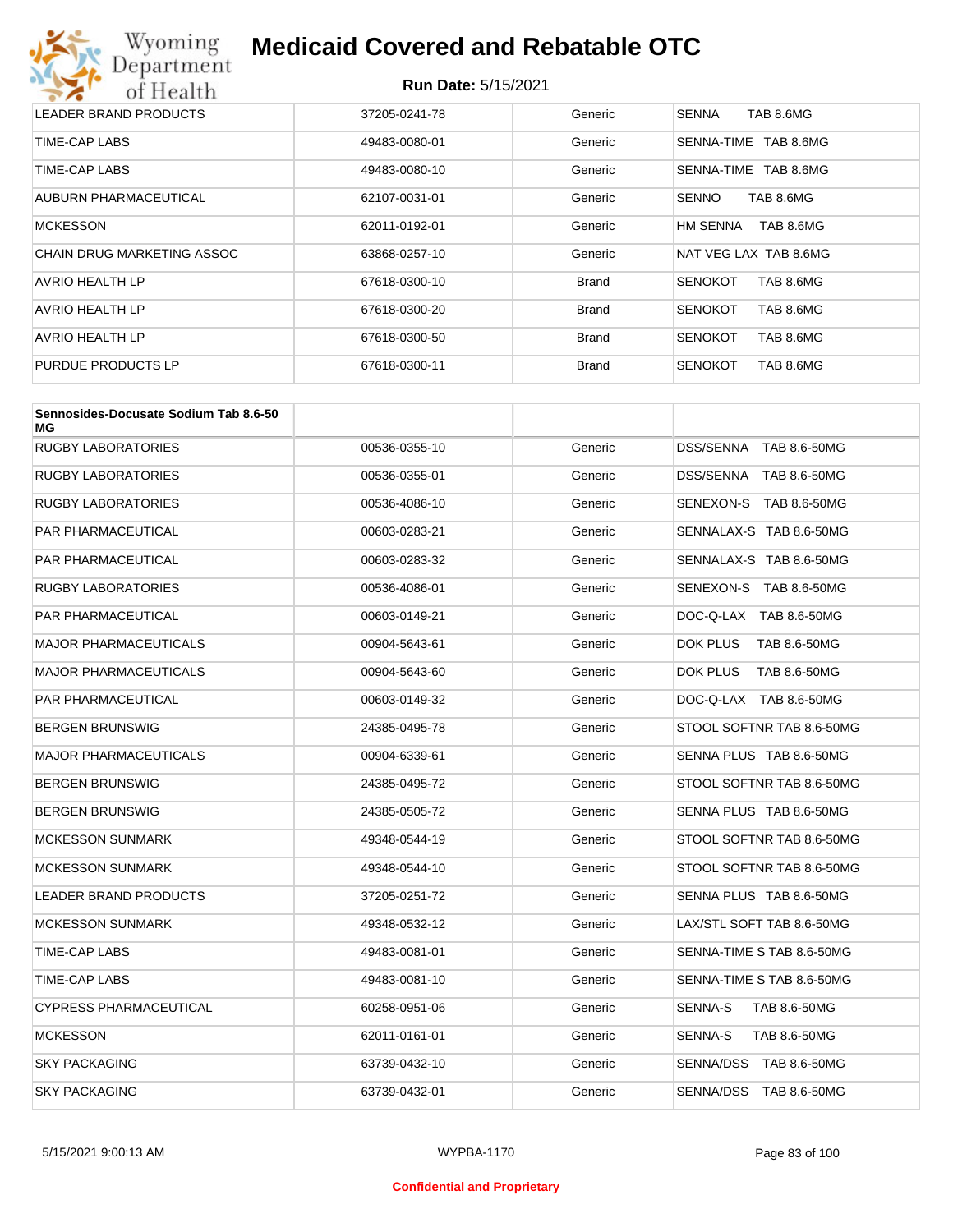

| <b>MCKESSON</b>            | 62011-0165-01 | Generic      | STOOL SOFTNR TAB 8.6-50MG        |
|----------------------------|---------------|--------------|----------------------------------|
| <b>AVRIO HEALTH LP</b>     | 67618-0310-60 | <b>Brand</b> | SENOKOT S<br>TAB 8.6-50MG        |
| CHAIN DRUG MARKETING ASSOC | 63868-0131-01 | Generic      | STOOL SOFTNR TAB 8.6-50MG        |
| AVRIO HEALTH LP            | 67618-0106-10 | Generic      | PERI-COLACE TAB 8.6-50MG         |
| AVRIO HEALTH LP            | 67618-0106-30 | Generic      | PERI-COLACE TAB 8.6-50MG         |
| <b>AVRIO HEALTH LP</b>     | 67618-0106-60 | Generic      | PERI-COLACE TAB 8.6-50MG         |
| <b>AVRIO HEALTH LP</b>     | 67618-0310-01 | <b>Brand</b> | TAB 8.6-50MG<br><b>SENOKOT S</b> |
| PURDUE PRODUCTS LP         | 67618-0310-11 | <b>Brand</b> | <b>SENOKOT S</b><br>TAB 8.6-50MG |
| AVRIO HEALTH LP            | 67618-0310-30 | <b>Brand</b> | <b>SENOKOT S</b><br>TAB 8.6-50MG |

| Sennosides-Psyllium Cap 9-500 MG   |               |              |                          |
|------------------------------------|---------------|--------------|--------------------------|
| KONSYL PHARMACEUTICAL              | 00224-1860-60 | <b>Brand</b> | SENNA PROMPT CAP 9-500MG |
| KONSYL PHARMACEUTICAL              | 00224-1860-81 | <b>Brand</b> | SENNA PROMPT CAP 9-500MG |
| <b>MINERALS &amp; ELECTROLYTES</b> |               |              |                          |

| Calcium Carbonate Tab 1250 MG (500 MG<br>Elemental Ca) |               |         |                         |
|--------------------------------------------------------|---------------|---------|-------------------------|
| <b>HIKMA</b>                                           | 00054-8120-25 | Generic | CALCIUM CARB TAB 1250MG |
| <b>HIKMA</b>                                           | 00054-4120-25 | Generic | CALCIUM CARB TAB 1250MG |

| <b>Calcium Carbonate-Magnesium Carbonate</b><br>Tab 250-300 MG |               |              |                             |
|----------------------------------------------------------------|---------------|--------------|-----------------------------|
| NEPHRO-TECH                                                    | 59528-0508-05 | <b>Brand</b> | <b>TAB 300</b><br>MAGNEBIND |

| Calcium Gluconate Tab 500 MG                         |               |         |                        |
|------------------------------------------------------|---------------|---------|------------------------|
| <b>HIKMA</b>                                         | 00054-0262-20 | Generic | CALCIUM GLUC TAB 500MG |
| <b>HIKMA</b>                                         | 00054-0262-25 | Generic | CALCIUM GLUC TAB 500MG |
| <b>NASAL AGENTS - SYSTEMIC AND</b><br><b>TOPICAL</b> |               |         |                        |

| Cromolyn Sodium Nasal Aerosol Soln 5.2<br><b>MG/ACT (4%)</b> |               |         |                          |
|--------------------------------------------------------------|---------------|---------|--------------------------|
| MAJOR PHARMACEUTICALS                                        | 00904-5532-67 | Generic | CROMOLYN SOD SPR 5.2/ACT |
| BAUSCH HEALTH                                                | 57782-0397-26 | Generic | CROMOLYN SOD SPR 5.2/ACT |

| Oxymetazoline HCI Nasal Soln 0.05% |               |         |                           |
|------------------------------------|---------------|---------|---------------------------|
| <b>PERRIGO</b>                     | 00113-0065-10 | Generic | <b>NASAL</b><br>SPR 0.05% |
| <b>PERRIGO</b>                     | 00113-0817-10 | Generic | SINUS NASAL SPR 0.05%     |
| <b>RUGBY LABORATORIES</b>          | 00536-1013-94 | Generic | NRS NASAL SPR 0.05%       |
| <b>GEISS DESTIN &amp; DUNN</b>     | 00113-0304-10 | Generic | NASAL 12 HR SPR 0.05%     |
| <b>GEISS DESTIN &amp; DUNN</b>     | 00113-0388-10 | Generic | 12 HR NASAL SPR 0.05%     |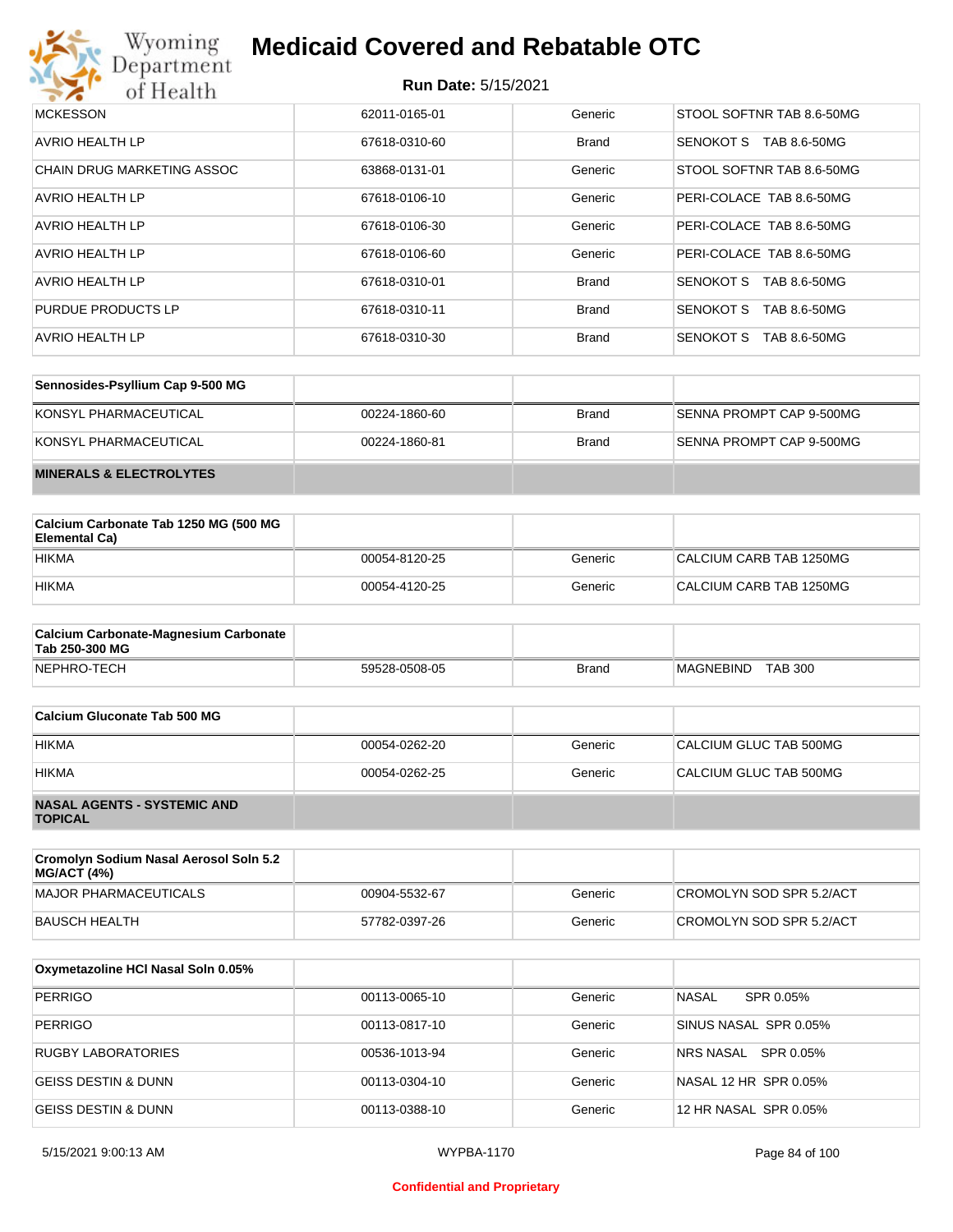| Wyoming<br>Department        | <b>Medicaid Covered and Rebatable OTC</b> |         |                              |
|------------------------------|-------------------------------------------|---------|------------------------------|
| of Health                    | <b>Run Date: 5/15/2021</b>                |         |                              |
| <b>MAJOR PHARMACEUTICALS</b> | 00904-5711-30                             | Generic | NASAL DECONG SPR 0.05%       |
| <b>MAJOR PHARMACEUTICALS</b> | 00904-5711-35                             | Generic | NASAL DECONG SPR 0.05%       |
| <b>BERGEN BRUNSWIG</b>       | 24385-0498-10                             | Generic | 12 HR NASAL SPR 0.05%        |
| <b>SELECT BRAND</b>          | 15127-0304-05                             | Generic | 12 HR NASAL SPR 0.05%        |
| <b>SELECT BRAND</b>          | 15127-0304-10                             | Generic | 12 HR NASAL SPR 0.05%        |
| <b>BERGEN BRUNSWIG</b>       | 24385-0067-10                             | Generic | GNP NASAL SPR 0.05%          |
| <b>TOPCO</b>                 | 36800-0065-10                             | Generic | NASAL 12 HR SPR 0.05%        |
| <b>TOPCO</b>                 | 36800-0304-10                             | Generic | NASAL 12 HR SPR 0.05%        |
| <b>TOPCO</b>                 | 36800-0688-05                             | Generic | SINUS RELIEF SPR 0.05%       |
| <b>TOPCO</b>                 | 36800-0817-10                             | Generic | NASAL 12 HR SPR 0.05%        |
| <b>BERGEN BRUNSWIG</b>       | 24385-0304-10                             | Generic | 12 HR NASAL SPR 0.05%        |
| <b>BERGEN BRUNSWIG</b>       | 24385-0304-11                             | Generic | 12 HR NASAL SPR 0.05%        |
| <b>BERGEN BRUNSWIG</b>       | 24385-0352-10                             | Generic | GNP NASAL SPR 0.05%          |
| <b>TOPCO</b>                 | 36800-0388-10                             | Generic | NO DRIP NASL SPR 0.05%       |
| <b>PERRIGO</b>               | 45802-0410-59                             | Generic | NASAL RELIEF SPR 0.05%       |
| <b>MCKESSON SUNMARK</b>      | 49348-0130-27                             | Generic | SM NASAL<br>SPR 0.05%        |
| <b>MCKESSON SUNMARK</b>      | 49348-0472-27                             | Generic | SM 12-HOUR SPR 0.05%         |
| AMERISOURCE BERGEN DRUGS     | 46122-0165-10                             | Generic | GNP NASAL SPR 0.05%          |
| AMERISOURCE BERGEN DRUGS     | 46122-0165-11                             | Generic | GNP NASAL SPR 0.05%          |
| <b>MCKESSON SUNMARK</b>      | 49348-0028-27                             | Generic | SM NASAL 12H SPR 0.05%       |
| <b>MCKESSON SUNMARK</b>      | 49348-0230-27                             | Generic | SM NASAL<br>SPR 0.05%        |
| <b>MCKESSON SUNMARK</b>      | 49348-0231-27                             | Generic | SM NASAL<br>SPR 0.05%        |
| TARO                         | 51672-2030-03                             | Generic | NASAL DECONG SPR 0.05%       |
| TARO                         | 51672-2030-05                             | Generic | NASAL DECONG SPR 0.05%       |
| <b>MCKESSON</b>              | 62011-0080-01                             | Generic | <b>HM NASAL</b><br>SPR 0.05% |
| <b>MCKESSON</b>              | 62011-0079-01                             | Generic | SINUS NASAL SPR 0.05%        |
| <b>MCKESSON</b>              | 62011-0081-01                             | Generic | <b>HM NASAL</b><br>SPR 0.05% |
| RB HEALTH (US)               | 63824-0127-75                             | Generic | MUCINEX FF SPR 0.05%         |
| <b>RECKITT BENCKISER</b>     | 63824-0126-75                             | Generic | MUCINEX MS SPR 0.05%         |

| Phenylephrine HCI Nasal Soln 1% |               |         |                              |
|---------------------------------|---------------|---------|------------------------------|
| GEISS DESTIN & DUNN             | 00113-0648-10 | Generic | NASAL FOUR SOL 1%            |
| GLAXO CONSUMER HEALTHCARE L.P.  | 00067-2086-01 | Generic | 4-WAY FAST SPR 1%            |
| <b>BERGEN BRUNSWIG</b>          | 24385-0390-10 | Generic | DRO 1%<br><b>GNP NOSE</b>    |
| <b>TOPCO</b>                    | 36800-0390-10 | Generic | <b>NOSE</b><br><b>DRO 1%</b> |
| <b>TOPCO</b>                    | 36800-0648-10 | Generic | NASAL FOUR SOL 1%            |
| AMERISOURCE BERGEN DRUGS        | 46122-0149-03 | Generic | GNP NASAL SPR 1%             |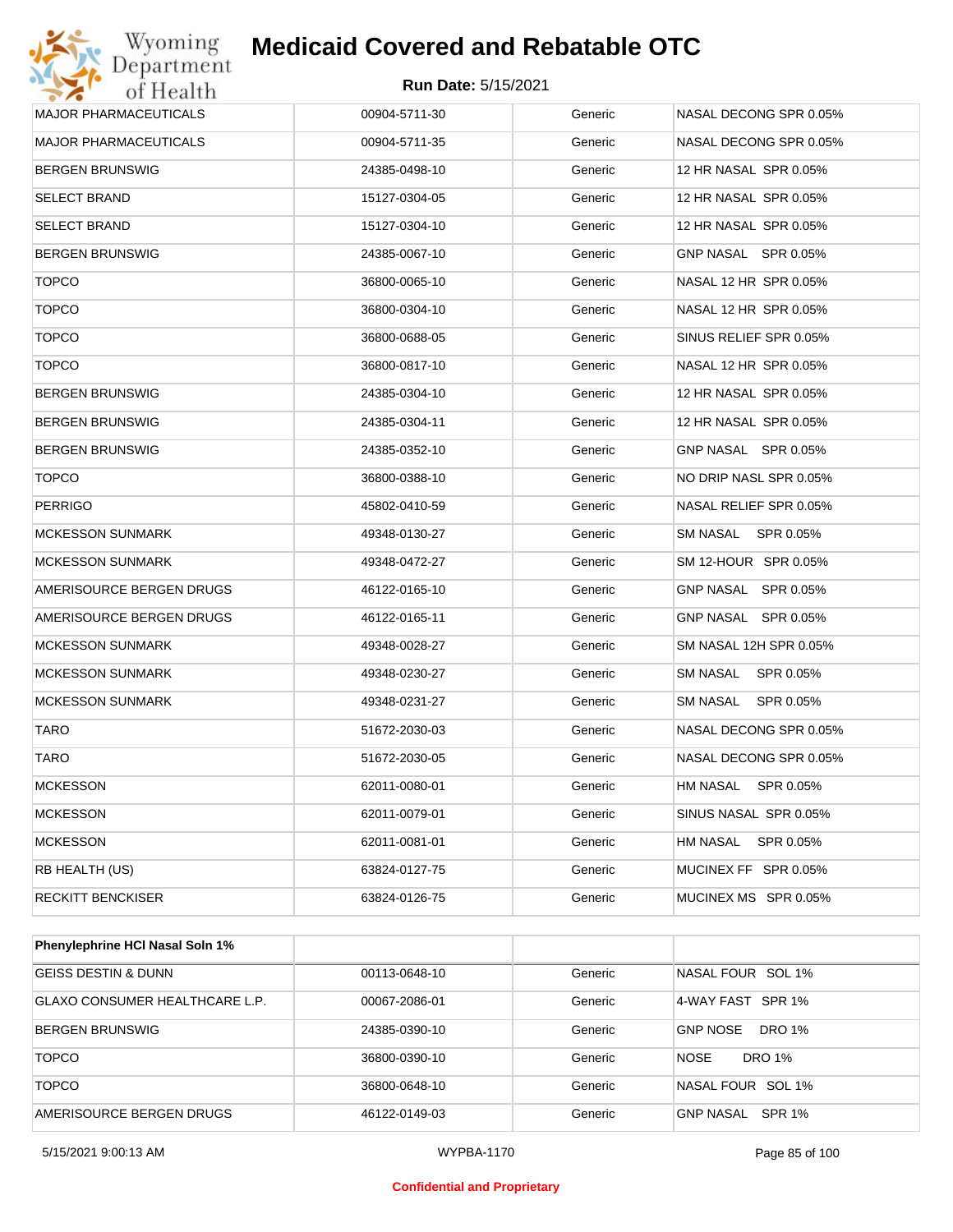| Wyoming<br>Department   | <b>Medicaid Covered and Rebatable OTC</b><br><b>Run Date: 5/15/2021</b> |         |                          |  |
|-------------------------|-------------------------------------------------------------------------|---------|--------------------------|--|
| of Health               |                                                                         |         |                          |  |
| LEADER BRAND PRODUCTS   | 37205-0483-10                                                           | Generic | DECONGESTANT SOL 1%      |  |
| <b>MCKESSON SUNMARK</b> | 49348-0197-27                                                           | Generic | SM NOSE<br><b>DRO 1%</b> |  |
| <b>MCKESSON</b>         | 62011-0085-01                                                           | Generic | <b>DRO 1%</b><br>HM NOSE |  |

| Phenylephrine HCI Tab 10 MG  |               |         |                       |
|------------------------------|---------------|---------|-----------------------|
| <b>PERRIGO</b>               | 00113-0094-68 | Generic | NASAL DECONG TAB 10MG |
| PERRIGO                      | 00113-0094-23 | Generic | NASAL DECONG TAB 10MG |
| <b>PERRIGO</b>               | 00113-0094-89 | Generic | NASAL DECONG TAB 10MG |
| <b>MAJOR PHARMACEUTICALS</b> | 00904-5733-73 | Generic | SUDOGEST PE TAB 10MG  |
| <b>MAJOR PHARMACEUTICALS</b> | 00904-5733-49 | Generic | SUDOGEST PE TAB 10MG  |
| <b>BERGEN BRUNSWIG</b>       | 24385-0603-89 | Generic | NASAL DECONG TAB 10MG |
| <b>BERGEN BRUNSWIG</b>       | 24385-0603-68 | Generic | NASAL DECONG TAB 10MG |
| <b>TOPCO</b>                 | 36800-0094-23 | Generic | NASAL DECONG TAB 10MG |
| <b>TOPCO</b>                 | 36800-0094-68 | Generic | NASAL DECONG TAB 10MG |
| <b>LEADER BRAND PRODUCTS</b> | 37205-0473-89 | Generic | NASAL DECONG TAB 10MG |
| <b>TOPCO</b>                 | 36800-0094-47 | Generic | NASAL DECONG TAB 10MG |
| <b>TOPCO</b>                 | 36800-0094-89 | Generic | NASAL DECONG TAB 10MG |
| <b>MCKESSON SUNMARK</b>      | 49348-0700-48 | Generic | NASAL DECONG TAB 10MG |
| <b>MCKESSON SUNMARK</b>      | 49348-0700-07 | Generic | NASAL DECONG TAB 10MG |
| <b>LEADER BRAND PRODUCTS</b> | 37205-0473-69 | Generic | NASAL DECONG TAB 10MG |
| <b>MCKESSON</b>              | 62011-0077-01 | Generic | NASAL DECONG TAB 10MG |
| <b>MCKESSON</b>              | 62011-0077-02 | Generic | NASAL DECONG TAB 10MG |

| <b>Pseudoephedrine HCI Lig 15 MG/5ML</b> |               |         |                           |
|------------------------------------------|---------------|---------|---------------------------|
| SILARX                                   | 54838-0104-40 | Generic | CHILD SILFED LIQ 15MG/5ML |
| <b>SILARX</b>                            | 54838-0104-70 | Generic | CHILD SILFED LIQ 15MG/5ML |

| <b>Pseudoephedrine HCI Lig 30 MG/5ML</b> |               |       |                            |
|------------------------------------------|---------------|-------|----------------------------|
| RUGBY LABORATORIES                       | 00536-1850-97 | Brand | INASAL DECONG LIQ 30MG/5ML |

| Pseudoephedrine HCI Syrup 30 MG/5ML |               |       |                           |
|-------------------------------------|---------------|-------|---------------------------|
| LABORATORIES<br>RUGBY               | 00536-1850-85 | Brand | INASAL DECON SYP 30MG/5ML |

| <b>Pseudoephedrine HCI Tab 30 MG</b> |               |         |                       |
|--------------------------------------|---------------|---------|-----------------------|
| GEISS DESTIN & DUNN                  | 00113-0432-62 | Generic | NASAL DECONG TAB 30MG |
| PERRIGO                              | 00113-2432-62 | Generic | NASAL DECONG TAB 30MG |
| PERRIGO                              | 00113-2432-80 | Generic | NASAL DECONG TAB 30MG |
| PERRIGO                              | 00113-2432-67 | Generic | NASAL DECONG TAB 30MG |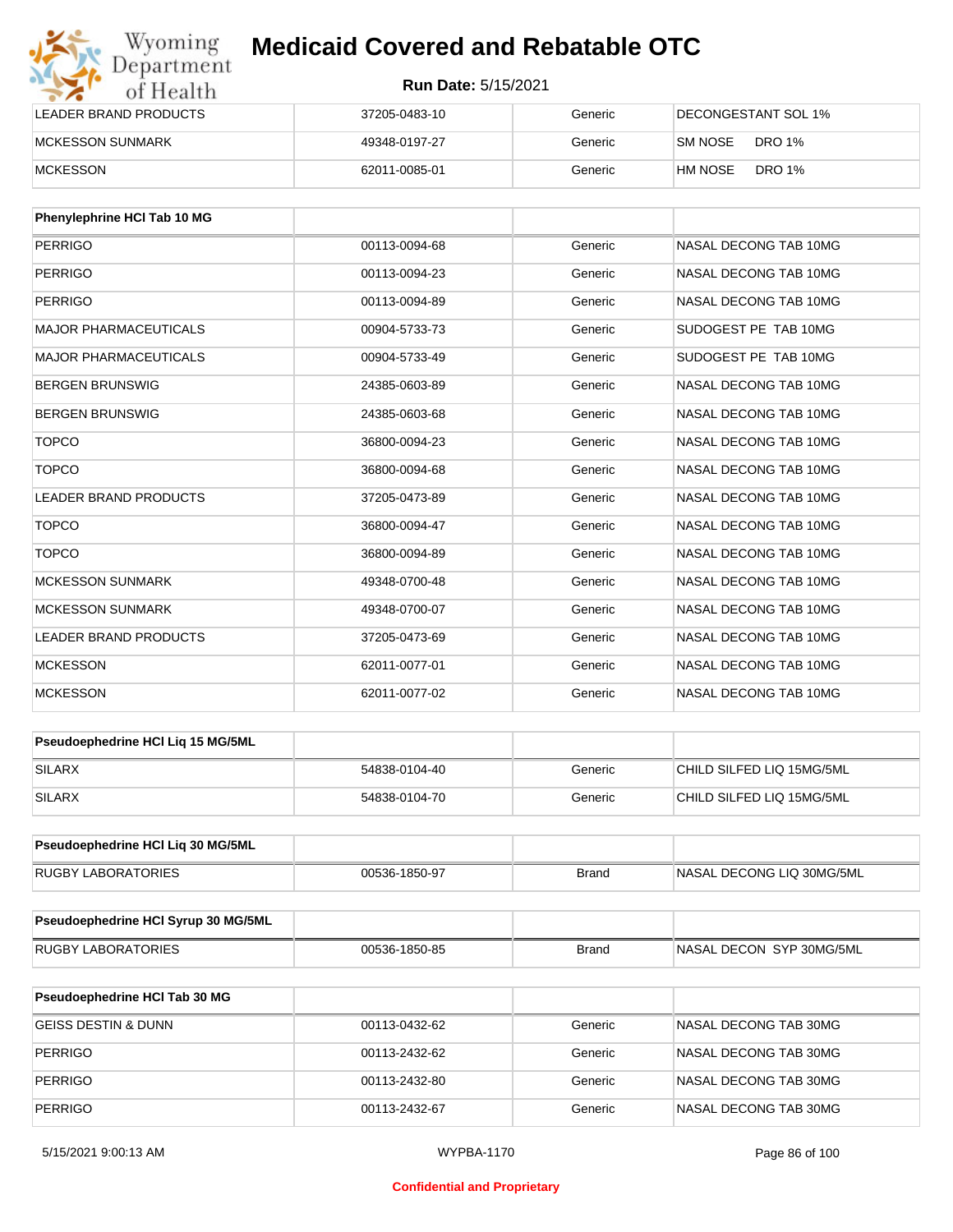#### **Run Date:** 5/15/2021

| Wyoming                           | <b>Medicaid Covered and Rebatable OTC</b> |         |                             |  |  |
|-----------------------------------|-------------------------------------------|---------|-----------------------------|--|--|
| of Health                         | Department<br><b>Run Date: 5/15/2021</b>  |         |                             |  |  |
| <b>RUGBY LABORATORIES</b>         | 00536-3607-35                             | Generic | NASAL DECONG TAB 30MG       |  |  |
| <b>MAJOR PHARMACEUTICALS</b>      | 00904-5053-60                             | Generic | <b>SUDOGEST</b><br>TAB 30MG |  |  |
| <b>MAJOR PHARMACEUTICALS</b>      | 00904-5053-59                             | Generic | <b>SUDOGEST</b><br>TAB 30MG |  |  |
| <b>MAJOR PHARMACEUTICALS</b>      | 00904-5053-24                             | Generic | <b>SUDOGEST</b><br>TAB 30MG |  |  |
| <b>MAJOR PHARMACEUTICALS</b>      | 00904-6338-60                             | Generic | <b>SUDOGEST</b><br>TAB 30MG |  |  |
| <b>BERGEN BRUNSWIG</b>            | 24385-0432-62                             | Generic | NASAL DECONG TAB 30MG       |  |  |
| <b>BERGEN BRUNSWIG</b>            | 24385-0432-80                             | Generic | NASAL DECONG TAB 30MG       |  |  |
| <b>TOPCO</b>                      | 36800-0432-62                             | Generic | NASAL DECONG TAB 30MG       |  |  |
| <b>TOPCO</b>                      | 36800-0432-67                             | Generic | NASAL DECONG TAB 30MG       |  |  |
| PERRIGO PHARMACEUTICALS           | 45802-0432-62                             | Generic | PSEUDOEPHEDR TAB 30MG       |  |  |
| <b>MCKESSON SUNMARK</b>           | 49348-0024-04                             | Generic | SM NASAL DEC TAB 30MG       |  |  |
| <b>MCKESSON SUNMARK</b>           | 49348-0024-08                             | Generic | SM NASAL DEC TAB 30MG       |  |  |
| <b>MCKESSON SUNMARK</b>           | 49348-0024-34                             | Generic | SM NASAL DEC TAB 30MG       |  |  |
| <b>LEADER BRAND PRODUCTS</b>      | 37205-0445-80                             | Generic | PSEUDOEPHEDR TAB 30MG       |  |  |
| <b>MCKESSON</b>                   | 62011-0078-01                             | Generic | NASAL DECONG TAB 30MG       |  |  |
| <b>MCKESSON</b>                   | 62011-0078-02                             | Generic | NASAL DECONG TAB 30MG       |  |  |
| <b>CHAIN DRUG MARKETING ASSOC</b> | 63868-0146-48                             | Generic | SUPHEDRINE TAB 30MG         |  |  |
| <b>CHAIN DRUG MARKETING ASSOC</b> | 63868-0146-24                             | Generic | SUPHEDRINE TAB 30MG         |  |  |

| <b>Pseudoephedrine HCI Tab 60 MG</b> |               |         |                             |
|--------------------------------------|---------------|---------|-----------------------------|
| MAJOR PHARMACEUTICALS                | 00904-5125-46 | Generic | TAB 60MG<br><b>SUDOGEST</b> |
| MAJOR PHARMACEUTICALS                | 00904-5125-59 | Generic | TAB 60MG<br><b>SUDOGEST</b> |

| Pseudoephedrine HCI Tab ER 12HR 120<br>МG |               |         |                           |
|-------------------------------------------|---------------|---------|---------------------------|
| <b>GEISS DESTIN &amp; DUNN</b>            | 00113-0054-52 | Generic | DECONGESTANT TAB 120MG ER |
| <b>PERRIGO</b>                            | 00113-2054-60 | Generic | DECONGESTANT TAB 120MG ER |
| <b>MAJOR PHARMACEUTICALS</b>              | 00904-5803-15 | Generic | SUDOGEST<br>TAB 120MG ER  |
| <b>BERGEN BRUNSWIG</b>                    | 24385-0054-52 | Generic | PSEUDOEPHEDR TAB 120MG ER |
| <b>LEADER BRAND PRODUCTS</b>              | 37205-0446-52 | Generic | DECONGESTANT TAB 120MG ER |
| <b>TOPCO</b>                              | 36800-0054-52 | Generic | DECONGESTANT TAB 120MG ER |
| <b>TOPCO</b>                              | 36800-0054-60 | Generic | DECONGESTANT TAB 120MG ER |
| PERRIGO PHARMACEUTICALS                   | 45802-0107-52 | Generic | PSEUDOEPHEDR TAB 120MG ER |
| <b>MCKESSON SUNMARK</b>                   | 49348-0361-01 | Generic | DECONGESTANT TAB 120MG ER |
| AMERISOURCE BERGEN DRUGS                  | 46122-0166-60 | Generic | PSEUDOEPHEDR TAB 120MG ER |
| <b>OHM LABS</b>                           | 51660-0204-69 | Generic | PSEUDOEPHEDR TAB 120MG ER |
| <b>MCKESSON</b>                           | 62011-0087-01 | Generic | NASAL DECONG TAB 120MG ER |
| CHAIN DRUG MARKETING ASSOC                | 63868-0143-10 | Generic | OC SUPHEDRIN TAB 120MG SR |

#### **Confidential and Proprietary**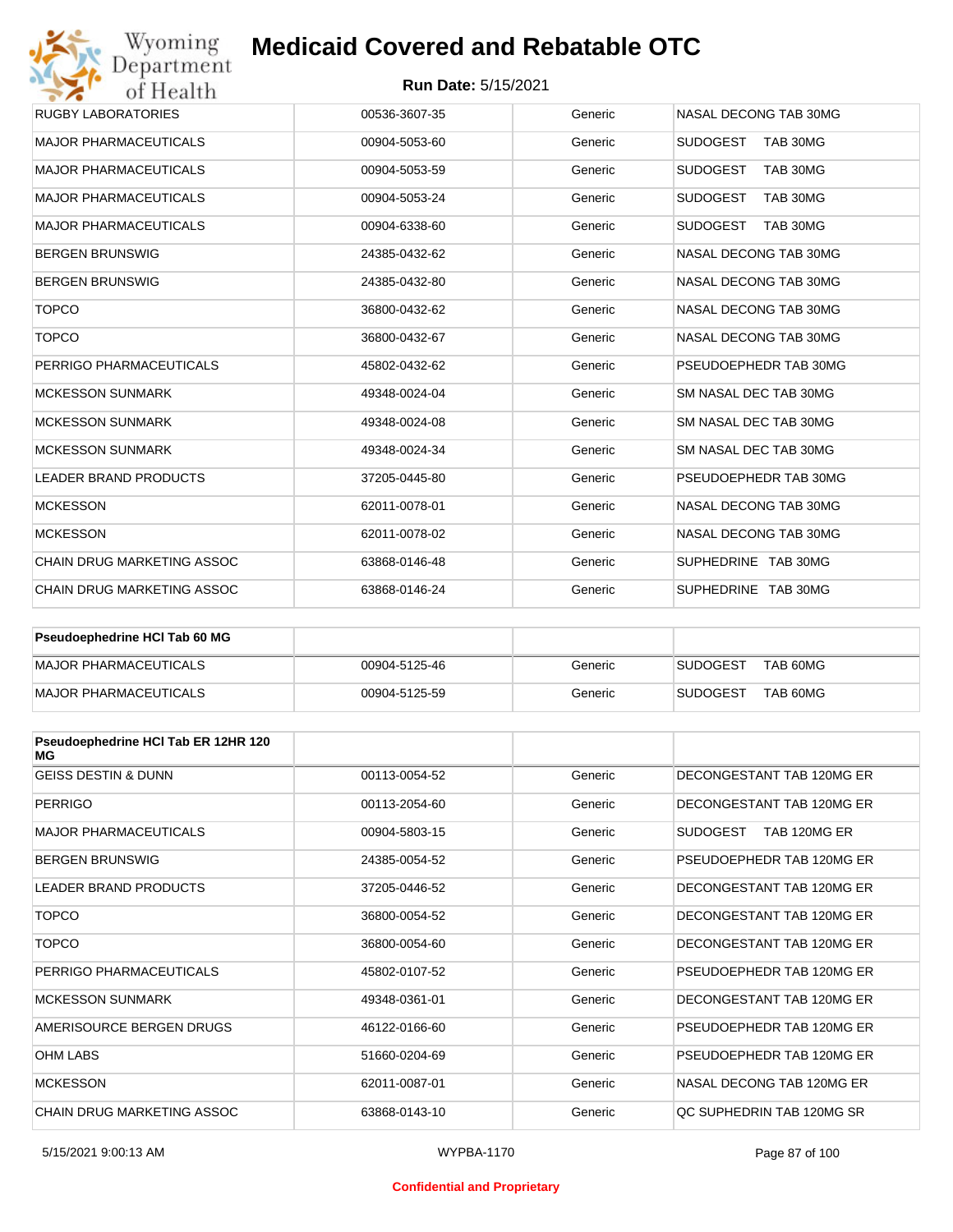

**Run Date:** 5/15/2021

**OPHTHALMIC AGENTS**

| Sodium Chloride Hypertonic Ophth Oint<br>5% |               |              |                              |
|---------------------------------------------|---------------|--------------|------------------------------|
| <b>MAJOR PHARMACEUTICALS</b>                | 00904-5315-38 | Generic      | SOD CHLORIDE OIN 5% OP       |
| AKORN                                       | 17478-0622-35 | Generic      | SOD CHLORIDE OIN 5% OP       |
| BAUSCH HEALTH                               | 24208-0385-55 | <b>Brand</b> | MURO 128<br>OIN 5% OP        |
| BAUSCH HEALTH                               | 24208-0385-56 | <b>Brand</b> | OIN 5% OP<br><b>MURO 128</b> |

| Sodium Chloride Hypertonic Ophth Soln<br>2% |               |       |          |           |
|---------------------------------------------|---------------|-------|----------|-----------|
| <b>BAUSCH HEALTH</b>                        | 24208-0276-15 | Brand | MURO 128 | SOL 2% OP |

| Sodium Chloride Hypertonic Ophth Soln<br>5%                 |               |              |                        |
|-------------------------------------------------------------|---------------|--------------|------------------------|
| <b>MAJOR PHARMACEUTICALS</b>                                | 00904-5314-35 | Generic      | SOD CHLORIDE SOL 5% OP |
| <b>AKORN</b>                                                | 17478-0623-12 | Generic      | SOD CHLORIDE SOL 5% OP |
| <b>BAUSCH HEALTH</b>                                        | 24208-0277-15 | <b>Brand</b> | MURO 128<br>SOL 5% OP  |
| <b>BAUSCH HEALTH</b>                                        | 24208-0277-30 | <b>Brand</b> | MURO 128<br>SOL 5% OP  |
| <b>PSYCHOTHERAPEUTIC AND</b><br>NEUROLOGICAL AGENTS - MISC. |               |              |                        |

| <b>Nicotine Polacrilex Gum 2 MG</b>   |               |              |                                         |
|---------------------------------------|---------------|--------------|-----------------------------------------|
| <b>GLAXO CONSUMER HEALTHCARE L.P.</b> | 00135-0157-11 | <b>Brand</b> | <b>GUM 2MG ORIG</b><br><b>NICORETTE</b> |
| GLAXO CONSUMER HEALTHCARE L.P.        | 00135-0225-02 | <b>Brand</b> | NICORETTE ST GUM 2MG MINT               |
| <b>GLAXO CONSUMER HEALTHCARE L.P.</b> | 00135-0229-05 | <b>Brand</b> | <b>NICORETTE</b><br><b>GUM 2MG MINT</b> |
| <b>GLAXO CONSUMER HEALTHCARE L.P.</b> | 00135-0241-03 | <b>Brand</b> | <b>NICORETTE</b><br><b>GUM 2MGFRUIT</b> |
| <b>GLAXO CONSUMER HEALTHCARE L.P.</b> | 00135-0241-06 | <b>Brand</b> | <b>NICORETTE</b><br><b>GUM 2MGFRUIT</b> |
| GLAXO CONSUMER HEALTHCARE L.P.        | 00135-0466-03 | <b>Brand</b> | <b>NICORETTE</b><br><b>GUM 2MG CINN</b> |
| <b>GLAXO CONSUMER HEALTHCARE L.P.</b> | 00135-0474-03 | <b>Brand</b> | <b>NICORETTE</b><br><b>GUM 2MG MINT</b> |
| GLAXO CONSUMER HEALTHCARE L.P.        | 00135-0157-07 | <b>Brand</b> | NICORETTE ST GUM 2MG ORIG               |
| <b>GLAXO CONSUMER HEALTHCARE L.P.</b> | 00135-0474-01 | <b>Brand</b> | <b>NICORETTE</b><br><b>GUM 2MG MINT</b> |
| <b>GLAXO CONSUMER HEALTHCARE L.P.</b> | 00135-0474-02 | <b>Brand</b> | <b>NICORETTE</b><br><b>GUM 2MG MINT</b> |
| <b>GLAXO CONSUMER HEALTHCARE L.P.</b> | 00135-0157-10 | <b>Brand</b> | <b>NICORETTE</b><br><b>GUM 2MG ORIG</b> |
| <b>GLAXO CONSUMER HEALTHCARE L.P.</b> | 00135-0225-03 | <b>Brand</b> | <b>NICORETTE</b><br><b>GUM 2MG MINT</b> |
| <b>GLAXO CONSUMER HEALTHCARE L.P.</b> | 00135-0229-04 | <b>Brand</b> | <b>NICORETTE</b><br><b>GUM 2MG MINT</b> |
| <b>GLAXO CONSUMER HEALTHCARE L.P.</b> | 00135-0241-05 | <b>Brand</b> | <b>NICORETTE</b><br><b>GUM 2MGFRUIT</b> |
| <b>GLAXO CONSUMER HEALTHCARE L.P.</b> | 00135-0241-08 | <b>Brand</b> | <b>NICORETTE</b><br><b>GUM 2MGFRUIT</b> |
| <b>GLAXO CONSUMER HEALTHCARE L.P.</b> | 00135-0466-05 | <b>Brand</b> | <b>NICORETTE</b><br><b>GUM 2MG CINN</b> |
| <b>GLAXO CONSUMER HEALTHCARE L.P.</b> | 00135-0474-05 | <b>Brand</b> | <b>NICORETTE</b><br><b>GUM 2MG MINT</b> |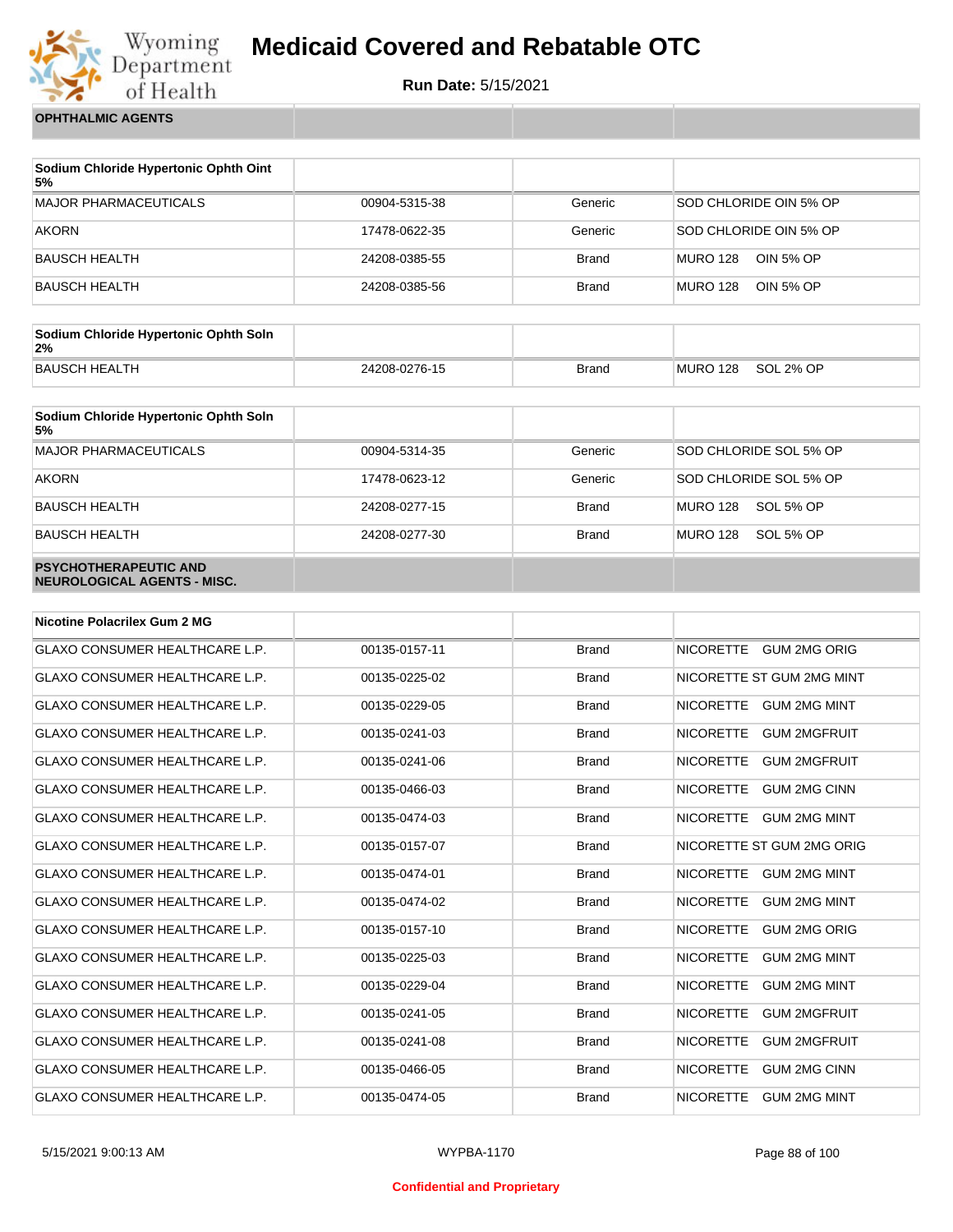

| <b>GLAXO CONSUMER HEALTHCARE L.P.</b> | 00135-0474-08 | <b>Brand</b> | NICORETTE GUM 2MG MINT    |
|---------------------------------------|---------------|--------------|---------------------------|
| PERRIGO                               | 00113-0206-25 | Generic      | NICOTINE POL GUM 2MG MINT |
| RUGBY LABORATORIES                    | 00536-3112-37 | Generic      | NICOTINE POL GUM 2MG MINT |
| MAJOR PHARMACEUTICALS                 | 00904-5734-11 | Generic      | NICORELIEF GUM 2MG ORIG   |
| MAJOR PHARMACEUTICALS                 | 00904-5734-51 | Generic      | NICORELIEF GUM 2MG ORIG   |
| RUGBY LABORATORIES                    | 00536-3112-01 | Generic      | NICOTINE POL GUM 2MG MINT |
| RUGBY LABORATORIES                    | 00536-3404-01 | Generic      | NICOTINE POL GUM 2MG CINN |
| MAJOR PHARMACEUTICALS                 | 00904-5736-51 | Generic      | NICORELIEF GUM 2MG MINT   |
| MAJOR PHARMACEUTICALS                 | 00904-5736-11 | Generic      | NICORELIEF GUM 2MG MINT   |
| GLAXO CONSUMER HEALTHCARE L.P.        | 00135-0241-02 | <b>Brand</b> | NICORETTE GUM 2MGFRUIT    |
| GLAXO CONSUMER HEALTHCARE L.P.        | 00135-0466-01 | <b>Brand</b> | NICORETTE GUM 2MG CINN    |
| GLAXO CONSUMER HEALTHCARE L.P.        | 00135-0466-02 | <b>Brand</b> | NICORETTE GUM 2MG CINN    |
| RUGBY LABORATORIES                    | 00536-1362-06 | Generic      | NICOTINE POL GUM 2MG      |
| RUGBY LABORATORIES                    | 00536-1362-23 | Generic      | NICOTINE POL GUM 2MG      |
| RUGBY LABORATORIES                    | 00536-1362-34 | Generic      | NICOTINE POL GUM 2MG      |
| RUGBY LABORATORIES                    | 00536-3029-06 | Generic      | NICOTINE POL GUM 2MG ORIG |
| RUGBY LABORATORIES                    | 00536-3029-23 | Generic      | NICOTINE POL GUM 2MG ORIG |
| RUGBY LABORATORIES                    | 00536-3029-34 | Generic      | NICOTINE POL GUM 2MG ORIG |
| RUGBY LABORATORIES                    | 00536-3386-01 | Generic      | NICOTINE POL GUM 2MGFRUIT |
| BERGEN BRUNSWIG                       | 24385-0594-71 | Generic      | GNP NICOTINE GUM 2MG MINT |
| BERGEN BRUNSWIG                       | 24385-0170-58 | Generic      | GNP NICOTINE GUM 2MG MINT |
| <b>TOPCO</b>                          | 36800-0352-78 | Generic      | NICOTINE POL GUM 2MGFRUIT |
| LEADER BRAND PRODUCTS                 | 37205-0967-58 | Generic      | NICOTINE POL GUM 2MG MINT |
| <b>TOPCO</b>                          | 36800-0206-25 | Generic      | NICOTINE POL GUM 2MG MINT |
| LEADER BRAND PRODUCTS                 | 37205-0203-71 | Generic      | NICOTINE POL GUM 2MG      |
| LEADER BRAND PRODUCTS                 | 37205-0967-78 | Generic      | NICOTINE POL GUM 2MG MINT |
| <b>TOPCO</b>                          | 36800-0029-25 | Generic      | NICOTINE POL GUM 2MG ORIG |
| <b>TOPCO</b>                          | 36800-0456-78 | Generic      | NICOTINE POL GUM 2MG MINT |
| AMERISOURCE BERGEN DRUGS              | 46122-0173-20 | Generic      | GNP NICOTINE GUM 2MG ORIG |
| MCKESSON SUNMARK                      | 49348-0573-08 | Generic      | SM NICOTINE GUM 2MG       |
| MCKESSON SUNMARK                      | 49348-0573-36 | Generic      | SM NICOTINE GUM 2MG       |
| PERRIGO                               | 45802-0206-25 | Generic      | NICOTINE POL GUM 2MG MINT |
| MCKESSON SUNMARK                      | 49348-0691-36 | Generic      | SM NICOTINE GUM 2MG MINT  |
| MCKESSON SUNMARK                      | 49348-0787-10 | Generic      | SM NICOTINE GUM 2MG MINT  |
| <b>MCKESSON</b>                       | 62011-0047-02 | Generic      | HM NICOTINE GUM 2MG MINT  |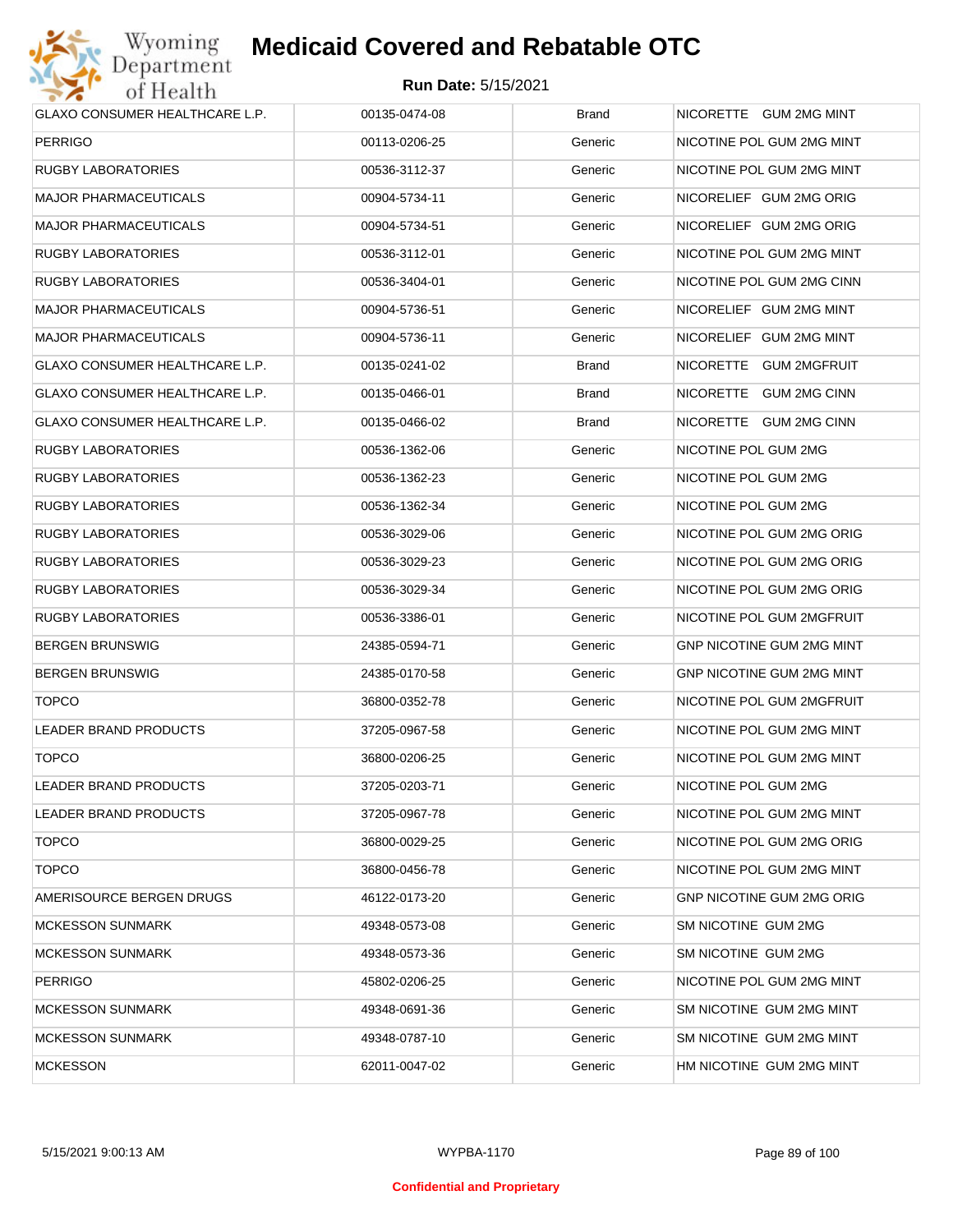

| Nicotine Polacrilex Gum 4 MG          |               |              |                           |
|---------------------------------------|---------------|--------------|---------------------------|
| GLAXO CONSUMER HEALTHCARE L.P.        | 00135-0158-11 | <b>Brand</b> | NICORETTE GUM 4MG ORIG    |
| GLAXO CONSUMER HEALTHCARE L.P.        | 00135-0230-05 | <b>Brand</b> | NICORETTE GUM 4MG MINT    |
| GLAXO CONSUMER HEALTHCARE L.P.        | 00135-0242-08 | <b>Brand</b> | NICORETTE GUM 4MGFRUIT    |
| GLAXO CONSUMER HEALTHCARE L.P.        | 00135-0467-02 | <b>Brand</b> | NICORETTE GUM 4MG CINN    |
| GLAXO CONSUMER HEALTHCARE L.P.        | 00135-0467-05 | <b>Brand</b> | NICORETTE GUM 4MG CINN    |
| GLAXO CONSUMER HEALTHCARE L.P.        | 00135-0226-02 | <b>Brand</b> | NICORETTE GUM 4MG MINT    |
| <b>GLAXO CONSUMER HEALTHCARE L.P.</b> | 00135-0226-03 | <b>Brand</b> | NICORETTE GUM 4MG MINT    |
| GLAXO CONSUMER HEALTHCARE L.P.        | 00135-0242-01 | <b>Brand</b> | NICORETTE GUM 4MGFRUIT    |
| GLAXO CONSUMER HEALTHCARE L.P.        | 00135-0242-02 | <b>Brand</b> | NICORETTE GUM 4MGFRUIT    |
| GLAXO CONSUMER HEALTHCARE L.P.        | 00135-0242-03 | <b>Brand</b> | NICORETTE GUM 4MGFRUIT    |
| <b>GLAXO CONSUMER HEALTHCARE L.P.</b> | 00135-0242-05 | <b>Brand</b> | NICORETTE GUM 4MGFRUIT    |
| GLAXO CONSUMER HEALTHCARE L.P.        | 00135-0242-06 | <b>Brand</b> | NICORETTE GUM 4MGFRUIT    |
| <b>PERRIGO</b>                        | 00113-0422-25 | Generic      | NICOTINE POL GUM 4MG MINT |
| PERRIGO PHARMACEUTICALS               | 00113-0532-78 | Generic      | NICOTINE<br>GUM 4MG       |
| <b>GLAXO CONSUMER HEALTHCARE L.P.</b> | 00135-0158-10 | <b>Brand</b> | NICORETTE GUM 4MG ORIG    |
| GLAXO CONSUMER HEALTHCARE L.P.        | 00135-0230-04 | <b>Brand</b> | NICORETTE GUM 4MG MINT    |
| GLAXO CONSUMER HEALTHCARE L.P.        | 00135-0467-03 | <b>Brand</b> | NICORETTE GUM 4MG CINN    |
| GLAXO CONSUMER HEALTHCARE L.P.        | 00135-0475-08 | <b>Brand</b> | NICORETTE GUM 4MG MINT    |
| RUGBY LABORATORIES                    | 00536-1372-23 | Generic      | NICOTINE POL GUM 4MG MINT |
| GLAXO CONSUMER HEALTHCARE L.P.        | 00135-0158-07 | <b>Brand</b> | NICORETTE ST GUM 4MG ORIG |
| RUGBY LABORATORIES                    | 00536-1372-06 | Generic      | NICOTINE POL GUM 4MG MINT |
| RUGBY LABORATORIES                    | 00536-1372-34 | Generic      | NICOTINE POL GUM 4MG MINT |
| <b>RUGBY LABORATORIES</b>             | 00536-3030-06 | Generic      | NICOTINE POL GUM 4MG ORIG |
| RUGBY LABORATORIES                    | 00536-3113-37 | Generic      | NICOTINE POL GUM 4MG MINT |
| RUGBY LABORATORIES                    | 00536-3030-23 | Generic      | NICOTINE POL GUM 4MG ORIG |
| RUGBY LABORATORIES                    | 00536-3113-01 | Generic      | NICOTINE POL GUM 4MG MINT |
| RUGBY LABORATORIES                    | 00536-3405-01 | Generic      | NICOTINE POL GUM 4MG      |
| <b>MAJOR PHARMACEUTICALS</b>          | 00904-5735-11 | Generic      | NICORELIEF GUM 4MG ORIG   |
| <b>MAJOR PHARMACEUTICALS</b>          | 00904-5735-51 | Generic      | NICORELIEF GUM 4MG ORIG   |
| GLAXO CONSUMER HEALTHCARE L.P.        | 00135-0475-01 | <b>Brand</b> | NICORETTE GUM 4MG MINT    |
| GLAXO CONSUMER HEALTHCARE L.P.        | 00135-0475-02 | <b>Brand</b> | NICORETTE GUM 4MG MINT    |
| GLAXO CONSUMER HEALTHCARE L.P.        | 00135-0475-03 | <b>Brand</b> | NICORETTE GUM 4MG MINT    |
| GLAXO CONSUMER HEALTHCARE L.P.        | 00135-0475-05 | <b>Brand</b> | NICORETTE GUM 4MG MINT    |
| RUGBY LABORATORIES                    | 00536-3387-01 | Generic      | NICOTINE POL GUM 4MG      |
| MAJOR PHARMACEUTICALS                 | 00904-5737-11 | Generic      | NICORELIEF GUM 4MG MINT   |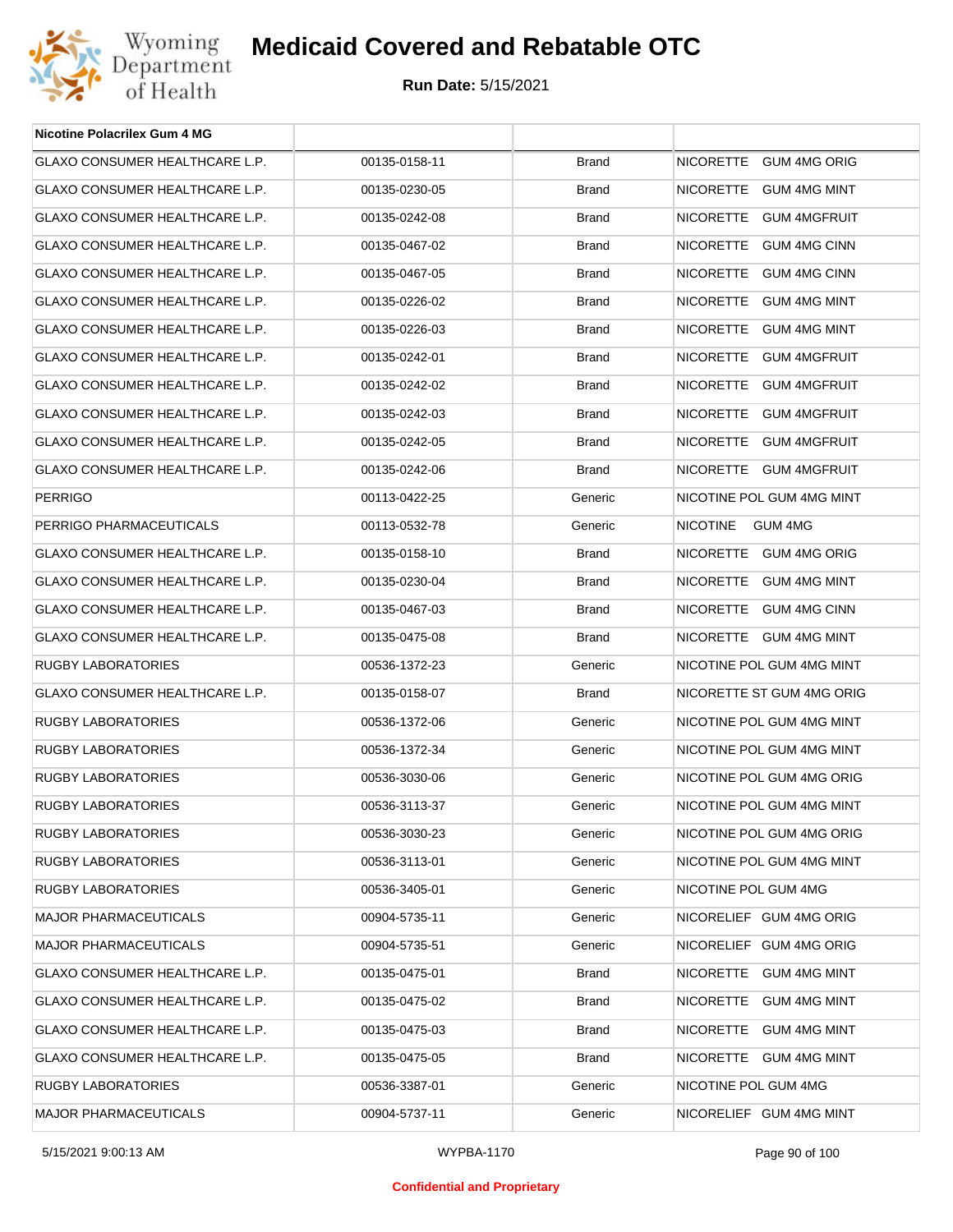

| <b>MAJOR PHARMACEUTICALS</b> | 00904-5737-51 | Generic | NICORELIEF GUM 4MG MINT          |
|------------------------------|---------------|---------|----------------------------------|
| <b>TOPCO</b>                 | 36800-0170-71 | Generic | NICOTINE POL GUM 4MG ORIG        |
| <b>TOPCO</b>                 | 36800-0854-78 | Generic | NICOTINE POL GUM 4MGFRUIT        |
| <b>TOPCO</b>                 | 36800-0170-25 | Generic | NICOTINE POL GUM 4MG ORIG        |
| <b>BERGEN BRUNSWIG</b>       | 24385-0598-71 | Generic | <b>GNP NICOTINE GUM 4MG MINT</b> |
| <b>TOPCO</b>                 | 36800-0422-71 | Generic | NICOTINE POL GUM 4MG MINT        |
| <b>TOPCO</b>                 | 36800-0532-78 | Generic | NICOTINE POL GUM 4MG MINT        |
| <b>LEADER BRAND PRODUCTS</b> | 37205-0204-71 | Generic | NICOTINE POL GUM 4MG             |
| <b>LEADER BRAND PRODUCTS</b> | 37205-0968-58 | Generic | NICOTINE POL GUM 4MG MINT        |
| <b>PERRIGO</b>               | 45802-0110-78 | Generic | NICOTINE POL GUM 4MG MINT        |
| LEADER BRAND PRODUCTS        | 37205-0968-78 | Generic | NICOTINE POL GUM 4MG MINT        |
| AMERISOURCE BERGEN DRUGS     | 46122-0286-60 | Generic | <b>GNP NICOTINE GUM 4MG MINT</b> |
| <b>MCKESSON SUNMARK</b>      | 49348-0692-36 | Generic | SM NICOTINE GUM 4MG MINT         |
| <b>MCKESSON SUNMARK</b>      | 49348-0788-10 | Generic | SM NICOTINE GUM 4MG MINT         |
| <b>MCKESSON SUNMARK</b>      | 49348-0572-08 | Generic | SM NICOTINE GUM 4MG              |
| <b>MCKESSON SUNMARK</b>      | 49348-0572-36 | Generic | SM NICOTINE GUM 4MG              |
| <b>PERRIGO</b>               | 45802-0001-25 | Generic | NICOTINE POL GUM 4MG MINT        |
| <b>MCKESSON</b>              | 62011-0170-01 | Generic | HM NICOTINE GUM 4MG MINT         |

| <b>Nicotine Polacrilex Lozenge 2 MG</b> |               |              |                                  |
|-----------------------------------------|---------------|--------------|----------------------------------|
| PERRIGO PHARMACEUTICALS                 | 00113-0344-05 | Generic      | NICOTINE POL LOZ 2MG MINT        |
| <b>GLAXO CONSUMER HEALTHCARE L.P.</b>   | 00135-0510-03 | <b>Brand</b> | NICORETTE LOZ 2MG MINT           |
| <b>GLAXO CONSUMER HEALTHCARE L.P.</b>   | 00135-0508-02 | <b>Brand</b> | NICORETTE LOZ 2MG MINT           |
| <b>GLAXO CONSUMER HEALTHCARE L.P.</b>   | 00135-0510-05 | <b>Brand</b> | <b>NICORETTE</b><br>LOZ 2MG MINT |
| <b>GLAXO CONSUMER HEALTHCARE L.P.</b>   | 00135-0512-01 | <b>Brand</b> | NICORETTE LOZ 2MG CHRY           |
| <b>GLAXO CONSUMER HEALTHCARE L.P.</b>   | 00135-0512-05 | <b>Brand</b> | <b>NICORETTE</b><br>LOZ 2MG CHRY |
| <b>GLAXO CONSUMER HEALTHCARE L.P.</b>   | 00135-0514-03 | <b>Brand</b> | <b>NICORETTE</b><br>LOZ 2MG ORIG |
| <b>RUGBY LABORATORIES</b>               | 00536-1038-81 | Generic      | NICOTINE POL LOZ 2MG MINT        |
| <b>GLAXO CONSUMER HEALTHCARE L.P.</b>   | 00135-0508-03 | <b>Brand</b> | NICORETTE LOZ 2MG MINT           |
| <b>GLAXO CONSUMER HEALTHCARE L.P.</b>   | 00135-0510-01 | <b>Brand</b> | <b>NICORETTE</b><br>LOZ 2MG MINT |
| <b>GLAXO CONSUMER HEALTHCARE L.P.</b>   | 00135-0510-02 | <b>Brand</b> | <b>NICORETTE</b><br>LOZ 2MG MINT |
| <b>TOPCO</b>                            | 36800-0344-05 | Generic      | NICOTINE POL LOZ 2MG MINT        |
| <b>LEADER BRAND PRODUCTS</b>            | 37205-0987-69 | Generic      | NICOTINE POL LOZ 2MG MINT        |
| PERRIGO PHARMACEUTICALS                 | 45802-0344-05 | Generic      | NICOTINE POL LOZ 2MG MINT        |
| AMERISOURCE BERGEN DRUGS                | 46122-0176-08 | Generic      | <b>GNP NICOTINE LOZ 2MG MINT</b> |
| AMERISOURCE BERGEN DRUGS                | 46122-0254-15 | Generic      | <b>GNP NICOTINE LOZ MINI 2MG</b> |
| <b>MCKESSON SUNMARK</b>                 | 49348-0852-16 | Generic      | SM NICOTINE LOZ 2MG MINT         |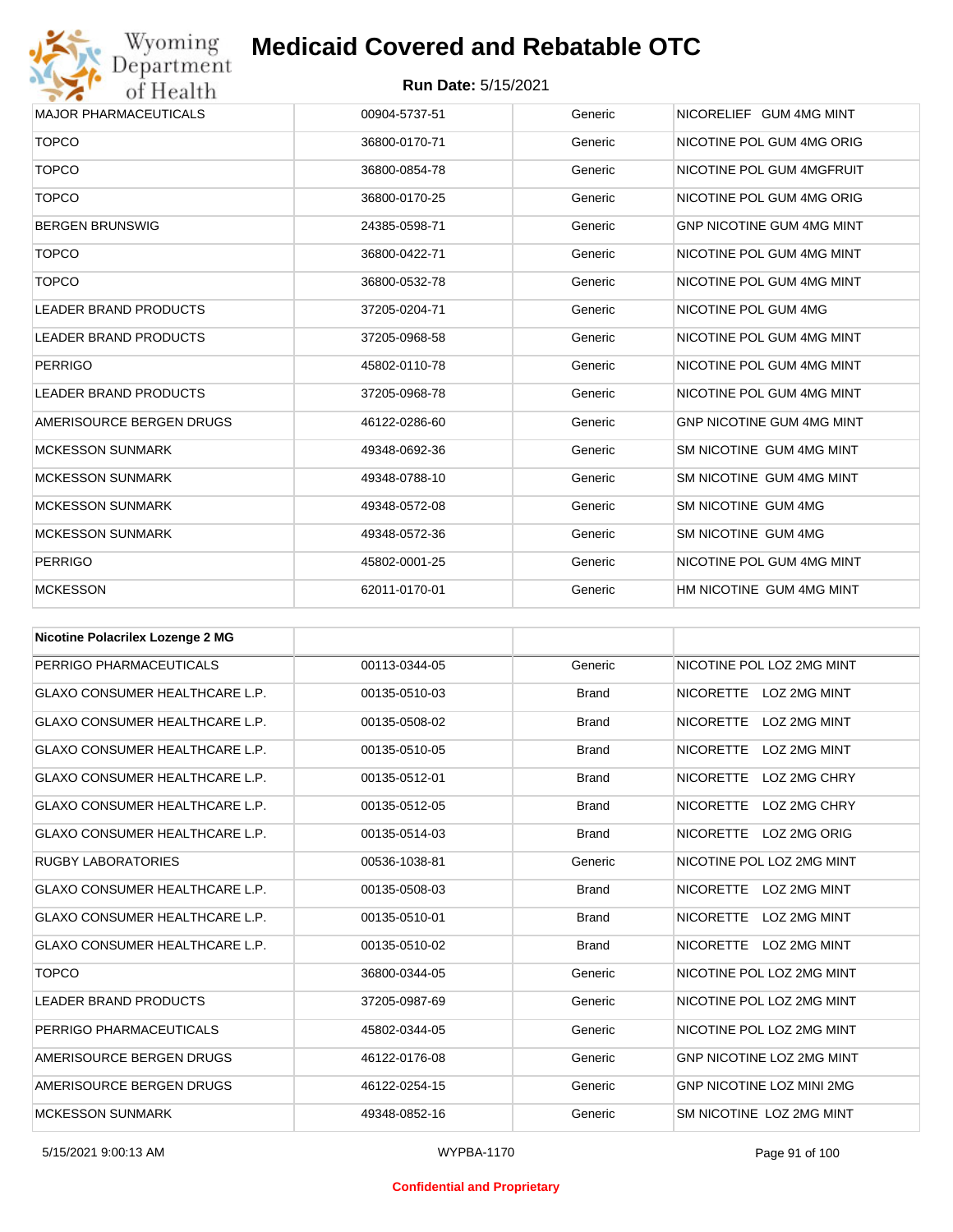

| <b>MCKESSON</b> | 62011-0048-01 | Generic | HM NICOTINE LOZ 2MG MINT |
|-----------------|---------------|---------|--------------------------|
| <b>MCKESSON</b> | 62011-0199-01 | Generic | HM NICOTINE LOZ 2MG MINT |

| <b>Nicotine Polacrilex Lozenge 4 MG</b> |               |              |                                         |
|-----------------------------------------|---------------|--------------|-----------------------------------------|
| <b>GLAXO CONSUMER HEALTHCARE L.P.</b>   | 00135-0511-05 | <b>Brand</b> | NICORETTE LOZ 4MG MINT                  |
| <b>GLAXO CONSUMER HEALTHCARE L.P.</b>   | 00135-0511-02 | <b>Brand</b> | <b>NICORETTE</b><br>LOZ 4MG MINT        |
| GLAXO CONSUMER HEALTHCARE L.P.          | 00135-0513-05 | <b>Brand</b> | <b>NICORETTE</b><br>LOZ 4MG CHRY        |
| <b>GLAXO CONSUMER HEALTHCARE L.P.</b>   | 00135-0515-03 | <b>Brand</b> | <b>NICORETTE</b><br>LOZ 4MG ORIG        |
| <b>GLAXO CONSUMER HEALTHCARE L.P.</b>   | 00135-0513-01 | <b>Brand</b> | <b>NICORETTE</b><br>LOZ 4MG CHRY        |
| <b>GLAXO CONSUMER HEALTHCARE L.P.</b>   | 00135-0511-01 | <b>Brand</b> | <b>NICORETTE</b><br><b>LOZ 4MG MINT</b> |
| <b>RUGBY LABORATORIES</b>               | 00536-1039-81 | Generic      | NICOTINE POL LOZ 4MG MINT               |
| <b>GEISS DESTIN &amp; DUNN</b>          | 00113-0873-05 | Generic      | NICOTINE POL LOZ 4MG MINT               |
| <b>GLAXO CONSUMER HEALTHCARE L.P.</b>   | 00135-0509-02 | <b>Brand</b> | NICORETTE LOZ 4MG MINT                  |
| <b>GLAXO CONSUMER HEALTHCARE L.P.</b>   | 00135-0509-03 | <b>Brand</b> | NICORETTE LOZ 4MG MINT                  |
| <b>TOPCO</b>                            | 36800-0873-05 | Generic      | NICOTINE POL LOZ 4MG MINT               |
| <b>LEADER BRAND PRODUCTS</b>            | 37205-0988-69 | Generic      | NICOTINE POL LOZ 4MG MINT               |
| PERRIGO PHARMACEUTICALS                 | 45802-0873-05 | Generic      | NICOTINE POL LOZ 4MG MINT               |
| AMERISOURCE BERGEN DRUGS                | 46122-0177-08 | Generic      | GNP NICOTINE LOZ 4MG MINT               |
| AMERISOURCE BERGEN DRUGS                | 46122-0255-15 | Generic      | <b>GNP NICOTINE LOZ 4MG MINT</b>        |
| <b>MCKESSON SUNMARK</b>                 | 49348-0853-16 | Generic      | SM NICOTINE LOZ 4MG MINT                |
| <b>MCKESSON</b>                         | 62011-0171-02 | Generic      | HM NICOTINE LOZ 4MG MINT                |
| <b>MCKESSON</b>                         | 62011-0171-01 | Generic      | HM NICOTINE LOZ 4MG MINT                |
| <b>MCKESSON</b>                         | 62011-0200-01 | Generic      | HM NICOTINE LOZ 4MG MINT                |

| Nicotine TD Patch 24 HR Kit 21-14-7<br>MG/24HR |               |         |                           |
|------------------------------------------------|---------------|---------|---------------------------|
| DR.REDDY'S LABORATORIES                        | 00067-6045-56 | Generic | NICOTINE SYS KIT TRANSDER |
| DR.REDDY'S LABORATORIES. INC.                  | 43598-0445-56 | Generic | NICOTINE SYS KIT TRANSDER |

| Nicotine TD Patch 24HR 14 MG/24HR |               |              |                                        |
|-----------------------------------|---------------|--------------|----------------------------------------|
| DR.REDDY'S LABORATORIES           | 00067-5125-14 | Generic      | <b>NICOTINE</b><br><b>DIS 14MG/24H</b> |
| DR.REDDY'S LABORATORIES           | 00067-5125-07 | Generic      | <b>NICOTINE</b><br><b>DIS 14MG/24H</b> |
| MCKESSON SUNMARK                  | 00067-6129-14 | Generic      | <b>SM NICOTINE DIS 14MG/24H</b>        |
| GLAXO CONSUMER HEALTHCARE L.P.    | 00135-0195-05 | <b>Brand</b> | NICODERM CO DIS 14MG/24H               |
| <b>RUGBY LABORATORIES</b>         | 00536-5895-88 | Generic      | NICOTINE TD DIS 14MG/24H               |
| GLAXO CONSUMER HEALTHCARE L.P.    | 00135-0195-02 | <b>Brand</b> | NICODERM CO DIS 14MG/24H               |
| GLAXO CONSUMER HEALTHCARE L.P.    | 00135-0195-03 | Brand        | NICODERM CQ DIS 14MG/24H               |
| LEADER BRAND PRODUCTS             | 37205-0361-74 | Generic      | NICOTINE TD DIS 14MG/24H               |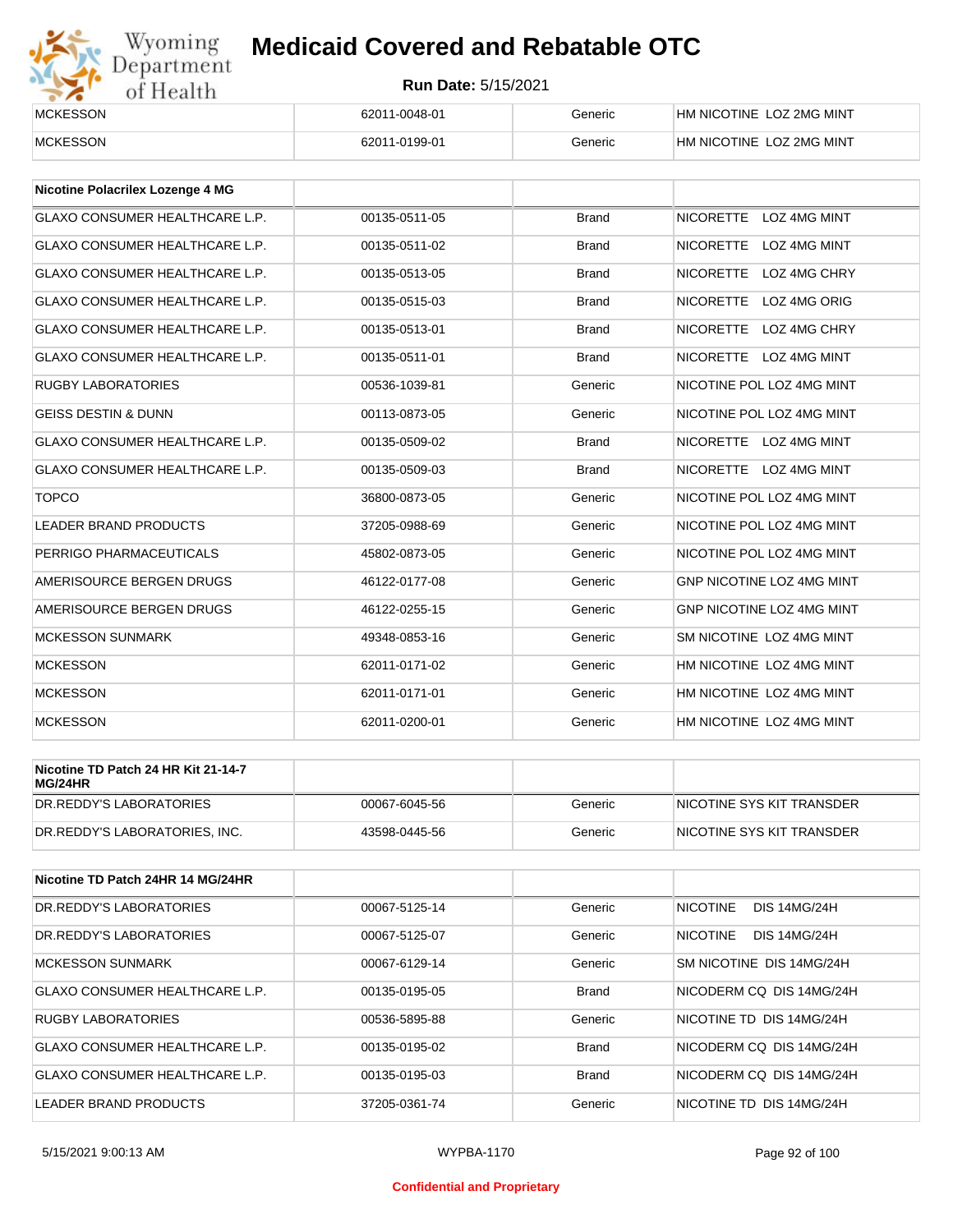| Wyoming<br><b>Medicaid Covered and Rebatable OTC</b><br>Department |                            |         |                          |  |
|--------------------------------------------------------------------|----------------------------|---------|--------------------------|--|
| of Health                                                          | <b>Run Date: 5/15/2021</b> |         |                          |  |
| DR.REDDY'S LABORATORIES, INC.                                      | 43598-0447-70              | Generic | NICOTINE TD DIS 14MG/24H |  |
| DR.REDDY'S LABORATORIES, INC.                                      | 43598-0447-74              | Generic | NICOTINE TD DIS 14MG/24H |  |
| <b>MCKESSON</b>                                                    | 62011-0172-01              | Generic | HM NICOTINE DIS 14MG/24H |  |

| Nicotine TD Patch 24HR 21 MG/24HR     |               |              |                                        |
|---------------------------------------|---------------|--------------|----------------------------------------|
| <b>MCKESSON SUNMARK</b>               | 00067-6130-14 | Generic      | SM NICOTINE DIS 21MG                   |
| <b>GLAXO CONSUMER HEALTHCARE L.P.</b> | 00135-0194-01 | <b>Brand</b> | NICODERM CO DIS 21MG/24H               |
| DR. REDDY'S LABORATORIES              | 00067-5126-07 | Generic      | <b>NICOTINE</b><br><b>DIS 21MG/24H</b> |
| <b>GLAXO CONSUMER HEALTHCARE L.P.</b> | 00135-0194-02 | <b>Brand</b> | NICODERM CO DIS 21MG/24H               |
| DR. REDDY'S LABORATORIES              | 00067-5126-14 | Generic      | <b>NICOTINE</b><br>DIS 21MG/24H        |
| DR. REDDY'S LABORATORIES              | 00067-5126-28 | Generic      | <b>NICOTINE</b><br>DIS 21MG/24H        |
| <b>GLAXO CONSUMER HEALTHCARE L.P.</b> | 00135-0145-02 | Brand        | NICODERM CO DIS 21MG/24H               |
| <b>RUGBY LABORATORIES</b>             | 00536-5896-88 | Generic      | NICOTINE TD DIS 21MG/24H               |
| <b>GLAXO CONSUMER HEALTHCARE L.P.</b> | 00135-0194-03 | <b>Brand</b> | NICODERM CO DIS 21MG/24H               |
| <b>GLAXO CONSUMER HEALTHCARE L.P.</b> | 00135-0194-05 | <b>Brand</b> | NICODERM CO DIS 21MG/24H               |
| DR. REDDY'S LABORATORIES. INC.        | 43598-0448-74 | Generic      | NICOTINE TD DIS 21MG/24H               |
| DR.REDDY'S LABORATORIES, INC.         | 43598-0448-70 | Generic      | NICOTINE TD DIS 21MG/24H               |
| <b>LEADER BRAND PRODUCTS</b>          | 37205-0358-74 | Generic      | NICOTINE TD DIS 21MG/24H               |
| DR.REDDY'S LABORATORIES, INC.         | 43598-0448-28 | Generic      | NICOTINE TD DIS 21MG/24H               |
| <b>MCKESSON</b>                       | 62011-0173-01 | Generic      | HM NICOTINE DIS 21MG/24H               |

| Nicotine TD Patch 24HR 7 MG/24HR                                 |               |              |                                 |
|------------------------------------------------------------------|---------------|--------------|---------------------------------|
| DR.REDDY'S LABORATORIES                                          | 00067-5124-14 | Generic      | <b>NICOTINE</b><br>DIS 7MG/24HR |
| <b>MCKESSON SUNMARK</b>                                          | 00067-6128-14 | Generic      | SM NICOTINE DIS 7MG/24HR        |
| DR. REDDY'S LABORATORIES                                         | 00067-5124-07 | Generic      | <b>NICOTINE</b><br>DIS 7MG/24HR |
| <b>GLAXO CONSUMER HEALTHCARE L.P.</b>                            | 00135-0196-02 | <b>Brand</b> | NICODERM CQ DIS 7MG/24HR        |
| <b>GLAXO CONSUMER HEALTHCARE L.P.</b>                            | 00135-0196-05 | <b>Brand</b> | NICODERM CQ DIS 7MG/24HR        |
| RUGBY LABORATORIES                                               | 00536-5894-88 | Generic      | NICOTINE TD DIS 7MG/24HR        |
| <b>LEADER BRAND PRODUCTS</b>                                     | 37205-0363-74 | Generic      | NICOTINE TD DIS 7MG/24HR        |
| DR.REDDY'S LABORATORIES, INC.                                    | 43598-0446-70 | Generic      | NICOTINE TD DIS 7MG/24HR        |
| DR.REDDY'S LABORATORIES, INC.                                    | 43598-0446-74 | Generic      | NICOTINE TD DIS 7MG/24HR        |
| <b>MCKESSON</b>                                                  | 62011-0050-01 | Generic      | NICOTINE TD DIS 7MG/24HR        |
| <b>ULCER</b><br>DRUGS/ANTISPASMODICS/ANTICHOLINE<br><b>RGICS</b> |               |              |                                 |

| Cimetidine Tab 200 MG  |               |         |                               |  |
|------------------------|---------------|---------|-------------------------------|--|
| <b>BERGEN BRUNSWIG</b> | 24385-0111-65 | Generic | TAB 200MG<br><b>HEARTBURN</b> |  |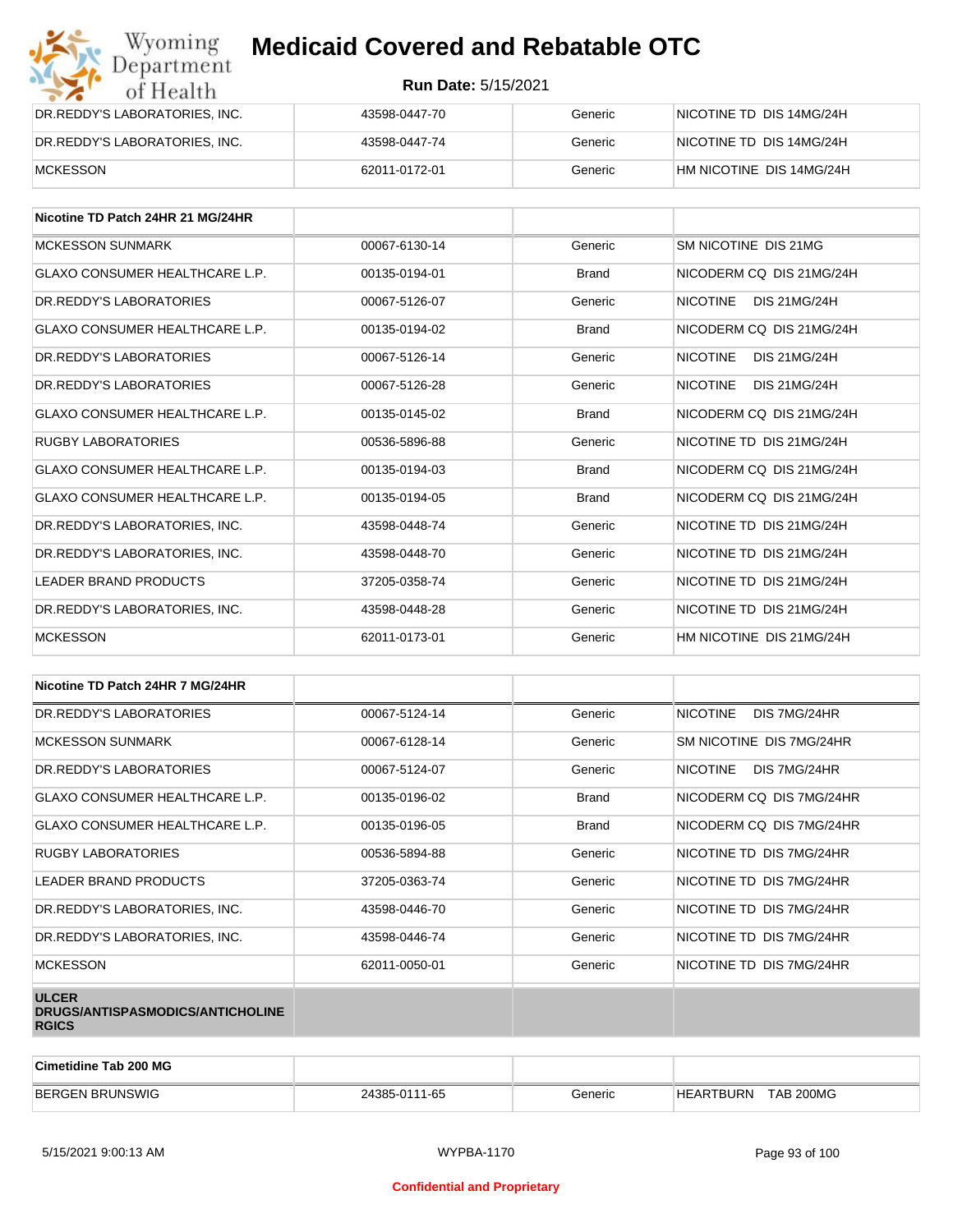

| ______<br><b>TOPCO</b>   | 36800-0022-39 | Generic | <b>TAB RELIEF</b><br><b>HEARTBURN</b> |
|--------------------------|---------------|---------|---------------------------------------|
| <b>IMCKESSON SUNMARK</b> | 49348-0246-44 | Generic | <b>SM ACID REDU TAB 200MG</b>         |

| <b>Famotidine Tab 10 MG</b>     |               |         |                                |
|---------------------------------|---------------|---------|--------------------------------|
| PERRIGO PHARMACEUTICALS         | 00113-0141-65 | Generic | ACID REDUCER TAB 10MG          |
| TEVA PHARMACEUTICALS USA        | 00093-2748-65 | Generic | FAMOTIDINE TAB 10MG            |
| TEVA PHARMACEUTICALS USA        | 00093-2748-92 | Generic | FAMOTIDINE TAB 10MG            |
| <b>TEVA PHARMACEUTICALS USA</b> | 00093-2748-94 | Generic | FAMOTIDINE TAB 10MG            |
| <b>MAJOR PHARMACEUTICALS</b>    | 00904-5529-52 | Generic | HEARTBURN<br><b>TAB RELIEF</b> |
| <b>MAJOR PHARMACEUTICALS</b>    | 00904-5529-87 | Generic | HEARTBURN<br><b>TAB RELIEF</b> |
| <b>SELECT BRAND</b>             | 15127-0370-30 | Generic | ACID REDUCER TAB 10MG          |
| <b>BERGEN BRUNSWIG</b>          | 24385-0255-72 | Generic | ACID REDUCER TAB 10MG          |
| <b>TOPCO</b>                    | 36800-0141-72 | Generic | ACID REDUCER TAB 10MG          |
| <b>TOPCO</b>                    | 36800-0141-65 | Generic | ACID REDUCER TAB 10MG          |
| <b>LEADER BRAND PRODUCTS</b>    | 37205-0614-65 | Generic | ACID REDUCER TAB 10MG          |
| <b>MCKESSON SUNMARK</b>         | 49348-0442-13 | Generic | ACID REDUCER TAB 10MG          |
| <b>MCKESSON</b>                 | 62011-0142-01 | Generic | FAMOTIDINE TAB 10MG            |
| CHAIN DRUG MARKETING ASSOC      | 63868-0714-30 | Generic | ACID CONTROL TAB 10MG          |

| <b>Famotidine Tab 20 MG</b>  |               |         |                       |
|------------------------------|---------------|---------|-----------------------|
| PERRIGO PHARMACEUTICALS      | 00113-0194-02 | Generic | ACID REDUCER TAB 20MG |
| <b>MAJOR PHARMACEUTICALS</b> | 00904-5780-51 | Generic | TAB 20MG<br>HEARTBURN |
| <b>MAJOR PHARMACEUTICALS</b> | 00904-5780-17 | Generic | HEARTBURN<br>TAB 20MG |
| <b>BERGEN BRUNSWIG</b>       | 24385-0385-63 | Generic | ACID REDUCER TAB 20MG |
| <b>BERGEN BRUNSWIG</b>       | 24385-0385-51 | Generic | ACID REDUCER TAB 20MG |
| <b>TOPCO</b>                 | 36800-0194-51 | Generic | ACID REDUCER TAB 20MG |
| <b>LEADER BRAND PRODUCTS</b> | 37205-0861-63 | Generic | ACID REDUCER TAB 20MG |
| <b>TOPCO</b>                 | 36800-0194-71 | Generic | ACID REDUCER TAB 20MG |
| <b>TOPCO</b>                 | 36800-0194-02 | Generic | ACID REDUCER TAB 20MG |
| <b>BERGEN BRUNSWIG</b>       | 24385-0385-71 | Generic | ACID REDUCER TAB 20MG |
| AMERISOURCE BERGEN DRUGS     | 46122-0168-78 | Generic | ACID REDUCER TAB 20MG |
| <b>MCKESSON SUNMARK</b>      | 49348-0817-09 | Generic | ACID REDUCER TAB 20MG |
| <b>MCKESSON SUNMARK</b>      | 49348-0817-05 | Generic | ACID REDUCER TAB 20MG |
| <b>MCKESSON</b>              | 62011-0143-01 | Generic | FAMOTIDINE TAB 20MG   |
| CHAIN DRUG MARKETING ASSOC   | 63868-0486-25 | Generic | ACID CONTROL TAB 20MG |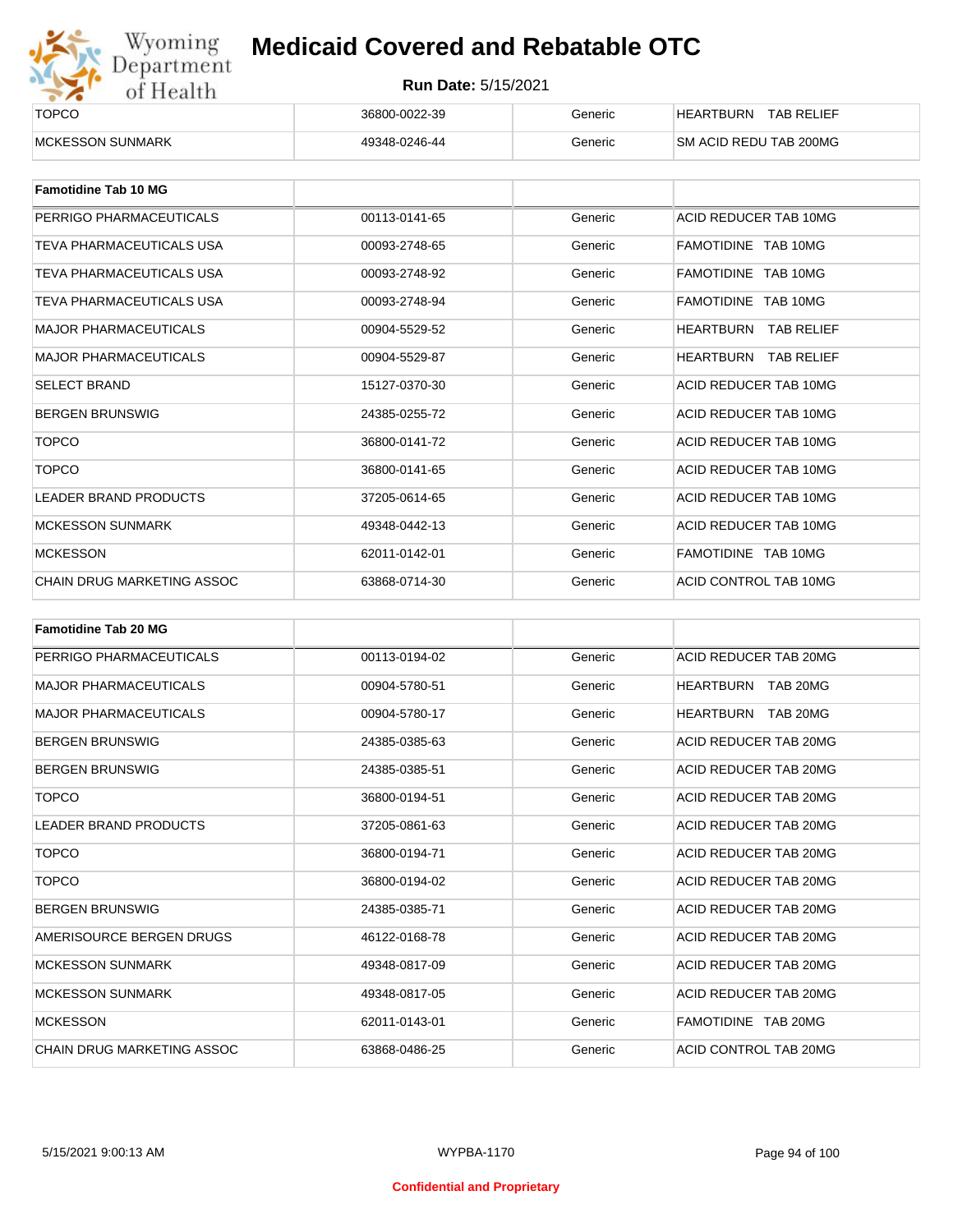

| Famotidine-Ca Carbonate-Mag Hydroxide<br><b>Chew Tab 10-800-165 MG</b> |               |         |                                 |
|------------------------------------------------------------------------|---------------|---------|---------------------------------|
| PERRIGO PHARMACEUTICALS                                                | 00113-0321-63 | Generic | DUAL ACTION CHW COMPLETE        |
| <b>BERGEN BRUNSWIG</b>                                                 | 24385-0202-63 | Generic | DUAL ACTION CHW COMPLETE        |
| <b>TOPCO</b>                                                           | 36800-0321-63 | Generic | DUAL ACTION CHW COMPLETE        |
| <b>TOPCO</b>                                                           | 36800-0546-63 | Generic | DUAL ACTION CHW COMPLETE        |
| <b>TOPCO</b>                                                           | 36800-0321-71 | Generic | DUAL ACTION CHW COMPLETE        |
| <b>LEADER BRAND PRODUCTS</b>                                           | 37205-0680-63 | Generic | ACID REDUCER CHW COMPLETE       |
| <b>TOPCO</b>                                                           | 36800-0546-71 | Generic | DUAL ACTION CHW COMPLETE        |
| <b>BERGEN BRUNSWIG</b>                                                 | 24385-0201-63 | Generic | DUAL ACTION CHW COMPLETE        |
| <b>MCKESSON SUNMARK</b>                                                | 49348-0403-05 | Generic | SM COMPLETE CHW DUAL ACT        |
| <b>MCKESSON</b>                                                        | 62011-0182-01 | Generic | <b>COMPLETE</b><br>CHW DUAL ACT |

| Lansoprazole Cap Delayed Release 15 MG |               |              |                              |
|----------------------------------------|---------------|--------------|------------------------------|
| <b>PERRIGO</b>                         | 00067-6286-28 | <b>Brand</b> | PREVACID 24H CAP 15MG DR     |
| <b>PERRIGO</b>                         | 00067-6286-14 | <b>Brand</b> | PREVACID 24H CAP 15MG DR     |
| <b>PERRIGO</b>                         | 00067-6286-42 | <b>Brand</b> | PREVACID 24H CAP 15MG DR     |
| <b>RUGBY LABORATORIES</b>              | 00536-1034-13 | Generic      | <b>HEARTBURN TR CAP 15MG</b> |
| <b>RUGBY LABORATORIES</b>              | 00536-1034-71 | Generic      | <b>HEARTBURN TR CAP 15MG</b> |
| <b>RUGBY LABORATORIES</b>              | 00536-1034-88 | Generic      | <b>HEARTBURN TR CAP 15MG</b> |
| <b>LEADER BRAND PRODUCTS</b>           | 37205-0661-74 | Generic      | LANSOPRAZOLE CAP 15MG DR     |
| PERRIGO PHARMACEUTICALS                | 45802-0245-02 | Generic      | LANSOPRAZOLE CAP 15MG DR     |
| PERRIGO PHARMACEUTICALS                | 45802-0245-01 | Generic      | LANSOPRAZOLE CAP 15MG DR     |
| PERRIGO PHARMACEUTICALS                | 45802-0245-03 | Generic      | LANSOPRAZOLE CAP 15MG DR     |
| AMERISOURCE BERGEN DRUGS               | 46122-0107-03 | Generic      | LANSOPRAZOLE CAP 15MG DR     |
| AMERISOURCE BERGEN DRUGS               | 46122-0107-04 | Generic      | LANSOPRAZOLE CAP 15MG DR     |
| AMERISOURCE BERGEN DRUGS               | 46122-0107-74 | Generic      | LANSOPRAZOLE CAP 15MG DR     |
| <b>MCKESSON SUNMARK</b>                | 49348-0301-61 | Generic      | LANSOPRAZOLE CAP 15MG DR     |
| <b>MCKESSON SUNMARK</b>                | 49348-0301-46 | Generic      | LANSOPRAZOLE CAP 15MG DR     |
| <b>MCKESSON SUNMARK</b>                | 49348-0301-78 | Generic      | LANSOPRAZOLE CAP 15MG DR     |
| <b>MCKESSON</b>                        | 62011-0168-01 | Generic      | LANSOPRAZOLE CAP 15MG DR     |
| <b>MCKESSON</b>                        | 62011-0168-02 | Generic      | LANSOPRAZOLE CAP 15MG DR     |
| <b>MCKESSON</b>                        | 62011-0168-03 | Generic      | LANSOPRAZOLE CAP 15MG DR     |

| Omeprazole Delayed Release Tab 20 MG |               |         |                     |
|--------------------------------------|---------------|---------|---------------------|
| PERRIGO PHARMACEUTICALS              | 00113-0915-74 | Generic | OMEPRAZOLE TAB 20MG |
| PERRIGO PHARMACEUTICALS              | 00113-0915-30 | Generic | OMEPRAZOLE TAB 20MG |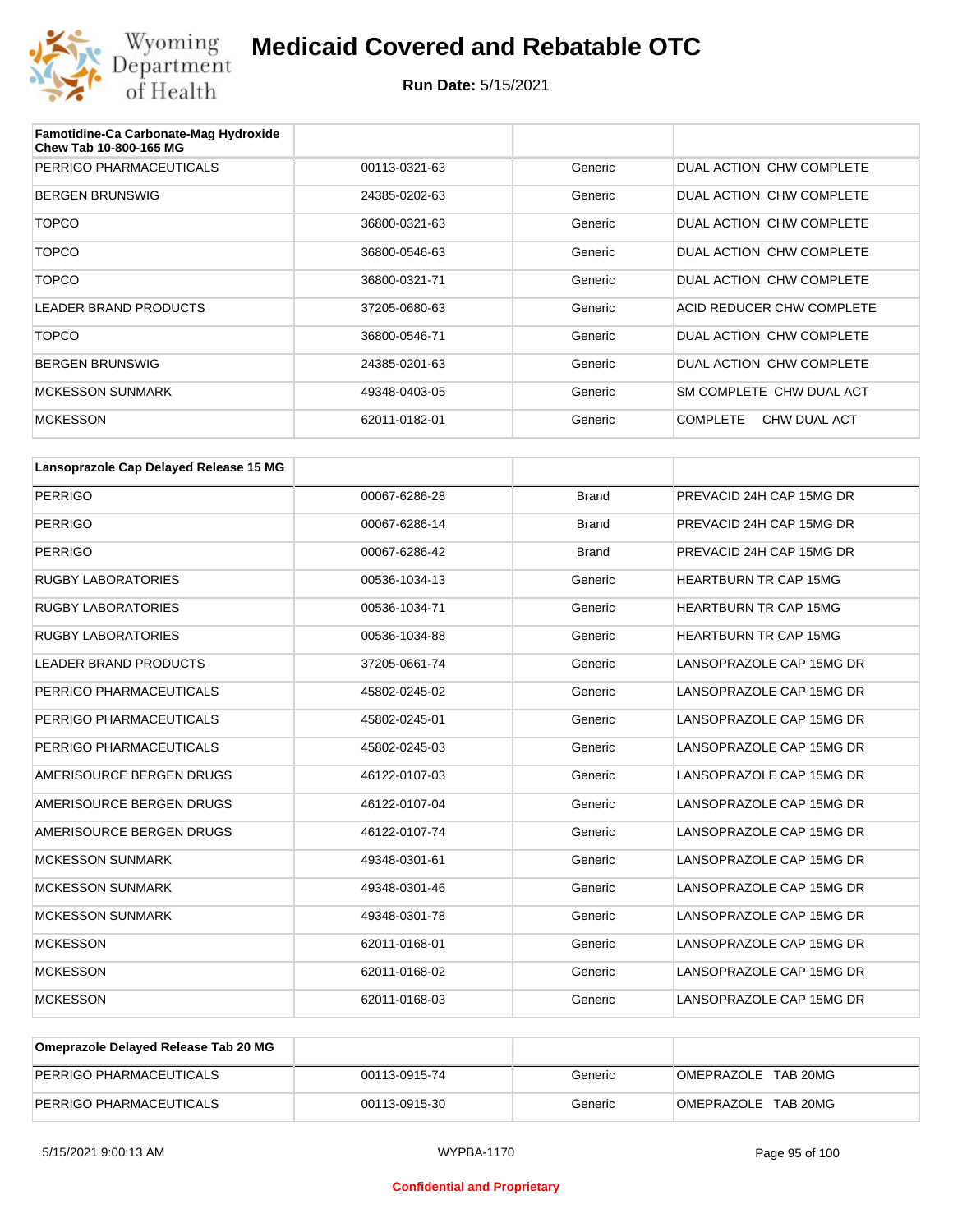#### **Run Date:** 5/15/2021

| Wyoming                      | <b>Medicaid Covered and Rebatable OTC</b> |         |                     |
|------------------------------|-------------------------------------------|---------|---------------------|
| Department<br>of Health      | <b>Run Date: 5/15/2021</b>                |         |                     |
| PERRIGO PHARMACEUTICALS      | 00113-0915-55                             | Generic | OMEPRAZOLE TAB 20MG |
| <b>MAJOR PHARMACEUTICALS</b> | 00904-5834-71                             | Generic | OMEPRAZOLE TAB 20MG |
| <b>MAJOR PHARMACEUTICALS</b> | 00904-5834-41                             | Generic | OMEPRAZOLE TAB 20MG |
| <b>MAJOR PHARMACEUTICALS</b> | 00904-5834-42                             | Generic | OMEPRAZOLE TAB 20MG |
| <b>TOPCO</b>                 | 36800-0915-55                             | Generic | OMEPRAZOLE TAB 20MG |
| <b>LEADER BRAND PRODUCTS</b> | 37205-0837-74                             | Generic | OMEPRAZOLE TAB 20MG |
| <b>TOPCO</b>                 | 36800-0915-30                             | Generic | OMEPRAZOLE TAB 20MG |
| <b>TOPCO</b>                 | 36800-0915-74                             | Generic | OMEPRAZOLE TAB 20MG |
| <b>LEADER BRAND PRODUCTS</b> | 37205-0837-66                             | Generic | OMEPRAZOLE TAB 20MG |
| <b>TOPCO</b>                 | 36800-0915-01                             | Generic | OMEPRAZOLE TAB 20MG |
| <b>PERRIGO</b>               | 45802-0888-30                             | Generic | OMEPRAZOLE TAB 20MG |
| AMERISOURCE BERGEN DRUGS     | 46122-0029-03                             | Generic | OMEPRAZOLE TAB 20MG |
| AMERISOURCE BERGEN DRUGS     | 46122-0029-74                             | Generic | OMEPRAZOLE TAB 20MG |
| <b>LEADER BRAND PRODUCTS</b> | 37205-0837-06                             | Generic | OMEPRAZOLE TAB 20MG |
| LEADER BRAND PRODUCTS        | 37205-0837-15                             | Generic | OMEPRAZOLE TAB 20MG |
| <b>PERRIGO</b>               | 45802-0888-55                             | Generic | OMEPRAZOLE TAB 20MG |
| AMERISOURCE BERGEN DRUGS     | 46122-0029-04                             | Generic | OMEPRAZOLE TAB 20MG |
| <b>MCKESSON SUNMARK</b>      | 49348-0846-46                             | Generic | OMEPRAZOLE TAB 20MG |
| <b>MCKESSON SUNMARK</b>      | 49348-0846-61                             | Generic | OMEPRAZOLE TAB 20MG |
| AMERISOURCE BERGEN DRUGS     | 46122-0029-99                             | Generic | OMEPRAZOLE TAB 20MG |
| <b>MCKESSON SUNMARK</b>      | 49348-0846-78                             | Generic | OMEPRAZOLE TAB 20MG |
| <b>MCKESSON</b>              | 62011-0157-01                             | Generic | OMEPRAZOLE TAB 20MG |
| <b>MCKESSON</b>              | 62011-0157-02                             | Generic | OMEPRAZOLE TAB 20MG |
| <b>MCKESSON</b>              | 62011-0157-03                             | Generic | OMEPRAZOLE TAB 20MG |

| Omeprazole Magnesium Cap DR 20.6 MG<br>(20 MG Base Equiv) |               |         |                         |
|-----------------------------------------------------------|---------------|---------|-------------------------|
| CHAIN DRUG MARKETING ASSOC                                | 63868-0177-42 | Generic | OMEPRAZOLE CAP 20.6MGDR |

| Ranitidine HCI Tab 150 MG |               |              |                                   |
|---------------------------|---------------|--------------|-----------------------------------|
| <b>PERRIGO</b>            | 00113-0852-71 | Generic      | ACID REDUCER TAB 150MG            |
| <b>PERRIGO</b>            | 00113-0852-02 | Generic      | ACID REDUCER TAB 150MG            |
| CHATTEM INC               | 00597-0120-24 | <b>Brand</b> | <b>ZANTAC</b><br><b>TAB 150MG</b> |
| CHATTEM INC               | 00597-0121-68 | <b>Brand</b> | ZANTAC<br><b>TAB 150MG</b>        |
| CHATTEM INC               | 00597-0121-95 | <b>Brand</b> | <b>ZANTAC</b><br><b>TAB 150MG</b> |
| CHATTEM INC               | 00597-0121-90 | <b>Brand</b> | ZANTAC<br><b>TAB 150MG</b>        |
| CHATTEM INC               | 00597-0120-50 | <b>Brand</b> | <b>ZANTAC</b><br><b>TAB 150MG</b> |
| CHATTEM INC               | 00597-0120-68 | <b>Brand</b> | ZANTAC<br><b>TAB 150MG</b>        |

#### **Confidential and Proprietary**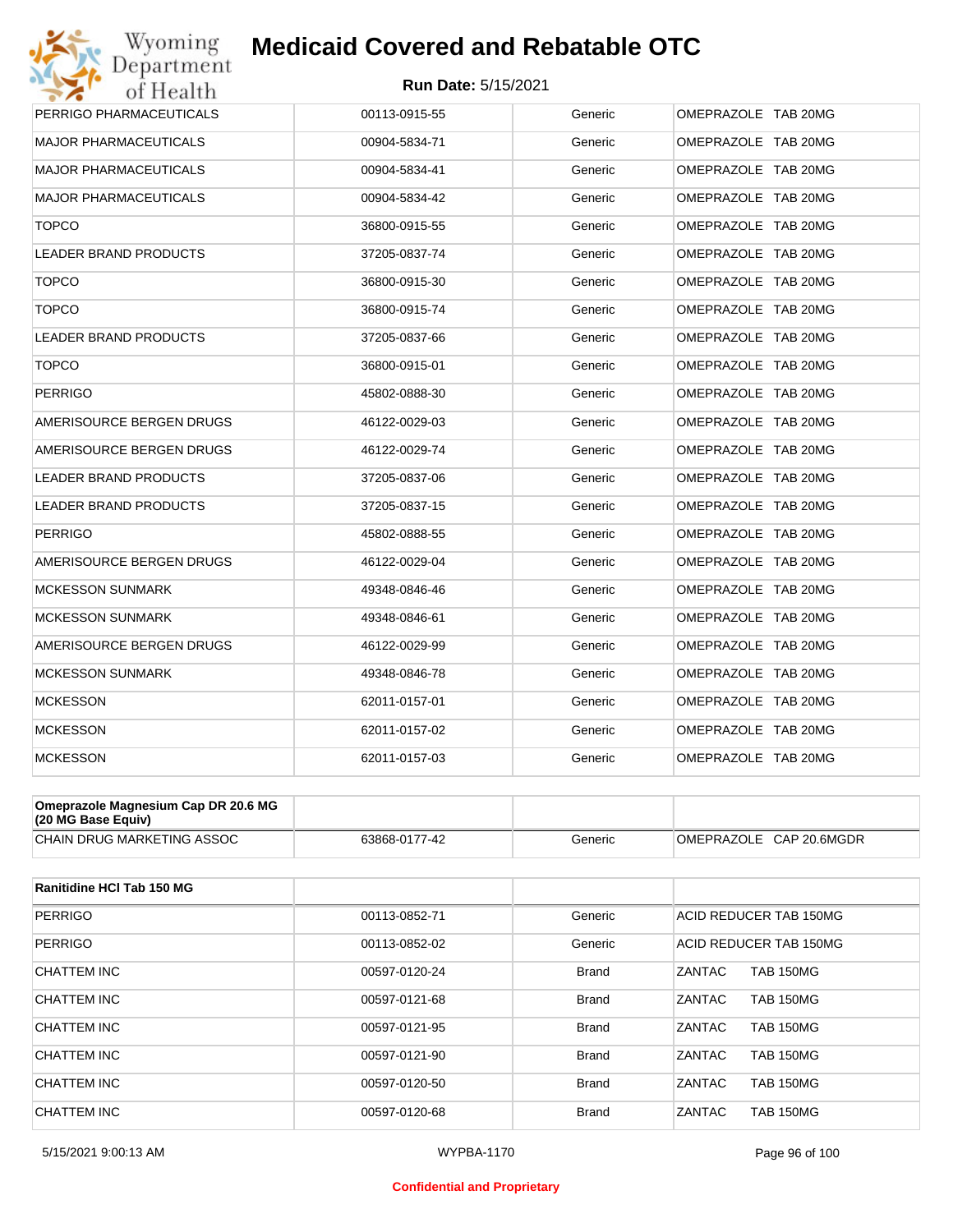| CHATTEM INC                  | 00597-0121-24 | <b>Brand</b> | <b>ZANTAC</b><br><b>TAB 150MG</b>    |
|------------------------------|---------------|--------------|--------------------------------------|
| <b>CHATTEM INC</b>           | 00597-0121-50 | <b>Brand</b> | <b>TAB 150MG</b><br>ZANTAC           |
| <b>MAJOR PHARMACEUTICALS</b> | 00904-6350-24 | Generic      | RANITIDINE TAB 150MG                 |
| <b>MAJOR PHARMACEUTICALS</b> | 00904-6350-51 | Generic      | RANITIDINE TAB 150MG                 |
| <b>TOPCO</b>                 | 36800-0047-71 | Generic      | <b>HEARTBURN</b><br><b>TAB 150MG</b> |
| <b>TOPCO</b>                 | 36800-0047-02 | Generic      | <b>HEARTBURN</b><br><b>TAB 150MG</b> |
| <b>BERGEN BRUNSWIG</b>       | 24385-0268-62 | Generic      | ACID CONTROL TAB 150MG               |
| <b>BERGEN BRUNSWIG</b>       | 24385-0268-71 | Generic      | ACID CONTROL TAB 150MG               |
| AMERISOURCE BERGEN DRUGS     | 46122-0224-62 | Generic      | ACID CONTROL TAB 150MG               |
| <b>MCKESSON SUNMARK</b>      | 49348-0026-54 | Generic      | ACID REDUCER TAB 150MG               |
| AMERISOURCE BERGEN DRUGS     | 46122-0041-62 | Generic      | ACID CONTROL TAB 150MG               |
| AMERISOURCE BERGEN DRUGS     | 46122-0041-71 | Generic      | ACID CONTROL TAB 150MG               |
| <b>OHM LABS</b>              | 51660-0351-60 | Generic      | ACID REDUCER TAB 150MG               |
| <b>MCKESSON</b>              | 62011-0227-01 | Generic      | ACID REDUCER TAB 150MG               |

| <b>Ranitidine HCI Tab 75 MG</b> |               |              |                              |
|---------------------------------|---------------|--------------|------------------------------|
| <b>CHATTEM INC</b>              | 00597-0122-27 | <b>Brand</b> | ZANTAC<br>TAB 75MG           |
| <b>CHATTEM INC</b>              | 00597-0122-37 | <b>Brand</b> | ZANTAC<br>TAB 75MG           |
| <b>CHATTEM INC</b>              | 00597-0122-54 | <b>Brand</b> | ZANTAC<br>TAB 75MG           |
| <b>CHATTEM INC</b>              | 00597-0122-81 | <b>Brand</b> | ZANTAC<br>TAB 75MG           |
| <b>CHATTEM INC</b>              | 00597-0122-13 | <b>Brand</b> | ZANTAC<br>TAB 75MG           |
| <b>MAJOR PHARMACEUTICALS</b>    | 00904-6349-46 | Generic      | RANITIDINE TAB 75MG          |
| <b>MAJOR PHARMACEUTICALS</b>    | 00904-6349-52 | Generic      | RANITIDINE TAB 75MG          |
| <b>TOPCO</b>                    | 36800-0271-39 | Generic      | <b>HEARTBRN REL TAB 75MG</b> |
| <b>TOPCO</b>                    | 36800-0271-72 | Generic      | <b>HEARTBRN REL TAB 75MG</b> |
| AMERISOURCE BERGEN DRUGS        | 46122-0223-65 | Generic      | ACID REDUCER TAB 75MG        |
| <b>MCKESSON SUNMARK</b>         | 49348-0473-44 | Generic      | ACID REDUCER TAB 75MG        |
| AMERISOURCE BERGEN DRUGS        | 46122-0223-72 | Generic      | <b>ACID REDUCER TAB 75MG</b> |
| <b>MCKESSON SUNMARK</b>         | 49348-0473-12 | Generic      | <b>ACID REDUCER TAB 75MG</b> |
| <b>OHM LABS</b>                 | 51660-0352-30 | Generic      | <b>ACID REDUCER TAB 75MG</b> |
| <b>MCKESSON</b>                 | 62011-0144-02 | Generic      | ACID REDUCER TAB 75MG        |
| <b>MCKESSON</b>                 | 62011-0144-01 | Generic      | ACID REDUCER TAB 75MG        |
| <b>MCKESSON</b>                 | 62011-0225-01 | Generic      | <b>ACID REDUCER TAB 75MG</b> |
| <b>MCKESSON</b>                 | 62011-0225-02 | Generic      | <b>ACID REDUCER TAB 75MG</b> |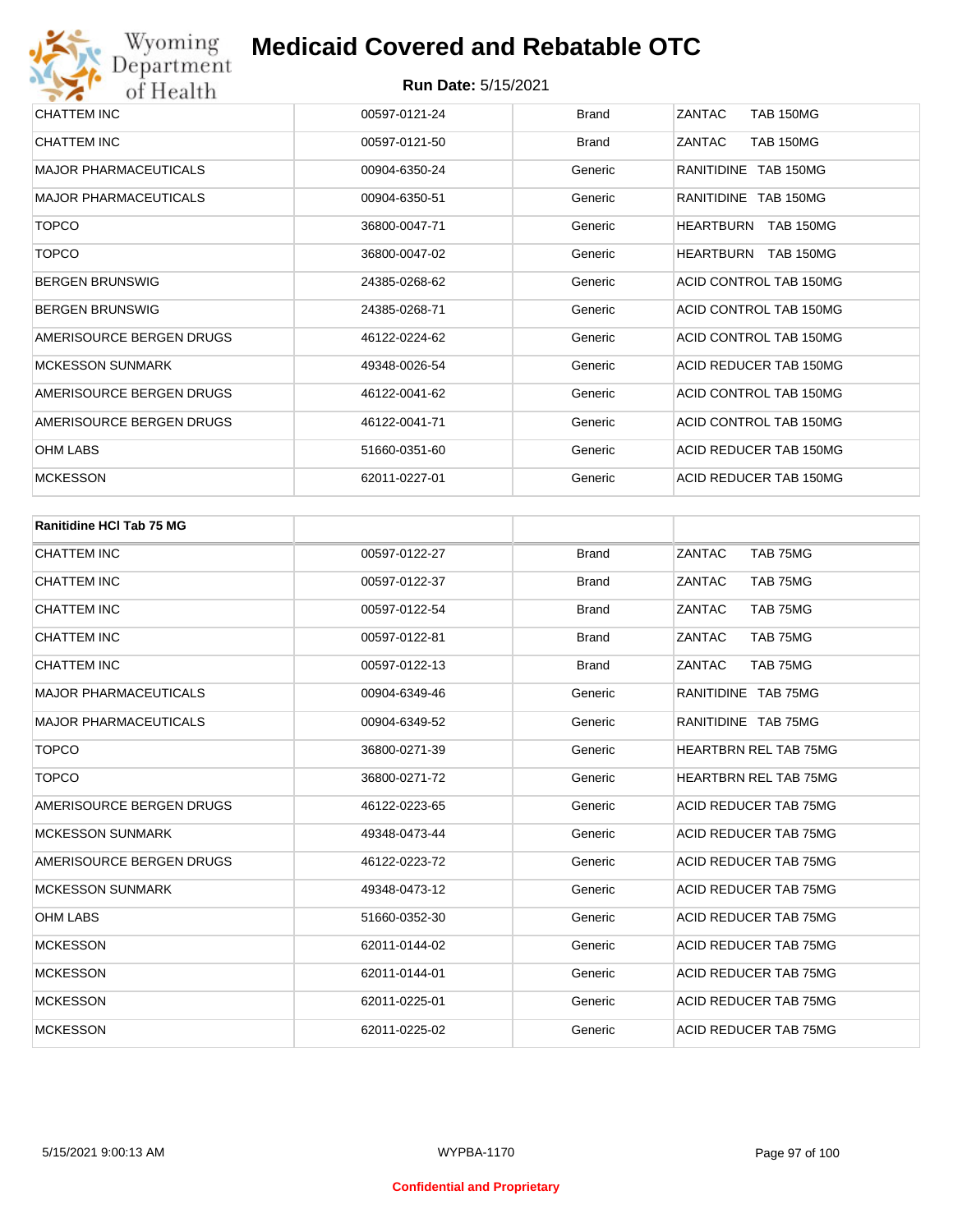

Wyoming<br>Department<br>of Health **VAGINAL AND RELATED PRODUCTS**

| <b>Clotrimazole Vaginal Cream 1%</b> |               |         |                            |
|--------------------------------------|---------------|---------|----------------------------|
| ACTAVIS MID ATLANTIC                 | 00472-0220-63 | Generic | <b>CLOTRIMAZOLE CRE 1%</b> |
| ACTAVIS MID ATLANTIC                 | 00472-0220-41 | Generic | <b>CLOTRIMAZOLE CRE 1%</b> |
| <b>MCKESSON SUNMARK</b>              | 49348-0793-76 | Generic | CLOTRIMAZOLE CRE 1% VAG    |
| <b>TARO</b>                          | 51672-2003-06 | Generic | CLOTRIMAZOLE CRE 1% VAG    |

| <b>Clotrimazole Vaginal Cream 2%</b> |               |         |                        |
|--------------------------------------|---------------|---------|------------------------|
| BERGEN BRUNSWIG                      | 24385-0110-09 | Generic | CLOTRIMAZOLE CRE 3 DAY |
| MCKESSON SUNMARK                     | 49348-0379-54 | Generic | 3 DAY VAGINL CRE 2%    |
| <b>TARO</b>                          | 51672-2062-00 | Generic | 3 DAY VAGINL CRE 2%    |

| Miconazole Nitrate Vaginal App 200 MG &<br>2% Cream 9 GM Kit |               |         |                            |
|--------------------------------------------------------------|---------------|---------|----------------------------|
| <b>TOPCO</b>                                                 | 36800-0982-00 | Generic | MICONAZOLE 3 KIT COMBINAT  |
| MCKESSON SUNMARK                                             | 49348-0645-73 | Generic | ™IICONAZOLE 3 KIT COMBINAT |
| AMERISOURCE BERGEN DRUGS                                     | 46122-0144-04 | Generic | MICONAZOLE 3 KIT COMBO PK  |

| <b>Miconazole Nitrate Vaginal Cream 2%</b> |               |         |                           |
|--------------------------------------------|---------------|---------|---------------------------|
| <b>GEISS DESTIN &amp; DUNN</b>             | 00113-0214-29 | Generic | MICONAZOLE 7 CRE TUBE/KIT |
| <b>GEISS DESTIN &amp; DUNN</b>             | 00113-0825-29 | Generic | MICONAZOLE 7 CRE 2%       |
| ACTAVIS MID ATLANTIC                       | 00472-0730-41 | Generic | MICONAZOLE CRE 2%         |
| ACTAVIS MID ATLANTIC                       | 00472-0730-63 | Generic | MICONAZOLE CRE 2%         |
| <b>COSETTE PHARMACEUTICALS</b>             | 00713-0252-37 | Generic | MICONAZOLE CRE 2%         |
| <b>MAJOR PHARMACEUTICALS</b>               | 00904-7734-57 | Generic | MICONAZOLE 7 CRE 2%       |
| <b>MAJOR PHARMACEUTICALS</b>               | 00904-7734-45 | Generic | MICONAZOLE 7 CRE 2%       |
| <b>TOPCO</b>                               | 36800-0825-29 | Generic | MICONAZOLE 7 CRE 2%       |
| <b>BERGEN BRUNSWIG</b>                     | 24385-0590-29 | Generic | MICONAZOLE 7 CRE 2%       |
| <b>MCKESSON SUNMARK</b>                    | 49348-0530-77 | Generic | MICONAZOLE 7 CRE 2%       |
| <b>TARO</b>                                | 51672-2035-06 | Generic | MICONAZOLE CRE 2%         |
| <b>MCKESSON SUNMARK</b>                    | 49348-0872-77 | Generic | MICONAZOLE 7 CRE 2%       |

| Miconazole Nitrate Vaginal Cream 4% (200<br>MG/5GM) |               |         |                     |
|-----------------------------------------------------|---------------|---------|---------------------|
| CHAIN DRUG MARKETING ASSOC                          | 63868-0197-25 | Generic | 3 DAY VAGNAL CRE 4% |

| Miconazole Nitrate Vaginal Supp 1200 MG<br>8. 2% Cream Kit |               |         |                         |
|------------------------------------------------------------|---------------|---------|-------------------------|
| <b>TOPCO</b>                                               | 36800-0737-45 | Generic | <b>MICONAZOLE 1 KIT</b> |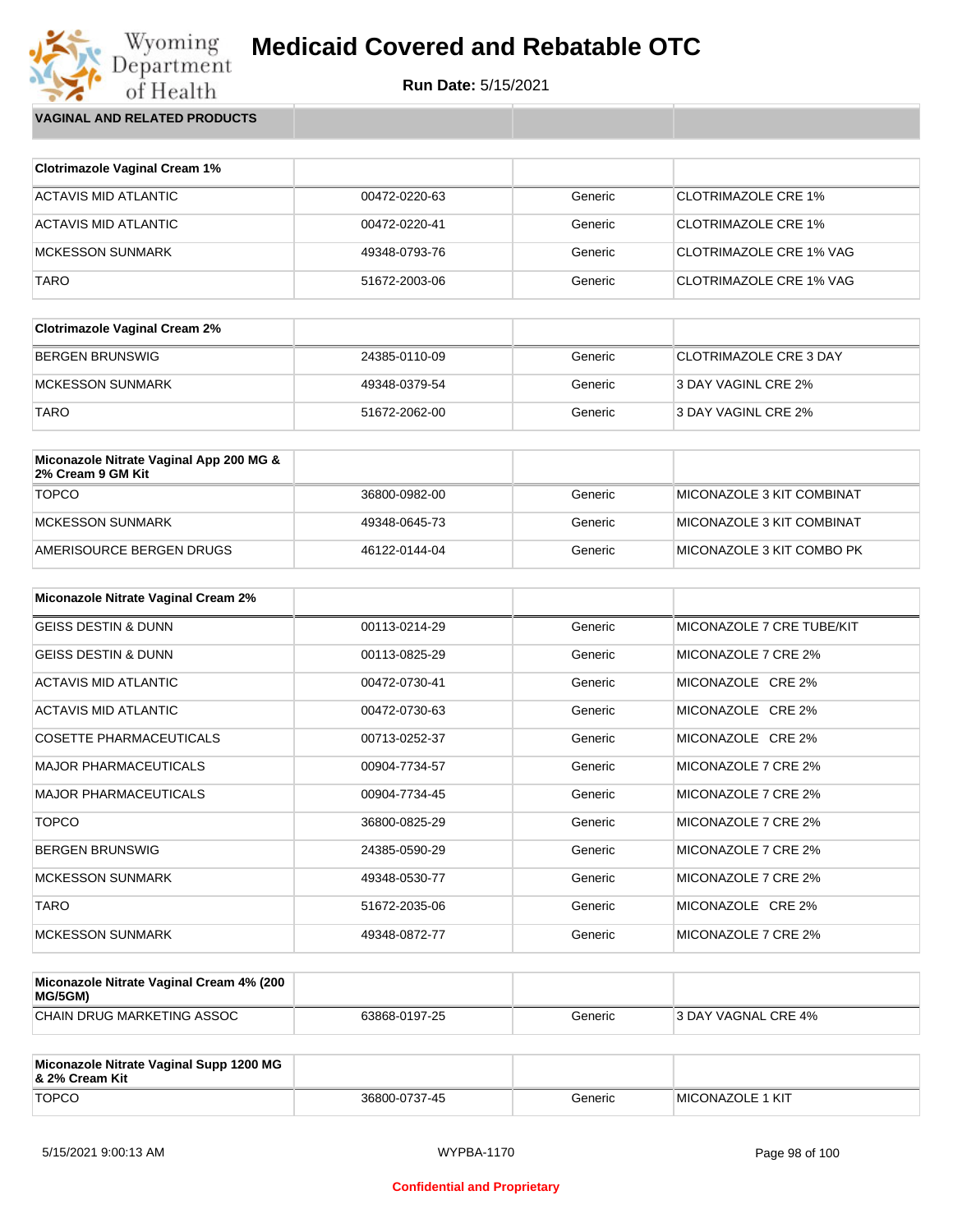| Wyoming<br>Department | <b>Medicaid Covered and Rebatable OTC</b> |
|-----------------------|-------------------------------------------|
| of Health             | <b>Run Date: 5/15/2021</b>                |

| ---                      |               |         |                          |  |
|--------------------------|---------------|---------|--------------------------|--|
| LEADER BRAND PRODUCTS    | 37205-0640-03 | Generic | MICONAZOLE 1 KIT 1200-2% |  |
| AMERISOURCE BERGEN DRUGS | 46122-0027-02 | Generic | <b>MICONAZOLE 1 KIT</b>  |  |

| Miconazole Nitrate Vaginal Supp 200 MG &<br>2% Cream 9 GM Kit |               |         |                           |
|---------------------------------------------------------------|---------------|---------|---------------------------|
| <b>GLAXO CONSUMER HEALTHCARE L.P.</b>                         | 00067-2091-03 | Generic | VAGISTAT-3 KIT COMBO PK   |
| GEISS DESTIN & DUNN                                           | 00113-0081-00 | Generic | MICONAZOLE 3 KIT COMBO PK |
| MAJOR PHARMACEUTICALS                                         | 00904-5415-01 | Generic | MICONAZOLE 3 KIT COMBO PK |
| BERGEN BRUNSWIG                                               | 24385-0606-02 | Generic | MICONAZOLE 3 KIT COMBO PK |
| <b>TOPCO</b>                                                  | 36800-0081-00 | Generic | MICONAZOLE 3 KIT COMBO PK |
| MCKESSON SUNMARK                                              | 49348-0355-43 | Generic | MICONAZOLE 3 KIT COMBO PK |

| Miconazole Nitrate Vaginal Suppos 100 MG |               |         |                        |
|------------------------------------------|---------------|---------|------------------------|
| ACTAVIS MID ATLANTIC                     | 00472-1736-07 | Generic | MICONAZOLE 7 SUP 100MG |
| COSETTE PHARMACEUTICALS                  | 00713-0197-57 | Generic | MICONAZOLE SUP 100MG   |
| MCKESSON SUNMARK                         | 49348-0833-61 | Generic | SM MICON 7 SUP 100MG   |

| Nonoxynol-9 Film 28% |               |              |                          |
|----------------------|---------------|--------------|--------------------------|
| <b>APOTHECUS</b>     | 52925-0112-03 | <b>Brand</b> | VCF VAGINAL MIS CONTRACP |
| <b>APOTHECUS</b>     | 52925-0112-01 | <b>Brand</b> | VCF VAGINAL MIS CONTRACP |
| <b>APOTHECUS</b>     | 52925-0112-02 | <b>Brand</b> | VCF VAGINAL MIS CONTRACP |

| Nonoxynol-9 Foam 12.5% |               |              |                                  |
|------------------------|---------------|--------------|----------------------------------|
| <b>APOTHECUS</b>       | 52925-0312-14 | <b>Brand</b> | <b>IVCF VAGINAL AER CONTRACP</b> |

| Nonoxynol-9 Gel 2% |               |       |                                        |
|--------------------|---------------|-------|----------------------------------------|
| <b>MILEX</b>       | 00396-4010-00 | Brand | <b>GEL</b><br>L 2%<br><b>SHUR-SEAL</b> |

| Nonoxynol-9 Gel 3%              |               |       |                           |  |
|---------------------------------|---------------|-------|---------------------------|--|
| <b>CALDWELL CONSUMER HEALTH</b> | 34362-0302-13 | Brand | <b>GYNOL II</b><br>GEL 3% |  |

| Nonoxynol-9 Gel 4%              |               |              |                      |
|---------------------------------|---------------|--------------|----------------------|
| <b>REVIVE PERSONAL PRODUCTS</b> | 34362-0300-10 | <b>Brand</b> | GEL 4%<br>CONCEPTROL |

| Nonoxynol-9 Vaginal Sponge 1000 MG |               |       |                  |
|------------------------------------|---------------|-------|------------------|
| MAYER LABORATORIES                 | 16169-0404-03 | Brand | TODAY SPONGE MIS |

| Nonoxynol-9 Vaginal Suppos 100 MG |               |              |        |           |
|-----------------------------------|---------------|--------------|--------|-----------|
| <b>BLAIREX LABS</b>               | 50486-0221-12 | <b>Brand</b> | ENCARE | SUP 100MG |